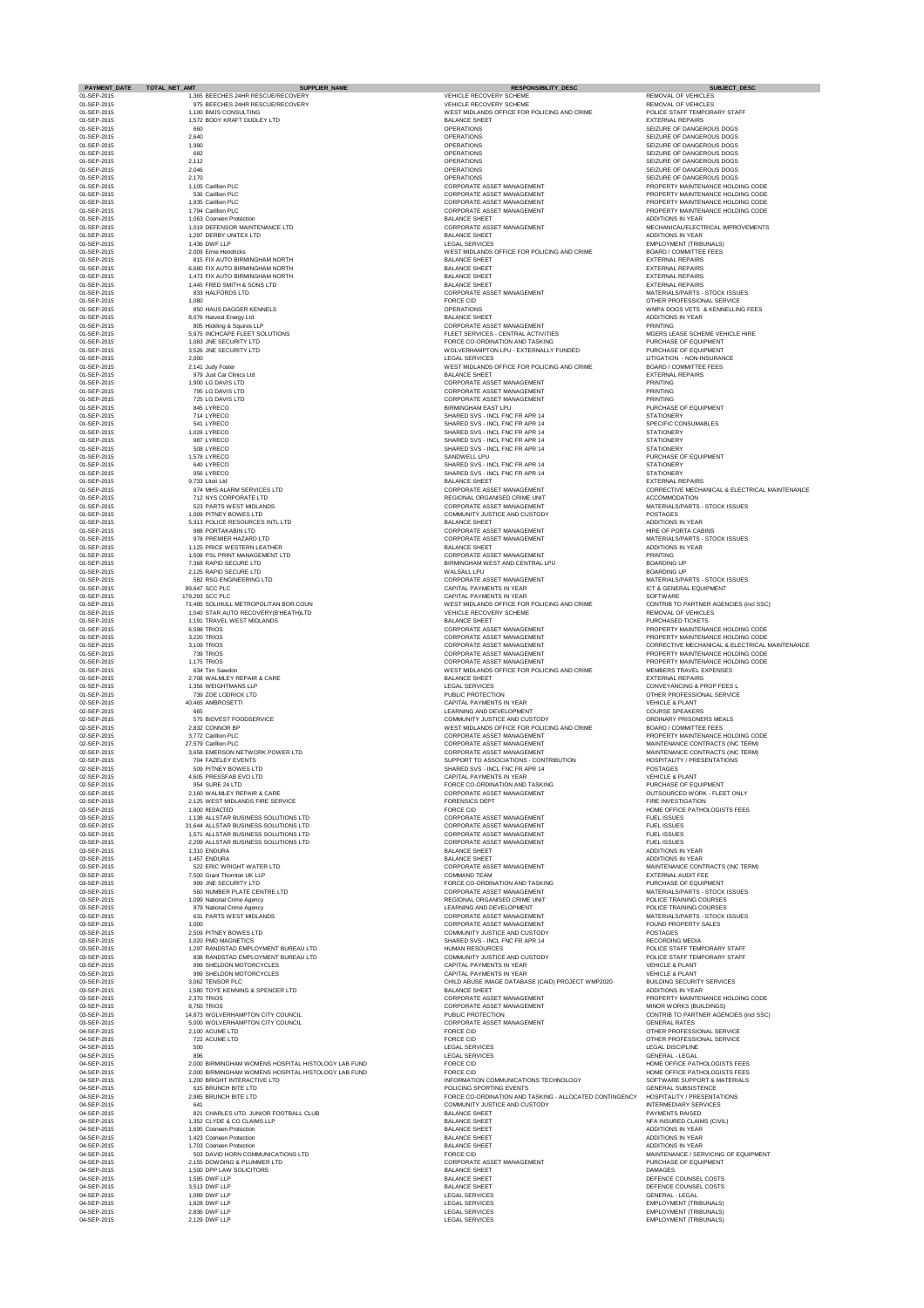04-SEP-2015 600 FORENSIC VIDEO SERVICES FORCE CID OTHER PROFESSIONAL SERVICE LEGAL SERVICES LEGAL SERVICES AND LITIGATION - NON-INSURANCE OPERATIONS OPERATIONS And the set of the set of the set of the set of the set of the set of the set of the set of the set of the set of the set of the set of the set of the set of the set of the set of the set of the set o DEFENCE SHEET DEFENCE COUNSEL COSTS SHARED SVS - INCL FNC FR APR 14 POSTAGES COMMUNITY JUSTICE AND CUSTODY **Example 23 A RACHAEL MANUSCONS** INTERMEDIARY SERVICES LEGAL SERVICES **1,250 REES PAGE SOLICITORS PAGE SOLICITORS** EMPLOYMENT (TRIBUNALS) LEGAL SERVICES EMPLOYMENT (TRIBUNALS) LEGAL SERVICES **CHILD CARE PROCEEDINGS** DUSINESS TRANSFORMATION DESCRIPTION AND RESISTING MANUSCRIPTION CONSULTANTS FEES CORPORATE ASSET MANAGEMENT **Example 2015 1,000 TRIOF ASSESSMENT PROPERTY MAINTENANCE HOLDING CODE** WEST MIDLANDS OFFICE FOR POLICING AND CRIME **EXAM** PROPOSE R50-COM INITIATIVE FUND INFORMATION COMMUNICATIONS TECHNOLOGY SOFTWARE SUPPORT & MATERIALS INFORMATION COMMUNICATIONS TECHNOLOGY IT SOFTWARE LICENCES CORPORATE ASSET MANAGEMENT CORPORATE ASSET MANAGEMENT And CORPORATE ASSET MANAGEMENT ORPORATE ASSET MANAGEMENT CORPORATE ASSET MANAGEMENT CORPORATE ASSET MANAGEMENT OPERATIONS OPERATIONS And the set of the set of the set of the set of the police of the set of the set of the set of the set of the set of the set of the set of the set of the set of the set of the set of the set of the se CORPORATE ASSET MANAGEMENT **Example 2015 CORPORATE ASSET MANAGEMENT** AND PROPERTY MAINTENANCE HOLDING CODE CORPORATE ASSET MANAGEMENT **Example 2015 120 CORPORATE ASSET MANAGEMENT** And the property maintenance holding code CORPORATE ASSET MANAGEMENT **EXISTED ASSET MANAGEMENT** MAINTENANCE CONTRACTS (INC TERM) PUBLIC PROTECTION **PUBLIC PROTECTION** PUBLIC PROTECTION **COURT AND OTHER FEES** BUSINESS TRANSFORMATION **IT SPECIAL EQUIPMENT** HUMAN RESOURCES **EXECUTES** HRF - PROV OF ADJ FOR EQUALITY & DIVERSITY FORCE CO-ORDINATION AND TASKING - ALLOCATED CONTINGENCY MUTUAL AID FROM OTHER FORCES COMMUNITY JUSTICE AND CUSTODY **Example 2015** INTERPRETERS FEES DRIANCE SHEET AND RECOVERY UNINSURED LOSS RECOVERY ORPORATE ASSET MANAGEMENT **Example 2015 1944 PARTS ASSET MANAGEMENT** MATERIALS/PARTS - STOCK ISSUES CORPORATE ASSET MANAGEMENT **Example 2015 167 PARTS ASSET MANAGEMENT** MATERIALS/PARTS - STOCK ISSUES OPERATIONS AND RESERVE ENTIRELY AND LODGED AND RESERVE ENTREMINISMENT DEVICES LTD. OPERATIONS AND RESERVE EQUIPMENT INFORMATION COMMUNICATIONS TECHNOLOGY SOFTWARE SUPPORT & MATERIALS CORPORATE ASSET MANAGEMENT **Example 2015 661 Systems** MATERIALS/PARTS - STOCK ISSUES INTELLIGENCE EXAMPLE AND THE SEPERAL INTELLIGENCE CONTRACT HIRE TRANSPORT CORPORATE ASSET MANAGEMENT **ELECTRICAL SERVATOR IN A LTD CORPORATE ASSET MANAGEMENT** CORRECTIVE MECHANICAL & ELECTRICAL MAINTENANCE CORPORATE ASSET MANAGEMENT **Example 2015 TERM** MAINTENANCE CONTRACTS (INC TERM) ORPORATE ASSET MANAGEMENT DILAPIDATIONS & DISPOSAL COSTS CHILD ABUSE IMAGE DATABASE (CAID) PROJECT WMP2020 BUILDING SECURITY SERVICES CORPORATE ASSET MANAGEMENT GEN MAINTENANCE - STOCK CONDITION WORKS CORPORATE ASSET MANAGEMENT **Example 2015** MECHANICAL/ELECTRICAL IMPROVEMENTS FORENSICS DEPT FORENSICS OF EQUIPMENT SERVICING OF EQUIPMENT CAPITAL PAYMENTS IN YEAR **Example 2015 1,500 William Construction Ltd. CONTRACTOR - MAJOR WORKS** FORCE CID **EXECUTE:**  $\blacksquare$  TORCE CID **HOME OFFICE PATHOLOGISTS FEES** 08-SEP-2015 3,965 LEGAL SERVICES LITIGATION - NON-INSURANCE LEARNING AND DEVELOPMENT **Example 2015 2016 2016 2016 2016 2016 2016** POLICE STAFF TRAINING COURSES CORPORATE ASSET MANAGEMENT ELECTRICITY CORPORATE ASSET MANAGEMENT **ELECTRICITY** CORPORATE ASSET MANAGEMENT ELECTRICITY LEGAL SERVICES EMPLOYMENT (TRIBUNALS) FORCE CID **EXECUTE: THE SEP-2015 2DP-2015 2,300 STEER PROFESSIONAL SERVICE** FORENSICS DEPT FORENSICS OF THE SEP-2015 CRIME ASSOCIATES FOR ASSOCIATES FOR EXAMPLE ASSOCIATES FOR THE SERIOUS CRIME EXPENSICS DEPT THE SEP-2015 IN THE SEP-2015 IN THE SEPARATE SERIOUS CRIME CORPORATE ASSET MANAGEMENT **Example 2015 1,650 LG DAVIS 2015 1,650 LG DAVIS 2016** FORENSICS DEPT FORENSICS OF THE SEP-2015 CRIME REPORT OF THE SERIOUS CRIME FORENSICS DEPT FORENSICS OF THE SEP-2015 CRIME REPORT OF THE SERIOUS CRIME FORENSICS DEPT **EXECUTE IS A SEP-2015 27, 2016 27,173 LGCC LTD FORENSIC SERIOUS CRIME** FORENSICS DEPT FORENSICS OF REAL ASSESSMENT ON A REAL ASSESSMENT ON A REAL ASSESSMENT ON A REAL AND THE SERVICE OF REAL ASSESSMENT ON A REAL AND THE SERVICE OF REAL ASSESSMENT ON A REAL AND THE SERVICE OF REAL ASSESSMENT O FORENSICS DEPT **EXECUTE IN A SEP-2015 2**,096 LGCC LTD FORENSIC SERIOUS CRIME FORENSICS DEPT FORENSICS OF THE SEP-2015 2,624 LGCC LTD FORENSIC SERIOUS CRIME FORENSICS DEPT **EXECUTE EXECUTE EXECUTE EXECUTE EXECUTE EXECUTE EXECUTE EXECUTE EXECUTE EXECUTE EXECUTE EXECUTE** FORENSICS DEPT **EXECUTE EXECUTE EXECUTE EXECUTE EXECUTE EXECUTE EXECUTE EXECUTE EXECUTE EXECUTE EXECUTE EXECUTE** FORENSICS DEPT FORENSICS OF REAL PROPERTY AND TO REAL PROPERTY FORENSIC SERIOUS CRIME FORENSICS DEPT THE RELEASED OF THE RELEASED OF THE RELEASED OF THE RELEASED OF THE RELEASED OF THE RELEASED OF THE RELEASED OF THE RELEASED OF THE RELEASED OF THE RELEASED OF THE RELEASED OF THE RELEASED OF THE RELEASED OF FORENSICS DEPT AND RESERVE EXAMINATION CONSUMING SEXAMINATION FORENSICS DEPT FORENSICS OF REAL PROPERTY AND TO REAL PROPERTY FORENSIC DOCUMENT EXAMINATION FORENSICS DEPT **EXECUTE IN A SEP-2015 CONSIDERENT CONSIDERED FORENSIC SERIOUS CRIME** INFORMATION COMMUNICATIONS TECHNOLOGY **INFORMATION COMMUNICATIONS** TECHNOLOGY CORPORATE ASSET MANAGEMENT **Example 2015** MAINTENANCE CONTRACTS (INC TERM) SUPPORT TO ASSOCIATIONS - CONTRIBUTION TRAVEL EXPENSES PENSIONS PENSIONS And the contract of the contract of the contract of the contract of the contract of the contract of the contract of the contract of the contract of the contract of the contract of the contract of the cont OBTABLE ON SHARED SVS - INCL FNC FR APR 14 AND SHARED SVS - INCL FNC FR APR 14 OBTABLE ON SHARED SVS - INCL FNC FR APR 14 AND SHARED SVS - INCL FNC FR APR 14 SHARED SVS - INCL FNC FR APR 14 POLICE STAFF TEMPORARY STAFF OBTABLE ON SHARED SVS - INCL FNC FR APR 14 AND SHARED SVS - INCL FNC FR APR 14 VEHICLE RECOVERY - EXTERNALLY FUNDED STATUTORY VEHICLE FEE REIMBURSEMENT FORENSICS DEPT FORENSICS OF THE SEP-2015 CRIME FORENSIC SERIOUS CRIME FORENSICS DEPT **EXECUTE IN A SEPA EXECUTE IN A SYSTEM FORENSIC SERIOUS CRIME** REGIONAL ORGANISED CRIME UNIT **Example 2015 1200 Source AREGIONAL ORGANISED CRIME UNIT** LEARNING AND DEVELOPMENT THE MARKETING COURSES LEARNING COURSES ELEET SERVICES - CENTRAL ACTIVITIES NEEDS TO MONOGERS LEASE SCHEME VEHICLE HIRE FLEET SERVICES - CENTRAL ACTIVITIES **EXECUTE EN INSERS LEASE SCHEME VEHICLE HIRE** ELEET SERVICES AND ENGINEERING THE SERVICES OF A SERVICE HIRE LEASE SCHEME VEHICLE HIRE OORPORATE ASSET MANAGEMENT LATTER AND LOCAL THE SEPARATE ASSET MANAGEMENT LATTER AND LOCAL THE SERVICE OF PREMISES CORPORATE ASSET MANAGEMENT FUEL ISSUES CORPORATE ASSET MANAGEMENT FUEL ISSUES CORPORATE ASSET MANAGEMENT FUEL ISSUES OORPORATE ASSET MANAGEMENT FUEL ISSUES OORPORATE ASSET MANAGEMENT EXAMPLE ARROW CORPORATE ASSET MANAGEMENT And the supplies of the supplies of the supplies of the supplies of the supplies of the supplies of the supplies of the supplies of the supplies of the su ORG AND SERVICE DEVELOPMENT - EXTERNALLY FUNDED EQUIPMENT HIRE FROM OUTSIDE SUPPLIERS

| 04-SEP-2015                | 1,187 DWF LLP                                                         | <b>LEGAL SERVICES</b>                                                                | <b>LEGAL - OTHERS</b>                                                                |
|----------------------------|-----------------------------------------------------------------------|--------------------------------------------------------------------------------------|--------------------------------------------------------------------------------------|
| 04-SEP-2015                | 600 FORENSIC VIDEO SERVICES                                           | <b>FORCE CID</b>                                                                     | OTHER PROFESSIONAL SERVICE                                                           |
| 04-SEP-2015                | 1,650                                                                 | <b>LEGAL SERVICES</b>                                                                | <b>LEGAL DISCIPLINE</b>                                                              |
| 04-SEP-2015                | 1,100                                                                 | <b>LEGAL SERVICES</b>                                                                | LITIGATION - NON-INSURANCE                                                           |
| 04-SEP-2015                | 745 GLOBAL PLANT SALES LTD                                            | <b>OPERATIONS</b>                                                                    | PURCHASE OF EQUIPMENT                                                                |
| 04-SEP-2015                | 1,388                                                                 | <b>LEGAL SERVICES</b>                                                                | <b>LEGAL DISCIPLINE</b>                                                              |
| 04-SEP-2015                | 757 LEGAL COSTS NEGOTIATORS                                           | <b>BALANCE SHEET</b>                                                                 | DEFENCE COUNSEL COSTS                                                                |
| 04-SEP-2015                | 750                                                                   | <b>LEGAL SERVICES</b>                                                                | <b>LEGAL DISCIPLINE</b>                                                              |
| 04-SEP-2015                | 4,472 NABARRO LLP SOLICITORS                                          | <b>LEGAL SERVICES</b>                                                                | <b>PENSIONS</b>                                                                      |
| 04-SEP-2015                | 12,500 National Crime Agency                                          | <b>NABIS</b>                                                                         | <b>INTERNAL RENTS</b>                                                                |
| 04-SEP-2015                | 509 PITNEY BOWES LTD                                                  | SHARED SVS - INCL FNC FR APR 14                                                      | <b>POSTAGES</b>                                                                      |
| 04-SEP-2015                | 11,538 POLICE SERV FOR NORTHERN IRELAND                               | <b>COMMAND TEAM</b>                                                                  | POLICE PAY                                                                           |
| 04-SEP-2015                | 634 RACHAEL MANLEY                                                    | COMMUNITY JUSTICE AND CUSTODY                                                        | <b>INTERMEDIARY SERVICES</b>                                                         |
| 04-SEP-2015                | 1,250 REES PAGE SOLICITORS                                            | <b>LEGAL SERVICES</b>                                                                | <b>EMPLOYMENT (TRIBUNALS)</b>                                                        |
| 04-SEP-2015                | 800                                                                   | <b>LEGAL SERVICES</b>                                                                | <b>EMPLOYMENT (TRIBUNALS)</b>                                                        |
| 04-SEP-2015<br>04-SEP-2015 | 600<br>1,290 SLATER AND GORDON                                        | <b>LEGAL SERVICES</b><br><b>BALANCE SHEET</b>                                        | CHILD CARE PROCEEDINGS<br><b>DAMAGES</b>                                             |
| 04-SEP-2015                | 4,300 TMP WORLDWIDE LTD                                               | <b>BUSINESS TRANSFORMATION</b>                                                       | <b>CONSULTANTS FEES</b>                                                              |
| 04-SEP-2015                | 1,000 TRIOS                                                           | <b>CORPORATE ASSET MANAGEMENT</b>                                                    | PROPERTY MAINTENANCE HOLDING CODE                                                    |
| 04-SEP-2015                | 750 WM POL RCT SUSP                                                   | WEST MIDLANDS OFFICE FOR POLICING AND CRIME                                          | <b>R50-COM INITIATIVE FUND</b>                                                       |
| 04-SEP-2015                | 10,316 WPC SOFTWARE                                                   | INFORMATION COMMUNICATIONS TECHNOLOGY                                                | SOFTWARE SUPPORT & MATERIALS                                                         |
| 04-SEP-2015                | 11,597 WPC SOFTWARE                                                   | INFORMATION COMMUNICATIONS TECHNOLOGY                                                | IT SOFTWARE LICENCES                                                                 |
| 07-SEP-2015                | 640 BALLYCLARE LTD                                                    | <b>BALANCE SHEET</b>                                                                 | <b>ADDITIONS IN YEAR</b>                                                             |
| 07-SEP-2015                | 9,086 CASTROL (UK) LTD                                                | <b>CORPORATE ASSET MANAGEMENT</b>                                                    | OILS, GREASES, ANTIFREEZE                                                            |
| 07-SEP-2015                | 693 CASTROL (UK) LTD                                                  | <b>CORPORATE ASSET MANAGEMENT</b>                                                    | OILS, GREASES, ANTIFREEZE                                                            |
| 07-SEP-2015                | 11,872 CHESHIRE POLICE                                                | <b>OPERATIONS</b>                                                                    | POLICE TRAINING COURSES                                                              |
| 07-SEP-2015                | 693 Carillion PLC                                                     | <b>CORPORATE ASSET MANAGEMENT</b>                                                    | PROPERTY MAINTENANCE HOLDING CODE                                                    |
| 07-SEP-2015                | 736 Carillion PLC                                                     | <b>CORPORATE ASSET MANAGEMENT</b>                                                    | PROPERTY MAINTENANCE HOLDING CODE                                                    |
| 07-SEP-2015                | 960 ERIC WRIGHT WATER LTD                                             | <b>CORPORATE ASSET MANAGEMENT</b>                                                    | MAINTENANCE CONTRACTS (INC TERM)                                                     |
| 07-SEP-2015                | 1,230 HMCTS                                                           | PUBLIC PROTECTION                                                                    | <b>COURT AND OTHER FEES</b>                                                          |
| 07-SEP-2015                | 2,155 HMCTS                                                           | PUBLIC PROTECTION                                                                    | <b>COURT AND OTHER FEES</b>                                                          |
| 07-SEP-2015                | 13,209 INSIGHT DIRECT (UK) LTD                                        | <b>BUSINESS TRANSFORMATION</b>                                                       | IT SPECIAL EQUIPMENT                                                                 |
| 07-SEP-2015                | 920 LEDBROOK CLINIC                                                   | <b>HUMAN RESOURCES</b>                                                               | HRF - PROV OF ADJ FOR EQUALITY & DIVERSI                                             |
| 07-SEP-2015                | 795 LEICESTERSHIRE CONSTABULARY                                       | FORCE CO-ORDINATION AND TASKING - ALLOCATED CONTINGENCY                              | MUTUAL AID FROM OTHER FORCES                                                         |
| 07-SEP-2015                | 889 Litori Ltd                                                        | <b>BALANCE SHEET</b>                                                                 | <b>EXTERNAL REPAIRS</b>                                                              |
| 07-SEP-2015                | 598<br>1.243 NYS CORPORATE LTD                                        | COMMUNITY JUSTICE AND CUSTODY<br><b>FORCE CID</b>                                    | <b>INTERPRETERS FEES</b><br><b>TRAVEL EXPENSES</b>                                   |
| 07-SEP-2015<br>07-SEP-2015 | 1,332 OPUS CLAIM SOLUTIONS LTD                                        | <b>BALANCE SHEET</b>                                                                 | UNINSURED LOSS RECOVERY                                                              |
| 07-SEP-2015                | 594 PARTS WEST MIDLANDS                                               | CORPORATE ASSET MANAGEMENT                                                           | MATERIALS/PARTS - STOCK ISSUES                                                       |
| 07-SEP-2015                | 567 PARTS WEST MIDLANDS                                               | <b>CORPORATE ASSET MANAGEMENT</b>                                                    | MATERIALS/PARTS - STOCK ISSUES                                                       |
| 07-SEP-2015                | 4,553 SIGMA SECURITY DEVICES LTD.                                     | <b>OPERATIONS</b>                                                                    | PURCHASE OF EQUIPMENT                                                                |
| 07-SEP-2015                | 2,647 SWITCHSHOP LTD                                                  | INFORMATION COMMUNICATIONS TECHNOLOGY                                                | SOFTWARE SUPPORT & MATERIALS                                                         |
| 07-SEP-2015                | 661 SYTNER OLDBURY                                                    | <b>CORPORATE ASSET MANAGEMENT</b>                                                    | MATERIALS/PARTS - STOCK ISSUES                                                       |
| 07-SEP-2015                | 3,647 THRIFTY CAR RENTAL                                              | <b>INTELLIGENCE</b>                                                                  | <b>CONTRACT HIRE TRANSPORT</b>                                                       |
| 07-SEP-2015                | 570 THYSSENKRUPP ELEVATOR UK LTD                                      | <b>CORPORATE ASSET MANAGEMENT</b>                                                    | CORRECTIVE MECHANICAL & ELECTRICAL MA                                                |
| 07-SEP-2015                | 813 TRIOS                                                             | <b>CORPORATE ASSET MANAGEMENT</b>                                                    | MAINTENANCE CONTRACTS (INC TERM)                                                     |
| 07-SEP-2015                | 1,129 TRIOS                                                           | <b>CORPORATE ASSET MANAGEMENT</b>                                                    | DILAPIDATIONS & DISPOSAL COSTS                                                       |
| 07-SEP-2015                | 2,156 TRIOS                                                           | CHILD ABUSE IMAGE DATABASE (CAID) PROJECT WMP2020                                    | <b>BUILDING SECURITY SERVICES</b>                                                    |
| 07-SEP-2015                | 4,749 TRIOS                                                           | <b>CORPORATE ASSET MANAGEMENT</b>                                                    | <b>GEN MAINTENANCE - STOCK CONDITION WOR</b>                                         |
| 07-SEP-2015                | 1,174 UNINTERRUPTIBLE POWER SUPP LTD                                  | <b>CORPORATE ASSET MANAGEMENT</b>                                                    | MECHANICAL/ELECTRICAL IMPROVEMENTS                                                   |
| 07-SEP-2015                | 627 UNITED KINGDOM ACCREDITION SERV                                   | <b>FORENSICS DEPT</b>                                                                | MAINTENANCE / SERVICING OF EQUIPMENT                                                 |
| 07-SEP-2015                | 1,506,097 Willmott Dixon Construction Ltd.                            | CAPITAL PAYMENTS IN YEAR                                                             | MAIN CONTRACTOR - MAJOR WORKS                                                        |
| 08-SEP-2015                | 1,800                                                                 | <b>FORCE CID</b>                                                                     | HOME OFFICE PATHOLOGISTS FEES                                                        |
| 08-SEP-2015                | 1,600                                                                 | <b>LEGAL SERVICES</b>                                                                | <b>JUDICIAL REVIEWS</b>                                                              |
| 08-SEP-2015                | 757 BALLYCLARE LTD                                                    | <b>BALANCE SHEET</b>                                                                 | ADDITIONS IN YEAR                                                                    |
| 08-SEP-2015                | 3,965                                                                 | LEGAL SERVICES                                                                       | LITIGATION - NON-INSURANCE                                                           |
| 08-SEP-2015                | 21,000                                                                | <b>BALANCE SHEET</b>                                                                 | <b>PLAINTIFFS COSTS</b>                                                              |
| 08-SEP-2015                | 2,003 CIVICA UK LTD                                                   | LEARNING AND DEVELOPMENT                                                             | POLICE STAFF TRAINING COURSES                                                        |
| 08-SEP-2015                | 2,000 COLLINGBOURNE HENNAH LAW                                        | <b>BALANCE SHEET</b>                                                                 | <b>DAMAGES</b>                                                                       |
| 08-SEP-2015                | 690                                                                   | <b>FORCE CID</b>                                                                     | <b>CONSULTANTS FEES</b>                                                              |
| 08-SEP-2015                | 22,730 EDF ENERGY 1 LIMITED                                           | <b>CORPORATE ASSET MANAGEMENT</b>                                                    | <b>ELECTRICITY</b>                                                                   |
| 08-SEP-2015                | 16,683 EDF ENERGY 1 LIMITED                                           | <b>CORPORATE ASSET MANAGEMENT</b>                                                    | <b>ELECTRICITY</b>                                                                   |
| 08-SEP-2015                | 15,672 EDF ENERGY 1 LIMITED                                           | CORPORATE ASSET MANAGEMENT                                                           | <b>ELECTRICITY</b>                                                                   |
| 08-SEP-2015                | 7,345                                                                 | <b>BALANCE SHEET</b>                                                                 | <b>PAYMENTS RAISED</b>                                                               |
| 08-SEP-2015                | 533                                                                   | <b>LEGAL SERVICES</b>                                                                | <b>EMPLOYMENT (TRIBUNALS)</b>                                                        |
| 08-SEP-2015<br>08-SEP-2015 | 2,300 JP FRENCH ASSOCIATES<br>2,000 JP FRENCH ASSOCIATES              | <b>FORCE CID</b><br><b>FORENSICS DEPT</b>                                            | OTHER PROFESSIONAL SERVICE<br><b>FORENSIC SERIOUS CRIME</b>                          |
| 08-SEP-2015                | 1,500 JP FRENCH ASSOCIATES                                            | <b>FORENSICS DEPT</b>                                                                | <b>FORENSIC SERIOUS CRIME</b>                                                        |
| 08-SEP-2015                | 1,650 LG DAVIS LTD                                                    | CORPORATE ASSET MANAGEMENT                                                           | <b>PRINTING</b>                                                                      |
| 08-SEP-2015                | 8,176 LGC LTD                                                         | <b>FORENSICS DEPT</b>                                                                | <b>FORENSIC SERIOUS CRIME</b>                                                        |
| 08-SEP-2015                | 10,445 LGC LTD                                                        | <b>FORENSICS DEPT</b>                                                                | <b>FORENSIC SERIOUS CRIME</b>                                                        |
| 08-SEP-2015                | 37,173 LGC LTD                                                        | <b>FORENSICS DEPT</b>                                                                | <b>FORENSIC SERIOUS CRIME</b>                                                        |
| 08-SEP-2015                | 4,699 LGC LTD                                                         | <b>FORENSICS DEPT</b>                                                                | <b>FORENSIC DRUGS EXAMINATION</b>                                                    |
| 08-SEP-2015                | 9,267 LGC LTD                                                         | <b>FORENSICS DEPT</b>                                                                | <b>DNA CRIME STAINS</b>                                                              |
| 08-SEP-2015                | 2,192 LGC LTD                                                         | <b>FORENSICS DEPT</b>                                                                | <b>FORENSIC TOXICOLOGY</b>                                                           |
| 08-SEP-2015                | 1,096 LGC LTD                                                         | <b>FORENSICS DEPT</b>                                                                | <b>FORENSIC SERIOUS CRIME</b>                                                        |
| 08-SEP-2015                | 2,624 LGC LTD                                                         | <b>FORENSICS DEPT</b>                                                                | <b>FORENSIC SERIOUS CRIME</b>                                                        |
| 08-SEP-2015                | 15,168 LGC LTD                                                        | <b>FORENSICS DEPT</b>                                                                | <b>FORENSIC SERIOUS CRIME</b>                                                        |
| 08-SEP-2015                | 691 LGC LTD                                                           | <b>FORENSICS DEPT</b>                                                                | <b>FORENSIC SERIOUS CRIME</b>                                                        |
| 08-SEP-2015                | 16,897 LGC LTD                                                        | <b>FORENSICS DEPT</b>                                                                | DNA CRIME STAINS                                                                     |
| 08-SEP-2015                | 6,679 LGC LTD                                                         | <b>FORENSICS DEPT</b>                                                                | <b>FORENSIC SERIOUS CRIME</b>                                                        |
| 08-SEP-2015                | 1,266 LGC LTD                                                         | <b>FORENSICS DEPT</b>                                                                | <b>FORENSIC TOXICOLOGY</b>                                                           |
| 08-SEP-2015                | 3,908 LGC LTD                                                         | <b>FORENSICS DEPT</b>                                                                | <b>FORENSIC DRUGS EXAMINATION</b>                                                    |
| 08-SEP-2015                | 2,670 LGC LTD                                                         | <b>FORENSICS DEPT</b>                                                                | FORENSIC DOCUMENT EXAMINATION                                                        |
| 08-SEP-2015                | 1,235 LGC LTD                                                         | <b>FORENSICS DEPT</b>                                                                | <b>FORENSIC SERIOUS CRIME</b>                                                        |
| 08-SEP-2015                | 26,000 MCGRATH CIVIL LITIGATION PARTN.                                | <b>BALANCE SHEET</b>                                                                 | PLAINTIFFS COSTS                                                                     |
| 08-SEP-2015                | 953 MEHLER VARIO SYSTEM GMBH                                          | <b>BALANCE SHEET</b><br><b>BALANCE SHEET</b>                                         | <b>ADDITIONS IN YEAR</b>                                                             |
| 08-SEP-2015<br>08-SEP-2015 | 1,453 MICHAEL LUPTON ASSOCIATES LTD<br>185,122 NETWORKS FIRST LIMITED | INFORMATION COMMUNICATIONS TECHNOLOGY                                                | <b>ADDITIONS IN YEAR</b><br>IT BOUGHT IN SERVICES                                    |
| 08-SEP-2015                | 512 NEWCO CATERING EQUIPMENT LTD                                      | <b>CORPORATE ASSET MANAGEMENT</b>                                                    | MAINTENANCE CONTRACTS (INC TERM)                                                     |
| 08-SEP-2015                | 1,736 NYS CORPORATE LTD                                               | SUPPORT TO ASSOCIATIONS - CONTRIBUTION                                               | <b>TRAVEL EXPENSES</b>                                                               |
| 08-SEP-2015                | 24,372 PRUDENTIAL/MR G HUGHES                                         | <b>PENSIONS</b>                                                                      | PENSIONS TRANSFER VALUES PAYABLE                                                     |
| 08-SEP-2015                | 6,152 RANDSTAD EMPLOYMENT BUREAU LTD                                  | SHARED SVS - INCL FNC FR APR 14                                                      | POLICE STAFF TEMPORARY STAFF                                                         |
| 08-SEP-2015                | 5,061 RANDSTAD EMPLOYMENT BUREAU LTD                                  | SHARED SVS - INCL FNC FR APR 14                                                      | POLICE STAFF TEMPORARY STAFF                                                         |
| 08-SEP-2015                | 5,021 RANDSTAD EMPLOYMENT BUREAU LTD                                  | SHARED SVS - INCL FNC FR APR 14                                                      | POLICE STAFF TEMPORARY STAFF                                                         |
| 08-SEP-2015                | 5,875 RANDSTAD EMPLOYMENT BUREAU LTD                                  | SHARED SVS - INCL FNC FR APR 14                                                      | POLICE STAFF TEMPORARY STAFF                                                         |
| 08-SEP-2015                | 2,010                                                                 | <b>BALANCE SHEET</b>                                                                 | <b>PAYMENTS RAISED</b>                                                               |
| 08-SEP-2015                | 1,500                                                                 | <b>BALANCE SHEET</b>                                                                 | <b>DAMAGES</b>                                                                       |
| 08-SEP-2015                | 19,150 ROWLEY AUTO SERVICES LTD                                       | VEHICLE RECOVERY - EXTERNALLY FUNDED                                                 | STATUTORY VEHICLE FEE REIMBURSEMENT                                                  |
| 08-SEP-2015                | 684 SYTECH                                                            | <b>FORENSICS DEPT</b>                                                                | <b>FORENSIC SERIOUS CRIME</b>                                                        |
| 08-SEP-2015                | 1,116 SYTECH                                                          | <b>FORENSICS DEPT</b>                                                                | <b>FORENSIC SERIOUS CRIME</b>                                                        |
| 08-SEP-2015                | 700 Sorinteg Limited                                                  | REGIONAL ORGANISED CRIME UNIT                                                        | POLICE TRAINING COURSES                                                              |
| 08-SEP-2015                | 1,394 THE CANINE EMPORIUM LTD                                         | <b>OPERATIONS</b>                                                                    | PURCHASE OF EQUIPMENT                                                                |
| 08-SEP-2015                | 695 THE MARKETING COMPASS LTD                                         | LEARNING AND DEVELOPMENT                                                             | POLICE STAFF TRAINING COURSES                                                        |
| 08-SEP-2015                | 4.121 VOLKSWAGEN GROUP LEASING                                        | FLEET SERVICES - CENTRAL ACTIVITIES                                                  | MGERS LEASE SCHEME VEHICLE HIRE                                                      |
| 08-SEP-2015                | 4,469 VOLKSWAGEN GROUP LEASING                                        | FLEET SERVICES - CENTRAL ACTIVITIES                                                  | MGERS LEASE SCHEME VEHICLE HIRE                                                      |
| 08-SEP-2015                | 5,969 VOLKSWAGEN GROUP LEASING                                        | <b>FLEET SERVICES</b>                                                                | MGERS LEASE SCHEME VEHICLE HIRE                                                      |
| 08-SEP-2015                | <b>816 WEIGHTMANS LLP</b>                                             | LEGAL SERVICES                                                                       | LEGAL - OTHERS                                                                       |
| 09-SEP-2015                | 15,250 A & J MUCKLOW INVESTMENT LTD                                   | CORPORATE ASSET MANAGEMENT                                                           | <b>RENTAL OF PREMISES</b>                                                            |
| 09-SEP-2015                | 739 ALLSTAR BUSINESS SOLUTIONS LTD                                    | <b>CORPORATE ASSET MANAGEMENT</b>                                                    | <b>FUEL ISSUES</b>                                                                   |
| 09-SEP-2015                | 31,420 ALLSTAR BUSINESS SOLUTIONS LTD                                 | <b>CORPORATE ASSET MANAGEMENT</b>                                                    | <b>FUEL ISSUES</b>                                                                   |
| 09-SEP-2015                | 1.157 ALLSTAR BUSINESS SOLUTIONS LTD                                  | <b>CORPORATE ASSET MANAGEMENT</b>                                                    | <b>FUEL ISSUES</b>                                                                   |
| 09-SEP-2015                | 1,745 ALLSTAR BUSINESS SOLUTIONS LTD                                  | <b>CORPORATE ASSET MANAGEMENT</b>                                                    | <b>FUEL ISSUES</b>                                                                   |
| 09-SEP-2015<br>09-SEP-2015 | 695 Arrow County Supplies<br>950 BIDGLEY POWER                        | <b>CORPORATE ASSET MANAGEMENT</b><br>ORG AND SERVICE DEVELOPMENT - EXTERNALLY FUNDED | <b>PREMISES - CLEANING MATERIALS</b><br><b>EQUIPMENT HIRE FROM OUTSIDE SUPPLIERS</b> |
| 09-SEP-2015                | 950 BIDGLEY POWER                                                     | ORG AND SERVICE DEVELOPMENT - EXTERNALLY FUNDED                                      | EQUIPMENT HIRE FROM OUTSIDE SUPPLIERS                                                |

| 09-SEP-2015 | 562 BIDVEST FOODSERVICE                                             | COMMUNITY JUSTICE AND CUSTODY                           | ORDINARY PRISONERS MEALS                       |
|-------------|---------------------------------------------------------------------|---------------------------------------------------------|------------------------------------------------|
| 09-SEP-2015 | 635 BIDVEST FOODSERVICE                                             | COMMUNITY JUSTICE AND CUSTODY                           | ORDINARY PRISONERS MEALS                       |
| 09-SEP-2015 | 6.671 CIVIL DEFENCE SUPPLY LTD                                      | <b>BALANCE SHEET</b>                                    | ADDITIONS IN YEAR                              |
| 09-SEP-2015 | 7,946 COVENTRY CITY COUNCIL                                         | INFORMATION COMMUNICATIONS TECHNOLOGY                   | IT RENTALS                                     |
| 09-SEP-2015 | 713 COVENTRY CITY COUNCIL                                           | <b>COVENTRY LPU</b>                                     | HOSPITALITY / PRESENTATIONS                    |
| 09-SEP-2015 | 2,810 E & S MOTORS LTD                                              | VEHICLE RECOVERY - EXTERNALLY FUNDED                    | STATUTORY VEHICLE FEE REIMBURSEMENT            |
| 09-SEP-2015 | 9,690 E & S MOTORS LTD                                              | VEHICLE RECOVERY - EXTERNALLY FUNDED                    | STATUTORY VEHICLE FEE REIMBURSEMENT            |
| 09-SEP-2015 | 17.260 JACKSONS RECOVERY BHAM LTD                                   | VEHICLE RECOVERY - EXTERNALLY FUNDED                    | STATUTORY VEHICLE FEE REIMBURSEMENT            |
| 09-SEP-2015 | 21,296 JACKSONS RECOVERY BHAM LTD                                   | VEHICLE RECOVERY - EXTERNALLY FUNDED                    | STATUTORY VEHICLE FEE REIMBURSEMENT            |
| 09-SEP-2015 | 3,230 MAYORS OFFICE FOR POLICING AND CRIME                          | <b>OPERATIONS</b>                                       | POLICE TRAINING COURSES                        |
| 09-SEP-2015 | 616 Media Print Group Ltd                                           | CORPORATE ASSET MANAGEMENT                              | <b>PRINTING</b>                                |
| 09-SEP-2015 | 509 PITNEY BOWES LTD                                                | SHARED SVS - INCL FNC FR APR 14                         | <b>POSTAGES</b>                                |
| 09-SEP-2015 | 576 PSL PRINT MANAGEMENT LTD                                        | CORPORATE ASSET MANAGEMENT                              | <b>PRINTING</b>                                |
| 09-SEP-2015 | 5.791 RANDSTAD EMPLOYMENT BUREAU LTD                                | SHARED SVS - INCL FNC FR APR 14                         | POLICE STAFF TEMPORARY STAFF                   |
| 09-SEP-2015 | 1,328 RANDSTAD EMPLOYMENT BUREAU LTD                                | SHARED SVS - INCL FNC FR APR 14                         | POLICE STAFF TEMPORARY STAFF                   |
| 09-SEP-2015 | 4,303 SCC PLC                                                       | <b>BUSINESS TRANSFORMATION</b>                          | IT SPECIAL EQUIPMENT                           |
| 09-SEP-2015 | 728 STERLING POWER GROUP                                            | CORPORATE ASSET MANAGEMENT                              | MECHANICAL/ELECTRICAL IMPROVEMENTS             |
| 09-SEP-2015 | 1,050 STERLING POWER GROUP                                          | CORPORATE ASSET MANAGEMENT                              | MECHANICAL/ELECTRICAL IMPROVEMENTS             |
| 09-SEP-2015 | 1.333 SYTNER BIRMINGHAM                                             | CORPORATE ASSET MANAGEMENT                              | MATERIALS/PARTS - STOCK ISSUES                 |
| 09-SEP-2015 | 809 THE NOTTINGHAMSHIRE OFFICE OF THE POLICE AND CRIME COMMISSIONER | FORCE CO-ORDINATION AND TASKING - ALLOCATED CONTINGENCY | MUTUAL AID FROM OTHER FORCES                   |
| 09-SEP-2015 | <b>1,762 TRIOS</b>                                                  | <b>CORPORATE ASSET MANAGEMENT</b>                       | CORRECTIVE MECHANICAL & ELECTRICAL MAINTENANCE |
| 09-SEP-2015 | 2,185 WEST MID POL SSC - HOSPITALITY                                | CORPORATE COMMUNICATIONS                                | AWARDS / PRESENTIONS / TESTIMONALS             |
| 09-SEP-2015 | 552 WOLVERHAMPTON CITY COUNCIL                                      | CORPORATE ASSET MANAGEMENT                              | <b>GENERAL RATES</b>                           |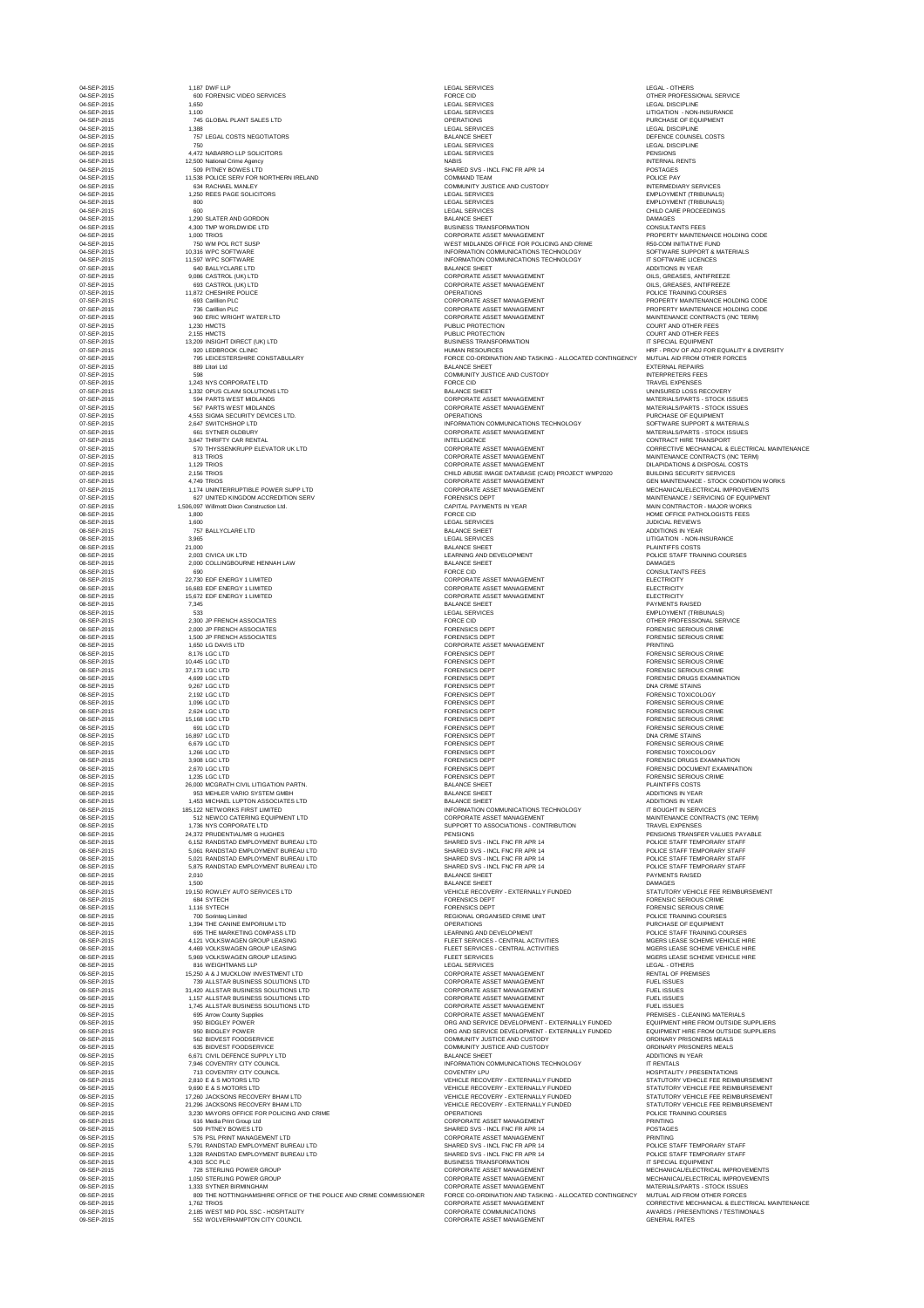| 10-SEP-2015                | 1,364 ALT-BERG LTD                                                               | <b>BALANCE SHEET</b>                                                           | <b>ADDITIONS IN YEAR</b>                                 |
|----------------------------|----------------------------------------------------------------------------------|--------------------------------------------------------------------------------|----------------------------------------------------------|
| 10-SEP-2015<br>10-SEP-2015 | 1,025 ASDA STORE<br>6,350 BIRMINGHAM CITY COUNCIL                                | <b>BALANCE SHEET</b><br><b>CORPORATE ASSET MANAGEMENT</b>                      | <b>PAYMENTS RAISED</b><br><b>GENERAL RATES</b>           |
| 10-SEP-2015<br>10-SEP-2015 | 98,125 CAPITA TRANSLATION AND INTERPRETING LIMITED<br><b>649 CHESHIRE POLICE</b> | <b>COMMUNITY JUSTICE AND CUSTODY</b><br><b>INTELLIGENCE</b>                    | <b>INTERPRETERS FEE</b><br>OFFICER OVERTIME              |
| 10-SEP-2015                | 991 CORONA ENERGY                                                                | <b>CORPORATE ASSET MANAGEMENT</b>                                              | GAS                                                      |
| 10-SEP-2015<br>10-SEP-2015 | 1,024 CORONA ENERGY<br>500                                                       | <b>CORPORATE ASSET MANAGEMENT</b><br><b>BALANCE SHEET</b>                      | GAS<br><b>PAYMENTS RAISED</b>                            |
| 10-SEP-2015                | 665                                                                              | <b>BALANCE SHEET</b>                                                           | <b>PAYMENTS RAISED</b>                                   |
| 10-SEP-2015<br>10-SEP-2015 | 1,400 DPP LAW<br>1,886 DWF LLP                                                   | <b>BALANCE SHEET</b><br><b>BALANCE SHEET</b>                                   | PLAINTIFFS COSTS<br>NFA INSURED CLAIN                    |
| 10-SEP-2015                | 1,145 DWF LLP                                                                    | <b>BALANCE SHEET</b>                                                           | DEFENCE COUNSEL                                          |
| 10-SEP-2015<br>10-SEP-2015 | 1,350 DWF LLP<br>525 Days Rental                                                 | <b>BALANCE SHEET</b><br>WALSALL LPU - EXTERNALLY FUNDED                        | NFA INSURED CLAIN<br><b>SPOT HIRE TRANSP</b>             |
| 10-SEP-2015                | 2,535 FORENSIC PATHOLOGY SERVICES                                                | <b>FORCE CID</b>                                                               | HOME OFFICE PATH                                         |
| 10-SEP-2015<br>10-SEP-2015 | 2,535 FORENSIC PATHOLOGY SERVICES<br>2,535 FORENSIC PATHOLOGY SERVICES           | <b>FORCE CID</b><br><b>FORCE CID</b>                                           | HOME OFFICE PATH<br>HOME OFFICE PATH                     |
| 10-SEP-2015                | 2,535 FORENSIC PATHOLOGY SERVICES                                                | <b>FORCE CID</b>                                                               | HOME OFFICE PATH                                         |
| 10-SEP-2015<br>10-SEP-2015 | 2,535 FORENSIC PATHOLOGY SERVICES<br>2,535 FORENSIC PATHOLOGY SERVICES           | <b>FORCE CID</b><br><b>FORCE CID</b>                                           | HOME OFFICE PATH<br>HOME OFFICE PATH                     |
| 10-SEP-2015                | 10,781 GENERAL MOTORS UK LTD                                                     | CAPITAL PAYMENTS IN YEAR                                                       | <b>VEHICLE &amp; PLANT</b>                               |
| 10-SEP-2015<br>10-SEP-2015 | 10,781 GENERAL MOTORS UK LTD<br>14,250 GENERAL MOTORS UK LTD                     | CAPITAL PAYMENTS IN YEAR<br><b>CAPITAL PAYMENTS IN YEAR</b>                    | <b>VEHICLE &amp; PLANT</b><br><b>VEHICLE &amp; PLANT</b> |
| 10-SEP-2015                | 10,781 GENERAL MOTORS UK LTD                                                     | CAPITAL PAYMENTS IN YEAR                                                       | <b>VEHICLE &amp; PLANT</b>                               |
| 10-SEP-2015<br>10-SEP-2015 | 4,130 HMCTS<br>1,210 INTEGRAL UK LTD                                             | <b>BALANCE SHEET</b><br><b>CORPORATE ASSET MANAGEMENT</b>                      | <b>PAYMENTS RAISED</b><br>MAINTENANCE CON                |
| 10-SEP-2015                | 520 JK AUTOS                                                                     | <b>VEHICLE RECOVERY SCHEME</b>                                                 | <b>REMOVAL OF VEHIC</b>                                  |
| 10-SEP-2015<br>10-SEP-2015 | 1,426<br>3,734 LEGAL COSTS NEGOTIATORS                                           | <b>BALANCE SHEET</b><br><b>BALANCE SHEET</b>                                   | <b>PAYMENTS RAISED</b><br>DEFENCE COUNSEL                |
| 10-SEP-2015                | 596 LG DAVIS LTD                                                                 | <b>CORPORATE ASSET MANAGEMENT</b>                                              | <b>PRINTING</b>                                          |
| 10-SEP-2015<br>10-SEP-2015 | 3,443<br>650 MARTINI VEHICLE RECOVERY LTD                                        | <b>BALANCE SHEET</b><br>VEHICLE RECOVERY SCHEME                                | <b>PAYMENTS RAISED</b><br><b>REMOVAL OF VEHIC</b>        |
| 10-SEP-2015                | 4,500 MCGRATH CIVIL LITIGATION PARTN.                                            | <b>BALANCE SHEET</b>                                                           | <b>PLAINTIFFS COSTS</b>                                  |
| 10-SEP-2015                | 30,000 MCGRATH CIVIL LITIGATION PARTN.                                           | <b>BALANCE SHEET</b><br><b>CAPITAL PAYMENTS IN YEAR</b>                        | <b>DAMAGES</b>                                           |
| 10-SEP-2015<br>10-SEP-2015 | 22,229 MERCEDES BENZ OF WOLVERHAMPTON<br>881 MHS ALARM SERVICES LTD              | <b>CORPORATE ASSET MANAGEMENT</b>                                              | <b>VEHICLE &amp; PLANT</b><br><b>CORRECTIVE MECH</b>     |
| 10-SEP-2015                | 540                                                                              | <b>BALANCE SHEET</b>                                                           | <b>PAYMENTS RAISED</b>                                   |
| 10-SEP-2015<br>10-SEP-2015 | 9,960<br>697                                                                     | <b>BALANCE SHEET</b><br>COMMUNITY JUSTICE AND CUSTODY                          | <b>PAYMENTS RAISED</b><br><b>INTERMEDIARY SER</b>        |
| 10-SEP-2015                | 600 MULTI-SPORTS EXTRA LTD                                                       | ORG AND SERVICE DEVELOPMENT - EXTERNALLY FUNDED                                | <b>EQUIPMENT HIRE FF</b>                                 |
| 10-SEP-2015<br>10-SEP-2015 | 600 PARKWAY GROUNDS MAINT. LTD<br>8,630 PEUGEOT MOTOR CO PLC                     | <b>CORPORATE ASSET MANAGEMENT</b><br><b>CAPITAL PAYMENTS IN YEAR</b>           | <b>CORRECTIVE BUILDI</b><br><b>VEHICLE &amp; PLANT</b>   |
| 10-SEP-2015                | 4,434 RANDSTAD EMPLOYMENT BUREAU LTD                                             | SHARED SVS - INCL FNC FR APR 14                                                | POLICE STAFF TEMP                                        |
| 10-SEP-2015<br>10-SEP-2015 | 1,164 RANDSTAD EMPLOYMENT BUREAU LTD<br>500 SANDWELL SCAFFOLD                    | <b>HUMAN RESOURCES</b><br><b>FORCE CID</b>                                     | POLICE STAFF TEMP<br>PURCHASE OF CON'                    |
| 10-SEP-2015                | 1,709 SCHNEIDER ELECTRIC IT UK                                                   | CORPORATE ASSET MANAGEMENT                                                     | MAINTENANCE CON                                          |
| 10-SEP-2015<br>10-SEP-2015 | 3,135 TASK FORCE DISTRIBUTION LTD<br>4,733 WALMLEY REPAIR & CARE                 | <b>BALANCE SHEET</b><br><b>BALANCE SHEET</b>                                   | <b>ADDITIONS IN YEAR</b><br><b>EXTERNAL REPAIRS</b>      |
| 11-SEP-2015                | 1,800                                                                            | <b>FORCE CID</b>                                                               | HOME OFFICE PATH                                         |
| 11-SEP-2015<br>11-SEP-2015 | 758 ALT-BERG LTD<br>27,350 Axon Public Safety UK Limited                         | <b>BALANCE SHEET</b><br><b>BALANCE SHEET</b>                                   | <b>ADDITIONS IN YEAR</b><br><b>ADDITIONS IN YEAR</b>     |
| 11-SEP-2015                | 7,826 BIRMINGHAM AIRPORT LTD                                                     | <b>OPERATIONS - PARTNERSHIP WORKING</b>                                        | HANGERAGE                                                |
| 11-SEP-2015<br>11-SEP-2015 | 4,200 DUDLEY BOROUGH COUNCIL<br>7,400 DUDLEY BOROUGH COUNCIL                     | <b>CORPORATE ASSET MANAGEMENT</b><br><b>CORPORATE ASSET MANAGEMENT</b>         | <b>RENTAL OF PREMISI</b><br><b>RENTAL OF PREMISI</b>     |
| 11-SEP-2015                | 537 FLYING PENGUIN ENTERPRISES LTD                                               | <b>CORPORATE ASSET MANAGEMENT</b>                                              | <b>MATERIALS/PARTS -</b>                                 |
| 11-SEP-2015<br>11-SEP-2015 | 4,795 Hertel Solutions Limited<br>7,000 LDM TECHNOLOGY LTD                       | <b>CORPORATE ASSET MANAGEMENT</b><br><b>BUSINESS TRANSFORMATION</b>            | MAINTENANCE CON<br>IT BOUGHT IN SERVI                    |
| 11-SEP-2015                | 3,300 LEDCO                                                                      | <b>BALANCE SHEET</b>                                                           | <b>ADDITIONS IN YEAR</b>                                 |
| 11-SEP-2015<br>11-SEP-2015 | 715 MARTINI VEHICLE RECOVERY LTD<br>3,000 MEASURED VIEW                          | VEHICLE RECOVERY SCHEME<br><b>CORPORATE ASSET MANAGEMENT</b>                   | <b>REMOVAL OF VEHIC</b><br>PROPERTY FEES (E)             |
| 11-SEP-2015                | 979 National Crime Agency                                                        | LEARNING AND DEVELOPMENT                                                       | POLICE TRAINING CO                                       |
| 11-SEP-2015<br>11-SEP-2015 | 1,958 National Crime Agency<br>2,198 National Crime Agency                       | LEARNING AND DEVELOPMENT<br>LEARNING AND DEVELOPMENT                           | POLICE STAFF TRAII<br>POLICE STAFF TRAII                 |
| 11-SEP-2015                | 1,099 National Crime Agency                                                      | <b>FORCE CID</b>                                                               | POLICE TRAINING CO                                       |
| 11-SEP-2015<br>11-SEP-2015 | 979 National Crime Agency<br>10,457 PEUGEOT MOTOR CO PLC                         | REGIONAL ORGANISED CRIME UNIT<br>CAPITAL PAYMENTS IN YEAR                      | POLICE TRAINING CO<br><b>VEHICLE &amp; PLANT</b>         |
| 11-SEP-2015                | 10,457 PEUGEOT MOTOR CO PLC                                                      | CAPITAL PAYMENTS IN YEAR                                                       | <b>VEHICLE &amp; PLANT</b>                               |
| 11-SEP-2015<br>11-SEP-2015 | 10,457 PEUGEOT MOTOR CO PLC<br>10,457 PEUGEOT MOTOR CO PLC                       | <b>CAPITAL PAYMENTS IN YEAR</b><br>CAPITAL PAYMENTS IN YEAR                    | <b>VEHICLE &amp; PLANT</b><br><b>VEHICLE &amp; PLANT</b> |
| 11-SEP-2015                | 10,457 PEUGEOT MOTOR CO PLC                                                      | <b>CAPITAL PAYMENTS IN YEAR</b>                                                | <b>VEHICLE &amp; PLANT</b>                               |
| 11-SEP-2015<br>11-SEP-2015 | 10,457 PEUGEOT MOTOR CO PLC<br>864                                               | <b>CAPITAL PAYMENTS IN YEAR</b><br><b>COMMUNITY JUSTICE AND CUSTODY</b>        | <b>VEHICLE &amp; PLANT</b><br><b>INTERMEDIARY SER</b>    |
| 11-SEP-2015                | 3,571 S.YAFFY LTD                                                                | <b>BALANCE SHEET</b>                                                           | <b>ADDITIONS IN YEAR</b>                                 |
| 11-SEP-2015<br>11-SEP-2015 | 949 SYTNER BIRMINGHAM<br>5,384 TRIOS                                             | CORPORATE ASSET MANAGEMENT<br><b>CORPORATE ASSET MANAGEMENT</b>                | <b>MATERIALS/PARTS -</b><br><b>PROPERTY MAINTEN</b>      |
| 11-SEP-2015                | 519 TRIOS                                                                        | <b>CORPORATE ASSET MANAGEMENT</b>                                              | <b>PROPERTY MAINTEN</b>                                  |
| 11-SEP-2015<br>11-SEP-2015 | 676 TRIOS<br>553 VEOLIA ENVIRONMENTAL SERV'S PLC                                 | <b>CORPORATE ASSET MANAGEMENT</b><br><b>CORPORATE ASSET MANAGEMENT</b>         | <b>PROPERTY MAINTEN</b><br>LA REFUSE COLLECT             |
| 11-SEP-2015                | 657 VEOLIA ENVIRONMENTAL SERV'S PLC                                              | <b>CORPORATE ASSET MANAGEMENT</b>                                              | LA REFUSE COLLECT                                        |
| 11-SEP-2015<br>11-SEP-2015 | 2,664 VODAFONE CORPORATE LTD<br>1,460 VODAFONE CORPORATE LTD                     | INFORMATION COMMUNICATIONS TECHNOLOGY<br>INFORMATION COMMUNICATIONS TECHNOLOGY | MOBILE PHONE EQU<br>MOBILE PHONE EQU                     |
| 11-SEP-2015                | 1,995 Wireless Logic Limited                                                     | INFORMATION COMMUNICATIONS TECHNOLOGY                                          | MOBILE TELEPHONE                                         |
| 11-SEP-2015<br>14-SEP-2015 | 1,995 Wireless Logic Limited<br>580 APEX SECURITY ENGINEERING LTD                | INFORMATION COMMUNICATIONS TECHNOLOGY<br>REGIONAL ORGANISED CRIME UNIT         | MOBILE TELEPHONE<br>PURCHASE OF EQUI                     |
| 14-SEP-2015                | 4,626 BIRMINGHAM CITY COUNCIL                                                    | SHARED SVS - INCL FNC FR APR 14                                                | <b>POSTAGES</b>                                          |
| 14-SEP-2015                | 69,457 BIRMINGHAM CITY COUNCIL                                                   | PUBLIC PROTECTION<br>SHARED SVS - INCL FNC FR APR 14                           | <b>CONTRIB TO PARTN</b><br><b>POSTAGES</b>               |
| 14-SEP-2015<br>14-SEP-2015 | 4,004 BIRMINGHAM CITY COUNCIL<br>3,794 BIRMINGHAM CITY COUNCIL                   | SHARED SVS - INCL FNC FR APR 14                                                | <b>POSTAGES</b>                                          |
| 14-SEP-2015                | 578 Carillion PLC                                                                | <b>CORPORATE ASSET MANAGEMENT</b>                                              | <b>PROPERTY MAINTEN</b>                                  |
| 14-SEP-2015<br>14-SEP-2015 | 914 Carillion PLC<br>936 Carillion PLC                                           | <b>CORPORATE ASSET MANAGEMENT</b><br><b>CORPORATE ASSET MANAGEMENT</b>         | <b>PROPERTY MAINTEN</b><br><b>PROPERTY MAINTEN</b>       |
| 14-SEP-2015                | 1,339 Carillion PLC                                                              | CORPORATE ASSET MANAGEMENT                                                     | PROPERTY MAINTEN                                         |
| 14-SEP-2015<br>14-SEP-2015 | 1,200 DWF LLP<br>6,969 DWF LLP                                                   | <b>LEGAL SERVICES</b><br><b>LEGAL SERVICES</b>                                 | <b>EMPLOYMENT (TRIB</b><br><b>EMPLOYMENT (TRIB</b>       |
| 14-SEP-2015                | 2,253 DWF LLP                                                                    | <b>LEGAL SERVICES</b>                                                          | <b>EMPLOYMENT (TRIB</b>                                  |
| 14-SEP-2015<br>14-SEP-2015 | 1,178 DWF LLP<br>1,320 DWF LLP                                                   | <b>LEGAL SERVICES</b><br><b>LEGAL SERVICES</b>                                 | <b>EMPLOYMENT (TRIB</b><br><b>EMPLOYMENT (TRIB</b>       |
| 14-SEP-2015                | 1,419 DWF LLP                                                                    | <b>LEGAL SERVICES</b>                                                          | <b>EMPLOYMENT (TRIB</b>                                  |
| 14-SEP-2015<br>14-SEP-2015 | 1,306 DWF LLP<br>2,000 DWF LLP                                                   | <b>LEGAL SERVICES</b><br><b>LEGAL SERVICES</b>                                 | <b>EMPLOYMENT (TRIB</b><br><b>GENERAL - LEGAL</b>        |
| 14-SEP-2015                | 1,443 DWF LLP                                                                    | <b>LEGAL SERVICES</b>                                                          | <b>EMPLOYMENT (TRIB</b>                                  |
| 14-SEP-2015<br>14-SEP-2015 | 578 DWF LLP<br>2,661 DWF LLP                                                     | <b>LEGAL SERVICES</b><br><b>LEGAL SERVICES</b>                                 | <b>EMPLOYMENT (TRIB</b><br><b>EMPLOYMENT (TRIB</b>       |
| 14-SEP-2015                | 558 DWF LLP                                                                      | <b>LEGAL SERVICES</b>                                                          | <b>EMPLOYMENT (TRIB</b>                                  |
| 14-SEP-2015<br>14-SEP-2015 | 936 DWF LLP<br>1,750 EDWARD FINCH LTD                                            | <b>LEGAL SERVICES</b><br><b>PROPERTY SERVICES</b>                              | <b>GENERAL - LEGAL</b><br><b>CONSULTANTS FOR</b>         |
| 14-SEP-2015                | 1,900 EDWARD FINCH LTD                                                           | PROPERTY SERVICES                                                              | <b>CONSULTANTS FOR</b>                                   |
| 14-SEP-2015<br>14-SEP-2015 | 1,450 EDWARD FINCH LTD<br>900 EDWARD FINCH LTD                                   | <b>CORPORATE ASSET MANAGEMENT</b><br><b>CORPORATE ASSET MANAGEMENT</b>         | <b>CONSULTANTS FOR</b><br><b>CONSULTANTS FOR</b>         |
| 14-SEP-2015                | 750 FAITHFULL AND GOULD                                                          | <b>CORPORATE ASSET MANAGEMENT</b>                                              | MAINTENANCE CON                                          |
| 14-SEP-2015<br>14-SEP-2015 | 1,455 FAST ENGINEERING LTD<br>895 FIREMARK LTD                                   | <b>BALANCE SHEET</b><br>CORPORATE ASSET MANAGEMENT                             | <b>ADDITIONS IN YEAR</b><br><b>MATERIALS/PARTS -</b>     |
| 14-SEP-2015                | 2,535 FORENSIC PATHOLOGY SERVICES                                                | <b>FORCE CID</b>                                                               | HOME OFFICE PATH                                         |
| 14-SEP-2015<br>14-SEP-2015 | 2,535 FORENSIC PATHOLOGY SERVICES<br>2,535 FORENSIC PATHOLOGY SERVICES           | <b>FORCE CID</b><br><b>FORCE CID</b>                                           | HOME OFFICE PATH<br>HOME OFFICE PATH                     |
| 14-SEP-2015                | 65,000 MIDLAND HEART                                                             | WEST MIDLANDS OFFICE FOR POLICING AND CRIME                                    | <b>RESTORATIVE JUST</b>                                  |
| 14-SEP-2015<br>14-SEP-2015 | 510 PMD MAGNETICS<br>4,605 PRESSFAB EVO LTD                                      | SHARED SVS - INCL FNC FR APR 14<br>CAPITAL PAYMENTS IN YEAR                    | <b>RECORDING MEDIA</b><br><b>VEHICLE &amp; PLANT</b>     |
| 14-SEP-2015                | 583 Pilkington Automotive Ltd                                                    | <b>CMPG</b>                                                                    | <b>OUTSOURCED WOR</b>                                    |
| 14-SEP-2015                | 618 ROBINS & DAY LIMITED                                                         | <b>CORPORATE ASSET MANAGEMENT</b>                                              | <b>OUTSOURCED WOR</b>                                    |
| 14-SEP-2015<br>14-SEP-2015 | 532<br>4,315 TNT UK LTD                                                          | COMMUNITY JUSTICE AND CUSTODY<br><b>INFORMATION MANAGEMENT</b>                 | <b>INTERMEDIARY SER</b><br><b>STORAGE</b>                |
| 14-SEP-2015                | 17,819 TYCO INTEGRATED FIRE & SECURITY                                           | CAPITAL PAYMENTS IN YEAR                                                       | ICT & GENERAL EQU                                        |
| 14-SEP-2015<br>15-SEP-2015 | 917<br>1,470 ALDRIDGE SECURITY LTS                                               | COMMUNITY JUSTICE AND CUSTODY<br>FORCE CO-ORDINATION AND TASKING               | <b>INTERMEDIARY SER</b><br>PURCHASE OF EQUI              |
| 15-SEP-2015                | 4,352 BAXTERSTOREY LTD                                                           | LEARNING AND DEVELOPMENT                                                       | <b>CATERING SUBSIDY</b>                                  |
| 15-SEP-2015<br>15-SEP-2015 | 1,176 BIDVEST FOODSERVICE<br>545 BRUNCH BITE LTD                                 | COMMUNITY JUSTICE AND CUSTODY<br>POLICING SPORTING EVENTS                      | <b>ORDINARY PRISONE</b><br><b>GENERAL SUBSISTE</b>       |
| 15-SEP-2015                | 1,645 CROWN PET FOODS LTD                                                        | <b>OPERATIONS</b>                                                              | PURCHASE OF DOG                                          |
| 15-SEP-2015                | 13,042 EDF ENERGY 1 LIMITED<br>4,047 EDF ENERGY 1 LIMITED                        | <b>CORPORATE ASSET MANAGEMENT</b>                                              | <b>ELECTRICITY</b>                                       |
| 15-SEP-2015<br>15-SEP-2015 | 8,583 EDF ENERGY 1 LIMITED                                                       | <b>CORPORATE ASSET MANAGEMENT</b><br><b>CORPORATE ASSET MANAGEMENT</b>         | <b>ELECTRICITY</b><br><b>ELECTRICITY</b>                 |
| 15-SEP-2015                | 13,519 EDF ENERGY 1 LIMITED                                                      | CORPORATE ASSET MANAGEMENT                                                     | <b>ELECTRICITY</b>                                       |
| 15-SEP-2015<br>15-SEP-2015 | 8,430 EDF ENERGY 1 LIMITED<br>16,797 EDF ENERGY 1 LIMITED                        | <b>CORPORATE ASSET MANAGEMENT</b><br><b>CORPORATE ASSET MANAGEMENT</b>         | <b>ELECTRICITY</b><br><b>ELECTRICITY</b>                 |
| 15-SEP-2015                | 2,878 EDF ENERGY 1 LIMITED                                                       | <b>CORPORATE ASSET MANAGEMENT</b>                                              | <b>ELECTRICITY</b>                                       |
| 15-SEP-2015<br>15-SEP-2015 | 17,349 EDF ENERGY 1 LIMITED<br>9,625 EDF ENERGY 1 LIMITED                        | <b>CORPORATE ASSET MANAGEMENT</b><br><b>CORPORATE ASSET MANAGEMENT</b>         | <b>ELECTRICITY</b><br><b>ELECTRICITY</b>                 |
| 15-SEP-2015                | 8,575 EDF ENERGY 1 LIMITED                                                       | <b>CORPORATE ASSET MANAGEMENT</b>                                              | <b>ELECTRICITY</b>                                       |

100-SEP-2015 CORPORATE ASSET MANAGEMENT And the contract of the contract contract contract contract contract contract contract contract contract contract contract contract contract contract contract contract contract contr 10000 COMMUNITY JUSTICE AND CUSTODY And INTERPRETERS FEES 10-SEP-2015 20-SEP-2015 2015 10-SEP-2015 2015 10-SEP-2015 2015 2016 10:31 2015 2016 2017 2018 2019 2016 2017 20 1000-CORPORATE ASSET MANAGEMENT GAS BALANCE SHEET NEARLY BALANCE SHEET SHEET ALL PASSES IN THE LABOR DEVICE IN MEALLY BALANCE SHEET 10-BALANCE SHEET DEFENCE COUNSEL COSTS 10-BALANCE SHEET NEARLY SHEET All POST AND A LOCAL MEASURED CLAIMS (CIVIL) 10-SEP-2015 MALSALL LPU - EXTERNALLY FUNDED SPOT HIRE TRANSPORT 10000 FORCE CID 10000 FORCE CID 2,535 FORCE CID 2,535 FORCE PATHOLOGISTS FEES 1000 FORCE CID 10000 SERVICES FOR SERVICES FOR SERVICES FOR SERVICES FOR SERVICES FOR SERVICES FOR SERVICES FEES **10-SEP-2015 2,535 FORCE CID 10-SEP-2015 2,535 FORCE CID HOME OFFICE PATHOLOGISTS FEES 10-SEP-2015 2,535 FORCE CID 10-SEP-2015 2,535 FORCE CID HOME OFFICE PATHOLOGISTS FEES** 10-SEP-2015 2,535 FORCE CID 2,535 FORCE CID 2,535 FORCE PATHOLOGISTS FEES 1000 FORCE CID **10-SEP-2015 2,535 FORCE CID** HOME OFFICE PATHOLOGISTS FEES CAPITAL PAYMENTS IN YEAR **Example 2015** VEHICLE & PLANT 10-SEP-2015 10, SEP-2015 10, YEAR MOTORS USING CAPITAL PAYMENTS IN YEAR VEHICLE & PLANT 10-SEP-2015 14,250 GENERAL PAYMENTS IN YEAR VEHICLE & PLANT 10-SEP-2015 10, SEP-2015 10, YEAR MOTORS USING CAPITAL PAYMENTS IN YEAR VEHICLE & PLANT CORPORATE ASSET MANAGEMENT **10-SEP-2015 1,2100 INTEGRAL UK LTD CORPORATE ASSET MANAGEMENT** MAINTENANCE CONTRACTS (INC TERM) VEHICLE RECOVERY SCHEME **10-SEP-2015 120 JUNE 2015 120 JUNE 2016** REMOVAL OF VEHICLES 10-SEP-2015 3,734 DEFENCE COUNSEL COSTS NALANCE SHEET 10-SEP-2015 CORPORATE ASSET MANAGEMENT And the contract of the contract of the contract of the contract of the contract of the contract of the contract of the contract of the contract of the contract of the contract of the VEHICLE RECOVERY SCHEME **Example 2015 650 Martini VEHICLE RECOVERY SCHEME** REMOVAL OF VEHICLES 10-SEP-2015 22,229 MERCEDES BENZ OF THE SEP-2015 MERCEDES BENZ OF WORLD AND THE SEPARAT CAPITAL PAYMENTS IN YEAR **10-SEP-2016 COMMUNITY JUSTICE AND CUSTODY AND SERVICES INTERMEDIARY SERVICES** ORG AND SERVICE DEVELOPMENT - EXTERNALLY FUNDED EQUIPMENT HIRE FROM OUTSIDE SUPPLIERS 1000 CORPORATE ASSET MANAGEMENT And the corrective building match of the corrective building match 10-SEP-2015 CAPITAL PAYMENTS IN YEAR VEHICLE & PLANT 10-SHARED SVS - INCL FNC FR APR 14 SHARED SVS - INCL FNC FR APR 14 10-SEP-2015 1,164 POLICE STAFF TEMPORARY STAFF THEMPORARY STAFF IN EXAMPLE STAFF TEMPORARY STAFF TEMPORARY STAFF 10-SEP-2015 500 SANDWELL SCAFFORCE CID SANDWELL SCAFFORCE CID SANDWELL SCAFFORCE CIDENTS OF CONTRACT HIRE 100-CORPORATE ASSET MANAGEMENT And the set of the main maintenance contracts (inc Term) 11-SEP-2015 1,800 FORCE CID 11-SEP-2015 1,800 FORCE CID 11-SEP-2015 1,800 FORCE PATHOLOGISTS FEES 0PERATIONS - PARTNERSHIP WORKING HAM AIRPORT LTD OPERATIONS - PARTNERSHIP WORKING 11-CORPORATE ASSET MANAGEMENT And the contract of premises 11-SEP-2015 2,400 DUDLEY BORDER BORDER BORDER BORDER BORDER BORDER BORDER BORDER BORDER BORDER BORDER BORDER BORDER BORDER BORDER BORDER BORDER BORDER BORDER BORDER BORDER BORDER BORDER BORDER BORDER BORDER BORDER BORDER B 11-SEP-2015 TO 2014 THE REPORT FRAME RESERVED TO A STOCK PARTS A STOCK ISSUES 11-SEP-2015 CORPORATE ASSET MANAGEMENT And the CORPORATE ASSET MANAGEMENT MAINTENANCE CONTRACTS (INC TERM) 11-BUSINESS TRANSFORMATION And the contract of the contract of the contract of the contract of the contract of the contract of the contract of the contract of the contract of the contract of the contract of the contract of 11-SEP-2015 11-SEP-2015 2015 11-SEP-2015 2015 12:00 MARTINI VEHICLE RECOVERY SCHEME REMOVAL OF VEHICLES 11-SEP-2015 2,000 MEASURED VIEW CORPORATE ASSET MANAGEMENT And the contract of the contract property fees (ESTATES) LEARNING AND DEVELOPMENT **Example 2014** POLICE TRAINING COURSES 11-SEP-2015 1,958 National CRIME Agency LEARNING AND DEVELOPMENT POLICE STAFF TRAINING COURSES 11-SEP-2015 2,199 National Crime Agency LEARNING AND DEVELOPMENT POLICE STAFF TRAINING COURSES 11-SEP-2015 1,099 National Crime Agency FORCE CID 2015 1,099 National CRIME Agency FORCE TRAINING COURSES 11-SEP-2015 REGIONAL ORGANISED CRIME UNIT Agency REGIONAL ORGANISED CRIME UNIT 11-SEP-2015 10, 11-SEP-2015 10, 2015 10,457 PEUGEON MOTOR CONTRACT MOTOR CONTRACT MOTOR CONTRACT CONTRACT OF CONTRACT CONTRACT CONTRACT OF CONTRACT CONTRACT CONTRACT CONTRACT CONTRACT CONTRACT CONTRACT CONTRACT CONTRACT CO 11-SEP-2015 10,457 PAYMENTS IN YEAR VEHICLE A PLANT WEAK VEHICLE & PLANT 11-SEP-2015 10,457 PAYMENTS IN YEAR CAPITAL PAYMENTS IN YEAR VEHICLE & PLANT 11-SEP-2015 10, 11-SEP-2015 10, 2015 10,457 PEUGEON MOTOR CAPITAL PAYMENTS IN YEAR VEHICLE & PLANT 11-SEP-2015 10,457 PAYMENTS IN YEAR CAPITAL PAYMENTS IN YEAR VEHICLE & PLANT 11-SEP-2015 10,457 PAYMENTS IN YEAR VEHICLE A PLANT WEAK VEHICLE & PLANT 11-SEP-2015 COMMUNITY JUSTICE AND CUSTODY And the service of the services intermediary services 11-SEP-2015 CORPORATE ASSET MANAGEMENT MATERIALS/PARTS - STOCK ISSUES 11-CORPORATE ASSET MANAGEMENT And the settlement of the settlement property maintenance holding code 11-CORPORATE ASSET MANAGEMENT And the state of the state of the property maintenance holding code 11-CORPORATE ASSET MANAGEMENT And the contract of the contract property maintenance holding code 11-SEP-2015 CORPORATE ASSET MANAGEMENT And the service of the service collection contracts 11-SEP-2015 657 CORPORATE ASSET MANAGEMENT And the service of the service collection contracts INFORMATION COMMUNICATIONS TECHNOLOGY MOBILE PHONE EQUIPMENT INFORMATION COMMUNICATIONS TECHNOLOGY MOBILE PHONE EQUIPMENT INFORMATION COMMUNICATIONS TECHNOLOGY MOBILE TELEPHONE RENTAL 11-INFORMATION COMMUNICATIONS TECHNOLOGY MOBILE TELEPHONE RENTAL 14-SEP-2014 APP 2014 APP 2014 APP 2014 APP 2014 APP 2015 2014 APP 2015 2014 APP 2015 2016 2017 APP 2014 2015 2016 2017 2017 2016 2017 2018 2019 2016 2017 2018 2017 2018 2019 2014 2016 2017 2018 2019 2017 2018 2019 2017 201 14-SHARED SVS - INCL FNC FR APR 14 PUBLIC PROTECTION **14-SEP-2015 CONTRIB TO PARTNER AGENCIES** (incl SSC) 14-SHARED SVS - INCL FNC FR APR 14 14-SHARED SVS - INCL FNC FR APR 14 POSTAGES 14-CORPORATE ASSET MANAGEMENT And the contract of the contract property maintenance holding code 14-CORPORATE ASSET MANAGEMENT And the contract of the contract property maintenance holding code 14-CORPORATE ASSET MANAGEMENT And the contract of the PROPERTY MAINTENANCE HOLDING CODE 14-CORPORATE ASSET MANAGEMENT And the contract of the PROPERTY MAINTENANCE HOLDING CODE LEGAL SERVICES **14-SEP-2015 1,200 DWF LLP LEGAL SERVICES** EMPLOYMENT (TRIBUNALS) 14-SER-2014 DEGAL SERVICES And the USA DEGAL SERVICES And the USA DEGAL SERVICES And the USA DEGAL SERVICES And the USA DEGAL SERVICE SERVICES 14-SER-2014 2,253 DEGAL SERVICES And the USA DEGAL SERVICES EMPLOYMENT (TRIBUNALS) 14-SER-2014 1,124-SER-2015 1,178 DESIGN LEGAL SERVICES EMPLOYMENT (TRIBUNALS) 14-SER-2014 1,320 DEGAL SERVICES And the USAN DEGAL SERVICES EMPLOYMENT (TRIBUNALS) 14-SER-2014 1,419 DESIGN LEGAL SERVICES EMPLOYMENT (TRIBUNALS) 14-SER-2014 1,306 DEGAL SERVICES And the USA DEGAL SERVICES EMPLOYMENT (TRIBUNALS) 14-SEP-2014 1,443 DEGAL SERVICES AND LEGAL SERVICES AND LEGAL SERVICES AND LEGAL SERVICES 14-SER-2014 12-SEP-2015 2014 12-SEP-2015 2014 12:30 DEMPLOYMENT (TRIBUNALS) 14-SER-2014 2,661 DEGAL SERVICES And the USA DEGAL SERVICES EMPLOYMENT (TRIBUNALS) 14-SER-2014 14-SER-2015 2014 12-SEP-2015 2014 12:30 DEMPLOYMENT (TRIBUNALS) 14-SEP-2014 THE PROPERTY SERVICES THE RESERVICE SERVICES CONSULTANTS FOR BUILDING SURVEYS 14-SEP-2014 1,900 PROPERTY SERVICES And the consultants for building surveys 14-SEP-2015 1,450 EDWARD FINCH LTD CORPORATE ASSET MANAGEMENT CONSULTANTS FOR BUILDING SURVEYS 14-CORPORATE ASSET MANAGEMENT And the consultants for building surveys 14-CORPORATE ASSET MANAGEMENT And Government management of the main maintenance contracts (inc TERM) 14-CORPORATE ASSET MANAGEMENT MATERIALS/PARTS - STOCK ISSUES 14-SEP-2015 2,535 FORCE CID 14-SEP-2015 2,535 FORCE CID 14-SERVICE PATHOLOGISTS FEES 14-SEP-2015 2,535 FORCE CID 14-SEP-2015 2,535 FORCE CID 14-SERVICE PATHOLOGISTS FEES 14-SEP-2015 2,535 FORCE CID 14-SEP-2015 2,535 FORCE CID 14-SEP-2015 FORCE CID 14-SERVICE PATHOLOGISTS FEES WEST MIDLANDS OFFICE FOR POLICING AND CRIME **EXAMPLE RESTORATIVE JUSTICE** 14-SHARED SVS - INCL FNC FR APR 14 RECORDING MEDIA 14-SEP-2014 CAPITAL PAYMENTS IN YEAR And the set of the set of the set of the set of the set of the set of the set of the set of the set of the set of the set of the set of the set of the set of the set of the set of the s 14-SEP-2014-SEP-2014-SEP-2014-SEP-2014-SEP-2014-SEP-2015 FOUTSOURCED WORK - FLEET ONLY 14-SEP-2014 CORPORATE ASSET MANAGEMENT And the DAY LIMITED CORPORATE ASSET MANAGEMENT COMMUNITY JUSTICE AND CUSTODY **Example 23 AT A COMMUNITY SERVICES** INFORMATION MANAGEMENT STORAGEMENT STORAGE 14-SEP-2014 TA 2014 TA 2014 TA 2014 17,819 TA 2014 TA 2014 TA 2014 TA 2014 2014 TA 2014 TA 2014 2014 TA 2014 T **14-SEP-2014 COMMUNITY JUSTICE AND CUSTODY 14-SEP-2014 COMMUNITY JUSTICE AND CUSTODY INTERMEDIARY SERVICES** 15-FORCE CO-ORDINATION AND TASKING THE SECOND SECTION AND TASKING PURCHASE OF EQUIPMENT 15-SEP-2015 1,352 BAXTERING AND DEVELOPMENT And the contract of the contract of the caterial caterial caterial caterial caterial caterial caterial caterial caterial caterial caterial caterial caterial caterial caterial cat 15-SEP-2015 1,15-SEP-2015 1,176 BIDVEST FOODSERVICE AND CUSTODY COMMUNITY JUSTICE AND CUSTODY 15-POLICING SPORTING EVENTS And the line of the latest subsistence of the line of the line of the line of the line of the line of the line of the line of the line of the line of the line of the line of the line of the line 15-SEP-2015 1,645 CROWN PURCHASE OF DOG FOOD PURCHASE OF DOG FOOD 15-SEP-2015 13,042 EDECTRICITY 13,042 EDECTRICITY CORPORATE ASSET MANAGEMENT 15-SEP-2015 CORPORATE ASSET MANAGEMENT And the contract of the contract of the contract of the contract of the contract of the contract of the contract of the contract of the contract of the contract of the contract of the **15-SEP-2015 CORPORATE ASSET MANAGEMENT ASSET MANAGEMENT ELECTRICITY 15-SEP-2015 ISSEP-2015 13,519 ELECTRICITY** CORPORATE ASSET MANAGEMENT **15-SEP-2015 CORPORATE ASSET MANAGEMENT ASSET MANAGEMENT ELECTRICITY** 15-SEP-2015 16,797 EDECTRICITY CORPORATE ASSET MANAGEMENT ELECTRICITY 15-SEP-2015 CORPORATE ASSET MANAGEMENT And the corporate asset in the corporate and the corporate and the corporate  $\sim$ CORPORATE ASSET MANAGEMENT ELECTRICITY **15-SEP-2015 CORPORATE ASSET MANAGEMENT ASSET MANAGEMENT ASSET ASSET ASSET ASSET ASSET ASSET ASSET ASSESS 15-SEP-2015 CORPORATE ASSET MANAGEMENT ASSET MANAGEMENT ELECTRICITY** 

100-SEP-2015 CORPORATE ASSET MANAGEMENT And the corrective mechanical & electrical maintenance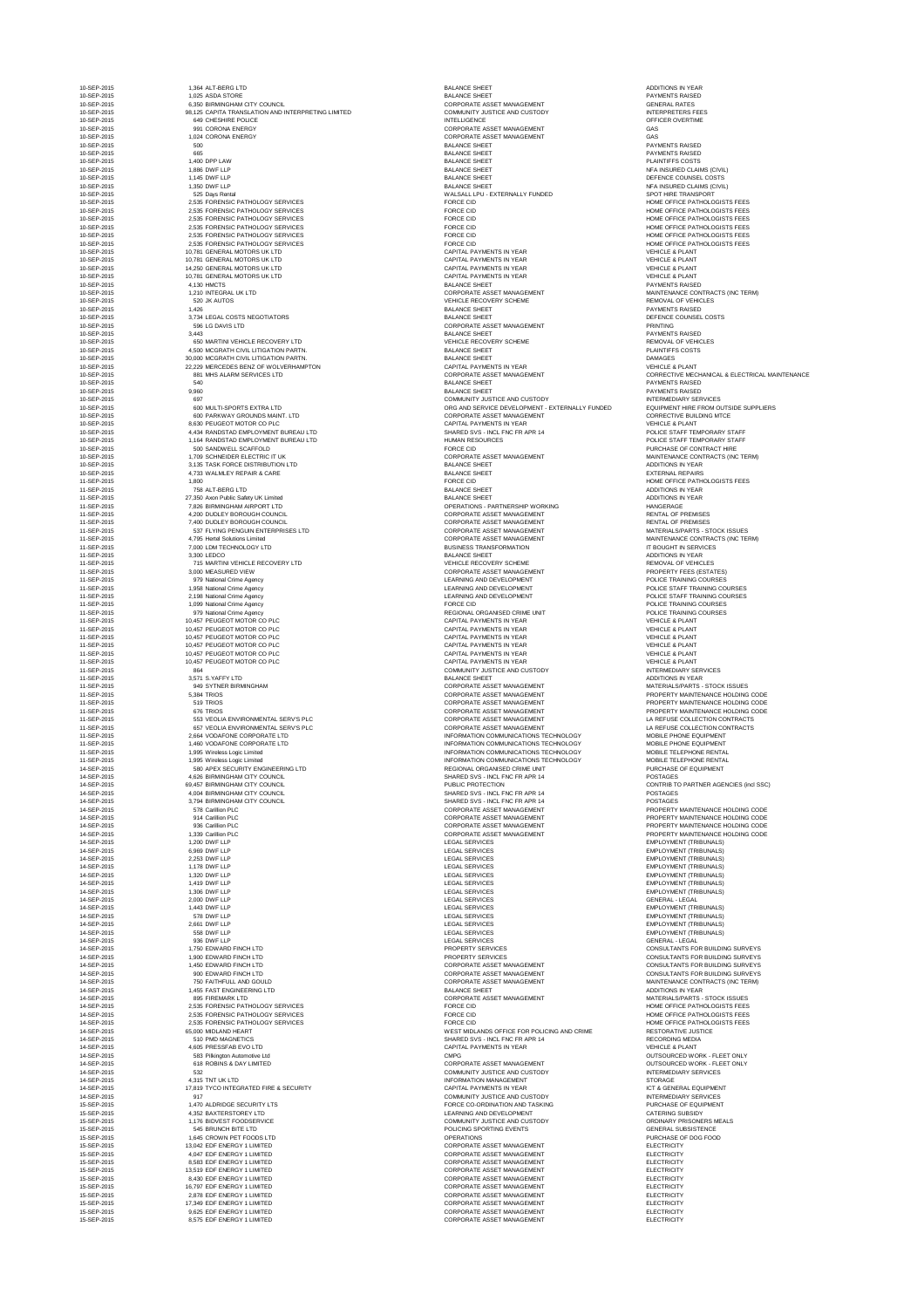15-SEP-2015 2,578 EDEPTH ENERGY 2015 2,578 ELECTRICITY CORPORATE ASSET MANAGEMENT **15-SEP-2015 CORPORATE ASSET MANAGEMENT AND RELECTRICITY** CORPORATE ASSET MANAGEMENT ELECTRICITY CORPORATE ASSET MANAGEMENT **15-SEP-2015 2 LIMITED 2 LIMITED 2 LIMITED 2** LECTRICITY CORPORATE ASSET MANAGEMENT ELECTRICITY 15-SEP-2015 2,516 EDEPTH ENERGY 2015 2,816 EDEPTH CORPORATE ASSET MANAGEMENT CORPORATE ASSET MANAGEMENT ELECTRICITY CORPORATE ASSET MANAGEMENT ELECTRICITY **15-SEP-2015 ISSEP-2015 CORPORATE ASSET MANAGEMENT ELECTRICITY 15-SEP-2015 CORPORATE ASSET MANAGEMENT ASSET MANAGEMENT ELECTRICITY** CORPORATE ASSET MANAGEMENT ELECTRICITY CORPORATE ASSET MANAGEMENT ELECTRICITY TALLY HO SPORTS & SOCIAL CLUB TALLY HO SPORTS ASSOCIAL CLUB 15-SEP-2015 TO 2015 TAITHEULD AND TO 2015 TAIL AND GONSULTANTS FOR BUILDING SURVEYS 15-SEIZURE OF DANGEROUS DOGS 3,292 REDACTED OPERATIONS SEIZURE OF DANGEROUS DOGS 15-SEP-2015 513 HAYS SPECIALIST RECRUITMENT LIMITED COMMUNITY JUSTICE AND CUSTODY POLICE STAFF TEMPORARY STAFF 15-SEP-2015 557 HAYS SPECIALIST RECRUITMENT LIMITED COMMUNITY JUSTICE AND CUSTODY POLICE STAFF TEMPORARY STAFF 15-SEP-2015 557 HAYS SPECIALIST RECRUITMENT LIMITED COMMUNITY JUSTICE AND CUSTODY POLICE STAFF TEMPORARY STAFF 15-SEP-2015 COMMUNITY JUSTICE AND CUSTODY COMMUNITY JUSTICE AND CUSTODY 15-SEP-2015 557 HAYS SPECIALIST RECRUITMENT LIMITED COMMUNITY JUSTICE AND CUSTODY POLICE STAFF TEMPORARY STAFF 15-SEP-2015 657 HAYS SPECIALIST RECRUITMENT LIMITED COMMUNITY JUSTICE AND CUSTODY POLICE STAFF TEMPORARY STAFF 15-SEP-2015 513 HAYS SPECIALIST RECRUITMENT LIMITED COMMUNITY JUSTICE AND CUSTODY POLICE STAFF TEMPORARY STAFF 15-SEP-2015 522 HAYS SPECIALIST RECRUITMENT LIMITED COMMUNITY JUSTICE AND CUSTODY POLICE STAFF TEMPORARY STAFF 15-SEP-2015 540 HAYS SPECIALIST RECRUITMENT LIMITED COMMUNITY JUSTICE AND CUSTODY POLICE STAFF TEMPORARY STAFF 15-SEP-2015 1,512 CORPORATE ASSET MANAGEMENT And the settlement of the corporation of the HAZARDOUS WASTE DISPOSAL 15-CORPORATE ASSET MANAGEMENT And the corporate corporate the corporate corporate  $\sim$  HAZARDOUS WASTE DISPOSAL INTELLIGENCE **External intervalse and intervalse and intervalse and intervalse and intervalse and intervalse and intervalse and intervalse and intervalse and intervalse and intervalse and intervalse and intervalse and inte** INFORMATION COMMUNICATIONS TECHNOLOGY **INFORMATION COMMUNICATIONS** TECHNOLOGY INFORMATION COMMUNICATIONS TECHNOLOGY CONSULTANTS FEES 15-SEP-2015 18,362 PENDENTS IN YEAR VEHICLE & PLANT 15-SEP-2015 18,362 PEAR CONTROL CAPITAL PAYMENTS IN YEAR VEHICLE & PLANT 15-SEP-2015 18,362 PEAR CONTROL CAPITAL PAYMENTS IN YEAR VEHICLE & PLANT 15-SEP-2015 18,362 PEAR CONTROL CAPITAL PAYMENTS IN YEAR VEHICLE & PLANT 15-SEP-2015 18,362 PEAR CAPITAL PAYMENTS IN YEAR VEHICLE & PLANT 15-SHARED SVS - INCL FNC FR APR 14 POSTAGES 15-SHARED SVS - INCL FNC FR APR 14 POSTAGES 15-SEP-2015 510 PMD MAGNETICS COMMUNITY JUSTICE AND CUSTODY RECORDING MEDIA **15-SEP-2015 100 COMMUNITY JUSTICE AND CUSTODY INTERMEDIARY SERVICES** 15-SEP-2015 2,509 REST MANAGEMENT RESERVE SHARED SHARED SHARED DISPOSAL - CONFIDENTIAL WASTE 15-SEP-2015 1,314 REMOVAL OF VEHICLES LTD VEHICLES LTD VEHICLES 15-SHARED SVS - INCL FNC FR APR 14 POSTAGES 15-CORPORATE ASSET MANAGEMENT And the corporate asset management and corporate asset issues INFORMATION COMMUNICATIONS TECHNOLOGY MINOR IT EQUIPMENT (DEVOLVED) PUBLIC PROTECTION And the set of the set of the set of the set of the set of the set of the set of the set of the set of the set of the set of the set of the set of the set of the set of the set of the set of the set of th **15-SEP-2015 FORENSICS DEPT SEPT-2015 SEPT CONSUMABLES** INFORMATION COMMUNICATIONS TECHNOLOGY IT SOFTWARE LICENCES PUBLIC PROTECTION **PUBLIC PROTECTION 2,937 SEP-2015 2,937 SERVICE** 15-FORCE CO-ORDINATION AND TASKING SECURITY SYSTEM STATES FOR PURCHASE OF EQUIPMENT 15-SEP-2015 3,500 TRIOS BUSINESS TRANSFORMATION DILAPIDATIONS & DISPOSAL COSTS **16-SEP-2015 1,892 ACCESSION 1,892 ACCESSION FORENSICS DEPT PURCHASE OF EQUIPMENT 16-SEP-2016 TO 2015 TO 2015 TO 2016 AND CUSTODY INTERMEDIARY SERVICES** 16-COMMUNITY JUSTICE AND CUSTODY **Example 2015** 1567 167 2016 11 2016 11 2016 12:30 2016 16-POLICING SPORTING EVENTS ARE ARRESTED FOLICE TRAINING COURSES 16-SEP-2015 2015 2016 2016 2016 1978 2016 10:30 Arrow CORPORATE ASSET MANAGEMENT PREMISES - CLEANING MATERIALS 16-SEP-2015 2,335 BAXTERING AND DEVELOPMENT And the contract of the contract of the caterial caterial caterial caterial caterial caterial caterial caterial caterial caterial caterial caterial caterial caterial caterial cat 16-COMMUNITY JUSTICE AND CUSTODY **Example 2015 1968 BIDVEST FOODSERVICE AND CUSTODY** ORDINARY PRISONERS MEALS 16-SEP-2015 2,500 BIRMING DATA CORPORATE ASSET MANAGEMENT RENTAL OF PREMISES 16-SEP-2015 2,150 BIRMING ASSET MANAGEMENT RENTAL OF PREMISES 16-SEP-2015 1,125 BIRMING MANAGEMENT RENTAL OF PREMISES 16-CORPORATE ASSET MANAGEMENT And the set of the set of premises and the context of premises 16-SEP-2015 2,500 BIRMING DATA CORPORATE ASSET MANAGEMENT RENTAL OF PREMISES 16-SEP-2015 1,465 BIRMING MANAGEMENT RENTAL OF PREMISES 16-SEP-2015 659 REDACTED COMMUNITY JUSTICE AND CUSTODY INTERMEDIARY SERVICES INFORMATION COMMUNICATIONS TECHNOLOGY IT RENTALS INFORMATION COMMUNICATIONS TECHNOLOGY IT RENTALS INFORMATION COMMUNICATIONS TECHNOLOGY **IT RENTALS** INFORMATION COMMUNICATIONS TECHNOLOGY **IT RENTALS** 16-SEP-2015 1,229 CORPORATE ASSET MANAGEMENT SPOT HIRE TRANSPORT SPOT HIRE TRANSPORT 16-SEP-2015 1,156 CORPORATE ASSET MANAGEMENT And the CODE of the PROPERTY MAINTENANCE HOLDING CODE 16-SEP-2015 CORPORATE ASSET MANAGEMENT And the set of the property maintenance holding code 16-CORPORATE ASSET MANAGEMENT And the contract of the PROPERTY MAINTENANCE HOLDING CODE CORPORATE ASSET MANAGEMENT **Example 2016** PROPERTY MAINTENANCE HOLDING CODE **16-SEP-2015 1,565 PDF-2015 2,565 PDF-2015 2,565 PDF-2015 2,565 PDF-2015 2,565 PDF-2015 CRIME** 16-SEP-2015 10, SEP-2015 10, YEAR-2015 10, 2016 10, 2016 10:30 2015 10:40 2016 10:40 2016 10:40 2016 10:40 201 16-SEP-2015 1,904 ERIC CORPORATE ASSET MANAGEMENT And LTD CORPORATE ASSET MANAGEMENT MAINTENANCE CONTRACTS (INC TERM) 16-SEP-2015 2,246 ERIC CORPORATE ASSET MANAGEMENT MAIL MAINTENANCE CONTRACTS (INC TERM) 16-SANDWELL LPU 2,117 FOREST SANDWELL LPU 2,717 FORENSIC VIDEO SERVICE 16-SEP-2015 4,918 FORENSIC VIDEO SERVICES FORENSICS DEPT FORENSIC FACIAL MAPPING 16-SEP-2015 1,900 FORENSIC VIDEO SERVICES FORENSICS DEPT FORENSIC FACIAL MAPPING 16-SEP-2015 1,850 FORENSIC VIDEO SERVICES FORENSICS DEPT FORENSIC FACIAL MAPPING WEST MIDLANDS OFFICE FOR POLICING AND CRIME MISCONDUCT HEARINGS 16-SEP-2015 TO 2015 SOFT MANAGEMENT ASSET MANAGEMENT And CORPORATE ASSET MANAGEMENT 16-SEP-2015 1,250 MAYS CORPORATE COMMUNICATIONS And the control of the control of the control of the control of the control of the control of the control of the control of the control of the control of the control of the c 16-SEP-2015 1,250 MAYS CORPORATE COMMUNICATIONS RECORPORATE COMMUNICATIONS RECORPORATE COMMUNICATIONS 16-SEP-2015 1,250 MAYS CORPORATE COMMUNICATIONS And the control of the control of the control of the control of the control of the control of the control of the control of the control of the control of the control of the c 16-SEP-2015 1,000 HATCH COMMUNICATIONS And the control of the control of the control of the control of the control of the control of the control of the control of the control of the control of the control of the control of 16-SEP-2015 1,250 MAYS CORPORATE COMMUNICATIONS RECORPORATE COMMUNICATIONS RECORPORATE COMMUNICATIONS 16-SEP-2015 CORPORATE COMMUNICATIONS And the control of the control of the control of the control of the control of the control of the control of the control of the control of the control of the control of the control of t 16-SEP-2015 1,125 HATCH COMMUNICATIONS And the control of the corporation of the control of the control of the control of the control of the control of the control of the control of the control of the control of the contro 16-SEP-2015 564 HAYS SPECIALIST RECRUITMENT LIMITED COMMUNITY JUSTICE AND CUSTODY POLICE STAFF TEMPORARY STAFF 16-SEP-2016 TAT FOLICE START TEMPORARY STAFF RECOMMUNITY JUSTICE AND CUSTODY 16-SEP-2015 16-SEP-2015 2015 1234 INTEGRATION CONTROL HARGER HUMAN RESOURCES HUMAN RESOURCES 16-SHARED SVS - INCL FNC FR APR 14 SPECIFIC CONSUMABLES **16-SEP-2015 1,421 DEPT REPORT REPORT IN A SEP-2015 1,421 DEPT REPORT IN A SEPARATION FORENSIC FACIAL MAPPING** 16-SHARED SVS - INCL FNC FR APR 14 STATIONERY 16-ST MIDLANDS OFFICE FOR POLICING AND CRIME POLICE STAFF TEMPORARY STAFF 16-SEP-2015 TO 2015 THE SEP-2015 STATE ASSET MANAGEMENT And CORPORATE ASSET MANAGEMENT POLICE STAFF TEMPORARY STAFF 16-SEP-2015 CORPORATE ASSET MANAGEMENT And the computation of the corporation of the police staff temporary staff 16-CORPORATE ASSET MANAGEMENT And the corporate asset management of the corporation of the corporation of the corporation of the corporation of the corporation of the corporation of the corporation of the corporation of th 16-CORPORATE ASSET MANAGEMENT And the state of the corporate corporate asset management of the corporation of the contract of the corporation of the contract of the contract of the contract of the contract of the contract 16-SEP-2015 1,080 PM Pilkington Automotive Ltd CMPG outsourced WORK - FLEET ONLY 16-COMMUNITY JUSTICE AND CUSTODY **EXAMPLE AND CUSTOD EMPLOY** REAL POLICE STAFF TEMPORARY STAFF ORG AND SERVICE DEVELOPMENT - EXTERNALLY FUNDED PURCHASE OF EQUIPMENT 16-CORPORATE ASSET MANAGEMENT And the state of the state water/sewerage - MEASURED SHARED SVS - INCL FNC FR APR 14 SPECIFIC CONSUMABLES FORCE CO-ORDINATION AND TASKING THE RESERVE LATE REPORT TO PURCHASE OF EQUIPMENT INTELLIGENCE - EXTERNALLY FUNDED POLICE TRAINING COURSES CORPORATE ASSET MANAGEMENT **16-SEP-2015 2016 12-SEP-2016 2006** PROPERTY MAINTENANCE HOLDING CODE 16-SEP-2015 TRIPLE WORLD ASSOCIATES LATER WORLD ASSOCIATES LATER WORLD ASSOCIATES LATER REGIONAL ORGANISED CRIME UNIT 16-SEP-2015 3,582 TRIPLE WORLD ASSOCIATES LATER WORLD ASSOCIATES LATER REGIONAL ORGANISED CRIME UNIT 16-SEP-2015 1,160 TRIPLE WORLD ASSOCIATES LATER WORLD ASSOCIATES LATER REGIONAL ORGANISED CRIME UNIT 16-SEP-2015 7,900 VISIMETRICS UK LTD COMMUNITY JUSTICE AND CUSTODY MAINTENANCE / SERVICING OF EQUIPMENT **16-SEP-2015 1,930 FORENSICS DEPT FORENSICS DEPT AND RESIDENT REPORT OF SERIOUS CRIME** 17-SEP-2017-SEP-2015 SOLUTIONS SOLUTIONS SOLUTIONS SOLUTIONS SOLUTIONS SOLUTIONS AND RULL ISSUES 17-SEP-2017-SEP-2017-SEP-2016 2,270 ALLSTAR BUSINESS SOLUTIONS LATER SOLUTION AND RESPONSE SOLUTIONS LATER ASSET MANAGEMENT FUEL ISSUES 17-SEP-2017-SEP-2017-SEP-2016 2,325 ALLSTAR BUSINESS SOLUTIONS LIGHTING SOLUTIONS LIGHTING CORPORATE ASSET MANAGEMENT 17-SEIZURE OF DANGEROUS DOGS AND THE SELL OPERATIONS AND SEIZURE OF DANGEROUS DOGS 17-SEP-2015 2,004 OPERATIONS 2,046 OPERATIONS 2,046 OPERATIONS 2,046 OPERATIONS 2,046 OPERATIONS 17-SEP-2017-SEIZURE OF DANGEROUS DOGS 2,387 OPERATIONS SEIZURE OF DANGEROUS DOGS 17-SEIZURE OF DANGEROUS DOGS AND THE SEIZURE OF DANGEROUS DOGS 17-FORCE CO-ORDINATION AND TASKING THE SEPARATION ASSISTANCE AND DONATIONS 17-SEP-2015 2,345 LEARNING AND DEVELOPMENT And the separation of the courses of the police training courses 17-CORPORATE ASSET MANAGEMENT And the contract of the PROPERTY MAINTENANCE HOLDING CODE 17-CORPORATE ASSET MANAGEMENT And the contract of the PROPERTY MAINTENANCE HOLDING CODE 17-CORPORATE ASSET MANAGEMENT And the contract of the PROPERTY MAINTENANCE HOLDING CODE 17-CORPORATE ASSET MANAGEMENT And the contract of the PROPERTY MAINTENANCE HOLDING CODE 17-SEP-2015 963 Carillion PLC CORPORATE ASSET MANAGEMENT PROPERTY MAINTENANCE HOLDING CODE

| 15-SEP-2015                | 3,578 EDF ENERGY 1 LIMITED                                                           | <b>CORPORATE ASSET MANAGEMENT</b>                                                       | <b>ELECTRICITY</b>                                         |
|----------------------------|--------------------------------------------------------------------------------------|-----------------------------------------------------------------------------------------|------------------------------------------------------------|
| 15-SEP-2015<br>15-SEP-2015 | 4,902 EDF ENERGY 1 LIMITED<br>27,278 EDF ENERGY 1 LIMITED                            | <b>CORPORATE ASSET MANAGEMENT</b><br><b>CORPORATE ASSET MANAGEMENT</b>                  | <b>ELECTRICITY</b><br><b>ELECTRICITY</b>                   |
| 15-SEP-2015                | 10,238 EDF ENERGY 1 LIMITED                                                          | <b>CORPORATE ASSET MANAGEMENT</b>                                                       | <b>ELECTRICITY</b>                                         |
| 15-SEP-2015                | 6,111 EDF ENERGY 1 LIMITED                                                           | <b>CORPORATE ASSET MANAGEMENT</b>                                                       | <b>ELECTRICITY</b>                                         |
| 15-SEP-2015                | 3,816 EDF ENERGY 1 LIMITED                                                           | <b>CORPORATE ASSET MANAGEMENT</b>                                                       | <b>ELECTRICITY</b>                                         |
| 15-SEP-2015<br>15-SEP-2015 | 5,048 EDF ENERGY 1 LIMITED<br>34,770 EDF ENERGY 1 LIMITED                            | <b>CORPORATE ASSET MANAGEMENT</b><br><b>CORPORATE ASSET MANAGEMENT</b>                  | <b>ELECTRICITY</b><br><b>ELECTRICITY</b>                   |
| 15-SEP-2015                | 14,469 EDF ENERGY 1 LIMITED                                                          | <b>CORPORATE ASSET MANAGEMENT</b>                                                       | <b>ELECTRICITY</b>                                         |
| 15-SEP-2015                | 68,330 EDF ENERGY 1 LIMITED                                                          | <b>CORPORATE ASSET MANAGEMENT</b>                                                       | <b>ELECTRICITY</b>                                         |
| 15-SEP-2015                | 3,175 EDF ENERGY 1 LIMITED                                                           | <b>CORPORATE ASSET MANAGEMENT</b>                                                       | <b>ELECTRICITY</b>                                         |
| 15-SEP-2015<br>15-SEP-2015 | 15,759 EDF ENERGY 1 LIMITED<br>4,453 EDF ENERGY 1 LIMITED                            | <b>CORPORATE ASSET MANAGEMENT</b><br>TALLY HO SPORTS & SOCIAL CLUB                      | <b>ELECTRICITY</b><br><b>ELECTRICITY</b>                   |
| 15-SEP-2015                | 4,252 EDF ENERGY 1 LIMITED                                                           | <b>CMPG</b>                                                                             | <b>ELECTRICITY</b>                                         |
| 15-SEP-2015                | 750 FAITHFULL AND GOULD                                                              | <b>CORPORATE ASSET MANAGEMENT</b>                                                       | <b>CONSULTANTS FOR BUILDIN</b>                             |
| 15-SEP-2015                | 3,292 REDACTED                                                                       | <b>OPERATIONS</b>                                                                       | SEIZURE OF DANGEROUS D                                     |
| 15-SEP-2015<br>15-SEP-2015 | 603 GUARDIAN SECURITY SEALS LTD<br>513 HAYS SPECIALIST RECRUITMENT LIMITED           | <b>BALANCE SHEET</b><br><b>COMMUNITY JUSTICE AND CUSTODY</b>                            | <b>ADDITIONS IN YEAR</b><br>POLICE STAFF TEMPORARY         |
| 15-SEP-2015                | 557 HAYS SPECIALIST RECRUITMENT LIMITED                                              | <b>COMMUNITY JUSTICE AND CUSTODY</b>                                                    | POLICE STAFF TEMPORARY                                     |
| 15-SEP-2015                | 557 HAYS SPECIALIST RECRUITMENT LIMITED                                              | <b>COMMUNITY JUSTICE AND CUSTODY</b>                                                    | POLICE STAFF TEMPORARY                                     |
| 15-SEP-2015                | 557 HAYS SPECIALIST RECRUITMENT LIMITED                                              | COMMUNITY JUSTICE AND CUSTODY                                                           | POLICE STAFF TEMPORARY                                     |
| 15-SEP-2015                | 557 HAYS SPECIALIST RECRUITMENT LIMITED                                              | <b>COMMUNITY JUSTICE AND CUSTODY</b>                                                    | POLICE STAFF TEMPORARY                                     |
| 15-SEP-2015<br>15-SEP-2015 | 657 HAYS SPECIALIST RECRUITMENT LIMITED<br>513 HAYS SPECIALIST RECRUITMENT LIMITED   | <b>COMMUNITY JUSTICE AND CUSTODY</b><br><b>COMMUNITY JUSTICE AND CUSTODY</b>            | POLICE STAFF TEMPORARY<br>POLICE STAFF TEMPORARY           |
| 15-SEP-2015                | 522 HAYS SPECIALIST RECRUITMENT LIMITED                                              | COMMUNITY JUSTICE AND CUSTODY                                                           | POLICE STAFF TEMPORARY                                     |
| 15-SEP-2015                | 540 HAYS SPECIALIST RECRUITMENT LIMITED                                              | COMMUNITY JUSTICE AND CUSTODY                                                           | POLICE STAFF TEMPORARY                                     |
| 15-SEP-2015                | 1,811 HAZ ENVIRONMENTAL                                                              | <b>CORPORATE ASSET MANAGEMENT</b>                                                       | <b>HAZARDOUS WASTE DISPO:</b>                              |
| 15-SEP-2015<br>15-SEP-2015 | 768 HAZ ENVIRONMENTAL<br>938                                                         | <b>CORPORATE ASSET MANAGEMENT</b><br><b>INTELLIGENCE</b>                                | <b>HAZARDOUS WASTE DISPO:</b><br><b>RENTAL OF PREMISES</b> |
| 15-SEP-2015                | 7,654 MAINTEL EUROPE LTD                                                             | INFORMATION COMMUNICATIONS TECHNOLOGY                                                   | IT HARDWARE LICENCES                                       |
| 15-SEP-2015                | 5,003 MICHAEL LUPTON ASSOCIATES LTD                                                  | <b>BALANCE SHEET</b>                                                                    | <b>ADDITIONS IN YEAR</b>                                   |
| 15-SEP-2015                | 8,640 PARITY PROFESSIONALS LIMITED                                                   | INFORMATION COMMUNICATIONS TECHNOLOGY                                                   | <b>CONSULTANTS FEES</b>                                    |
| 15-SEP-2015                | 18,362 PEUGEOT MOTOR CO PLC                                                          | <b>CAPITAL PAYMENTS IN YEAR</b>                                                         | <b>VEHICLE &amp; PLANT</b>                                 |
| 15-SEP-2015<br>15-SEP-2015 | 18,362 PEUGEOT MOTOR CO PLC<br>18,362 PEUGEOT MOTOR CO PLC                           | CAPITAL PAYMENTS IN YEAR<br>CAPITAL PAYMENTS IN YEAR                                    | <b>VEHICLE &amp; PLANT</b><br><b>VEHICLE &amp; PLANT</b>   |
| 15-SEP-2015                | 18,362 PEUGEOT MOTOR CO PLC                                                          | <b>CAPITAL PAYMENTS IN YEAR</b>                                                         | <b>VEHICLE &amp; PLANT</b>                                 |
| 15-SEP-2015                | 18,362 PEUGEOT MOTOR CO PLC                                                          | <b>CAPITAL PAYMENTS IN YEAR</b>                                                         | <b>VEHICLE &amp; PLANT</b>                                 |
| 15-SEP-2015                | 4,009 PITNEY BOWES LTD                                                               | SHARED SVS - INCL FNC FR APR 14                                                         | <b>POSTAGES</b>                                            |
| 15-SEP-2015                | 509 PITNEY BOWES LTD                                                                 | SHARED SVS - INCL FNC FR APR 14                                                         | <b>POSTAGES</b>                                            |
| 15-SEP-2015<br>15-SEP-2015 | 510 PMD MAGNETICS<br>1,213                                                           | COMMUNITY JUSTICE AND CUSTODY<br>COMMUNITY JUSTICE AND CUSTODY                          | <b>RECORDING MEDIA</b><br><b>INTERMEDIARY SERVICES</b>     |
| 15-SEP-2015                | 1,809 RESTORE SHRED LTD                                                              | <b>CORPORATE ASSET MANAGEMENT</b>                                                       | DISPOSAL - CONFIDENTIAL \                                  |
| 15-SEP-2015                | 1,314 ROWLEY AUTO SERVICES LTD                                                       | VEHICLE RECOVERY SCHEME                                                                 | REMOVAL OF VEHICLES                                        |
| 15-SEP-2015                | 636 ROYAL MAIL GROUP PLC                                                             | SHARED SVS - INCL FNC FR APR 14                                                         | <b>POSTAGES</b>                                            |
| 15-SEP-2015                | 881 RSG ENGINEERING LTD                                                              | <b>CORPORATE ASSET MANAGEMENT</b>                                                       | MATERIALS/PARTS - STOCK                                    |
| 15-SEP-2015<br>15-SEP-2015 | 913 SBL<br>5,193 SBL                                                                 | INFORMATION COMMUNICATIONS TECHNOLOGY<br>PUBLIC PROTECTION                              | MINOR IT EQUIPMENT (DEVO<br>OTHER PROFESSIONAL SER         |
| 15-SEP-2015                | 523 SBL                                                                              | <b>FORENSICS DEPT</b>                                                                   | <b>FORENSICS DEPT CONSUMA</b>                              |
| 15-SEP-2015                | 3,554 SBL                                                                            | INFORMATION COMMUNICATIONS TECHNOLOGY                                                   | IT SOFTWARE LICENCES                                       |
| 15-SEP-2015                | 2,937 SBL                                                                            | PUBLIC PROTECTION                                                                       | OTHER PROFESSIONAL SER                                     |
| 15-SEP-2015                | 3,997 SELECTAMARK SECURITY SYS. PLC                                                  | FORCE CO-ORDINATION AND TASKING                                                         | PURCHASE OF EQUIPMENT                                      |
| 15-SEP-2015<br>15-SEP-2015 | 614 SOUTHCOMBE BROTHERS LTD<br>2,002                                                 | <b>BALANCE SHEET</b><br><b>HUMAN RESOURCES</b>                                          | ADDITIONS IN YEAR<br><b>CONSULTANTS FEES</b>               |
| 15-SEP-2015                | 3,500 TRIOS                                                                          | <b>BUSINESS TRANSFORMATION</b>                                                          | <b>DILAPIDATIONS &amp; DISPOSAL</b>                        |
| 16-SEP-2015                | 1,892 ACAL BFI UK LTD                                                                | <b>FORENSICS DEPT</b>                                                                   | PURCHASE OF EQUIPMENT                                      |
| 16-SEP-2015                | 585                                                                                  | <b>COMMUNITY JUSTICE AND CUSTODY</b>                                                    | <b>INTERMEDIARY SERVICES</b>                               |
| 16-SEP-2015                | 567                                                                                  | COMMUNITY JUSTICE AND CUSTODY                                                           | <b>INTERMEDIARY SERVICES</b>                               |
| 16-SEP-2015                | 757 ARMADA COMPUTER PUBLICATIONS LTD                                                 | POLICING SPORTING EVENTS                                                                | POLICE TRAINING COURSES                                    |
| 16-SEP-2015<br>16-SEP-2015 | 997 Arrow County Supplies<br>3,335 BAXTERSTOREY LTD                                  | CORPORATE ASSET MANAGEMENT<br>LEARNING AND DEVELOPMENT                                  | PREMISES - CLEANING MATI<br><b>CATERING SUBSIDY</b>        |
| 16-SEP-2015                | 968 BIDVEST FOODSERVICE                                                              | <b>COMMUNITY JUSTICE AND CUSTODY</b>                                                    | <b>ORDINARY PRISONERS MEA</b>                              |
| 16-SEP-2015                | 2,500 BIRMINGHAM CITY COUNCIL                                                        | <b>CORPORATE ASSET MANAGEMENT</b>                                                       | <b>RENTAL OF PREMISES</b>                                  |
| 16-SEP-2015                | 3,750 BIRMINGHAM CITY COUNCIL                                                        | <b>CORPORATE ASSET MANAGEMENT</b>                                                       | <b>RENTAL OF PREMISES</b>                                  |
| 16-SEP-2015                | 1,125 BIRMINGHAM CITY COUNCIL                                                        | <b>CORPORATE ASSET MANAGEMENT</b>                                                       | <b>RENTAL OF PREMISES</b>                                  |
| 16-SEP-2015<br>16-SEP-2015 | 4,160 BIRMINGHAM CITY COUNCIL<br>2,500 BIRMINGHAM CITY COUNCIL                       | CORPORATE ASSET MANAGEMENT<br><b>CORPORATE ASSET MANAGEMENT</b>                         | <b>RENTAL OF PREMISES</b><br><b>RENTAL OF PREMISES</b>     |
| 16-SEP-2015                | 1,465 BIRMINGHAM CITY COUNCIL                                                        | <b>CORPORATE ASSET MANAGEMENT</b>                                                       | <b>RENTAL OF PREMISES</b>                                  |
| 16-SEP-2015                | 659 REDACTED                                                                         | <b>COMMUNITY JUSTICE AND CUSTODY</b>                                                    | <b>INTERMEDIARY SERVICES</b>                               |
| 16-SEP-2015                | 1,978 CABLE & WIRELESS                                                               | INFORMATION COMMUNICATIONS TECHNOLOGY                                                   | <b>IT RENTALS</b>                                          |
| 16-SEP-2015                | 2,838 CABLE & WIRELESS                                                               | INFORMATION COMMUNICATIONS TECHNOLOGY                                                   | <b>IT RENTALS</b>                                          |
| 16-SEP-2015<br>16-SEP-2015 | 1,952 CABLE & WIRELESS<br>4,184 CABLE & WIRELESS                                     | INFORMATION COMMUNICATIONS TECHNOLOGY<br>INFORMATION COMMUNICATIONS TECHNOLOGY          | <b>IT RENTALS</b><br><b>IT RENTALS</b>                     |
| 16-SEP-2015                | 1,228 CAR-PORT UK                                                                    | <b>CORPORATE ASSET MANAGEMENT</b>                                                       | SPOT HIRE TRANSPORT                                        |
| 16-SEP-2015                | 1,139 CLIFTON CANVAS DEVELOP'S LTD                                                   | <b>BALANCE SHEET</b>                                                                    | <b>ADDITIONS IN YEAR</b>                                   |
| 16-SEP-2015                | 1,156 Carillion PLC                                                                  | <b>CORPORATE ASSET MANAGEMENT</b>                                                       | PROPERTY MAINTENANCE H                                     |
| 16-SEP-2015                | 582 Carillion PLC                                                                    | <b>CORPORATE ASSET MANAGEMENT</b>                                                       | PROPERTY MAINTENANCE H                                     |
| 16-SEP-2015<br>16-SEP-2015 | 553 Carillion PLC<br>602 Carillion PLC                                               | <b>CORPORATE ASSET MANAGEMENT</b><br><b>CORPORATE ASSET MANAGEMENT</b>                  | PROPERTY MAINTENANCE H<br>PROPERTY MAINTENANCE H           |
| 16-SEP-2015                | 1,565 DISKLABS                                                                       | <b>FORENSICS DEPT</b>                                                                   | <b>FORENSIC SERIOUS CRIME</b>                              |
| 16-SEP-2015                | 10,788 ERGO COMPUTING UK LTD                                                         | <b>CAPITAL PAYMENTS IN YEAR</b>                                                         | <b>ICT &amp; GENERAL EQUIPMENT</b>                         |
| 16-SEP-2015                | 1,904 ERIC WRIGHT WATER LTD                                                          | <b>CORPORATE ASSET MANAGEMENT</b>                                                       | MAINTENANCE CONTRACTS                                      |
| 16-SEP-2015                | 2,246 ERIC WRIGHT WATER LTD                                                          | <b>CORPORATE ASSET MANAGEMENT</b>                                                       | MAINTENANCE CONTRACTS                                      |
| 16-SEP-2015<br>16-SEP-2015 | 2,717 FORENSIC VIDEO SERVICES<br>4,918 FORENSIC VIDEO SERVICES                       | SANDWELL LPU<br><b>FORENSICS DEPT</b>                                                   | OTHER PROFESSIONAL SER<br><b>FORENSIC FACIAL MAPPING</b>   |
| 16-SEP-2015                | 1,900 FORENSIC VIDEO SERVICES                                                        | <b>FORENSICS DEPT</b>                                                                   | <b>FORENSIC FACIAL MAPPING</b>                             |
| 16-SEP-2015                | 1,850 FORENSIC VIDEO SERVICES                                                        | <b>FORENSICS DEPT</b>                                                                   | <b>FORENSIC FACIAL MAPPING</b>                             |
| 16-SEP-2015                | 2,693                                                                                | WEST MIDLANDS OFFICE FOR POLICING AND CRIME                                             | MISCONDUCT HEARINGS                                        |
| 16-SEP-2015                | 1,080 Facewatch Limited                                                              | <b>BALANCE SHEET</b>                                                                    | VAT INPUT TAX 20.0%                                        |
| 16-SEP-2015<br>16-SEP-2015 | 5,896 GUEST MOTORS LTD<br>1,250 HAYS SPECIALIST RECRUITMENT LIMITED                  | <b>CORPORATE ASSET MANAGEMENT</b><br><b>CORPORATE COMMUNICATIONS</b>                    | <b>OUTSOURCED WORK - FLEE</b><br>POLICE STAFF TEMPORARY    |
| 16-SEP-2015                | 1,250 HAYS SPECIALIST RECRUITMENT LIMITED                                            | CORPORATE COMMUNICATIONS                                                                | POLICE STAFF TEMPORARY                                     |
| 16-SEP-2015                | 1,250 HAYS SPECIALIST RECRUITMENT LIMITED                                            | <b>CORPORATE COMMUNICATIONS</b>                                                         | POLICE STAFF TEMPORARY                                     |
| 16-SEP-2015                | 1,000 HAYS SPECIALIST RECRUITMENT LIMITED                                            | <b>CORPORATE COMMUNICATIONS</b>                                                         | POLICE STAFF TEMPORARY                                     |
| 16-SEP-2015                | 1,250 HAYS SPECIALIST RECRUITMENT LIMITED                                            | CORPORATE COMMUNICATIONS                                                                | POLICE STAFF TEMPORARY                                     |
| 16-SEP-2015<br>16-SEP-2015 | 875 HAYS SPECIALIST RECRUITMENT LIMITED<br>1,125 HAYS SPECIALIST RECRUITMENT LIMITED | CORPORATE COMMUNICATIONS<br>CORPORATE COMMUNICATIONS                                    | POLICE STAFF TEMPORARY<br>POLICE STAFF TEMPORARY           |
| 16-SEP-2015                | 564 HAYS SPECIALIST RECRUITMENT LIMITED                                              | COMMUNITY JUSTICE AND CUSTODY                                                           | POLICE STAFF TEMPORARY                                     |
| 16-SEP-2015                | 537 HAYS SPECIALIST RECRUITMENT LIMITED                                              | COMMUNITY JUSTICE AND CUSTODY                                                           | POLICE STAFF TEMPORARY                                     |
| 16-SEP-2015                | 723 INTEGRATED ERGONOMICS LTD                                                        | <b>HUMAN RESOURCES</b>                                                                  | HRF - PROV OF ADJ FOR EQ                                   |
| 16-SEP-2015<br>16-SEP-2015 | 1,976 LEWIS'S MEDICAL SUPPLIES                                                       | SHARED SVS - INCL FNC FR APR 14                                                         | <b>SPECIFIC CONSUMABLES</b>                                |
| 16-SEP-2015                | 13,573 LGC LTD<br>7,228 LGC LTD                                                      | <b>FORENSICS DEPT</b><br><b>FORENSICS DEPT</b>                                          | DNA CRIME STAINS<br>DNA CRIME STAINS                       |
| 16-SEP-2015                | 1,421 LGC LTD                                                                        | <b>FORENSICS DEPT</b>                                                                   | <b>FORENSIC FACIAL MAPPING</b>                             |
| 16-SEP-2015                | 1,514 LGC LTD                                                                        | <b>FORENSICS DEPT</b>                                                                   | <b>FORENSIC FACIAL MAPPING</b>                             |
| 16-SEP-2015                | 619 LYRECO                                                                           | SHARED SVS - INCL FNC FR APR 14                                                         | <b>STATIONERY</b>                                          |
| 16-SEP-2015                | 1,759 MAYORS OFFICE FOR POLICING AND CRIME<br>1,750 METROPOLIS 2 LIMITED             | <b>NABIS</b><br>WEST MIDLANDS OFFICE FOR POLICING AND CRIME                             | STAFF SALARY COSTS<br>POLICE STAFF TEMPORARY               |
| 16-SEP-2015<br>16-SEP-2015 | 591 NETWORK VENTURES LTD                                                             | <b>CORPORATE ASSET MANAGEMENT</b>                                                       | POLICE STAFF TEMPORARY                                     |
| 16-SEP-2015                | 697 NETWORK VENTURES LTD                                                             | <b>CORPORATE ASSET MANAGEMENT</b>                                                       | POLICE STAFF TEMPORARY                                     |
| 16-SEP-2015                | 706 NETWORK VENTURES LTD                                                             | CORPORATE ASSET MANAGEMENT                                                              | POLICE STAFF TEMPORARY                                     |
| 16-SEP-2015                | 701 NETWORK VENTURES LTD                                                             | <b>CORPORATE ASSET MANAGEMENT</b>                                                       | POLICE STAFF TEMPORARY                                     |
| 16-SEP-2015                | 1,080 Pilkington Automotive Ltd                                                      | <b>CMPG</b>                                                                             | <b>OUTSOURCED WORK - FLEE</b>                              |
| 16-SEP-2015<br>16-SEP-2015 | 838 RANDSTAD EMPLOYMENT BUREAU LTD<br>975                                            | <b>COMMUNITY JUSTICE AND CUSTODY</b><br>ORG AND SERVICE DEVELOPMENT - EXTERNALLY FUNDED | POLICE STAFF TEMPORARY<br>PURCHASE OF EQUIPMENT            |
| 16-SEP-2015                | 922 SOUTH STAFFS WATER                                                               | <b>CORPORATE ASSET MANAGEMENT</b>                                                       | WATER/SEWERAGE - MEAS                                      |
| 16-SEP-2015                | 810 SP SERVICES (UK)LTD                                                              | SHARED SVS - INCL FNC FR APR 14                                                         | SPECIFIC CONSUMABLES                                       |
| 16-SEP-2015                | 9,368 SPANSET LTD                                                                    | FORCE CO-ORDINATION AND TASKING                                                         | PURCHASE OF EQUIPMENT                                      |
| 16-SEP-2015                | 6,300 Sorinteq Limited                                                               | INTELLIGENCE - EXTERNALLY FUNDED                                                        | POLICE TRAINING COURSES                                    |
| 16-SEP-2015                | 3,036 TRIOS                                                                          | <b>CORPORATE ASSET MANAGEMENT</b><br><b>REGIONAL ORGANISED CRIME UNIT</b>               | PROPERTY MAINTENANCE H                                     |
| 16-SEP-2015<br>16-SEP-2015 | 6,065 TRIPLE WOOD ASSOCIATES LLP<br>3,582 TRIPLE WOOD ASSOCIATES LLP                 | REGIONAL ORGANISED CRIME UNIT                                                           | <b>CONSULTANTS FEES</b><br><b>CONSULTANTS FEES</b>         |
| 16-SEP-2015                | 1,760 TRIPLE WOOD ASSOCIATES LLP                                                     | REGIONAL ORGANISED CRIME UNIT                                                           | <b>CONSULTANTS FEES</b>                                    |
| 16-SEP-2015                | 7,900 VISIMETRICS UK LTD                                                             | COMMUNITY JUSTICE AND CUSTODY                                                           | MAINTENANCE / SERVICING                                    |
| 16-SEP-2015                | 1,930 VR FORENSICS                                                                   | <b>FORENSICS DEPT</b>                                                                   | <b>FORENSIC SERIOUS CRIME</b>                              |
| 17-SEP-2015                | 586 ALLSTAR BUSINESS SOLUTIONS LTD                                                   | <b>CORPORATE ASSET MANAGEMENT</b>                                                       | <b>FUEL ISSUES</b>                                         |
| 17-SEP-2015                | 1,270 ALLSTAR BUSINESS SOLUTIONS LTD                                                 | <b>CORPORATE ASSET MANAGEMENT</b>                                                       | <b>FUEL ISSUES</b>                                         |
| 17-SEP-2015<br>17-SEP-2015 | 2,325 ALLSTAR BUSINESS SOLUTIONS LTD<br>500 BIG TOP NEIGHBOURHOOD WATCH ROAD SHOW    | <b>CORPORATE ASSET MANAGEMENT</b><br><b>BALANCE SHEET</b>                               | <b>FUEL ISSUES</b><br><b>PAYMENTS RAISED</b>               |
| 17-SEP-2015                | 682                                                                                  | <b>OPERATIONS</b>                                                                       | SEIZURE OF DANGEROUS D                                     |
| 17-SEP-2015                | 2,046                                                                                | <b>OPERATIONS</b>                                                                       | SEIZURE OF DANGEROUS D                                     |
| 17-SEP-2015                | 2,387                                                                                | <b>OPERATIONS</b>                                                                       | SEIZURE OF DANGEROUS D                                     |
| 17-SEP-2015                | 682                                                                                  | <b>OPERATIONS</b>                                                                       | SEIZURE OF DANGEROUS D                                     |
| 17-SEP-2015                | 1,000 BROOKLANDS AMATEUR BOXING CLUB                                                 | FORCE CO-ORDINATION AND TASKING                                                         | ASSISTANCE AND DONATION                                    |
| 17-SEP-2015<br>17-SEP-2015 | 3,345 CITY COLLEGE COVENTRY                                                          | LEARNING AND DEVELOPMENT                                                                | POLICE TRAINING COURSES<br>PROPERTY MAINTENANCE H          |
| 17-SEP-2015                | 682 Carillion PLC<br>695 Carillion PLC                                               | <b>CORPORATE ASSET MANAGEMENT</b><br><b>CORPORATE ASSET MANAGEMENT</b>                  | PROPERTY MAINTENANCE H                                     |
| 17-SEP-2015                | 1,299 Carillion PLC                                                                  | <b>CORPORATE ASSET MANAGEMENT</b>                                                       | PROPERTY MAINTENANCE H                                     |
| 17-SEP-2015                | 1,180 Carillion PLC                                                                  | <b>CORPORATE ASSET MANAGEMENT</b>                                                       | PROPERTY MAINTENANCE H                                     |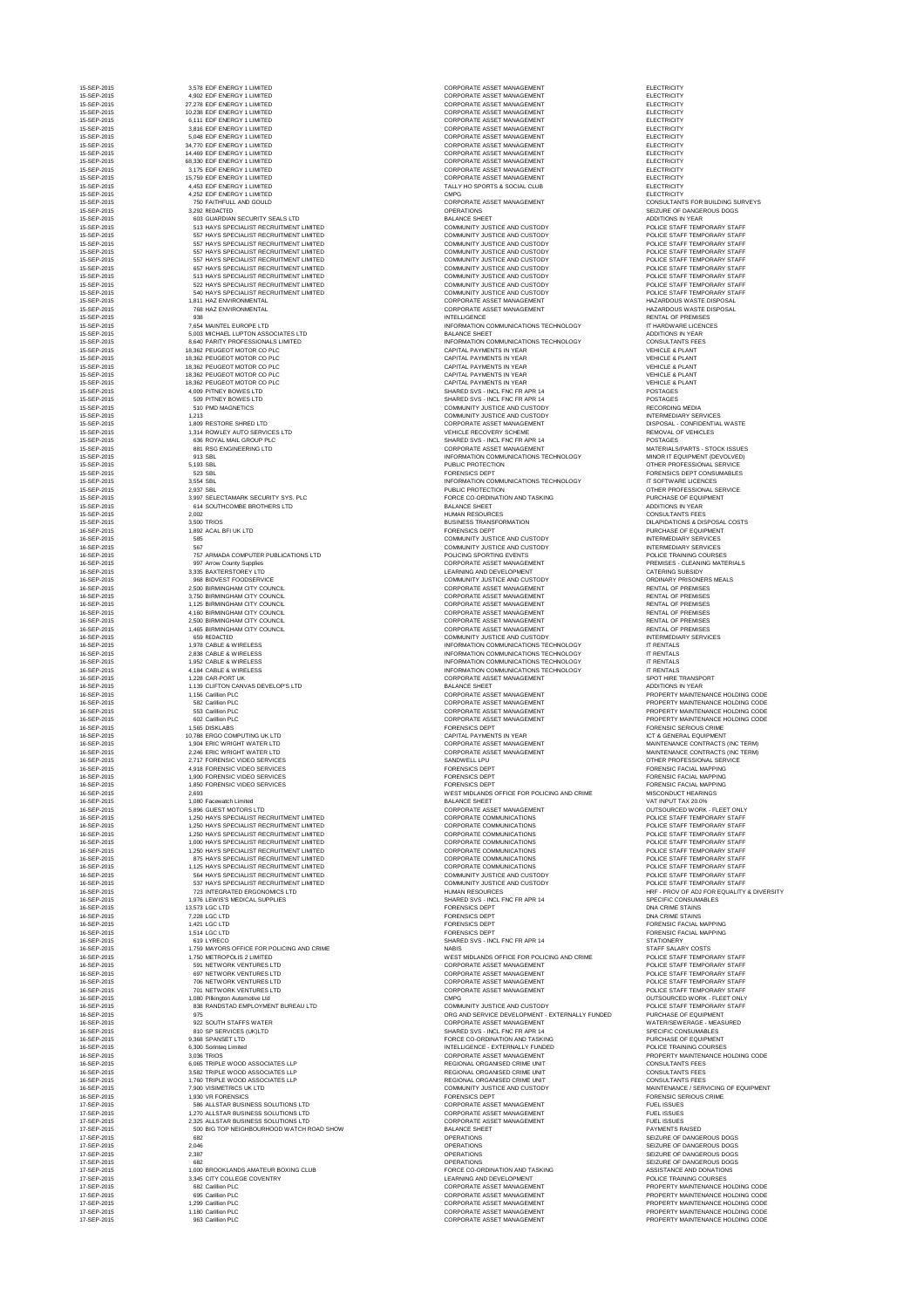| 17-SEP-2015                | 803 Carillion PLC                                        | <b>CORPORATE ASSET MANAGEMENT</b>                       | PROPERTY MAINTENANCE HOLDING CODE                  |
|----------------------------|----------------------------------------------------------|---------------------------------------------------------|----------------------------------------------------|
| 17-SEP-2015                | 756 Carillion PLC                                        | CORPORATE ASSET MANAGEMENT                              | PROPERTY MAINTENANCE HOLDING CODE                  |
| 17-SEP-2015                | 576 EIAT UK LTD                                          | <b>CORPORATE ASSET MANAGEMENT</b>                       | MECHANICAL & ELECTRICAL PLANNED MTCE               |
| 17-SEP-2015                | 10,515 FORD MOTOR COMPANY LIMITED                        | CAPITAL PAYMENTS IN YEAR                                | <b>VEHICLE &amp; PLANT</b>                         |
| 17-SEP-2015                | 540 Five Star Taxi's                                     | <b>HUMAN RESOURCES</b>                                  | HRF - PROV OF ADJ FOR EQUALITY & DIVERSITY         |
| 17-SEP-2015                | 540 HAYS SPECIALIST RECRUITMENT LIMITED                  | COMMUNITY JUSTICE AND CUSTODY                           | POLICE STAFF TEMPORARY STAFF                       |
| 17-SEP-2015                | 11,975 LGC LTD                                           | <b>FORENSICS DEPT</b>                                   | <b>FORENSIC SERIOUS CRIME</b>                      |
| 17-SEP-2015                | 10,416 LGC LTD                                           | <b>FORENSICS DEPT</b>                                   | <b>FORENSIC SERIOUS CRIME</b>                      |
| 17-SEP-2015                | 2,510 LGC LTD                                            | <b>FORENSICS DEPT</b>                                   | <b>FORENSIC SERIOUS CRIME</b>                      |
| 17-SEP-2015                | 1,746 LGC LTD                                            | <b>FORENSICS DEPT</b>                                   | <b>FORENSIC SERIOUS CRIME</b>                      |
| 17-SEP-2015                | 4,750 LGC LTD                                            | <b>CORPORATE PARTNERSHIPS</b>                           | FORENSIC DOCUMENT EXAMINATION                      |
| 17-SEP-2015                | 551 MITIE TECHNICAL FACILITIES MANAGEMENT                | <b>CORPORATE ASSET MANAGEMENT</b>                       | MAINTENANCE CONTRACTS (INC TERM)                   |
| 17-SEP-2015                | 589 PARTS WEST MIDLANDS                                  | <b>CORPORATE ASSET MANAGEMENT</b>                       | MATERIALS/PARTS - STOCK ISSUES                     |
| 17-SEP-2015                | 630 PIRTEK BIRMINGHAM                                    | <b>CORPORATE ASSET MANAGEMENT</b>                       | OUTSOURCED WORK - FLEET ONLY                       |
| 17-SEP-2015                | 1,197 RANDSTAD EMPLOYMENT BUREAU LTD                     | <b>HUMAN RESOURCES</b>                                  | POLICE STAFF TEMPORARY STAFF                       |
| 17-SEP-2015                | 3,902 S.YAFFY LTD                                        | <b>BALANCE SHEET</b>                                    | <b>ADDITIONS IN YEAR</b>                           |
| 17-SEP-2015                | 1,320 SONIC COMMUNICATIONS (INTL)LTD                     | <b>CAPITAL PAYMENTS IN YEAR</b>                         | ICT & GENERAL EQUIPMENT                            |
| 17-SEP-2015                | <b>672 SOUTH STAFFS WATER</b>                            | <b>CORPORATE ASSET MANAGEMENT</b>                       | <b>WATER/SEWERAGE - MEASURED</b>                   |
| 17-SEP-2015                | 4,690 TMP WORLDWIDE LTD                                  | <b>BUSINESS TRANSFORMATION</b>                          | <b>CONSULTANTS FEES</b>                            |
| 17-SEP-2015                | 500 YOUNG AT HEART CLUB                                  | <b>BALANCE SHEET</b>                                    | <b>PAYMENTS RAISED</b>                             |
| 18-SEP-2015                | 1,800                                                    | <b>FORCE CID</b>                                        | HOME OFFICE PATHOLOGISTS FEES                      |
| 18-SEP-2015                | 520 AQUAID (BIRMINGHAM CENTRAL)                          | <b>CORPORATE ASSET MANAGEMENT</b>                       | EQUIPMENT HIRE FROM OUTSIDE SUPPLIERS              |
| 18-SEP-2015                | 1,288 ASSOCIATION OF POLICING AND CRIME CHIEF EXECUTIVES | WEST MIDLANDS OFFICE FOR POLICING AND CRIME             | PCC SUBSCRIPTIONS (PREV. POLICE AUTHORITY)         |
| 18-SEP-2015                | 3,280 Arc Theatre                                        | <b>OPERATIONS - EXTERNALLY FUNDED</b>                   | OTHER PROFESSIONAL SERVICE                         |
| 18-SEP-2015                | 528 BIDVEST FOODSERVICE                                  | COMMUNITY JUSTICE AND CUSTODY                           | ORDINARY PRISONERS MEALS                           |
| 18-SEP-2015                | 15,937 BRAYWHITE & CO LTD                                | <b>CORPORATE ASSET MANAGEMENT</b>                       | MAINTENANCE CONTRACTS (INC TERM)                   |
| 18-SEP-2015                | 660 BRUNCH BITE LTD                                      | FORCE CO-ORDINATION AND TASKING - ALLOCATED CONTINGENCY | HOSPITALITY / PRESENTATIONS                        |
| 18-SEP-2015                | 500 BT GROUP ENGINEERING                                 | <b>INTELLIGENCE</b>                                     | ACQUISITION OF COMMUNICATIONS DATA                 |
| 18-SEP-2015                | 2,425 CCL FORENSICS LTD                                  | <b>INTELLIGENCE</b>                                     | <b>FORENSIC CELLSITE ANALYSIS</b>                  |
| 18-SEP-2015                | 1,700 CCL FORENSICS LTD                                  | <b>INTELLIGENCE</b>                                     | <b>FORENSIC CELLSITE ANALYSIS</b>                  |
| 18-SEP-2015                | 5,125 CCL FORENSICS LTD                                  | <b>INTELLIGENCE</b>                                     | <b>FORENSIC CELLSITE ANALYSIS</b>                  |
| 18-SEP-2015                | 888 CCL FORENSICS LTD                                    | <b>INTELLIGENCE</b>                                     | FORENSIC CELLSITE ANALYSIS                         |
| 18-SEP-2015                | 4,050 CCL FORENSICS LTD                                  | <b>INTELLIGENCE</b>                                     | <b>FORENSIC CELLSITE ANALYSIS</b>                  |
| 18-SEP-2015                | 9,483 CELLMARK                                           | <b>FORENSICS DEPT</b>                                   | DNA PACE                                           |
| 18-SEP-2015                | 8,948 CELLMARK                                           | <b>FORENSICS DEPT</b>                                   | DNA PACE                                           |
| 18-SEP-2015                | 2,778 CLYDE & CO CLAIMS LLP                              | <b>BALANCE SHEET</b>                                    | NFA INSURED CLAIMS (CIVIL)                         |
| 18-SEP-2015                | 31,326 CLYDE & CO CLAIMS LLP                             | <b>BALANCE SHEET</b>                                    | NFA INSURED CLAIMS (CIVIL)                         |
| 18-SEP-2015                | 546 CLYDE & CO CLAIMS LLP                                | <b>BALANCE SHEET</b>                                    | NFA INSURED CLAIMS (CIVIL)                         |
| 18-SEP-2015                | 1,364 CLYDE & CO CLAIMS LLP                              | <b>BALANCE SHEET</b>                                    | NFA INSURED CLAIMS (CIVIL)                         |
| 18-SEP-2015                | 555 CORONA ENERGY                                        | <b>CORPORATE ASSET MANAGEMENT</b>                       | GAS                                                |
| 18-SEP-2015                | 752 CORONA ENERGY                                        | <b>CORPORATE ASSET MANAGEMENT</b>                       | GAS                                                |
| 18-SEP-2015                | 568 CORONA ENERGY                                        | <b>CORPORATE ASSET MANAGEMENT</b>                       | <b>GAS</b>                                         |
| 18-SEP-2015                | 818 CORONA ENERGY                                        | <b>CORPORATE ASSET MANAGEMENT</b>                       | GAS                                                |
| 18-SEP-2015                | 561 CORONA ENERGY                                        | CORPORATE ASSET MANAGEMENT                              | GAS                                                |
| 18-SEP-2015                | 1,527 CORONA ENERGY                                      | <b>CORPORATE ASSET MANAGEMENT</b>                       | GAS                                                |
| 18-SEP-2015                | 698 CORONA ENERGY                                        | <b>CORPORATE ASSET MANAGEMENT</b>                       | GAS                                                |
| 18-SEP-2015                | <b>656 CORONA ENERGY</b>                                 | <b>CORPORATE ASSET MANAGEMENT</b>                       | <b>GAS</b>                                         |
| 18-SEP-2015                | 669 CORONA ENERGY                                        | <b>CORPORATE ASSET MANAGEMENT</b>                       | GAS                                                |
| 18-SEP-2015                | 976 CORONA ENERGY                                        | <b>CORPORATE ASSET MANAGEMENT</b>                       | GAS                                                |
| 18-SEP-2015                | 1,564 CORONA ENERGY                                      | <b>CORPORATE ASSET MANAGEMENT</b>                       | GAS                                                |
| 18-SEP-2015                | 996 CORONA ENERGY                                        | <b>CORPORATE ASSET MANAGEMENT</b>                       | GAS                                                |
| 18-SEP-2015                | 510 CORONA ENERGY                                        | <b>CORPORATE ASSET MANAGEMENT</b>                       | GAS                                                |
| 18-SEP-2015                | 657 CORONA ENERGY                                        | <b>CORPORATE ASSET MANAGEMENT</b>                       | <b>GAS</b>                                         |
| 18-SEP-2015                | <b>635 CORONA ENERGY</b>                                 | <b>CORPORATE ASSET MANAGEMENT</b>                       | GAS                                                |
| 18-SEP-2015                | 526 CORONA ENERGY                                        | <b>CORPORATE ASSET MANAGEMENT</b>                       | GAS                                                |
| 18-SEP-2015                | 1,157 CORONA ENERGY                                      | <b>CORPORATE ASSET MANAGEMENT</b>                       | GAS                                                |
| 18-SEP-2015                | 2,400 CORONA ENERGY                                      | <b>CORPORATE ASSET MANAGEMENT</b>                       | <b>GAS</b>                                         |
| 18-SEP-2015                | 591 CORONA ENERGY                                        | CORPORATE ASSET MANAGEMENT                              | <b>GAS</b>                                         |
| 18-SEP-2015                | 1,085 CORONA ENERGY                                      | <b>CORPORATE ASSET MANAGEMENT</b>                       | GAS                                                |
| 18-SEP-2015                | 585 CROMWELL TOOLS                                       | <b>CORPORATE ASSET MANAGEMENT</b>                       | PURCHASE OF EQUIPMENT                              |
| 18-SEP-2015                | 8,540 EXCITECH LTD                                       | INFORMATION COMMUNICATIONS TECHNOLOGY                   | SOFTWARE SUPPORT & MATERIALS                       |
| 18-SEP-2015                | 2,215 FORENSIC VIDEO SERVICES                            | <b>WOLVERHAMPTON LPU</b>                                | OTHER PROFESSIONAL SERVICE                         |
| 18-SEP-2015                | 684 Five Star Taxi's                                     | <b>HUMAN RESOURCES</b>                                  | HRF - PROV OF ADJ FOR EQUALITY & DIVERSITY         |
| 18-SEP-2015                | 720 Five Star Taxi's                                     | <b>HUMAN RESOURCES</b>                                  | HRF - PROV OF ADJ FOR EQUALITY & DIVERSITY         |
| 18-SEP-2015                | 750 G4S CASH SOLUTIONS (UK) LTD                          | SHARED SVS - INCL FNC FR APR 14                         | <b>CASH SECURITY SERVICES</b>                      |
| 18-SEP-2015                | 630 GAMMA TELECOM LTD                                    | <b>INTELLIGENCE</b>                                     | ACQUISITION OF COMMUNICATIONS DATA                 |
| 18-SEP-2015                | 14,544 HARRISON CLARK LLP                                | <b>LEGAL SERVICES</b>                                   | <b>EMPLOYMENT (TRIBUNALS)</b>                      |
| 18-SEP-2015                | 787 HAZ ENVIRONMENTAL                                    | <b>CORPORATE ASSET MANAGEMENT</b>                       | <b>HAZARDOUS WASTE DISPOSAL</b>                    |
| 18-SEP-2015                | 745 HMCTS                                                | <b>BALANCE SHEET</b>                                    | <b>PAYMENTS RAISED</b>                             |
| 18-SEP-2015                | 4,382 HMCTS                                              | <b>BALANCE SHEET</b>                                    | <b>PAYMENTS RAISED</b>                             |
| 18-SEP-2015                | 710 HMCTS                                                | <b>BALANCE SHEET</b>                                    | <b>PAYMENTS RAISED</b>                             |
| 18-SEP-2015                | 5,610 HMCTS                                              | <b>BALANCE SHEET</b>                                    | <b>PAYMENTS RAISED</b>                             |
| 18-SEP-2015                | 4,647 INFINITY MOTORCYCLES                               | <b>BALANCE SHEET</b>                                    | <b>ADDITIONS IN YEAR</b>                           |
| 18-SEP-2015                | 39,902 INSIGHT DIRECT (UK) LTD                           | <b>CAPITAL PAYMENTS IN YEAR</b>                         | ICT & GENERAL EQUIPMENT                            |
| 18-SEP-2015                | 715 JNE SECURITY LTD                                     | FORCE CO-ORDINATION AND TASKING - ALLOCATED CONTINGENCY | <b>SPECIFIC CONSUMABLES</b>                        |
| 18-SEP-2015                | 5,180 LEX AUTOLEASE                                      | CORPORATE ASSET MANAGEMENT                              | MGERS LEASE SCHEME VEHICLE HIRE                    |
| 18-SEP-2015                | 711 MARTIN REFERRAL SERVICES                             | <b>OPERATIONS</b>                                       | WMPA DOGS VETS & KENNELLING FEES                   |
| 18-SEP-2015                | 858 MERSEYSIDE POLICE AUTHORITY                          | <b>COMMAND TEAM</b>                                     | CONTRIBUTION TO REGIONAL FORCES                    |
| 18-SEP-2015                | 23,053 MITIE Property Services (UK) Ltd -Midlands        | <b>CORPORATE ASSET MANAGEMENT</b>                       | PROPERTY MAINTENANCE HOLDING CODE                  |
| 18-SEP-2015                | 904                                                      | <b>BALANCE SHEET</b>                                    | <b>COUNSELS FEES</b>                               |
| 18-SEP-2015                | 509 PITNEY BOWES LTD                                     | SHARED SVS - INCL FNC FR APR 14                         | <b>POSTAGES</b>                                    |
| 18-SEP-2015                | 4,605 PRESSFAB EVO LTD                                   | <b>CAPITAL PAYMENTS IN YEAR</b>                         | <b>VEHICLE &amp; PLANT</b>                         |
| 18-SEP-2015                | 1,210 RANDSTAD EMPLOYMENT BUREAU LTD                     | SHARED SVS - INCL FNC FR APR 14                         | POLICE STAFF TEMPORARY STAFF                       |
| 18-SEP-2015                | 1,360 RAPID SECURE LTD                                   | <b>COVENTRY LPU</b>                                     | <b>BOARDING UP</b>                                 |
| 18-SEP-2015                | 9,773 S.YAFFY LTD                                        | <b>BALANCE SHEET</b>                                    | <b>ADDITIONS IN YEAR</b>                           |
| 18-SEP-2015                | 3,538 SBL                                                | CHILD ABUSE IMAGE DATABASE (CAID) PROJECT WMP2020       | IT SOFTWARE LICENCES                               |
| 18-SEP-2015                | 8,157 SBL                                                | CHILD ABUSE IMAGE DATABASE (CAID) PROJECT WMP2020       | IT SOFTWARE LICENCES                               |
| 18-SEP-2015                | 2,500 SLATER AND GORDON                                  | <b>BALANCE SHEET</b>                                    | <b>DAMAGES</b>                                     |
| 18-SEP-2015                | 3,583 SOUTHCOMBE BROTHERS LTD                            | <b>BALANCE SHEET</b>                                    | <b>ADDITIONS IN YEAR</b>                           |
| 18-SEP-2015                | 630 SYTNER OLDBURY                                       | <b>CORPORATE ASSET MANAGEMENT</b>                       | MATERIALS/PARTS - STOCK ISSUES                     |
| 18-SEP-2015                | 2,935 THE HAIGH ENGINEERING CO LTD                       | <b>CORPORATE ASSET MANAGEMENT</b>                       | CORRECTIVE MECHANICAL & ELECTRICAL MAINTENANCE     |
| 18-SEP-2015                | 599 TRAVEL WEST MIDLANDS                                 | <b>BALANCE SHEET</b>                                    | <b>PURCHASED TICKETS</b>                           |
| 18-SEP-2015                | 24,602 TRAVEL WEST MIDLANDS                              | <b>BALANCE SHEET</b>                                    | PURCHASED TICKETS                                  |
| 18-SEP-2015                | 656 TRIOS                                                | <b>CORPORATE ASSET MANAGEMENT</b>                       | PROPERTY MAINTENANCE HOLDING CODE                  |
| 18-SEP-2015                | 1,922 TRIOS                                              | CORPORATE ASSET MANAGEMENT                              | PROPERTY MAINTENANCE HOLDING CODE                  |
| 18-SEP-2015                | 7,500 WARWICKSHIRE POLICE AND CRIME COMISSIONER          | REGIONAL ORGANISED CRIME UNIT                           | OTHER PROFESSIONAL SERVICE                         |
| 21-SEP-2015                | 17,506 A & H CONSTRUCTION & DEVELOPMENTS PLC             | <b>CORPORATE ASSET MANAGEMENT</b>                       | <b>IMPROVEMENTS &amp; ALTERATIONS</b>              |
| 21-SEP-2015                | 17,306 A & H CONSTRUCTION & DEVELOPMENTS PLC             | <b>CORPORATE ASSET MANAGEMENT</b>                       | <b>IMPROVEMENTS &amp; ALTERATIONS</b>              |
| 21-SEP-2015                | 1,019 ALERE TOXICOLOGY PLC                               | COMMUNITY JUSTICE AND CUSTODY                           | DRUG TESTING                                       |
| 21-SEP-2015                | 1,070 ALERE TOXICOLOGY PLC                               | <b>COMMUNITY JUSTICE AND CUSTODY</b>                    | DRUG TESTING                                       |
| 21-SEP-2015                | 616 ATEC SECURITY LTD                                    | <b>BUSINESS TRANSFORMATION</b>                          | IT SPECIAL EQUIPMENT                               |
| 21-SEP-2015                | 1,235 BEECHES 24HR RESCUE/RECOVERY                       | VEHICLE RECOVERY SCHEME                                 | <b>REMOVAL OF VEHICLES</b>                         |
| 21-SEP-2015                | 567 BODY KRAFT DUDLEY LTD                                | <b>BALANCE SHEET</b>                                    | <b>EXTERNAL REPAIRS</b>                            |
| 21-SEP-2015                | 1,171 BODY KRAFT DUDLEY LTD                              | <b>BALANCE SHEET</b>                                    | <b>EXTERNAL REPAIRS</b>                            |
| 21-SEP-2015                | 1,185 BODY KRAFT DUDLEY LTD                              | <b>BALANCE SHEET</b>                                    | <b>EXTERNAL REPAIRS</b>                            |
| 21-SEP-2015                | 2,303 ERDINGTON ACCIDENT REPAIR CTR                      | <b>BALANCE SHEET</b>                                    | <b>EXTERNAL REPAIRS</b>                            |
| 21-SEP-2015                | 8,973 EXPERIAN LTD                                       | <b>FORCE CID</b>                                        | OTHER PROFESSIONAL SERVICE                         |
| 21-SEP-2015                | 2,660 FIX AUTO BIRMINGHAM NORTH                          | <b>BALANCE SHEET</b>                                    | <b>EXTERNAL REPAIRS</b>                            |
| 21-SEP-2015                | 510 FIX AUTO BIRMINGHAM NORTH                            | <b>BALANCE SHEET</b>                                    | <b>EXTERNAL REPAIRS</b>                            |
| 21-SEP-2015                | 807 FIX AUTO BIRMINGHAM NORTH                            | <b>BALANCE SHEET</b>                                    | <b>EXTERNAL REPAIRS</b>                            |
| 21-SEP-2015                | 681 FRED SMITH & SONS LTD                                | <b>BALANCE SHEET</b>                                    | <b>EXTERNAL REPAIRS</b>                            |
| 21-SEP-2015                | 27,904 GOODYEAR GREAT BRITAIN LTD                        | <b>CORPORATE ASSET MANAGEMENT</b>                       | <b>TYRES AND TUBES</b>                             |
| 21-SEP-2015                | 10,439 GOODYEAR GREAT BRITAIN LTD                        | <b>CORPORATE ASSET MANAGEMENT</b>                       | MATERIALS/PARTS - STOCK ISSUES                     |
| 21-SEP-2015                | 715 JACKSONS RECOVERY BHAM LTD                           | VEHICLE RECOVERY SCHEME                                 | <b>REMOVAL OF VEHICLES</b>                         |
| 21-SEP-2015                | 9,500 JK AUTOS                                           | VEHICLE RECOVERY - EXTERNALLY FUNDED                    | STATUTORY VEHICLE FEE REIMBURSEMENT                |
| 21-SEP-2015                | 1,380 JK AUTOS                                           | VEHICLE RECOVERY - EXTERNALLY FUNDED                    | STATUTORY VEHICLE FEE REIMBURSEMENT                |
| 21-SEP-2015                | 874 LYRECO                                               | SHARED SVS - INCL FNC FR APR 14                         | <b>STATIONERY</b>                                  |
| 21-SEP-2015                | 548 LYRECO                                               | SHARED SVS - INCL FNC FR APR 14                         | <b>STATIONERY</b>                                  |
| 21-SEP-2015                | 940 LYRECO                                               | SHARED SVS - INCL FNC FR APR 14                         | SPECIFIC CONSUMABLES                               |
| 21-SEP-2015                | 846 LYRECO                                               | SHARED SVS - INCL FNC FR APR 14                         | <b>STATIONERY</b>                                  |
| 21-SEP-2015                | 638 LYRECO                                               | SHARED SVS - INCL FNC FR APR 14                         | <b>STATIONERY</b>                                  |
| 21-SEP-2015                | 1,142 LYRECO                                             | SHARED SVS - INCL FNC FR APR 14                         | <b>STATIONERY</b>                                  |
| 21-SEP-2015                | 937 LYRECO                                               | SHARED SVS - INCL FNC FR APR 14                         | <b>STATIONERY</b>                                  |
| 21-SEP-2015                | 684 LYRECO                                               | SHARED SVS - INCL FNC FR APR 14                         | <b>STATIONERY</b>                                  |
| 21-SEP-2015                | 516 LYRECO                                               | SHARED SVS - INCL FNC FR APR 14                         | <b>STATIONERY</b>                                  |
| 21-SEP-2015                | 1,208 LYRECO                                             | SHARED SVS - INCL FNC FR APR 14                         | <b>STATIONERY</b>                                  |
| 21-SEP-2015                | 707 LYRECO                                               | SHARED SVS - INCL FNC FR APR 14                         | <b>STATIONERY</b>                                  |
| 21-SEP-2015                | 826 LYRECO                                               | SHARED SVS - INCL FNC FR APR 14                         | <b>STATIONERY</b>                                  |
| 21-SEP-2015                | 831 LYRECO                                               | SHARED SVS - INCL FNC FR APR 14                         | <b>STATIONERY</b>                                  |
| 21-SEP-2015                | 542 LYRECO                                               | REGIONAL ORGANISED CRIME UNIT                           | <b>STATIONERY</b>                                  |
| 21-SEP-2015                | 1,198 Level Peak Associates Ltd                          | <b>BALANCE SHEET</b>                                    | ADDITIONS IN YEAR                                  |
| 21-SEP-2015                | 12,102 MARTINI VEHICLE RECOVERY LTD                      | VEHICLE RECOVERY - EXTERNALLY FUNDED                    | STATUTORY VEHICLE FEE REIMBURSEMENT                |
| 21-SEP-2015                | 3,650 MARTINI VEHICLE RECOVERY LTD                       | VEHICLE RECOVERY - EXTERNALLY FUNDED                    | STATUTORY VEHICLE FEE REIMBURSEMENT                |
| 21-SEP-2015                | 3,190 MARTINI VEHICLE RECOVERY LTD                       | VEHICLE RECOVERY - EXTERNALLY FUNDED                    | STATUTORY VEHICLE FEE REIMBURSEMENT                |
| 21-SEP-2015                | 11,065 MMS RECOVERY(WTON) LTD                            | VEHICLE RECOVERY - EXTERNALLY FUNDED                    | STATUTORY VEHICLE FEE REIMBURSEMENT                |
| 21-SEP-2015                | 3,660 MMS RECOVERY(WTON) LTD                             | VEHICLE RECOVERY - EXTERNALLY FUNDED                    | STATUTORY VEHICLE FEE REIMBURSEMENT                |
| 21-SEP-2015<br>21-SEP-2015 | 2,400                                                    | PUBLIC PROTECTION<br>PUBLIC PROTECTION                  | OTHER PROFESSIONAL SERVICE<br><b>SURGEONS FEES</b> |
| 21-SEP-2015                | 11,376 PRIMECARE<br>38,837 PRIMECARE                     | COMMUNITY JUSTICE AND CUSTODY                           | <b>SURGEONS FEES</b>                               |
|                            |                                                          |                                                         |                                                    |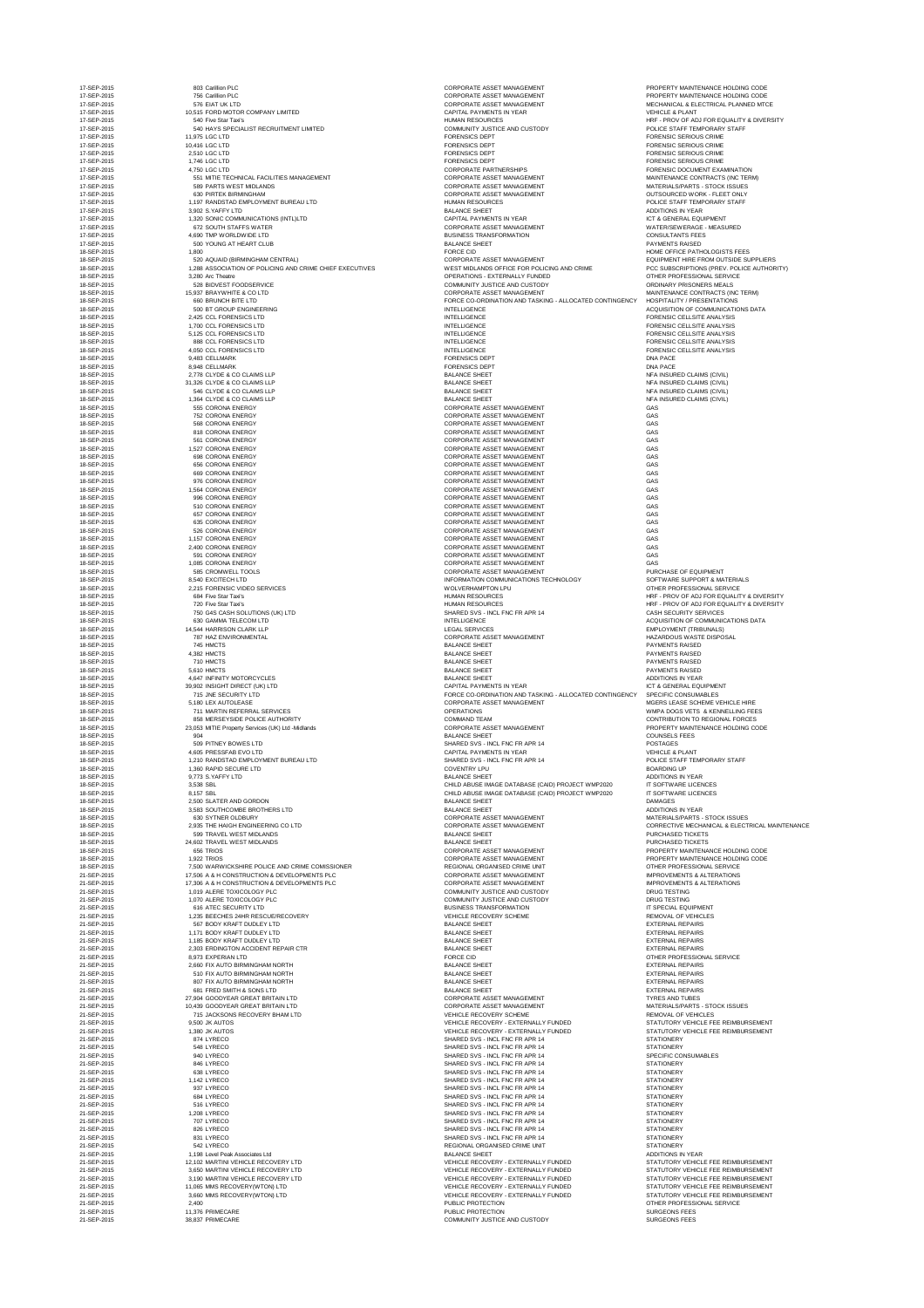| 21-SEP-2015<br>21-SEP-2015<br>21-SEP-2015<br>21-SEP-2015<br>21-SEP-2015<br>21-SEP-2015 | 28,309 PRIMECARE<br>20,747 PRIMECARE                                                          | COMMUNITY JUSTICE AND CUSTODY<br><b>COMMUNITY JUSTICE AND CUSTODY</b>        | <b>SURGEONS FEES</b>                                                       |
|----------------------------------------------------------------------------------------|-----------------------------------------------------------------------------------------------|------------------------------------------------------------------------------|----------------------------------------------------------------------------|
|                                                                                        |                                                                                               |                                                                              |                                                                            |
|                                                                                        |                                                                                               | <b>COMMUNITY JUSTICE AND CUSTODY</b>                                         | <b>SURGEONS FEES</b>                                                       |
|                                                                                        | 12,622 PRIMECARE<br>2,413 PRIMECARE                                                           | COMMUNITY JUSTICE AND CUSTODY                                                | <b>SURGEONS FEES</b><br><b>SURGEONS FEES</b>                               |
|                                                                                        | 19,661 PRIMECARE                                                                              | COMMUNITY JUSTICE AND CUSTODY                                                | <b>SURGEONS FEES</b>                                                       |
| 21-SEP-2015                                                                            | 4,533 PRIMECARE<br>25,890 PRIMECARE                                                           | COMMUNITY JUSTICE AND CUSTODY<br>COMMUNITY JUSTICE AND CUSTODY               | <b>SURGEONS FEES</b><br><b>SURGEONS FEES</b>                               |
| 21-SEP-2015                                                                            | 11,941 PRIMECARE                                                                              | COMMUNITY JUSTICE AND CUSTODY                                                | <b>SURGEONS FEES</b>                                                       |
| 21-SEP-2015                                                                            | 21,295 PRIMECARE                                                                              | COMMUNITY JUSTICE AND CUSTODY                                                | <b>SURGEONS FEES</b>                                                       |
| 21-SEP-2015                                                                            | 13,125 PRIMECARE                                                                              | COMMUNITY JUSTICE AND CUSTODY                                                | <b>SURGEONS FEES</b>                                                       |
| 21-SEP-2015<br>21-SEP-2015                                                             | 1,034 PRIMECARE<br>20,501 PRIMECARE                                                           | COMMUNITY JUSTICE AND CUSTODY<br>COMMUNITY JUSTICE AND CUSTODY               | <b>SURGEONS FEES</b><br><b>SURGEONS FEES</b>                               |
| 21-SEP-2015                                                                            | 3,270 RAPID SECURE LTD                                                                        | SANDWELL LPU                                                                 | <b>BOARDING UP</b>                                                         |
| 21-SEP-2015                                                                            | 910 RS RECOVERY LTD                                                                           | <b>VEHICLE RECOVERY SCHEME</b>                                               | <b>REMOVAL OF VEHICLES</b>                                                 |
| 21-SEP-2015<br>21-SEP-2015                                                             | 25,252 RS RECOVERY LTD<br>25,640 STAR AUTO RECOVERY(B'HEATH)LTD                               | VEHICLE RECOVERY - EXTERNALLY FUNDED<br>VEHICLE RECOVERY - EXTERNALLY FUNDED | STATUTORY VEHICLE FEE REIMBURSEMENT<br>STATUTORY VEHICLE FEE REIMBURSEMENT |
| 21-SEP-2015                                                                            | 583 STEVE FOSTER CANINE BEHAVIOUR AND TRAINING                                                | <b>OPERATIONS</b>                                                            | OTHER PROFESSIONAL SERVICE                                                 |
| 21-SEP-2015                                                                            | 502 STEVE FOSTER CANINE BEHAVIOUR AND TRAINING                                                | <b>OPERATIONS</b>                                                            | OTHER PROFESSIONAL SERVICE                                                 |
| 21-SEP-2015<br>21-SEP-2015                                                             | 503 STEVE FOSTER CANINE BEHAVIOUR AND TRAINING<br>698 WALMLEY REPAIR & CARE                   | <b>OPERATIONS</b><br><b>BALANCE SHEET</b>                                    | OTHER PROFESSIONAL SERVICE<br><b>EXTERNAL REPAIRS</b>                      |
| 21-SEP-2015                                                                            | 3,089 WALMLEY REPAIR & CARE                                                                   | <b>BALANCE SHEET</b>                                                         | <b>EXTERNAL REPAIRS</b>                                                    |
| 21-SEP-2015                                                                            | 1,582 WALMLEY REPAIR & CARE                                                                   | <b>BALANCE SHEET</b>                                                         | <b>EXTERNAL REPAIRS</b>                                                    |
| 21-SEP-2015<br>21-SEP-2015                                                             | 1,543 WALMLEY REPAIR & CARE<br>2,600 WEST MIDLANDS AMBULANCE SERV                             | <b>BALANCE SHEET</b><br>WEST MIDLANDS OFFICE FOR POLICING AND CRIME          | <b>EXTERNAL REPAIRS</b><br>POLICE STAFF TEMPORARY STAFF                    |
| 22-SEP-2015                                                                            | 2,162 AI TRAINING SERVICES LTD                                                                | LEARNING AND DEVELOPMENT                                                     | POLICE TRAINING COURSES                                                    |
| 22-SEP-2015                                                                            | 750                                                                                           | LEGAL SERVICES                                                               | <b>GENERAL - LEGAL</b>                                                     |
| 22-SEP-2015<br>22-SEP-2015                                                             | 1,313<br>1,138                                                                                | <b>LEGAL SERVICES</b><br><b>LEGAL SERVICES</b>                               | <b>LEGAL DISCIPLINE</b><br><b>GENERAL - LEGAL</b>                          |
| 22-SEP-2015                                                                            | 1,000 BAYER STREET ALLOTMENT ASSOCIATION                                                      | <b>BALANCE SHEET</b>                                                         | <b>PAYMENTS RAISED</b>                                                     |
| 22-SEP-2015                                                                            | 865 BIRMINGHAM CITY COUNCIL                                                                   | <b>CORPORATE ASSET MANAGEMENT</b>                                            | <b>GENERAL RATES</b>                                                       |
| 22-SEP-2015<br>22-SEP-2015                                                             | 640 BIRMINGHAM CITY COUNCIL<br>1,181 BIRMINGHAM CITY COUNCIL                                  | CORPORATE ASSET MANAGEMENT<br><b>CORPORATE ASSET MANAGEMENT</b>              | <b>GENERAL RATES</b><br><b>GENERAL RATES</b>                               |
| 22-SEP-2015                                                                            | 1,982 BIRMINGHAM CITY COUNCIL                                                                 | TALLY HO SPORTS & SOCIAL CLUB                                                | <b>GENERAL RATES</b>                                                       |
| 22-SEP-2015                                                                            | 17,358 BIRMINGHAM CITY COUNCIL                                                                | <b>CORPORATE ASSET MANAGEMENT</b>                                            | <b>GENERAL RATES</b>                                                       |
| 22-SEP-2015<br>22-SEP-2015                                                             | 1,571 BIRMINGHAM CITY COUNCIL<br>6,540 BIRMINGHAM CITY COUNCIL                                | <b>CORPORATE ASSET MANAGEMENT</b><br><b>CORPORATE ASSET MANAGEMENT</b>       | <b>GENERAL RATES</b><br><b>GENERAL RATES</b>                               |
| 22-SEP-2015                                                                            | 3,841 BIRMINGHAM CITY COUNCIL                                                                 | <b>CORPORATE ASSET MANAGEMENT</b>                                            | <b>GENERAL RATES</b>                                                       |
| 22-SEP-2015                                                                            | 1,520 BIRMINGHAM CITY COUNCIL                                                                 | <b>CORPORATE ASSET MANAGEMENT</b>                                            | <b>GENERAL RATES</b>                                                       |
| 22-SEP-2015<br>22-SEP-2015                                                             | 1,849 BIRMINGHAM CITY COUNCIL<br>1,900 BIRMINGHAM CITY COUNCIL                                | <b>CORPORATE ASSET MANAGEMENT</b><br><b>CORPORATE ASSET MANAGEMENT</b>       | <b>GENERAL RATES</b><br><b>GENERAL RATES</b>                               |
| 22-SEP-2015                                                                            | 1,613 BIRMINGHAM CITY COUNCIL                                                                 | <b>CORPORATE ASSET MANAGEMENT</b>                                            | <b>GENERAL RATES</b>                                                       |
| 22-SEP-2015                                                                            | 10,682 BIRMINGHAM CITY COUNCIL                                                                | <b>CORPORATE ASSET MANAGEMENT</b>                                            | <b>GENERAL RATES</b>                                                       |
| 22-SEP-2015<br>22-SEP-2015                                                             | 2,198 BIRMINGHAM CITY COUNCIL<br>1,407 BIRMINGHAM CITY COUNCIL                                | <b>CORPORATE ASSET MANAGEMENT</b><br><b>CORPORATE ASSET MANAGEMENT</b>       | <b>GENERAL RATES</b><br><b>GENERAL RATES</b>                               |
| 22-SEP-2015                                                                            | 10,271 BIRMINGHAM CITY COUNCIL                                                                | <b>CORPORATE ASSET MANAGEMENT</b>                                            | <b>GENERAL RATES</b>                                                       |
| 22-SEP-2015                                                                            | 3,287 BIRMINGHAM CITY COUNCIL                                                                 | <b>CORPORATE ASSET MANAGEMENT</b>                                            | <b>GENERAL RATES</b>                                                       |
| 22-SEP-2015<br>22-SEP-2015                                                             | 1,243 BIRMINGHAM CITY COUNCIL<br>3,143 BIRMINGHAM CITY COUNCIL                                | <b>CORPORATE ASSET MANAGEMENT</b><br><b>CORPORATE ASSET MANAGEMENT</b>       | <b>GENERAL RATES</b><br><b>GENERAL RATES</b>                               |
| 22-SEP-2015                                                                            | 3,656 BIRMINGHAM CITY COUNCIL                                                                 | <b>CORPORATE ASSET MANAGEMENT</b>                                            | <b>GENERAL RATES</b>                                                       |
| 22-SEP-2015                                                                            | 1,089 BIRMINGHAM CITY COUNCIL                                                                 | <b>CORPORATE ASSET MANAGEMENT</b>                                            | <b>GENERAL RATES</b>                                                       |
| 22-SEP-2015<br>22-SEP-2015                                                             | 5,464 BIRMINGHAM CITY COUNCIL<br>1,582 BIRMINGHAM CITY COUNCIL                                | <b>CORPORATE ASSET MANAGEMENT</b><br><b>CORPORATE ASSET MANAGEMENT</b>       | <b>CATERING SUBSIDY</b><br><b>GENERAL RATES</b>                            |
| 22-SEP-2015                                                                            | 2,855 BIRMINGHAM CITY COUNCIL                                                                 | <b>CORPORATE ASSET MANAGEMENT</b>                                            | <b>GENERAL RATES</b>                                                       |
| 22-SEP-2015                                                                            | 5,793 BIRMINGHAM CITY COUNCIL                                                                 | <b>CORPORATE ASSET MANAGEMENT</b>                                            | <b>GENERAL RATES</b>                                                       |
| 22-SEP-2015<br>22-SEP-2015                                                             | 1,859 BIRMINGHAM CITY COUNCIL<br>3,595 BIRMINGHAM CITY COUNCIL                                | <b>CORPORATE ASSET MANAGEMENT</b><br><b>CORPORATE ASSET MANAGEMENT</b>       | <b>GENERAL RATES</b><br><b>GENERAL RATES</b>                               |
| 22-SEP-2015                                                                            | 8,258 BIRMINGHAM CITY COUNCIL                                                                 | <b>CORPORATE ASSET MANAGEMENT</b>                                            | <b>GENERAL RATES</b>                                                       |
| 22-SEP-2015                                                                            | 2,136 BIRMINGHAM CITY COUNCIL                                                                 | <b>CORPORATE ASSET MANAGEMENT</b>                                            | <b>GENERAL RATES</b>                                                       |
| 22-SEP-2015<br>22-SEP-2015                                                             | 750 BIRMINGHAM CITY COUNCIL<br>4,601 BIRMINGHAM CITY COUNCIL                                  | <b>CORPORATE ASSET MANAGEMENT</b><br><b>CORPORATE ASSET MANAGEMENT</b>       | <b>GENERAL RATES</b><br><b>GENERAL RATES</b>                               |
| 22-SEP-2015                                                                            | 1,647 BIRMINGHAM CITY COUNCIL                                                                 | <b>CORPORATE ASSET MANAGEMENT</b>                                            | <b>GENERAL RATES</b>                                                       |
| 22-SEP-2015                                                                            | 6,286 BIRMINGHAM CITY COUNCIL                                                                 | <b>CORPORATE ASSET MANAGEMENT</b>                                            | <b>GENERAL RATES</b>                                                       |
| 22-SEP-2015<br>22-SEP-2015                                                             | 44,370 BIRMINGHAM CITY COUNCIL<br>2,979 BIRMINGHAM CITY COUNCIL                               | <b>CORPORATE ASSET MANAGEMENT</b><br><b>CORPORATE ASSET MANAGEMENT</b>       | <b>GENERAL RATES</b><br><b>GENERAL RATES</b>                               |
| 22-SEP-2015                                                                            | 8,135 BIRMINGHAM CITY COUNCIL                                                                 | <b>CORPORATE ASSET MANAGEMENT</b>                                            | <b>GENERAL RATES</b>                                                       |
| 22-SEP-2015                                                                            | 1,397 BIRMINGHAM CITY COUNCIL                                                                 | <b>CORPORATE ASSET MANAGEMENT</b>                                            | <b>GENERAL RATES</b>                                                       |
| 22-SEP-2015<br>22-SEP-2015                                                             | 2,342 BIRMINGHAM CITY COUNCIL<br>18,796 BIRMINGHAM CITY COUNCIL                               | <b>CORPORATE ASSET MANAGEMENT</b><br><b>CORPORATE ASSET MANAGEMENT</b>       | <b>GENERAL RATES</b><br><b>GENERAL RATES</b>                               |
| 22-SEP-2015                                                                            | 4,067 BIRMINGHAM CITY COUNCIL                                                                 | <b>CORPORATE ASSET MANAGEMENT</b>                                            | <b>GENERAL RATES</b>                                                       |
| 22-SEP-2015                                                                            | 3,369 BIRMINGHAM CITY COUNCIL                                                                 | <b>CORPORATE ASSET MANAGEMENT</b>                                            | <b>GENERAL RATES</b>                                                       |
| 22-SEP-2015<br>22-SEP-2015                                                             | 938 BIRMINGHAM CITY COUNCIL<br>6,350 BIRMINGHAM CITY COUNCIL                                  | NWOW DECANT PHASE 2 INFRASTRUCTURE<br>NWOW DECANT PHASE 2 INFRASTRUCTURE     | <b>GENERAL RATES</b><br><b>GENERAL RATES</b>                               |
| 22-SEP-2015                                                                            | 1,000 BREAKING BOUNDARIES                                                                     | <b>BALANCE SHEET</b>                                                         | <b>PAYMENTS RAISED</b>                                                     |
| 22-SEP-2015                                                                            | 905                                                                                           | LEGAL SERVICES                                                               | <b>GENERAL - LEGAL</b>                                                     |
| 22-SEP-2015<br>22-SEP-2015                                                             | 1,389 CLYDE & CO CLAIMS LLP<br>1,612 CLYDE & CO CLAIMS LLP                                    | <b>BALANCE SHEET</b><br><b>BALANCE SHEET</b>                                 | NFA INSURED CLAIMS (CIVIL)<br>NFA INSURED CLAIMS (CIVIL)                   |
| 22-SEP-2015                                                                            | 920 CORONA ENERGY                                                                             | <b>CORPORATE ASSET MANAGEMENT</b>                                            | <b>GAS</b>                                                                 |
| 22-SEP-2015                                                                            | 966 CORONA ENERGY                                                                             | <b>CORPORATE ASSET MANAGEMENT</b>                                            | <b>GAS</b>                                                                 |
| 22-SEP-2015<br>22-SEP-2015                                                             | 1,820 COVENTRY CITY COUNCIL<br>14,175 COVENTRY CITY COUNCIL                                   | <b>CORPORATE ASSET MANAGEMENT</b><br><b>CORPORATE ASSET MANAGEMENT</b>       | <b>GENERAL RATES</b><br><b>GENERAL RATES</b>                               |
|                                                                                        |                                                                                               |                                                                              | <b>GENERAL RATES</b>                                                       |
| 22-SEP-2015                                                                            | 2,116 COVENTRY CITY COUNCIL                                                                   | <b>CORPORATE ASSET MANAGEMENT</b>                                            |                                                                            |
| 22-SEP-2015                                                                            | 11,811 COVENTRY CITY COUNCIL                                                                  | <b>CORPORATE ASSET MANAGEMENT</b>                                            | <b>GENERAL RATES</b>                                                       |
| 22-SEP-2015                                                                            | 500 COVENTRY CITY COUNCIL                                                                     | <b>CORPORATE ASSET MANAGEMENT</b>                                            | <b>GENERAL RATES</b>                                                       |
| 22-SEP-2015<br>22-SEP-2015                                                             | 3,430 DUDLEY METROPOLITAN BOROUGH<br>5,316 DUDLEY METROPOLITAN BOROUGH                        | <b>CORPORATE ASSET MANAGEMENT</b><br><b>CORPORATE ASSET MANAGEMENT</b>       | <b>GENERAL RATES</b><br><b>GENERAL RATES</b>                               |
| 22-SEP-2015                                                                            | 680 DUDLEY METROPOLITAN BOROUGH                                                               | <b>CORPORATE ASSET MANAGEMENT</b>                                            | <b>GENERAL RATES</b>                                                       |
| 22-SEP-2015                                                                            | 580 DUDLEY METROPOLITAN BOROUGH                                                               | <b>CORPORATE ASSET MANAGEMENT</b>                                            | <b>GENERAL RATES</b>                                                       |
| 22-SEP-2015<br>22-SEP-2015                                                             | 904 DUDLEY METROPOLITAN BOROUGH<br>7,149 DUDLEY METROPOLITAN BOROUGH                          | <b>CORPORATE ASSET MANAGEMENT</b><br><b>CORPORATE ASSET MANAGEMENT</b>       | <b>GENERAL RATES</b><br><b>GENERAL RATES</b>                               |
| 22-SEP-2015                                                                            | 2,621 DUDLEY METROPOLITAN BOROUGH                                                             | <b>CORPORATE ASSET MANAGEMENT</b>                                            | <b>GENERAL RATES</b>                                                       |
| 22-SEP-2015<br>22-SEP-2015                                                             | 1,200 DWF LLP<br>971 E.ON UK ENERGY SERVICES LTD                                              | <b>BALANCE SHEET</b><br><b>CORPORATE ASSET MANAGEMENT</b>                    | DEFENCE COUNSEL COSTS<br><b>ELECTRICITY</b>                                |
| 22-SEP-2015                                                                            | 7,093 EDF ENERGY 1 LIMITED                                                                    | <b>CORPORATE ASSET MANAGEMENT</b>                                            | <b>ELECTRICITY</b>                                                         |
| 22-SEP-2015                                                                            | 11,157 EDF ENERGY 1 LIMITED                                                                   | <b>CORPORATE ASSET MANAGEMENT</b>                                            | <b>ELECTRICITY</b>                                                         |
| 22-SEP-2015<br>22-SEP-2015                                                             | 3,578 EDF ENERGY 1 LIMITED<br>758 FLYING PENGUIN ENTERPRISES LTD                              | <b>CORPORATE ASSET MANAGEMENT</b><br><b>CORPORATE ASSET MANAGEMENT</b>       | <b>ELECTRICITY</b><br>MATERIALS/PARTS - STOCK ISSUES                       |
| 22-SEP-2015                                                                            | 1,000 HEATHTOWN UNITED                                                                        | <b>BALANCE SHEET</b>                                                         | <b>PAYMENTS RAISED</b>                                                     |
| 22-SEP-2015                                                                            | 6,900 IRWIN MITCHELL SOLICITORS                                                               | <b>BALANCE SHEET</b>                                                         | <b>PLAINTIFFS COSTS</b>                                                    |
| 22-SEP-2015<br>22-SEP-2015                                                             | 8,158 LAMBERT SMITH HAMPTON<br>1,988 LGC LTD                                                  | <b>CORPORATE ASSET MANAGEMENT</b><br><b>FORENSICS DEPT</b>                   | <b>PROPERTY FEES (ESTATES)</b><br><b>FORENSIC SERIOUS CRIME</b>            |
| 22-SEP-2015                                                                            | 3,430 LGC LTD                                                                                 | <b>FORENSICS DEPT</b>                                                        | FORENSIC DRUGS EXAMINATION                                                 |
| 22-SEP-2015<br>22-SEP-2015                                                             | 20,665 LGC LTD<br>12,100 LGC LTD                                                              | <b>FORENSICS DEPT</b><br><b>FORENSICS DEPT</b>                               | <b>FORENSIC SERIOUS CRIME</b><br>DNA CRIME STAINS                          |
| 22-SEP-2015                                                                            | 23,687 MANSFIELD GROUP                                                                        | VEHICLE RECOVERY - EXTERNALLY FUNDED                                         | STATUTORY VEHICLE FEE REIMBURSEMENT                                        |
| 22-SEP-2015                                                                            | 25,883 MIDLANDS TRUCK & VAN LIMITED                                                           | <b>CAPITAL PAYMENTS IN YEAR</b>                                              | <b>VEHICLE &amp; PLANT</b>                                                 |
| 22-SEP-2015<br>22-SEP-2015                                                             | 1,146<br>1,290 MULTIDATA EUROPE LTD                                                           | LEGAL SERVICES<br>INFORMATION COMMUNICATIONS TECHNOLOGY                      | <b>GENERAL - LEGAL</b><br><b>IT RENTALS</b>                                |
| 22-SEP-2015                                                                            | 2,418 NETWORK RAIL                                                                            | <b>CORPORATE ASSET MANAGEMENT</b>                                            | <b>RENTAL OF PREMISES</b>                                                  |
| 22-SEP-2015                                                                            | 13,523 NU TECHNOLOGIES LTD                                                                    | INFORMATION COMMUNICATIONS TECHNOLOGY                                        | SOFTWARE SUPPORT & MATERIALS                                               |
| 22-SEP-2015                                                                            | 510 PMD MAGNETICS                                                                             | SHARED SVS - INCL FNC FR APR 14                                              | <b>RECORDING MEDIA</b>                                                     |
| 22-SEP-2015<br>22-SEP-2015                                                             | 988 PORTAKABIN LTD<br>750                                                                     | <b>CORPORATE ASSET MANAGEMENT</b><br>LEGAL SERVICES                          | HIRE OF PORTA CABINS<br><b>LEGAL DISCIPLINE</b>                            |
| 22-SEP-2015                                                                            | 1,500 SANDWELL M B C                                                                          | <b>CORPORATE ASSET MANAGEMENT</b>                                            | <b>GENERAL RATES</b>                                                       |
| 22-SEP-2015<br>22-SEP-2015                                                             | 3,225 SANDWELL M B C<br>1,489 SANDWELL M B C                                                  | <b>CORPORATE ASSET MANAGEMENT</b><br><b>CORPORATE ASSET MANAGEMENT</b>       | <b>GENERAL RATES</b><br><b>GENERAL RATES</b>                               |
| 22-SEP-2015                                                                            | 5,834 SANDWELL M B C                                                                          | <b>CORPORATE ASSET MANAGEMENT</b>                                            | <b>GENERAL RATES</b>                                                       |
| 22-SEP-2015                                                                            | 540 SANDWELL M B C                                                                            | <b>CORPORATE ASSET MANAGEMENT</b>                                            | <b>GENERAL RATES</b>                                                       |
| 22-SEP-2015<br>22-SEP-2015                                                             | 1,900 SANDWELL M B C<br>26,910 SANDWELL M B C                                                 | <b>CORPORATE ASSET MANAGEMENT</b><br><b>CORPORATE ASSET MANAGEMENT</b>       | <b>GENERAL RATES</b><br><b>GENERAL RATES</b>                               |
| 22-SEP-2015                                                                            | 2.691 SOLIHULL MET BOROUGH COUNCIL                                                            | <b>CORPORATE ASSET MANAGEMENT</b>                                            | <b>GENERAL RATES</b>                                                       |
| 22-SEP-2015                                                                            | 15,920 SOLIHULL MET BOROUGH COUNCIL                                                           | <b>CORPORATE ASSET MANAGEMENT</b>                                            | <b>GENERAL RATES</b>                                                       |
| 22-SEP-2015<br>22-SEP-2015                                                             | 5,546 SOLIHULL MET BOROUGH COUNCIL<br>1,777 SOLIHULL MET BOROUGH COUNCIL                      | <b>CORPORATE ASSET MANAGEMENT</b><br><b>CORPORATE ASSET MANAGEMENT</b>       | <b>GENERAL RATES</b><br><b>GENERAL RATES</b>                               |
| 22-SEP-2015                                                                            | 550 SOLIHULL MET BOROUGH COUNCIL                                                              | <b>CORPORATE ASSET MANAGEMENT</b>                                            | <b>GENERAL RATES</b>                                                       |
| 22-SEP-2015                                                                            | 650 SOLIHULL MET BOROUGH COUNCIL                                                              | <b>CORPORATE ASSET MANAGEMENT</b>                                            | <b>GENERAL RATES</b>                                                       |
| 22-SEP-2015<br>22-SEP-2015                                                             | 2,670 SOLIHULL MET BOROUGH COUNCIL<br>2,000 STEPHENSONS SOLICITORS LLP CLIENT ACCOUNT         | CORPORATE ASSET MANAGEMENT<br><b>BALANCE SHEET</b>                           | <b>GENERAL RATES</b><br><b>DAMAGES</b>                                     |
| 22-SEP-2015                                                                            | 728 SYTNER BIRMINGHAM                                                                         | <b>CORPORATE ASSET MANAGEMENT</b>                                            | MATERIALS/PARTS - STOCK ISSUES                                             |
| 22-SEP-2015                                                                            | 547 THE DEPARTMENT OF WORK AND PENSIONS                                                       | <b>BALANCE SHEET</b>                                                         | PROFESSIONAL FEES                                                          |
| 22-SEP-2015<br>22-SEP-2015                                                             | 16,000 THE OFFICE OF THE POLICE AND CRIME COMMISSIONER FOR LEICESTERSHIRE<br>3,186 TNT UK LTD | <b>INTELLIGENCE</b><br><b>BUSINESS TRANSFORMATION</b>                        | ASSISTANCE AND DONATIONS<br>IT BOUGHT IN SERVICES                          |
| 22-SEP-2015                                                                            | 2,428 TNT UK LTD                                                                              | <b>BUSINESS TRANSFORMATION</b>                                               | IT BOUGHT IN SERVICES                                                      |
| 22-SEP-2015                                                                            | 2,197 TOP HAT & TAIL LTD                                                                      | <b>OPERATIONS</b>                                                            | WMPA DOGS VETS & KENNELLING FEES                                           |
| 22-SEP-2015<br>22-SEP-2015                                                             | 3,048 TOP HAT & TAIL LTD<br>3,738 TOP HAT & TAIL LTD                                          | <b>OPERATIONS</b><br><b>OPERATIONS</b>                                       | WMPA DOGS VETS & KENNELLING FEES<br>WMPA DOGS VETS & KENNELLING FEES       |
| 22-SEP-2015<br>22-SEP-2015                                                             | 2,622 TOP HAT & TAIL LTD<br>2,926 TOP HAT & TAIL LTD                                          | <b>OPERATIONS</b><br><b>OPERATIONS</b>                                       | WMPA DOGS VETS & KENNELLING FEES<br>WMPA DOGS VETS & KENNELLING FEES       |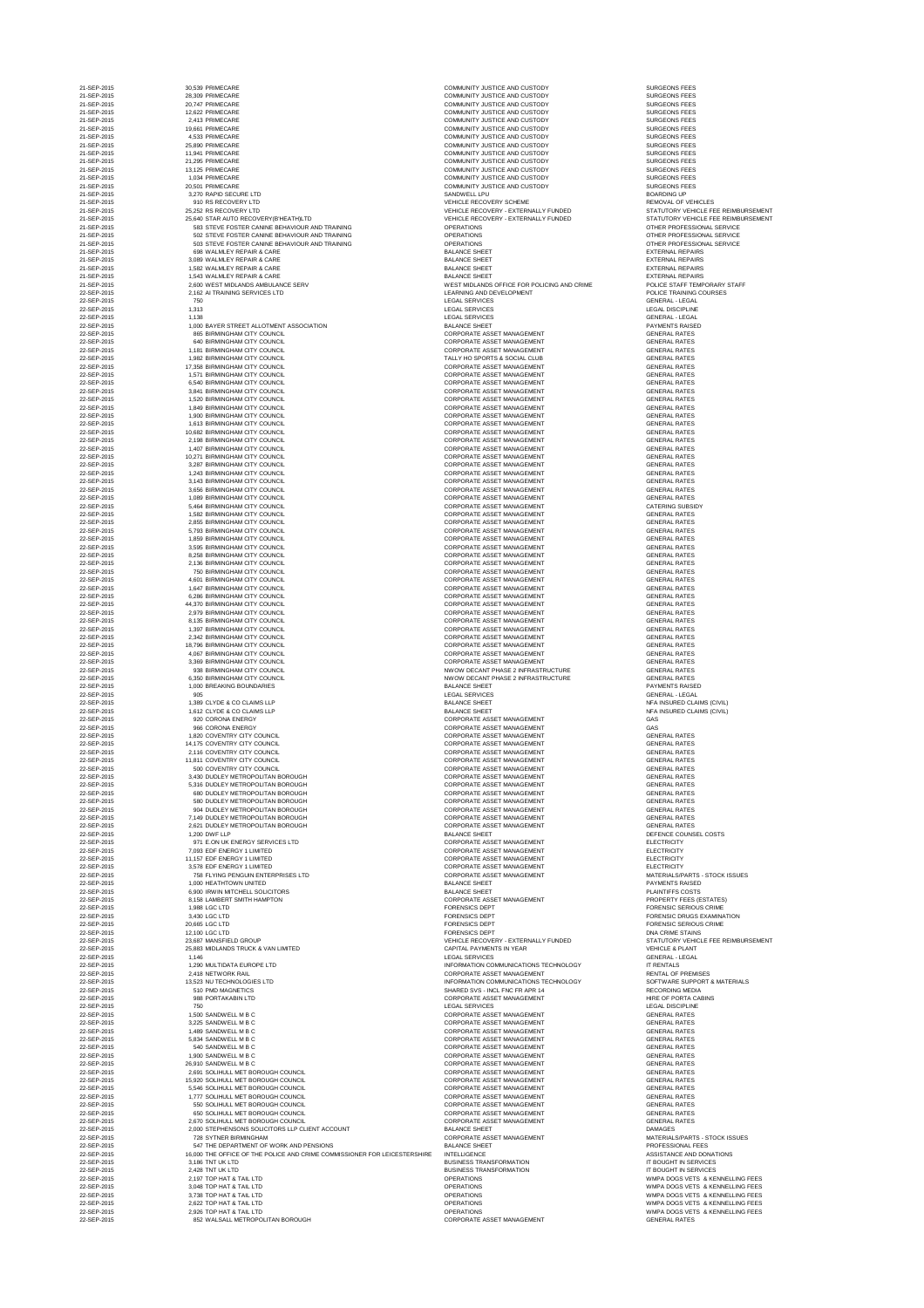| 22-SEP-2015<br>1,510 WALSALL METROPOLITAN BOROUGH<br><b>CORPORATE ASSET MANAGEMENT</b><br><b>GENERAL RATES</b><br>22-SEP-2015<br>CORPORATE ASSET MANAGEMENT<br><b>GENERAL RATES</b><br>12,530 WALSALL METROPOLITAN BOROUGH<br>22-SEP-2015<br><b>CORPORATE ASSET MANAGEMENT</b><br>11,914 WALSALL METROPOLITAN BOROUGH<br><b>GENERAL RATES</b><br>22-SEP-2015<br><b>CORPORATE ASSET MANAGEMENT</b><br><b>GENERAL RATES</b><br>5,000 WEST BROMWICH BUSINESS IMPROVEMENT DISTRICT<br>22-SEP-2015<br>6,573 WOLVERHAMPTON CITY COUNCIL<br><b>CORPORATE ASSET MANAGEMENT</b><br><b>GENERAL RATES</b><br>22-SEP-2015<br><b>CORPORATE ASSET MANAGEMENT</b><br>15,714 WOLVERHAMPTON CITY COUNCIL<br><b>GENERAL RATES</b><br>22-SEP-2015<br>1,489 WOLVERHAMPTON CITY COUNCIL<br><b>CORPORATE ASSET MANAGEMENT</b><br><b>GENERAL RATES</b><br>22-SEP-2015<br><b>GENERAL RATES</b><br>1,900 WOLVERHAMPTON CITY COUNCIL<br>CORPORATE ASSET MANAGEMENT<br>22-SEP-2015<br>500 WOLVERHAMPTON CITY COUNCIL<br><b>BALANCE SHEET</b><br><b>PAYMENTS RAISED</b><br>23-SEP-2015<br><b>TELEPHONE CALLS</b><br>1,373 CABLE & WIRELESS<br>INFORMATION COMMUNICATIONS TECHNOLOGY<br>23-SEP-2015<br>910 CAP AUTOMOTIVE LIMITED<br><b>FLEET SERVICES</b><br>NEWSPAPERS/PERIODICALS/PUBLICATIONS<br>23-SEP-2015<br>1,196 CAPITA GROUP PLC<br>COMMUNITY JUSTICE AND CUSTODY<br>SOFTWARE SUPPORT & MATERIALS<br>23-SEP-2015<br>2,635 CAPITA SECURE INFORMATION SOLUTIONS<br>INFORMATION COMMUNICATIONS TECHNOLOGY<br>IT SPECIAL EQUIPMENT<br>23-SEP-2015<br>1,426 CAPITA SECURE INFORMATION SOLUTIONS<br>INFORMATION COMMUNICATIONS TECHNOLOGY<br>IT SPECIAL EQUIPMENT<br>23-SEP-2015<br>IT BOUGHT IN SERVICES<br>32,446 CAPITA SECURE INFORMATION SOLUTIONS<br>INFORMATION COMMUNICATIONS TECHNOLOGY<br>23-SEP-2015<br>1,786 CLYDE & CO CLAIMS LLP<br><b>BALANCE SHEET</b><br>NFA INSURED CLAIMS (CIVIL)<br>23-SEP-2015<br>893 CONNAUGHT HOUSE VET HOSPITAL<br><b>OPERATIONS</b><br>WMPA DOGS VETS & KENNELLING FEES<br>23-SEP-2015<br><b>CORPORATE ASSET MANAGEMENT</b><br>GAS<br>1,111 CORONA ENERGY<br>23-SEP-2015<br><b>GAS</b><br>574 CORONA ENERGY<br><b>CORPORATE ASSET MANAGEMENT</b><br><b>GAS</b><br>23-SEP-2015<br>622 CORONA ENERGY<br><b>CORPORATE ASSET MANAGEMENT</b><br>23-SEP-2015<br>530 CORONA ENERGY<br><b>CORPORATE ASSET MANAGEMENT</b><br><b>GAS</b><br>23-SEP-2015<br>7,000 ELMMS GILMORE LIBERSON SOLICITORS<br><b>BUSINESS TRANSFORMATION</b><br>CONVEYANCING OUTSIDE SOLIC FEES<br>23-SEP-2015<br>598 ELMMS GILMORE LIBERSON SOLICITORS<br><b>BUSINESS TRANSFORMATION</b><br>CONVEYANCING OUTSIDE SOLIC FEES<br>23-SEP-2015<br>3,554<br><b>OPERATIONS</b><br>SEIZURE OF DANGEROUS DOGS<br>23-SEP-2015<br><b>CORPORATE COMMUNICATIONS</b><br>1,000 HAYS SPECIALIST RECRUITMENT LIMITED<br>POLICE STAFF TEMPORARY STAFF<br>23-SEP-2015<br>COMMUNITY JUSTICE AND CUSTODY<br>564 HAYS SPECIALIST RECRUITMENT LIMITED<br>POLICE STAFF TEMPORARY STAFF<br>23-SEP-2015<br>17,798 IRWIN MITCHELL SOLICITORS<br>LEGAL SERVICES<br>LITIGATION - NON-INSURANCE<br>23-SEP-2015<br>3,178 LGC LTD<br><b>FORENSICS DEPT</b><br><b>FORENSIC SERIOUS CRIME</b><br>23-SEP-2015<br><b>FORENSIC SERIOUS CRIME</b><br>3,915 LGC LTD<br><b>FORENSICS DEPT</b><br>853 LYRECO<br>23-SEP-2015<br>SHARED SVS - INCL FNC FR APR 14<br><b>STATIONERY</b><br>23-SEP-2015<br>1,950 MAGIQUE GALILEO SOFTWARE LTD<br>IT SOFTWARE LICENCES<br>WEST MIDLANDS OFFICE FOR POLICING AND CRIME<br>23-SEP-2015<br><b>CORPORATE ASSET MANAGEMENT</b><br>PROPERTY MAINTENANCE HOLDING CODE<br>21,899 MITIE Property Services (UK) Ltd -Midlands<br>23-SEP-2015<br>19,364 MITIE TECHNICAL FACILITIES MANAGEMENT<br><b>CORPORATE ASSET MANAGEMENT</b><br>PROPERTY MAINTENANCE HOLDING CODE<br>23-SEP-2015<br><b>BALANCE SHEET</b><br>514 NATIONAL WINDSCREENS<br><b>GLASS REPAIRS</b><br>23-SEP-2015<br>CORPORATE ASSET MANAGEMENT<br>12,510 ORBIS PROTECT LIMITED<br><b>DECONTAMINATION</b><br>23-SEP-2015<br>1,980 PARKWAY GROUNDS MAINT. LTD<br><b>CORPORATE ASSET MANAGEMENT</b><br><b>GENERAL MAINTENANCE - POLICE HOUSES</b><br>23-SEP-2015<br>524 PARTS WEST MIDLANDS<br><b>CORPORATE ASSET MANAGEMENT</b><br>MATERIALS/PARTS - STOCK ISSUES<br>23-SEP-2015<br>509 PITNEY BOWES LTD<br>SHARED SVS - INCL FNC FR APR 14<br><b>POSTAGES</b><br>23-SEP-2015<br>SOFTWARE SUPPORT & MATERIALS<br>4,066 PROAV<br>INFORMATION COMMUNICATIONS TECHNOLOGY<br>23-SEP-2015<br>1,899 TCH (UK) LTD<br><b>BALANCE SHEET</b><br>ADDITIONS IN YEAR<br>23-SEP-2015<br>750 YEP SPORT CLUB<br>WEST MIDLANDS OFFICE FOR POLICING AND CRIME<br><b>R50-COM INITIATIVE FUND</b><br>24-SEP-2015<br>38,179 CAPITA SECURE INFORMATION SOLUTIONS<br>IT BOUGHT IN SERVICES<br>INFORMATION COMMUNICATIONS TECHNOLOGY<br>24-SEP-2015<br>IT BOUGHT IN SERVICES<br>33,902 CAPITA SECURE INFORMATION SOLUTIONS<br>INFORMATION COMMUNICATIONS TECHNOLOGY<br>24-SEP-2015<br><b>CAPITAL PAYMENTS IN YEAR</b><br><b>VEHICLE &amp; PLANT</b><br>2,786 CAPITA SECURE INFORMATION SOLUTIONS<br>24-SEP-2015<br>IT SPECIAL EQUIPMENT<br>2,277 CAPITA SECURE INFORMATION SOLUTIONS<br>INFORMATION COMMUNICATIONS TECHNOLOGY<br>24-SEP-2015<br>1,210 CAPITA SECURE INFORMATION SOLUTIONS<br>INFORMATION COMMUNICATIONS TECHNOLOGY<br>IT SPECIAL EQUIPMENT<br>24-SEP-2015<br>IT SPECIAL EQUIPMENT<br>803 CAPITA SECURE INFORMATION SOLUTIONS<br>INFORMATION COMMUNICATIONS TECHNOLOGY<br>24-SEP-2015<br>INFORMATION COMMUNICATIONS TECHNOLOGY<br>IT SPECIAL EQUIPMENT<br>1,499 CAPITA SECURE INFORMATION SOLUTIONS<br>24-SEP-2015<br>IT SPECIAL EQUIPMENT<br>4,465 CAPITA SECURE INFORMATION SOLUTIONS<br>INFORMATION COMMUNICATIONS TECHNOLOGY<br>24-SEP-2015<br>1,074 CAPITA SECURE INFORMATION SOLUTIONS<br>INFORMATION COMMUNICATIONS TECHNOLOGY<br>IT SPECIAL EQUIPMENT<br>24-SEP-2015<br>6,280 CelleBrite Mobile Synchronization Limited<br>REGIONAL ORGANISED CRIME UNIT<br>IT SOFTWARE LICENCES<br>24-SEP-2015<br>2,070 CelleBrite Mobile Synchronization Limited<br>REGIONAL ORGANISED CRIME UNIT<br>IT SOFTWARE LICENCES<br>24-SEP-2015<br>1,700 DANWOOD GROUP LTD<br><b>BUSINESS TRANSFORMATION</b><br>IT SPECIAL EQUIPMENT<br>24-SEP-2015<br>570 DEENSIDE LTD<br><b>BALANCE SHEET</b><br>ADDITIONS IN YEAR<br>24-SEP-2015<br>WEST MIDLANDS OFFICE FOR POLICING AND CRIME<br>6,854 EDWARD FAIL BRADSHAW WATERSON<br>OTHER PROFESSIONAL SERVICE<br>24-SEP-2015<br>2,572 FORENSIC PATHOLOGY SERVICES<br>HOME OFFICE PATHOLOGISTS FEES<br><b>FORCE CID</b><br>24-SEP-2015<br><b>FORCE CID</b><br>HOME OFFICE PATHOLOGISTS FEES<br>2,535 FORENSIC PATHOLOGY SERVICES<br>24-SEP-2015<br>EMPLOYEE MEDICAL & WELLBEING COSTS (INCL MOSMA)<br>1,757 GLAXO SMITH KLINE VACCINES<br><b>HUMAN RESOURCES</b><br>24-SEP-2015<br><b>HUMAN RESOURCES</b><br>1,757 GLAXO SMITH KLINE VACCINES<br>24-SEP-2015<br><b>BALANCE SHEET</b><br>ADDITIONS IN YEAR<br>2,000 J.P Bond & Co Ltd<br>24-SEP-2015<br>1,074 JOHNSONS BUSINESS MOVES<br><b>CORPORATE ASSET MANAGEMENT</b><br><b>OFFICE REMOVALS</b><br>24-SEP-2015<br>1,088 LYRECO<br><b>CORPORATE ASSET MANAGEMENT</b><br>PURCHASE OF EQUIPMENT<br>24-SEP-2015<br>895 Litori Ltd<br><b>BALANCE SHEET</b><br><b>EXTERNAL REPAIRS</b><br>24-SEP-2015<br>9,900 MICHAEL LUPTON ASSOCIATES LTD<br><b>BALANCE SHEET</b><br>ADDITIONS IN YEAR<br>24-SEP-2015<br>700 MINNIE LEWIS<br><b>CORPORATE ASSET MANAGEMENT</b><br><b>FOUND PROPERTY SALES</b><br>24-SEP-2015<br>509 PITNEY BOWES LTD<br>SHARED SVS - INCL FNC FR APR 14<br><b>POSTAGES</b><br>24-SEP-2015<br>SHARED SVS - INCL FNC FR APR 14<br>POLICE STAFF TEMPORARY STAFF<br>4,641 RANDSTAD EMPLOYMENT BUREAU LTD<br>24-SEP-2015<br>POLICE STAFF TEMPORARY STAFF<br>664 RANDSTAD EMPLOYMENT BUREAU LTD<br><b>HUMAN RESOURCES</b><br>24-SEP-2015<br><b>COMMUNITY JUSTICE AND CUSTODY</b><br>838 RANDSTAD EMPLOYMENT BUREAU LTD<br>POLICE STAFF TEMPORARY STAFF<br>24-SEP-2015<br>646 ROYAL MAIL GROUP PLC<br>SHARED SVS - INCL FNC FR APR 14<br><b>POSTAGES</b><br>24-SEP-2015<br><b>MATERIALS/PARTS - STOCK ISSUES</b><br><b>655 SYTNER BIRMINGHAM</b><br><b>CORPORATE ASSET MANAGEMENT</b><br>24-SEP-2015<br>691 TETRA SCENE OF CRIME LTD<br><b>BALANCE SHEET</b><br>ADDITIONS IN YEAR<br>24-SEP-2015<br>REGIONAL ORGANISED CRIME UNIT<br><b>ACCOMMODATION</b><br>6,170 THE FISH HOTEL LIMITED<br>24-SEP-2015<br><b>INTELLIGENCE</b><br>SPOT HIRE TRANSPORT<br>8,603 THRIFTY CAR RENTAL<br>24-SEP-2015<br><b>INTELLIGENCE</b><br>4,231 THRIFTY CAR RENTAL<br><b>SPOT HIRE TRANSPORT</b><br>24-SEP-2015<br>1,925 UCL CONSULTANTS LIMITED<br>LEGAL SERVICES<br><b>EMPLOYMENT (TRIBUNALS)</b><br>24-SEP-2015<br><b>CAPITAL PAYMENTS IN YEAR</b><br>26,184 VOLKSWAGEN GROUP UK LTD<br><b>VEHICLE &amp; PLANT</b><br>24-SEP-2015<br><b>CAPITAL PAYMENTS IN YEAR</b><br><b>VEHICLE &amp; PLANT</b><br>25,737 VOLKSWAGEN GROUP UK LTD<br>24-SEP-2015<br>1,460 Vodafone Limited<br>INFORMATION COMMUNICATIONS TECHNOLOGY<br>MOBILE PHONE EQUIPMENT<br>24-SEP-2015<br>935 WEST MIDLANDS FIRE SERVICE<br><b>FORENSICS DEPT</b><br><b>FIRE INVESTIGATION</b><br>25-SEP-2015<br><b>CORPORATE ASSET MANAGEMENT</b><br><b>CAR PARK RENTS</b><br>13,875 DUNEDIN PROPERTY<br>25-SEP-2015<br><b>FORENSICS DEPT</b><br><b>FORENSICS DEPT CONSUMABLES</b><br>1,835 EUROPEAN ELECTRONIQUE LTD<br>25-SEP-2015<br>1,757 GLAXO SMITH KLINE VACCINES<br><b>HUMAN RESOURCES</b><br><b>GENERAL SUBSISTENCE</b><br>25-SEP-2015<br><b>GENERAL SUBSISTENCE</b><br>1,171 GLAXO SMITH KLINE VACCINES<br><b>HUMAN RESOURCES</b><br>25-SEP-2015<br>715 GORDON LUTTON SOLICITORS<br><b>EMPLOYMENT (TRIBUNALS)</b><br>LEGAL SERVICES<br>25-SEP-2015<br>5,637 LGC LTD<br><b>FORENSICS DEPT</b><br><b>FORENSIC DRUGS EXAMINATION</b><br>25-SEP-2015<br>17,154 LGC LTD<br><b>FORENSICS DEPT</b><br><b>FORENSIC TOXICOLOGY</b><br>25-SEP-2015<br>3,931 LGC LTD<br><b>FORENSICS DEPT</b><br><b>FORENSIC TOXICOLOGY</b><br>25-SEP-2015<br><b>FORENSICS DEPT</b><br><b>FORENSIC TOXICOLOGY</b><br>5,590 LGC LTD<br>IT SOFTWARE LICENCES<br>25-SEP-2015<br>1,000 MAGIQUE GALILEO SOFTWARE LTD<br>WEST MIDLANDS OFFICE FOR POLICING AND CRIME<br>25-SEP-2015<br>2,730 MAGIQUE GALILEO SOFTWARE LTD<br>WEST MIDLANDS OFFICE FOR POLICING AND CRIME<br>IT SOFTWARE LICENCES<br>25-SEP-2015<br>2,080 OMEGA ENGINEERING LTD<br>PURCHASE OF EQUIPMENT<br>FORCE CO-ORDINATION AND TASKING<br>25-SEP-2015<br>552 PARTS WEST MIDLANDS<br>CORPORATE ASSET MANAGEMENT<br>MATERIALS/PARTS - STOCK ISSUES<br>25-SEP-2015<br>BIRMINGHAM WEST AND CENTRAL LPU<br><b>BOARDING UP</b><br>5,395 RAPID SECURE LTD<br>25-SEP-2015<br>MATERIALS/PARTS - STOCK ISSUES<br>889 RSG ENGINEERING LTD<br><b>CORPORATE ASSET MANAGEMENT</b><br>25-SEP-2015<br>5,500 SAFE VENTURES TOOLS & TRAINING<br>FORCE CO-ORDINATION AND TASKING<br>PURCHASE OF EQUIPMENT<br>25-SEP-2015<br>2,495 STEVENS MTR SERVICES<br>CAPITAL PAYMENTS IN YEAR<br><b>VEHICLE &amp; PLANT</b><br>25-SEP-2015<br>976 UNIVERSITY OF BIRMINGHAM<br>SERVICE CHARGES FOR LEASED PROPERTY<br><b>CORPORATE ASSET MANAGEMENT</b><br>25-SEP-2015<br>17,892 VIRGIN MEDIA BUSINESS<br>INFORMATION COMMUNICATIONS TECHNOLOGY<br><b>IT RENTALS</b><br>25-SEP-2015<br>21,483 VIRGIN MEDIA BUSINESS<br>INFORMATION COMMUNICATIONS TECHNOLOGY<br><b>IT RENTALS</b><br>25-SEP-2015<br><b>TELEPHONE CALLS</b><br>1,717 VIRGIN MEDIA BUSINESS<br>INFORMATION COMMUNICATIONS TECHNOLOGY<br>25-SEP-2015<br><b>TELEPHONE CALLS</b><br>2,584 VIRGIN MEDIA BUSINESS<br>INFORMATION COMMUNICATIONS TECHNOLOGY<br>25-SEP-2015<br><b>IT RENTALS</b><br>3,929 VIRGIN MEDIA BUSINESS<br>INFORMATION COMMUNICATIONS TECHNOLOGY<br>25-SEP-2015<br>553,388 VIRGIN MEDIA BUSINESS<br>INFORMATION COMMUNICATIONS TECHNOLOGY<br><b>IT RENTALS</b><br>25-SEP-2015<br>INFORMATION COMMUNICATIONS TECHNOLOGY<br><b>IT RENTALS</b><br>606 Vodafone Limited<br>25-SEP-2015<br>2,002 Vodafone Limited<br>INFORMATION COMMUNICATIONS TECHNOLOGY<br><b>IT RENTALS</b><br>25-SEP-2015<br>1,592 Vodafone Limited<br>INFORMATION COMMUNICATIONS TECHNOLOGY<br><b>TELEPHONE CALLS</b><br>25-SEP-2015<br>21,733 Vodafone Limited<br>INFORMATION COMMUNICATIONS TECHNOLOGY<br><b>IT RENTALS</b><br>25-SEP-2015<br><b>IT RENTALS</b><br>4,680 Vodafone Limited<br>INFORMATION COMMUNICATIONS TECHNOLOGY<br>25-SEP-2015<br>LEGAL - OTHERS<br>1,008 WEIGHTMANS LLP<br>LEGAL SERVICES<br>28-SEP-2015<br>2,642 BIDVEST FOODSERVICE<br>COMMUNITY JUSTICE AND CUSTODY<br><b>ORDINARY PRISONERS MEALS</b><br>28-SEP-2015<br>38,179 CAPITA SECURE INFORMATION SOLUTIONS<br>INFORMATION COMMUNICATIONS TECHNOLOGY<br>IT BOUGHT IN SERVICES<br>28-SEP-2015<br>1,792 EUROPEAN ELECTRONIQUE LTD<br><b>FORENSICS DEPT</b><br><b>FORENSICS DEPT CONSUMABLES</b><br>28-SEP-2015<br>622 FOREST COMMUNITY ASSOCIATION<br><b>HOSPITALITY / PRESENTATIONS</b><br>FORCE CO-ORDINATION AND TASKING - ALLOCATED CONTINGENCY<br>28-SEP-2015<br>38,108 HOME OFFICE<br>CENTRAL FINANCING ACTIVITIES<br>HOME OFFICE ICT CHARGES/OTHER<br>28-SEP-2015<br>FORENSICS DEPT CONSUMABLES<br>911 INSIGHT DIRECT (UK) LTD<br><b>FORENSICS DEPT</b><br>28-SEP-2015<br>SHARED SVS - INCL FNC FR APR 14<br>510 PMD MAGNETICS<br><b>RECORDING MEDIA</b><br>28-SEP-2015<br>584 SANDHURST AUTOPRINT (INC FREIGHT PRODUCTS)<br><b>CORPORATE ASSET MANAGEMENT</b><br>MATERIALS/PARTS - STOCK ISSUES<br>28-SEP-2015<br><b>CAPITAL PAYMENTS IN YEAR</b><br>91,127 SCC PLC<br><b>ICT &amp; GENERAL EQUIPMENT</b><br><b>SKIP HIRE</b><br>28-SEP-2015<br>720 SITA UK LTD<br><b>CORPORATE ASSET MANAGEMENT</b><br>28-SEP-2015<br><b>REMOVAL OF VEHICLES</b><br>845 STAR AUTO RECOVERY(B'HEATH)LTD<br><b>VEHICLE RECOVERY SCHEME</b><br>28-SEP-2015<br>2,105 TNT UK LTD<br><b>STORAGE</b><br><b>INFORMATION MANAGEMENT</b><br>28-SEP-2015<br><b>BALANCE SHEET</b><br>599 TRAVEL WEST MIDLANDS<br>PURCHASED TICKETS<br>28-SEP-2015<br>SHARED SVS - INCL FNC FR APR 14<br>SPECIFIC CONSUMABLES<br>592 W A PRODUCTS<br>2,750 WEST MERCIA POLICE AND CRIME COMMISSIONER<br>28-SEP-2015<br>LEARNING AND DEVELOPMENT<br><b>POLICE TRAINING COURSES</b><br>29-SEP-2015<br><b>LEGAL SERVICES</b><br><b>JUDICIAL REVIEWS</b><br>1,125<br>29-SEP-2015<br><b>CORPORATE ASSET MANAGEMENT</b><br>1,246 ALLSTAR BUSINESS SOLUTIONS LTD<br><b>FUEL ISSUES</b><br>29-SEP-2015<br>37,313 ALLSTAR BUSINESS SOLUTIONS LTD<br><b>CORPORATE ASSET MANAGEMENT</b><br><b>FUEL ISSUES</b><br>29-SEP-2015<br><b>FUEL ISSUES</b><br>550 ALLSTAR BUSINESS SOLUTIONS LTD<br><b>CORPORATE ASSET MANAGEMENT</b><br>29-SEP-2015<br>1,782 ALLSTAR BUSINESS SOLUTIONS LTD<br><b>CORPORATE ASSET MANAGEMENT</b><br><b>FUEL ISSUES</b><br>29-SEP-2015<br><b>FUEL ISSUES</b><br>3,478 ALLSTAR BUSINESS SOLUTIONS LTD<br><b>CORPORATE ASSET MANAGEMENT</b><br>29-SEP-2015<br><b>INTOXYLISER</b><br>704 BOC LIMITED<br>COMMUNITY JUSTICE AND CUSTODY<br>29-SEP-2015<br><b>DNA PACE</b><br>10,148 CELLMARK<br><b>FORENSICS DEPT</b><br>29-SEP-2015<br><b>DNA PACE</b><br>6,015 CELLMARK<br><b>FORENSICS DEPT</b><br>29-SEP-2015<br><b>FORENSICS DEPT</b><br><b>DNA PACE</b><br>11,845 CELLMARK<br>29-SEP-2015<br>7,177 CELLMARK<br><b>FORENSICS DEPT</b><br><b>DNA PACE</b><br>29-SEP-2015<br><b>BALANCE SHEET</b><br><b>PAYMENTS RAISED</b><br>2,760 | 22-SEP-2015 | 1,623 WALSALL METROPOLITAN BOROUGH | <b>CORPORATE ASSET MANAGEMENT</b> | <b>GENERAL RATES</b>                            |
|---------------------------------------------------------------------------------------------------------------------------------------------------------------------------------------------------------------------------------------------------------------------------------------------------------------------------------------------------------------------------------------------------------------------------------------------------------------------------------------------------------------------------------------------------------------------------------------------------------------------------------------------------------------------------------------------------------------------------------------------------------------------------------------------------------------------------------------------------------------------------------------------------------------------------------------------------------------------------------------------------------------------------------------------------------------------------------------------------------------------------------------------------------------------------------------------------------------------------------------------------------------------------------------------------------------------------------------------------------------------------------------------------------------------------------------------------------------------------------------------------------------------------------------------------------------------------------------------------------------------------------------------------------------------------------------------------------------------------------------------------------------------------------------------------------------------------------------------------------------------------------------------------------------------------------------------------------------------------------------------------------------------------------------------------------------------------------------------------------------------------------------------------------------------------------------------------------------------------------------------------------------------------------------------------------------------------------------------------------------------------------------------------------------------------------------------------------------------------------------------------------------------------------------------------------------------------------------------------------------------------------------------------------------------------------------------------------------------------------------------------------------------------------------------------------------------------------------------------------------------------------------------------------------------------------------------------------------------------------------------------------------------------------------------------------------------------------------------------------------------------------------------------------------------------------------------------------------------------------------------------------------------------------------------------------------------------------------------------------------------------------------------------------------------------------------------------------------------------------------------------------------------------------------------------------------------------------------------------------------------------------------------------------------------------------------------------------------------------------------------------------------------------------------------------------------------------------------------------------------------------------------------------------------------------------------------------------------------------------------------------------------------------------------------------------------------------------------------------------------------------------------------------------------------------------------------------------------------------------------------------------------------------------------------------------------------------------------------------------------------------------------------------------------------------------------------------------------------------------------------------------------------------------------------------------------------------------------------------------------------------------------------------------------------------------------------------------------------------------------------------------------------------------------------------------------------------------------------------------------------------------------------------------------------------------------------------------------------------------------------------------------------------------------------------------------------------------------------------------------------------------------------------------------------------------------------------------------------------------------------------------------------------------------------------------------------------------------------------------------------------------------------------------------------------------------------------------------------------------------------------------------------------------------------------------------------------------------------------------------------------------------------------------------------------------------------------------------------------------------------------------------------------------------------------------------------------------------------------------------------------------------------------------------------------------------------------------------------------------------------------------------------------------------------------------------------------------------------------------------------------------------------------------------------------------------------------------------------------------------------------------------------------------------------------------------------------------------------------------------------------------------------------------------------------------------------------------------------------------------------------------------------------------------------------------------------------------------------------------------------------------------------------------------------------------------------------------------------------------------------------------------------------------------------------------------------------------------------------------------------------------------------------------------------------------------------------------------------------------------------------------------------------------------------------------------------------------------------------------------------------------------------------------------------------------------------------------------------------------------------------------------------------------------------------------------------------------------------------------------------------------------------------------------------------------------------------------------------------------------------------------------------------------------------------------------------------------------------------------------------------------------------------------------------------------------------------------------------------------------------------------------------------------------------------------------------------------------------------------------------------------------------------------------------------------------------------------------------------------------------------------------------------------------------------------------------------------------------------------------------------------------------------------------------------------------------------------------------------------------------------------------------------------------------------------------------------------------------------------------------------------------------------------------------------------------------------------------------------------------------------------------------------------------------------------------------------------------------------------------------------------------------------------------------------------------------------------------------------------------------------------------------------------------------------------------------------------------------------------------------------------------------------------------------------------------------------------------------------------------------------------------------------------------------------------------------------------------------------------------------------------------------------------------------------------------------------------------------------------------------------------------------------------------------------------------------------------------------------------------------------------------------------------------------------------------------------------------------------------------------------------------------------------------------------------------------------------------------------------------------------------------------------------------------------------------------------------------------------------------------------------------------------------------------------------------------------------------------------------------------------------------------------------------------------------------------------------------------------------------------------------------------------------------------------------------------------------------------------------------------------------------------------------------------------------------------------------------------------------------------------------------------------------------------------------------------------------------------------------------------------------------------------------------------------------------------------------------------------------------------------------------------------------------------------------------------------------------------------------------------------------------------------------------------------------------------------------------------------------------------------------------------------------------------------------------------------------------------------------------------------------------------------------------------------------------------------------------------------------------------------------------------------------------------------------------------------------------------------------------------------------------------------------------------------------------------------------------------------------------------------------------------------------------------------------------------------------------------------------------------------------------------------------------------------------------------------------------------------------------------------------------------------------------------------------------------------------------------------------------------------------------------------------------------------------------------------------------------------------------------------------------------------------------------------------------------------------------------------------------------------------------------------------------------------------------------------------------------------------------------------------------------------------------------------------------------------------------------------------------------------------------------------------------------------------------------------------------------------------------------------------------------------------------------------------------------------------------------------------------------------------------------------------------------------------------------------------------------------------------------------------------------------------------------------------------------------------------------------------------------------------------------------------------------------------------------------------------------------------------------------------------------------------------------------------------------------------------------------------------------------------------------------------------------------------------------------------------------------------------------------------------------------------------------------------------------------------------------------------------------------------------------------------------------------------------------------------------------------------------------------------------------------------------------------------------------------------------------------------------------------------------------------------------------------------------------------------------------------------------------------------------------------------------------------------------------------------------------------------------------------------------------------------------------------------------------------------------------------------------------------------------------------------------------------------------------------------------------------------------------------------------------------------------------------------------------------------------------------------------------------------------------------------------------------------------------------------------------------------------------------------------------------------------------------------------------------------------------------------------------------------------------------------------------------------------------------------------------------------------------------------------------------------------------------------------------------------------------------------------------------------------------------------------------------------------------------------------------------------------------------------------------------------------------------------------------------------------------------------------------------------------------------------------------------------------------------------------------------------------------------------------------------------------------------------------------------------------------------------------------------------------------------------------------------------------------------------------------------------------------------------------------------------------------------------------------------------------------------|-------------|------------------------------------|-----------------------------------|-------------------------------------------------|
|                                                                                                                                                                                                                                                                                                                                                                                                                                                                                                                                                                                                                                                                                                                                                                                                                                                                                                                                                                                                                                                                                                                                                                                                                                                                                                                                                                                                                                                                                                                                                                                                                                                                                                                                                                                                                                                                                                                                                                                                                                                                                                                                                                                                                                                                                                                                                                                                                                                                                                                                                                                                                                                                                                                                                                                                                                                                                                                                                                                                                                                                                                                                                                                                                                                                                                                                                                                                                                                                                                                                                                                                                                                                                                                                                                                                                                                                                                                                                                                                                                                                                                                                                                                                                                                                                                                                                                                                                                                                                                                                                                                                                                                                                                                                                                                                                                                                                                                                                                                                                                                                                                                                                                                                                                                                                                                                                                                                                                                                                                                                                                                                                                                                                                                                                                                                                                                                                                                                                                                                                                                                                                                                                                                                                                                                                                                                                                                                                                                                                                                                                                                                                                                                                                                                                                                                                                                                                                                                                                                                                                                                                                                                                                                                                                                                                                                                                                                                                                                                                                                                                                                                                                                                                                                                                                                                                                                                                                                                                                                                                                                                                                                                                                                                                                                                                                                                                                                                                                                                                                                                                                                                                                                                                                                                                                                                                                                                                                                                                                                                                                                                                                                                                                                                                                                                                                                                                                                                                                                                                                                                                                                                                                                                                                                                                                                                                                                                                                                                                                                                                                                                                                                                                                                                                                                                                                                                                                                                                                                                                                                                                                                                                                                                                                                                                                                                                                                                                                                                                                                                                                                                                                                                                                                                                                                                                                                                                                                                                                                                                                                                                                                                                                                                                                                                                                                                                                                                                                                                                                                                                                                                                                                                                                                                                                                                                                                                                                                                                                                                                                                                                                                                                                                                                                                                                                                                                                                                                                                                                                                                                                                                                                                                                                                                                                                                                                                                                                                                                                                                                                                                                                                                                                                                                                                                                                                                                                                                                                                                                                                                                                                                                                                                                                                                                                                                                                                                                                                                                                                                                                                                                                                                                                                                                                                                                                                                                                                                                                                                                                                                                                                                                                                                                                                                                           | 22-SEP-2015 | 1,428 WALSALL METROPOLITAN BOROUGH | <b>CORPORATE ASSET MANAGEMENT</b> | <b>GENERAL RATES</b>                            |
|                                                                                                                                                                                                                                                                                                                                                                                                                                                                                                                                                                                                                                                                                                                                                                                                                                                                                                                                                                                                                                                                                                                                                                                                                                                                                                                                                                                                                                                                                                                                                                                                                                                                                                                                                                                                                                                                                                                                                                                                                                                                                                                                                                                                                                                                                                                                                                                                                                                                                                                                                                                                                                                                                                                                                                                                                                                                                                                                                                                                                                                                                                                                                                                                                                                                                                                                                                                                                                                                                                                                                                                                                                                                                                                                                                                                                                                                                                                                                                                                                                                                                                                                                                                                                                                                                                                                                                                                                                                                                                                                                                                                                                                                                                                                                                                                                                                                                                                                                                                                                                                                                                                                                                                                                                                                                                                                                                                                                                                                                                                                                                                                                                                                                                                                                                                                                                                                                                                                                                                                                                                                                                                                                                                                                                                                                                                                                                                                                                                                                                                                                                                                                                                                                                                                                                                                                                                                                                                                                                                                                                                                                                                                                                                                                                                                                                                                                                                                                                                                                                                                                                                                                                                                                                                                                                                                                                                                                                                                                                                                                                                                                                                                                                                                                                                                                                                                                                                                                                                                                                                                                                                                                                                                                                                                                                                                                                                                                                                                                                                                                                                                                                                                                                                                                                                                                                                                                                                                                                                                                                                                                                                                                                                                                                                                                                                                                                                                                                                                                                                                                                                                                                                                                                                                                                                                                                                                                                                                                                                                                                                                                                                                                                                                                                                                                                                                                                                                                                                                                                                                                                                                                                                                                                                                                                                                                                                                                                                                                                                                                                                                                                                                                                                                                                                                                                                                                                                                                                                                                                                                                                                                                                                                                                                                                                                                                                                                                                                                                                                                                                                                                                                                                                                                                                                                                                                                                                                                                                                                                                                                                                                                                                                                                                                                                                                                                                                                                                                                                                                                                                                                                                                                                                                                                                                                                                                                                                                                                                                                                                                                                                                                                                                                                                                                                                                                                                                                                                                                                                                                                                                                                                                                                                                                                                                                                                                                                                                                                                                                                                                                                                                                                                                                                                                                                           |             |                                    |                                   |                                                 |
|                                                                                                                                                                                                                                                                                                                                                                                                                                                                                                                                                                                                                                                                                                                                                                                                                                                                                                                                                                                                                                                                                                                                                                                                                                                                                                                                                                                                                                                                                                                                                                                                                                                                                                                                                                                                                                                                                                                                                                                                                                                                                                                                                                                                                                                                                                                                                                                                                                                                                                                                                                                                                                                                                                                                                                                                                                                                                                                                                                                                                                                                                                                                                                                                                                                                                                                                                                                                                                                                                                                                                                                                                                                                                                                                                                                                                                                                                                                                                                                                                                                                                                                                                                                                                                                                                                                                                                                                                                                                                                                                                                                                                                                                                                                                                                                                                                                                                                                                                                                                                                                                                                                                                                                                                                                                                                                                                                                                                                                                                                                                                                                                                                                                                                                                                                                                                                                                                                                                                                                                                                                                                                                                                                                                                                                                                                                                                                                                                                                                                                                                                                                                                                                                                                                                                                                                                                                                                                                                                                                                                                                                                                                                                                                                                                                                                                                                                                                                                                                                                                                                                                                                                                                                                                                                                                                                                                                                                                                                                                                                                                                                                                                                                                                                                                                                                                                                                                                                                                                                                                                                                                                                                                                                                                                                                                                                                                                                                                                                                                                                                                                                                                                                                                                                                                                                                                                                                                                                                                                                                                                                                                                                                                                                                                                                                                                                                                                                                                                                                                                                                                                                                                                                                                                                                                                                                                                                                                                                                                                                                                                                                                                                                                                                                                                                                                                                                                                                                                                                                                                                                                                                                                                                                                                                                                                                                                                                                                                                                                                                                                                                                                                                                                                                                                                                                                                                                                                                                                                                                                                                                                                                                                                                                                                                                                                                                                                                                                                                                                                                                                                                                                                                                                                                                                                                                                                                                                                                                                                                                                                                                                                                                                                                                                                                                                                                                                                                                                                                                                                                                                                                                                                                                                                                                                                                                                                                                                                                                                                                                                                                                                                                                                                                                                                                                                                                                                                                                                                                                                                                                                                                                                                                                                                                                                                                                                                                                                                                                                                                                                                                                                                                                                                                                                                                                           |             |                                    |                                   |                                                 |
|                                                                                                                                                                                                                                                                                                                                                                                                                                                                                                                                                                                                                                                                                                                                                                                                                                                                                                                                                                                                                                                                                                                                                                                                                                                                                                                                                                                                                                                                                                                                                                                                                                                                                                                                                                                                                                                                                                                                                                                                                                                                                                                                                                                                                                                                                                                                                                                                                                                                                                                                                                                                                                                                                                                                                                                                                                                                                                                                                                                                                                                                                                                                                                                                                                                                                                                                                                                                                                                                                                                                                                                                                                                                                                                                                                                                                                                                                                                                                                                                                                                                                                                                                                                                                                                                                                                                                                                                                                                                                                                                                                                                                                                                                                                                                                                                                                                                                                                                                                                                                                                                                                                                                                                                                                                                                                                                                                                                                                                                                                                                                                                                                                                                                                                                                                                                                                                                                                                                                                                                                                                                                                                                                                                                                                                                                                                                                                                                                                                                                                                                                                                                                                                                                                                                                                                                                                                                                                                                                                                                                                                                                                                                                                                                                                                                                                                                                                                                                                                                                                                                                                                                                                                                                                                                                                                                                                                                                                                                                                                                                                                                                                                                                                                                                                                                                                                                                                                                                                                                                                                                                                                                                                                                                                                                                                                                                                                                                                                                                                                                                                                                                                                                                                                                                                                                                                                                                                                                                                                                                                                                                                                                                                                                                                                                                                                                                                                                                                                                                                                                                                                                                                                                                                                                                                                                                                                                                                                                                                                                                                                                                                                                                                                                                                                                                                                                                                                                                                                                                                                                                                                                                                                                                                                                                                                                                                                                                                                                                                                                                                                                                                                                                                                                                                                                                                                                                                                                                                                                                                                                                                                                                                                                                                                                                                                                                                                                                                                                                                                                                                                                                                                                                                                                                                                                                                                                                                                                                                                                                                                                                                                                                                                                                                                                                                                                                                                                                                                                                                                                                                                                                                                                                                                                                                                                                                                                                                                                                                                                                                                                                                                                                                                                                                                                                                                                                                                                                                                                                                                                                                                                                                                                                                                                                                                                                                                                                                                                                                                                                                                                                                                                                                                                                                                                                           |             |                                    |                                   |                                                 |
|                                                                                                                                                                                                                                                                                                                                                                                                                                                                                                                                                                                                                                                                                                                                                                                                                                                                                                                                                                                                                                                                                                                                                                                                                                                                                                                                                                                                                                                                                                                                                                                                                                                                                                                                                                                                                                                                                                                                                                                                                                                                                                                                                                                                                                                                                                                                                                                                                                                                                                                                                                                                                                                                                                                                                                                                                                                                                                                                                                                                                                                                                                                                                                                                                                                                                                                                                                                                                                                                                                                                                                                                                                                                                                                                                                                                                                                                                                                                                                                                                                                                                                                                                                                                                                                                                                                                                                                                                                                                                                                                                                                                                                                                                                                                                                                                                                                                                                                                                                                                                                                                                                                                                                                                                                                                                                                                                                                                                                                                                                                                                                                                                                                                                                                                                                                                                                                                                                                                                                                                                                                                                                                                                                                                                                                                                                                                                                                                                                                                                                                                                                                                                                                                                                                                                                                                                                                                                                                                                                                                                                                                                                                                                                                                                                                                                                                                                                                                                                                                                                                                                                                                                                                                                                                                                                                                                                                                                                                                                                                                                                                                                                                                                                                                                                                                                                                                                                                                                                                                                                                                                                                                                                                                                                                                                                                                                                                                                                                                                                                                                                                                                                                                                                                                                                                                                                                                                                                                                                                                                                                                                                                                                                                                                                                                                                                                                                                                                                                                                                                                                                                                                                                                                                                                                                                                                                                                                                                                                                                                                                                                                                                                                                                                                                                                                                                                                                                                                                                                                                                                                                                                                                                                                                                                                                                                                                                                                                                                                                                                                                                                                                                                                                                                                                                                                                                                                                                                                                                                                                                                                                                                                                                                                                                                                                                                                                                                                                                                                                                                                                                                                                                                                                                                                                                                                                                                                                                                                                                                                                                                                                                                                                                                                                                                                                                                                                                                                                                                                                                                                                                                                                                                                                                                                                                                                                                                                                                                                                                                                                                                                                                                                                                                                                                                                                                                                                                                                                                                                                                                                                                                                                                                                                                                                                                                                                                                                                                                                                                                                                                                                                                                                                                                                                                                                           |             |                                    |                                   |                                                 |
|                                                                                                                                                                                                                                                                                                                                                                                                                                                                                                                                                                                                                                                                                                                                                                                                                                                                                                                                                                                                                                                                                                                                                                                                                                                                                                                                                                                                                                                                                                                                                                                                                                                                                                                                                                                                                                                                                                                                                                                                                                                                                                                                                                                                                                                                                                                                                                                                                                                                                                                                                                                                                                                                                                                                                                                                                                                                                                                                                                                                                                                                                                                                                                                                                                                                                                                                                                                                                                                                                                                                                                                                                                                                                                                                                                                                                                                                                                                                                                                                                                                                                                                                                                                                                                                                                                                                                                                                                                                                                                                                                                                                                                                                                                                                                                                                                                                                                                                                                                                                                                                                                                                                                                                                                                                                                                                                                                                                                                                                                                                                                                                                                                                                                                                                                                                                                                                                                                                                                                                                                                                                                                                                                                                                                                                                                                                                                                                                                                                                                                                                                                                                                                                                                                                                                                                                                                                                                                                                                                                                                                                                                                                                                                                                                                                                                                                                                                                                                                                                                                                                                                                                                                                                                                                                                                                                                                                                                                                                                                                                                                                                                                                                                                                                                                                                                                                                                                                                                                                                                                                                                                                                                                                                                                                                                                                                                                                                                                                                                                                                                                                                                                                                                                                                                                                                                                                                                                                                                                                                                                                                                                                                                                                                                                                                                                                                                                                                                                                                                                                                                                                                                                                                                                                                                                                                                                                                                                                                                                                                                                                                                                                                                                                                                                                                                                                                                                                                                                                                                                                                                                                                                                                                                                                                                                                                                                                                                                                                                                                                                                                                                                                                                                                                                                                                                                                                                                                                                                                                                                                                                                                                                                                                                                                                                                                                                                                                                                                                                                                                                                                                                                                                                                                                                                                                                                                                                                                                                                                                                                                                                                                                                                                                                                                                                                                                                                                                                                                                                                                                                                                                                                                                                                                                                                                                                                                                                                                                                                                                                                                                                                                                                                                                                                                                                                                                                                                                                                                                                                                                                                                                                                                                                                                                                                                                                                                                                                                                                                                                                                                                                                                                                                                                                                                                                           |             |                                    |                                   |                                                 |
|                                                                                                                                                                                                                                                                                                                                                                                                                                                                                                                                                                                                                                                                                                                                                                                                                                                                                                                                                                                                                                                                                                                                                                                                                                                                                                                                                                                                                                                                                                                                                                                                                                                                                                                                                                                                                                                                                                                                                                                                                                                                                                                                                                                                                                                                                                                                                                                                                                                                                                                                                                                                                                                                                                                                                                                                                                                                                                                                                                                                                                                                                                                                                                                                                                                                                                                                                                                                                                                                                                                                                                                                                                                                                                                                                                                                                                                                                                                                                                                                                                                                                                                                                                                                                                                                                                                                                                                                                                                                                                                                                                                                                                                                                                                                                                                                                                                                                                                                                                                                                                                                                                                                                                                                                                                                                                                                                                                                                                                                                                                                                                                                                                                                                                                                                                                                                                                                                                                                                                                                                                                                                                                                                                                                                                                                                                                                                                                                                                                                                                                                                                                                                                                                                                                                                                                                                                                                                                                                                                                                                                                                                                                                                                                                                                                                                                                                                                                                                                                                                                                                                                                                                                                                                                                                                                                                                                                                                                                                                                                                                                                                                                                                                                                                                                                                                                                                                                                                                                                                                                                                                                                                                                                                                                                                                                                                                                                                                                                                                                                                                                                                                                                                                                                                                                                                                                                                                                                                                                                                                                                                                                                                                                                                                                                                                                                                                                                                                                                                                                                                                                                                                                                                                                                                                                                                                                                                                                                                                                                                                                                                                                                                                                                                                                                                                                                                                                                                                                                                                                                                                                                                                                                                                                                                                                                                                                                                                                                                                                                                                                                                                                                                                                                                                                                                                                                                                                                                                                                                                                                                                                                                                                                                                                                                                                                                                                                                                                                                                                                                                                                                                                                                                                                                                                                                                                                                                                                                                                                                                                                                                                                                                                                                                                                                                                                                                                                                                                                                                                                                                                                                                                                                                                                                                                                                                                                                                                                                                                                                                                                                                                                                                                                                                                                                                                                                                                                                                                                                                                                                                                                                                                                                                                                                                                                                                                                                                                                                                                                                                                                                                                                                                                                                                                                                                           |             |                                    |                                   |                                                 |
|                                                                                                                                                                                                                                                                                                                                                                                                                                                                                                                                                                                                                                                                                                                                                                                                                                                                                                                                                                                                                                                                                                                                                                                                                                                                                                                                                                                                                                                                                                                                                                                                                                                                                                                                                                                                                                                                                                                                                                                                                                                                                                                                                                                                                                                                                                                                                                                                                                                                                                                                                                                                                                                                                                                                                                                                                                                                                                                                                                                                                                                                                                                                                                                                                                                                                                                                                                                                                                                                                                                                                                                                                                                                                                                                                                                                                                                                                                                                                                                                                                                                                                                                                                                                                                                                                                                                                                                                                                                                                                                                                                                                                                                                                                                                                                                                                                                                                                                                                                                                                                                                                                                                                                                                                                                                                                                                                                                                                                                                                                                                                                                                                                                                                                                                                                                                                                                                                                                                                                                                                                                                                                                                                                                                                                                                                                                                                                                                                                                                                                                                                                                                                                                                                                                                                                                                                                                                                                                                                                                                                                                                                                                                                                                                                                                                                                                                                                                                                                                                                                                                                                                                                                                                                                                                                                                                                                                                                                                                                                                                                                                                                                                                                                                                                                                                                                                                                                                                                                                                                                                                                                                                                                                                                                                                                                                                                                                                                                                                                                                                                                                                                                                                                                                                                                                                                                                                                                                                                                                                                                                                                                                                                                                                                                                                                                                                                                                                                                                                                                                                                                                                                                                                                                                                                                                                                                                                                                                                                                                                                                                                                                                                                                                                                                                                                                                                                                                                                                                                                                                                                                                                                                                                                                                                                                                                                                                                                                                                                                                                                                                                                                                                                                                                                                                                                                                                                                                                                                                                                                                                                                                                                                                                                                                                                                                                                                                                                                                                                                                                                                                                                                                                                                                                                                                                                                                                                                                                                                                                                                                                                                                                                                                                                                                                                                                                                                                                                                                                                                                                                                                                                                                                                                                                                                                                                                                                                                                                                                                                                                                                                                                                                                                                                                                                                                                                                                                                                                                                                                                                                                                                                                                                                                                                                                                                                                                                                                                                                                                                                                                                                                                                                                                                                                                                                           |             |                                    |                                   |                                                 |
|                                                                                                                                                                                                                                                                                                                                                                                                                                                                                                                                                                                                                                                                                                                                                                                                                                                                                                                                                                                                                                                                                                                                                                                                                                                                                                                                                                                                                                                                                                                                                                                                                                                                                                                                                                                                                                                                                                                                                                                                                                                                                                                                                                                                                                                                                                                                                                                                                                                                                                                                                                                                                                                                                                                                                                                                                                                                                                                                                                                                                                                                                                                                                                                                                                                                                                                                                                                                                                                                                                                                                                                                                                                                                                                                                                                                                                                                                                                                                                                                                                                                                                                                                                                                                                                                                                                                                                                                                                                                                                                                                                                                                                                                                                                                                                                                                                                                                                                                                                                                                                                                                                                                                                                                                                                                                                                                                                                                                                                                                                                                                                                                                                                                                                                                                                                                                                                                                                                                                                                                                                                                                                                                                                                                                                                                                                                                                                                                                                                                                                                                                                                                                                                                                                                                                                                                                                                                                                                                                                                                                                                                                                                                                                                                                                                                                                                                                                                                                                                                                                                                                                                                                                                                                                                                                                                                                                                                                                                                                                                                                                                                                                                                                                                                                                                                                                                                                                                                                                                                                                                                                                                                                                                                                                                                                                                                                                                                                                                                                                                                                                                                                                                                                                                                                                                                                                                                                                                                                                                                                                                                                                                                                                                                                                                                                                                                                                                                                                                                                                                                                                                                                                                                                                                                                                                                                                                                                                                                                                                                                                                                                                                                                                                                                                                                                                                                                                                                                                                                                                                                                                                                                                                                                                                                                                                                                                                                                                                                                                                                                                                                                                                                                                                                                                                                                                                                                                                                                                                                                                                                                                                                                                                                                                                                                                                                                                                                                                                                                                                                                                                                                                                                                                                                                                                                                                                                                                                                                                                                                                                                                                                                                                                                                                                                                                                                                                                                                                                                                                                                                                                                                                                                                                                                                                                                                                                                                                                                                                                                                                                                                                                                                                                                                                                                                                                                                                                                                                                                                                                                                                                                                                                                                                                                                                                                                                                                                                                                                                                                                                                                                                                                                                                                                                                                                           |             |                                    |                                   |                                                 |
|                                                                                                                                                                                                                                                                                                                                                                                                                                                                                                                                                                                                                                                                                                                                                                                                                                                                                                                                                                                                                                                                                                                                                                                                                                                                                                                                                                                                                                                                                                                                                                                                                                                                                                                                                                                                                                                                                                                                                                                                                                                                                                                                                                                                                                                                                                                                                                                                                                                                                                                                                                                                                                                                                                                                                                                                                                                                                                                                                                                                                                                                                                                                                                                                                                                                                                                                                                                                                                                                                                                                                                                                                                                                                                                                                                                                                                                                                                                                                                                                                                                                                                                                                                                                                                                                                                                                                                                                                                                                                                                                                                                                                                                                                                                                                                                                                                                                                                                                                                                                                                                                                                                                                                                                                                                                                                                                                                                                                                                                                                                                                                                                                                                                                                                                                                                                                                                                                                                                                                                                                                                                                                                                                                                                                                                                                                                                                                                                                                                                                                                                                                                                                                                                                                                                                                                                                                                                                                                                                                                                                                                                                                                                                                                                                                                                                                                                                                                                                                                                                                                                                                                                                                                                                                                                                                                                                                                                                                                                                                                                                                                                                                                                                                                                                                                                                                                                                                                                                                                                                                                                                                                                                                                                                                                                                                                                                                                                                                                                                                                                                                                                                                                                                                                                                                                                                                                                                                                                                                                                                                                                                                                                                                                                                                                                                                                                                                                                                                                                                                                                                                                                                                                                                                                                                                                                                                                                                                                                                                                                                                                                                                                                                                                                                                                                                                                                                                                                                                                                                                                                                                                                                                                                                                                                                                                                                                                                                                                                                                                                                                                                                                                                                                                                                                                                                                                                                                                                                                                                                                                                                                                                                                                                                                                                                                                                                                                                                                                                                                                                                                                                                                                                                                                                                                                                                                                                                                                                                                                                                                                                                                                                                                                                                                                                                                                                                                                                                                                                                                                                                                                                                                                                                                                                                                                                                                                                                                                                                                                                                                                                                                                                                                                                                                                                                                                                                                                                                                                                                                                                                                                                                                                                                                                                                                                                                                                                                                                                                                                                                                                                                                                                                                                                                                                                                           |             |                                    |                                   |                                                 |
|                                                                                                                                                                                                                                                                                                                                                                                                                                                                                                                                                                                                                                                                                                                                                                                                                                                                                                                                                                                                                                                                                                                                                                                                                                                                                                                                                                                                                                                                                                                                                                                                                                                                                                                                                                                                                                                                                                                                                                                                                                                                                                                                                                                                                                                                                                                                                                                                                                                                                                                                                                                                                                                                                                                                                                                                                                                                                                                                                                                                                                                                                                                                                                                                                                                                                                                                                                                                                                                                                                                                                                                                                                                                                                                                                                                                                                                                                                                                                                                                                                                                                                                                                                                                                                                                                                                                                                                                                                                                                                                                                                                                                                                                                                                                                                                                                                                                                                                                                                                                                                                                                                                                                                                                                                                                                                                                                                                                                                                                                                                                                                                                                                                                                                                                                                                                                                                                                                                                                                                                                                                                                                                                                                                                                                                                                                                                                                                                                                                                                                                                                                                                                                                                                                                                                                                                                                                                                                                                                                                                                                                                                                                                                                                                                                                                                                                                                                                                                                                                                                                                                                                                                                                                                                                                                                                                                                                                                                                                                                                                                                                                                                                                                                                                                                                                                                                                                                                                                                                                                                                                                                                                                                                                                                                                                                                                                                                                                                                                                                                                                                                                                                                                                                                                                                                                                                                                                                                                                                                                                                                                                                                                                                                                                                                                                                                                                                                                                                                                                                                                                                                                                                                                                                                                                                                                                                                                                                                                                                                                                                                                                                                                                                                                                                                                                                                                                                                                                                                                                                                                                                                                                                                                                                                                                                                                                                                                                                                                                                                                                                                                                                                                                                                                                                                                                                                                                                                                                                                                                                                                                                                                                                                                                                                                                                                                                                                                                                                                                                                                                                                                                                                                                                                                                                                                                                                                                                                                                                                                                                                                                                                                                                                                                                                                                                                                                                                                                                                                                                                                                                                                                                                                                                                                                                                                                                                                                                                                                                                                                                                                                                                                                                                                                                                                                                                                                                                                                                                                                                                                                                                                                                                                                                                                                                                                                                                                                                                                                                                                                                                                                                                                                                                                                                                                                           |             |                                    |                                   |                                                 |
|                                                                                                                                                                                                                                                                                                                                                                                                                                                                                                                                                                                                                                                                                                                                                                                                                                                                                                                                                                                                                                                                                                                                                                                                                                                                                                                                                                                                                                                                                                                                                                                                                                                                                                                                                                                                                                                                                                                                                                                                                                                                                                                                                                                                                                                                                                                                                                                                                                                                                                                                                                                                                                                                                                                                                                                                                                                                                                                                                                                                                                                                                                                                                                                                                                                                                                                                                                                                                                                                                                                                                                                                                                                                                                                                                                                                                                                                                                                                                                                                                                                                                                                                                                                                                                                                                                                                                                                                                                                                                                                                                                                                                                                                                                                                                                                                                                                                                                                                                                                                                                                                                                                                                                                                                                                                                                                                                                                                                                                                                                                                                                                                                                                                                                                                                                                                                                                                                                                                                                                                                                                                                                                                                                                                                                                                                                                                                                                                                                                                                                                                                                                                                                                                                                                                                                                                                                                                                                                                                                                                                                                                                                                                                                                                                                                                                                                                                                                                                                                                                                                                                                                                                                                                                                                                                                                                                                                                                                                                                                                                                                                                                                                                                                                                                                                                                                                                                                                                                                                                                                                                                                                                                                                                                                                                                                                                                                                                                                                                                                                                                                                                                                                                                                                                                                                                                                                                                                                                                                                                                                                                                                                                                                                                                                                                                                                                                                                                                                                                                                                                                                                                                                                                                                                                                                                                                                                                                                                                                                                                                                                                                                                                                                                                                                                                                                                                                                                                                                                                                                                                                                                                                                                                                                                                                                                                                                                                                                                                                                                                                                                                                                                                                                                                                                                                                                                                                                                                                                                                                                                                                                                                                                                                                                                                                                                                                                                                                                                                                                                                                                                                                                                                                                                                                                                                                                                                                                                                                                                                                                                                                                                                                                                                                                                                                                                                                                                                                                                                                                                                                                                                                                                                                                                                                                                                                                                                                                                                                                                                                                                                                                                                                                                                                                                                                                                                                                                                                                                                                                                                                                                                                                                                                                                                                                                                                                                                                                                                                                                                                                                                                                                                                                                                                                                                                           |             |                                    |                                   |                                                 |
|                                                                                                                                                                                                                                                                                                                                                                                                                                                                                                                                                                                                                                                                                                                                                                                                                                                                                                                                                                                                                                                                                                                                                                                                                                                                                                                                                                                                                                                                                                                                                                                                                                                                                                                                                                                                                                                                                                                                                                                                                                                                                                                                                                                                                                                                                                                                                                                                                                                                                                                                                                                                                                                                                                                                                                                                                                                                                                                                                                                                                                                                                                                                                                                                                                                                                                                                                                                                                                                                                                                                                                                                                                                                                                                                                                                                                                                                                                                                                                                                                                                                                                                                                                                                                                                                                                                                                                                                                                                                                                                                                                                                                                                                                                                                                                                                                                                                                                                                                                                                                                                                                                                                                                                                                                                                                                                                                                                                                                                                                                                                                                                                                                                                                                                                                                                                                                                                                                                                                                                                                                                                                                                                                                                                                                                                                                                                                                                                                                                                                                                                                                                                                                                                                                                                                                                                                                                                                                                                                                                                                                                                                                                                                                                                                                                                                                                                                                                                                                                                                                                                                                                                                                                                                                                                                                                                                                                                                                                                                                                                                                                                                                                                                                                                                                                                                                                                                                                                                                                                                                                                                                                                                                                                                                                                                                                                                                                                                                                                                                                                                                                                                                                                                                                                                                                                                                                                                                                                                                                                                                                                                                                                                                                                                                                                                                                                                                                                                                                                                                                                                                                                                                                                                                                                                                                                                                                                                                                                                                                                                                                                                                                                                                                                                                                                                                                                                                                                                                                                                                                                                                                                                                                                                                                                                                                                                                                                                                                                                                                                                                                                                                                                                                                                                                                                                                                                                                                                                                                                                                                                                                                                                                                                                                                                                                                                                                                                                                                                                                                                                                                                                                                                                                                                                                                                                                                                                                                                                                                                                                                                                                                                                                                                                                                                                                                                                                                                                                                                                                                                                                                                                                                                                                                                                                                                                                                                                                                                                                                                                                                                                                                                                                                                                                                                                                                                                                                                                                                                                                                                                                                                                                                                                                                                                                                                                                                                                                                                                                                                                                                                                                                                                                                                                                                                                           |             |                                    |                                   |                                                 |
|                                                                                                                                                                                                                                                                                                                                                                                                                                                                                                                                                                                                                                                                                                                                                                                                                                                                                                                                                                                                                                                                                                                                                                                                                                                                                                                                                                                                                                                                                                                                                                                                                                                                                                                                                                                                                                                                                                                                                                                                                                                                                                                                                                                                                                                                                                                                                                                                                                                                                                                                                                                                                                                                                                                                                                                                                                                                                                                                                                                                                                                                                                                                                                                                                                                                                                                                                                                                                                                                                                                                                                                                                                                                                                                                                                                                                                                                                                                                                                                                                                                                                                                                                                                                                                                                                                                                                                                                                                                                                                                                                                                                                                                                                                                                                                                                                                                                                                                                                                                                                                                                                                                                                                                                                                                                                                                                                                                                                                                                                                                                                                                                                                                                                                                                                                                                                                                                                                                                                                                                                                                                                                                                                                                                                                                                                                                                                                                                                                                                                                                                                                                                                                                                                                                                                                                                                                                                                                                                                                                                                                                                                                                                                                                                                                                                                                                                                                                                                                                                                                                                                                                                                                                                                                                                                                                                                                                                                                                                                                                                                                                                                                                                                                                                                                                                                                                                                                                                                                                                                                                                                                                                                                                                                                                                                                                                                                                                                                                                                                                                                                                                                                                                                                                                                                                                                                                                                                                                                                                                                                                                                                                                                                                                                                                                                                                                                                                                                                                                                                                                                                                                                                                                                                                                                                                                                                                                                                                                                                                                                                                                                                                                                                                                                                                                                                                                                                                                                                                                                                                                                                                                                                                                                                                                                                                                                                                                                                                                                                                                                                                                                                                                                                                                                                                                                                                                                                                                                                                                                                                                                                                                                                                                                                                                                                                                                                                                                                                                                                                                                                                                                                                                                                                                                                                                                                                                                                                                                                                                                                                                                                                                                                                                                                                                                                                                                                                                                                                                                                                                                                                                                                                                                                                                                                                                                                                                                                                                                                                                                                                                                                                                                                                                                                                                                                                                                                                                                                                                                                                                                                                                                                                                                                                                                                                                                                                                                                                                                                                                                                                                                                                                                                                                                                                                                           |             |                                    |                                   |                                                 |
|                                                                                                                                                                                                                                                                                                                                                                                                                                                                                                                                                                                                                                                                                                                                                                                                                                                                                                                                                                                                                                                                                                                                                                                                                                                                                                                                                                                                                                                                                                                                                                                                                                                                                                                                                                                                                                                                                                                                                                                                                                                                                                                                                                                                                                                                                                                                                                                                                                                                                                                                                                                                                                                                                                                                                                                                                                                                                                                                                                                                                                                                                                                                                                                                                                                                                                                                                                                                                                                                                                                                                                                                                                                                                                                                                                                                                                                                                                                                                                                                                                                                                                                                                                                                                                                                                                                                                                                                                                                                                                                                                                                                                                                                                                                                                                                                                                                                                                                                                                                                                                                                                                                                                                                                                                                                                                                                                                                                                                                                                                                                                                                                                                                                                                                                                                                                                                                                                                                                                                                                                                                                                                                                                                                                                                                                                                                                                                                                                                                                                                                                                                                                                                                                                                                                                                                                                                                                                                                                                                                                                                                                                                                                                                                                                                                                                                                                                                                                                                                                                                                                                                                                                                                                                                                                                                                                                                                                                                                                                                                                                                                                                                                                                                                                                                                                                                                                                                                                                                                                                                                                                                                                                                                                                                                                                                                                                                                                                                                                                                                                                                                                                                                                                                                                                                                                                                                                                                                                                                                                                                                                                                                                                                                                                                                                                                                                                                                                                                                                                                                                                                                                                                                                                                                                                                                                                                                                                                                                                                                                                                                                                                                                                                                                                                                                                                                                                                                                                                                                                                                                                                                                                                                                                                                                                                                                                                                                                                                                                                                                                                                                                                                                                                                                                                                                                                                                                                                                                                                                                                                                                                                                                                                                                                                                                                                                                                                                                                                                                                                                                                                                                                                                                                                                                                                                                                                                                                                                                                                                                                                                                                                                                                                                                                                                                                                                                                                                                                                                                                                                                                                                                                                                                                                                                                                                                                                                                                                                                                                                                                                                                                                                                                                                                                                                                                                                                                                                                                                                                                                                                                                                                                                                                                                                                                                                                                                                                                                                                                                                                                                                                                                                                                                                                                                                                           |             |                                    |                                   |                                                 |
|                                                                                                                                                                                                                                                                                                                                                                                                                                                                                                                                                                                                                                                                                                                                                                                                                                                                                                                                                                                                                                                                                                                                                                                                                                                                                                                                                                                                                                                                                                                                                                                                                                                                                                                                                                                                                                                                                                                                                                                                                                                                                                                                                                                                                                                                                                                                                                                                                                                                                                                                                                                                                                                                                                                                                                                                                                                                                                                                                                                                                                                                                                                                                                                                                                                                                                                                                                                                                                                                                                                                                                                                                                                                                                                                                                                                                                                                                                                                                                                                                                                                                                                                                                                                                                                                                                                                                                                                                                                                                                                                                                                                                                                                                                                                                                                                                                                                                                                                                                                                                                                                                                                                                                                                                                                                                                                                                                                                                                                                                                                                                                                                                                                                                                                                                                                                                                                                                                                                                                                                                                                                                                                                                                                                                                                                                                                                                                                                                                                                                                                                                                                                                                                                                                                                                                                                                                                                                                                                                                                                                                                                                                                                                                                                                                                                                                                                                                                                                                                                                                                                                                                                                                                                                                                                                                                                                                                                                                                                                                                                                                                                                                                                                                                                                                                                                                                                                                                                                                                                                                                                                                                                                                                                                                                                                                                                                                                                                                                                                                                                                                                                                                                                                                                                                                                                                                                                                                                                                                                                                                                                                                                                                                                                                                                                                                                                                                                                                                                                                                                                                                                                                                                                                                                                                                                                                                                                                                                                                                                                                                                                                                                                                                                                                                                                                                                                                                                                                                                                                                                                                                                                                                                                                                                                                                                                                                                                                                                                                                                                                                                                                                                                                                                                                                                                                                                                                                                                                                                                                                                                                                                                                                                                                                                                                                                                                                                                                                                                                                                                                                                                                                                                                                                                                                                                                                                                                                                                                                                                                                                                                                                                                                                                                                                                                                                                                                                                                                                                                                                                                                                                                                                                                                                                                                                                                                                                                                                                                                                                                                                                                                                                                                                                                                                                                                                                                                                                                                                                                                                                                                                                                                                                                                                                                                                                                                                                                                                                                                                                                                                                                                                                                                                                                                                                                           |             |                                    |                                   |                                                 |
|                                                                                                                                                                                                                                                                                                                                                                                                                                                                                                                                                                                                                                                                                                                                                                                                                                                                                                                                                                                                                                                                                                                                                                                                                                                                                                                                                                                                                                                                                                                                                                                                                                                                                                                                                                                                                                                                                                                                                                                                                                                                                                                                                                                                                                                                                                                                                                                                                                                                                                                                                                                                                                                                                                                                                                                                                                                                                                                                                                                                                                                                                                                                                                                                                                                                                                                                                                                                                                                                                                                                                                                                                                                                                                                                                                                                                                                                                                                                                                                                                                                                                                                                                                                                                                                                                                                                                                                                                                                                                                                                                                                                                                                                                                                                                                                                                                                                                                                                                                                                                                                                                                                                                                                                                                                                                                                                                                                                                                                                                                                                                                                                                                                                                                                                                                                                                                                                                                                                                                                                                                                                                                                                                                                                                                                                                                                                                                                                                                                                                                                                                                                                                                                                                                                                                                                                                                                                                                                                                                                                                                                                                                                                                                                                                                                                                                                                                                                                                                                                                                                                                                                                                                                                                                                                                                                                                                                                                                                                                                                                                                                                                                                                                                                                                                                                                                                                                                                                                                                                                                                                                                                                                                                                                                                                                                                                                                                                                                                                                                                                                                                                                                                                                                                                                                                                                                                                                                                                                                                                                                                                                                                                                                                                                                                                                                                                                                                                                                                                                                                                                                                                                                                                                                                                                                                                                                                                                                                                                                                                                                                                                                                                                                                                                                                                                                                                                                                                                                                                                                                                                                                                                                                                                                                                                                                                                                                                                                                                                                                                                                                                                                                                                                                                                                                                                                                                                                                                                                                                                                                                                                                                                                                                                                                                                                                                                                                                                                                                                                                                                                                                                                                                                                                                                                                                                                                                                                                                                                                                                                                                                                                                                                                                                                                                                                                                                                                                                                                                                                                                                                                                                                                                                                                                                                                                                                                                                                                                                                                                                                                                                                                                                                                                                                                                                                                                                                                                                                                                                                                                                                                                                                                                                                                                                                                                                                                                                                                                                                                                                                                                                                                                                                                                                                                                                           |             |                                    |                                   |                                                 |
|                                                                                                                                                                                                                                                                                                                                                                                                                                                                                                                                                                                                                                                                                                                                                                                                                                                                                                                                                                                                                                                                                                                                                                                                                                                                                                                                                                                                                                                                                                                                                                                                                                                                                                                                                                                                                                                                                                                                                                                                                                                                                                                                                                                                                                                                                                                                                                                                                                                                                                                                                                                                                                                                                                                                                                                                                                                                                                                                                                                                                                                                                                                                                                                                                                                                                                                                                                                                                                                                                                                                                                                                                                                                                                                                                                                                                                                                                                                                                                                                                                                                                                                                                                                                                                                                                                                                                                                                                                                                                                                                                                                                                                                                                                                                                                                                                                                                                                                                                                                                                                                                                                                                                                                                                                                                                                                                                                                                                                                                                                                                                                                                                                                                                                                                                                                                                                                                                                                                                                                                                                                                                                                                                                                                                                                                                                                                                                                                                                                                                                                                                                                                                                                                                                                                                                                                                                                                                                                                                                                                                                                                                                                                                                                                                                                                                                                                                                                                                                                                                                                                                                                                                                                                                                                                                                                                                                                                                                                                                                                                                                                                                                                                                                                                                                                                                                                                                                                                                                                                                                                                                                                                                                                                                                                                                                                                                                                                                                                                                                                                                                                                                                                                                                                                                                                                                                                                                                                                                                                                                                                                                                                                                                                                                                                                                                                                                                                                                                                                                                                                                                                                                                                                                                                                                                                                                                                                                                                                                                                                                                                                                                                                                                                                                                                                                                                                                                                                                                                                                                                                                                                                                                                                                                                                                                                                                                                                                                                                                                                                                                                                                                                                                                                                                                                                                                                                                                                                                                                                                                                                                                                                                                                                                                                                                                                                                                                                                                                                                                                                                                                                                                                                                                                                                                                                                                                                                                                                                                                                                                                                                                                                                                                                                                                                                                                                                                                                                                                                                                                                                                                                                                                                                                                                                                                                                                                                                                                                                                                                                                                                                                                                                                                                                                                                                                                                                                                                                                                                                                                                                                                                                                                                                                                                                                                                                                                                                                                                                                                                                                                                                                                                                                                                                                                                                           |             |                                    |                                   |                                                 |
|                                                                                                                                                                                                                                                                                                                                                                                                                                                                                                                                                                                                                                                                                                                                                                                                                                                                                                                                                                                                                                                                                                                                                                                                                                                                                                                                                                                                                                                                                                                                                                                                                                                                                                                                                                                                                                                                                                                                                                                                                                                                                                                                                                                                                                                                                                                                                                                                                                                                                                                                                                                                                                                                                                                                                                                                                                                                                                                                                                                                                                                                                                                                                                                                                                                                                                                                                                                                                                                                                                                                                                                                                                                                                                                                                                                                                                                                                                                                                                                                                                                                                                                                                                                                                                                                                                                                                                                                                                                                                                                                                                                                                                                                                                                                                                                                                                                                                                                                                                                                                                                                                                                                                                                                                                                                                                                                                                                                                                                                                                                                                                                                                                                                                                                                                                                                                                                                                                                                                                                                                                                                                                                                                                                                                                                                                                                                                                                                                                                                                                                                                                                                                                                                                                                                                                                                                                                                                                                                                                                                                                                                                                                                                                                                                                                                                                                                                                                                                                                                                                                                                                                                                                                                                                                                                                                                                                                                                                                                                                                                                                                                                                                                                                                                                                                                                                                                                                                                                                                                                                                                                                                                                                                                                                                                                                                                                                                                                                                                                                                                                                                                                                                                                                                                                                                                                                                                                                                                                                                                                                                                                                                                                                                                                                                                                                                                                                                                                                                                                                                                                                                                                                                                                                                                                                                                                                                                                                                                                                                                                                                                                                                                                                                                                                                                                                                                                                                                                                                                                                                                                                                                                                                                                                                                                                                                                                                                                                                                                                                                                                                                                                                                                                                                                                                                                                                                                                                                                                                                                                                                                                                                                                                                                                                                                                                                                                                                                                                                                                                                                                                                                                                                                                                                                                                                                                                                                                                                                                                                                                                                                                                                                                                                                                                                                                                                                                                                                                                                                                                                                                                                                                                                                                                                                                                                                                                                                                                                                                                                                                                                                                                                                                                                                                                                                                                                                                                                                                                                                                                                                                                                                                                                                                                                                                                                                                                                                                                                                                                                                                                                                                                                                                                                                                                                                           |             |                                    |                                   |                                                 |
|                                                                                                                                                                                                                                                                                                                                                                                                                                                                                                                                                                                                                                                                                                                                                                                                                                                                                                                                                                                                                                                                                                                                                                                                                                                                                                                                                                                                                                                                                                                                                                                                                                                                                                                                                                                                                                                                                                                                                                                                                                                                                                                                                                                                                                                                                                                                                                                                                                                                                                                                                                                                                                                                                                                                                                                                                                                                                                                                                                                                                                                                                                                                                                                                                                                                                                                                                                                                                                                                                                                                                                                                                                                                                                                                                                                                                                                                                                                                                                                                                                                                                                                                                                                                                                                                                                                                                                                                                                                                                                                                                                                                                                                                                                                                                                                                                                                                                                                                                                                                                                                                                                                                                                                                                                                                                                                                                                                                                                                                                                                                                                                                                                                                                                                                                                                                                                                                                                                                                                                                                                                                                                                                                                                                                                                                                                                                                                                                                                                                                                                                                                                                                                                                                                                                                                                                                                                                                                                                                                                                                                                                                                                                                                                                                                                                                                                                                                                                                                                                                                                                                                                                                                                                                                                                                                                                                                                                                                                                                                                                                                                                                                                                                                                                                                                                                                                                                                                                                                                                                                                                                                                                                                                                                                                                                                                                                                                                                                                                                                                                                                                                                                                                                                                                                                                                                                                                                                                                                                                                                                                                                                                                                                                                                                                                                                                                                                                                                                                                                                                                                                                                                                                                                                                                                                                                                                                                                                                                                                                                                                                                                                                                                                                                                                                                                                                                                                                                                                                                                                                                                                                                                                                                                                                                                                                                                                                                                                                                                                                                                                                                                                                                                                                                                                                                                                                                                                                                                                                                                                                                                                                                                                                                                                                                                                                                                                                                                                                                                                                                                                                                                                                                                                                                                                                                                                                                                                                                                                                                                                                                                                                                                                                                                                                                                                                                                                                                                                                                                                                                                                                                                                                                                                                                                                                                                                                                                                                                                                                                                                                                                                                                                                                                                                                                                                                                                                                                                                                                                                                                                                                                                                                                                                                                                                                                                                                                                                                                                                                                                                                                                                                                                                                                                                                                                           |             |                                    |                                   |                                                 |
|                                                                                                                                                                                                                                                                                                                                                                                                                                                                                                                                                                                                                                                                                                                                                                                                                                                                                                                                                                                                                                                                                                                                                                                                                                                                                                                                                                                                                                                                                                                                                                                                                                                                                                                                                                                                                                                                                                                                                                                                                                                                                                                                                                                                                                                                                                                                                                                                                                                                                                                                                                                                                                                                                                                                                                                                                                                                                                                                                                                                                                                                                                                                                                                                                                                                                                                                                                                                                                                                                                                                                                                                                                                                                                                                                                                                                                                                                                                                                                                                                                                                                                                                                                                                                                                                                                                                                                                                                                                                                                                                                                                                                                                                                                                                                                                                                                                                                                                                                                                                                                                                                                                                                                                                                                                                                                                                                                                                                                                                                                                                                                                                                                                                                                                                                                                                                                                                                                                                                                                                                                                                                                                                                                                                                                                                                                                                                                                                                                                                                                                                                                                                                                                                                                                                                                                                                                                                                                                                                                                                                                                                                                                                                                                                                                                                                                                                                                                                                                                                                                                                                                                                                                                                                                                                                                                                                                                                                                                                                                                                                                                                                                                                                                                                                                                                                                                                                                                                                                                                                                                                                                                                                                                                                                                                                                                                                                                                                                                                                                                                                                                                                                                                                                                                                                                                                                                                                                                                                                                                                                                                                                                                                                                                                                                                                                                                                                                                                                                                                                                                                                                                                                                                                                                                                                                                                                                                                                                                                                                                                                                                                                                                                                                                                                                                                                                                                                                                                                                                                                                                                                                                                                                                                                                                                                                                                                                                                                                                                                                                                                                                                                                                                                                                                                                                                                                                                                                                                                                                                                                                                                                                                                                                                                                                                                                                                                                                                                                                                                                                                                                                                                                                                                                                                                                                                                                                                                                                                                                                                                                                                                                                                                                                                                                                                                                                                                                                                                                                                                                                                                                                                                                                                                                                                                                                                                                                                                                                                                                                                                                                                                                                                                                                                                                                                                                                                                                                                                                                                                                                                                                                                                                                                                                                                                                                                                                                                                                                                                                                                                                                                                                                                                                                                                                                                           |             |                                    |                                   |                                                 |
|                                                                                                                                                                                                                                                                                                                                                                                                                                                                                                                                                                                                                                                                                                                                                                                                                                                                                                                                                                                                                                                                                                                                                                                                                                                                                                                                                                                                                                                                                                                                                                                                                                                                                                                                                                                                                                                                                                                                                                                                                                                                                                                                                                                                                                                                                                                                                                                                                                                                                                                                                                                                                                                                                                                                                                                                                                                                                                                                                                                                                                                                                                                                                                                                                                                                                                                                                                                                                                                                                                                                                                                                                                                                                                                                                                                                                                                                                                                                                                                                                                                                                                                                                                                                                                                                                                                                                                                                                                                                                                                                                                                                                                                                                                                                                                                                                                                                                                                                                                                                                                                                                                                                                                                                                                                                                                                                                                                                                                                                                                                                                                                                                                                                                                                                                                                                                                                                                                                                                                                                                                                                                                                                                                                                                                                                                                                                                                                                                                                                                                                                                                                                                                                                                                                                                                                                                                                                                                                                                                                                                                                                                                                                                                                                                                                                                                                                                                                                                                                                                                                                                                                                                                                                                                                                                                                                                                                                                                                                                                                                                                                                                                                                                                                                                                                                                                                                                                                                                                                                                                                                                                                                                                                                                                                                                                                                                                                                                                                                                                                                                                                                                                                                                                                                                                                                                                                                                                                                                                                                                                                                                                                                                                                                                                                                                                                                                                                                                                                                                                                                                                                                                                                                                                                                                                                                                                                                                                                                                                                                                                                                                                                                                                                                                                                                                                                                                                                                                                                                                                                                                                                                                                                                                                                                                                                                                                                                                                                                                                                                                                                                                                                                                                                                                                                                                                                                                                                                                                                                                                                                                                                                                                                                                                                                                                                                                                                                                                                                                                                                                                                                                                                                                                                                                                                                                                                                                                                                                                                                                                                                                                                                                                                                                                                                                                                                                                                                                                                                                                                                                                                                                                                                                                                                                                                                                                                                                                                                                                                                                                                                                                                                                                                                                                                                                                                                                                                                                                                                                                                                                                                                                                                                                                                                                                                                                                                                                                                                                                                                                                                                                                                                                                                                                                                                                           |             |                                    |                                   |                                                 |
|                                                                                                                                                                                                                                                                                                                                                                                                                                                                                                                                                                                                                                                                                                                                                                                                                                                                                                                                                                                                                                                                                                                                                                                                                                                                                                                                                                                                                                                                                                                                                                                                                                                                                                                                                                                                                                                                                                                                                                                                                                                                                                                                                                                                                                                                                                                                                                                                                                                                                                                                                                                                                                                                                                                                                                                                                                                                                                                                                                                                                                                                                                                                                                                                                                                                                                                                                                                                                                                                                                                                                                                                                                                                                                                                                                                                                                                                                                                                                                                                                                                                                                                                                                                                                                                                                                                                                                                                                                                                                                                                                                                                                                                                                                                                                                                                                                                                                                                                                                                                                                                                                                                                                                                                                                                                                                                                                                                                                                                                                                                                                                                                                                                                                                                                                                                                                                                                                                                                                                                                                                                                                                                                                                                                                                                                                                                                                                                                                                                                                                                                                                                                                                                                                                                                                                                                                                                                                                                                                                                                                                                                                                                                                                                                                                                                                                                                                                                                                                                                                                                                                                                                                                                                                                                                                                                                                                                                                                                                                                                                                                                                                                                                                                                                                                                                                                                                                                                                                                                                                                                                                                                                                                                                                                                                                                                                                                                                                                                                                                                                                                                                                                                                                                                                                                                                                                                                                                                                                                                                                                                                                                                                                                                                                                                                                                                                                                                                                                                                                                                                                                                                                                                                                                                                                                                                                                                                                                                                                                                                                                                                                                                                                                                                                                                                                                                                                                                                                                                                                                                                                                                                                                                                                                                                                                                                                                                                                                                                                                                                                                                                                                                                                                                                                                                                                                                                                                                                                                                                                                                                                                                                                                                                                                                                                                                                                                                                                                                                                                                                                                                                                                                                                                                                                                                                                                                                                                                                                                                                                                                                                                                                                                                                                                                                                                                                                                                                                                                                                                                                                                                                                                                                                                                                                                                                                                                                                                                                                                                                                                                                                                                                                                                                                                                                                                                                                                                                                                                                                                                                                                                                                                                                                                                                                                                                                                                                                                                                                                                                                                                                                                                                                                                                                                                                                           |             |                                    |                                   |                                                 |
|                                                                                                                                                                                                                                                                                                                                                                                                                                                                                                                                                                                                                                                                                                                                                                                                                                                                                                                                                                                                                                                                                                                                                                                                                                                                                                                                                                                                                                                                                                                                                                                                                                                                                                                                                                                                                                                                                                                                                                                                                                                                                                                                                                                                                                                                                                                                                                                                                                                                                                                                                                                                                                                                                                                                                                                                                                                                                                                                                                                                                                                                                                                                                                                                                                                                                                                                                                                                                                                                                                                                                                                                                                                                                                                                                                                                                                                                                                                                                                                                                                                                                                                                                                                                                                                                                                                                                                                                                                                                                                                                                                                                                                                                                                                                                                                                                                                                                                                                                                                                                                                                                                                                                                                                                                                                                                                                                                                                                                                                                                                                                                                                                                                                                                                                                                                                                                                                                                                                                                                                                                                                                                                                                                                                                                                                                                                                                                                                                                                                                                                                                                                                                                                                                                                                                                                                                                                                                                                                                                                                                                                                                                                                                                                                                                                                                                                                                                                                                                                                                                                                                                                                                                                                                                                                                                                                                                                                                                                                                                                                                                                                                                                                                                                                                                                                                                                                                                                                                                                                                                                                                                                                                                                                                                                                                                                                                                                                                                                                                                                                                                                                                                                                                                                                                                                                                                                                                                                                                                                                                                                                                                                                                                                                                                                                                                                                                                                                                                                                                                                                                                                                                                                                                                                                                                                                                                                                                                                                                                                                                                                                                                                                                                                                                                                                                                                                                                                                                                                                                                                                                                                                                                                                                                                                                                                                                                                                                                                                                                                                                                                                                                                                                                                                                                                                                                                                                                                                                                                                                                                                                                                                                                                                                                                                                                                                                                                                                                                                                                                                                                                                                                                                                                                                                                                                                                                                                                                                                                                                                                                                                                                                                                                                                                                                                                                                                                                                                                                                                                                                                                                                                                                                                                                                                                                                                                                                                                                                                                                                                                                                                                                                                                                                                                                                                                                                                                                                                                                                                                                                                                                                                                                                                                                                                                                                                                                                                                                                                                                                                                                                                                                                                                                                                                                                                           |             |                                    |                                   |                                                 |
|                                                                                                                                                                                                                                                                                                                                                                                                                                                                                                                                                                                                                                                                                                                                                                                                                                                                                                                                                                                                                                                                                                                                                                                                                                                                                                                                                                                                                                                                                                                                                                                                                                                                                                                                                                                                                                                                                                                                                                                                                                                                                                                                                                                                                                                                                                                                                                                                                                                                                                                                                                                                                                                                                                                                                                                                                                                                                                                                                                                                                                                                                                                                                                                                                                                                                                                                                                                                                                                                                                                                                                                                                                                                                                                                                                                                                                                                                                                                                                                                                                                                                                                                                                                                                                                                                                                                                                                                                                                                                                                                                                                                                                                                                                                                                                                                                                                                                                                                                                                                                                                                                                                                                                                                                                                                                                                                                                                                                                                                                                                                                                                                                                                                                                                                                                                                                                                                                                                                                                                                                                                                                                                                                                                                                                                                                                                                                                                                                                                                                                                                                                                                                                                                                                                                                                                                                                                                                                                                                                                                                                                                                                                                                                                                                                                                                                                                                                                                                                                                                                                                                                                                                                                                                                                                                                                                                                                                                                                                                                                                                                                                                                                                                                                                                                                                                                                                                                                                                                                                                                                                                                                                                                                                                                                                                                                                                                                                                                                                                                                                                                                                                                                                                                                                                                                                                                                                                                                                                                                                                                                                                                                                                                                                                                                                                                                                                                                                                                                                                                                                                                                                                                                                                                                                                                                                                                                                                                                                                                                                                                                                                                                                                                                                                                                                                                                                                                                                                                                                                                                                                                                                                                                                                                                                                                                                                                                                                                                                                                                                                                                                                                                                                                                                                                                                                                                                                                                                                                                                                                                                                                                                                                                                                                                                                                                                                                                                                                                                                                                                                                                                                                                                                                                                                                                                                                                                                                                                                                                                                                                                                                                                                                                                                                                                                                                                                                                                                                                                                                                                                                                                                                                                                                                                                                                                                                                                                                                                                                                                                                                                                                                                                                                                                                                                                                                                                                                                                                                                                                                                                                                                                                                                                                                                                                                                                                                                                                                                                                                                                                                                                                                                                                                                                                                                                           |             |                                    |                                   |                                                 |
|                                                                                                                                                                                                                                                                                                                                                                                                                                                                                                                                                                                                                                                                                                                                                                                                                                                                                                                                                                                                                                                                                                                                                                                                                                                                                                                                                                                                                                                                                                                                                                                                                                                                                                                                                                                                                                                                                                                                                                                                                                                                                                                                                                                                                                                                                                                                                                                                                                                                                                                                                                                                                                                                                                                                                                                                                                                                                                                                                                                                                                                                                                                                                                                                                                                                                                                                                                                                                                                                                                                                                                                                                                                                                                                                                                                                                                                                                                                                                                                                                                                                                                                                                                                                                                                                                                                                                                                                                                                                                                                                                                                                                                                                                                                                                                                                                                                                                                                                                                                                                                                                                                                                                                                                                                                                                                                                                                                                                                                                                                                                                                                                                                                                                                                                                                                                                                                                                                                                                                                                                                                                                                                                                                                                                                                                                                                                                                                                                                                                                                                                                                                                                                                                                                                                                                                                                                                                                                                                                                                                                                                                                                                                                                                                                                                                                                                                                                                                                                                                                                                                                                                                                                                                                                                                                                                                                                                                                                                                                                                                                                                                                                                                                                                                                                                                                                                                                                                                                                                                                                                                                                                                                                                                                                                                                                                                                                                                                                                                                                                                                                                                                                                                                                                                                                                                                                                                                                                                                                                                                                                                                                                                                                                                                                                                                                                                                                                                                                                                                                                                                                                                                                                                                                                                                                                                                                                                                                                                                                                                                                                                                                                                                                                                                                                                                                                                                                                                                                                                                                                                                                                                                                                                                                                                                                                                                                                                                                                                                                                                                                                                                                                                                                                                                                                                                                                                                                                                                                                                                                                                                                                                                                                                                                                                                                                                                                                                                                                                                                                                                                                                                                                                                                                                                                                                                                                                                                                                                                                                                                                                                                                                                                                                                                                                                                                                                                                                                                                                                                                                                                                                                                                                                                                                                                                                                                                                                                                                                                                                                                                                                                                                                                                                                                                                                                                                                                                                                                                                                                                                                                                                                                                                                                                                                                                                                                                                                                                                                                                                                                                                                                                                                                                                                                                                                           |             |                                    |                                   |                                                 |
|                                                                                                                                                                                                                                                                                                                                                                                                                                                                                                                                                                                                                                                                                                                                                                                                                                                                                                                                                                                                                                                                                                                                                                                                                                                                                                                                                                                                                                                                                                                                                                                                                                                                                                                                                                                                                                                                                                                                                                                                                                                                                                                                                                                                                                                                                                                                                                                                                                                                                                                                                                                                                                                                                                                                                                                                                                                                                                                                                                                                                                                                                                                                                                                                                                                                                                                                                                                                                                                                                                                                                                                                                                                                                                                                                                                                                                                                                                                                                                                                                                                                                                                                                                                                                                                                                                                                                                                                                                                                                                                                                                                                                                                                                                                                                                                                                                                                                                                                                                                                                                                                                                                                                                                                                                                                                                                                                                                                                                                                                                                                                                                                                                                                                                                                                                                                                                                                                                                                                                                                                                                                                                                                                                                                                                                                                                                                                                                                                                                                                                                                                                                                                                                                                                                                                                                                                                                                                                                                                                                                                                                                                                                                                                                                                                                                                                                                                                                                                                                                                                                                                                                                                                                                                                                                                                                                                                                                                                                                                                                                                                                                                                                                                                                                                                                                                                                                                                                                                                                                                                                                                                                                                                                                                                                                                                                                                                                                                                                                                                                                                                                                                                                                                                                                                                                                                                                                                                                                                                                                                                                                                                                                                                                                                                                                                                                                                                                                                                                                                                                                                                                                                                                                                                                                                                                                                                                                                                                                                                                                                                                                                                                                                                                                                                                                                                                                                                                                                                                                                                                                                                                                                                                                                                                                                                                                                                                                                                                                                                                                                                                                                                                                                                                                                                                                                                                                                                                                                                                                                                                                                                                                                                                                                                                                                                                                                                                                                                                                                                                                                                                                                                                                                                                                                                                                                                                                                                                                                                                                                                                                                                                                                                                                                                                                                                                                                                                                                                                                                                                                                                                                                                                                                                                                                                                                                                                                                                                                                                                                                                                                                                                                                                                                                                                                                                                                                                                                                                                                                                                                                                                                                                                                                                                                                                                                                                                                                                                                                                                                                                                                                                                                                                                                                                                                                           |             |                                    |                                   |                                                 |
|                                                                                                                                                                                                                                                                                                                                                                                                                                                                                                                                                                                                                                                                                                                                                                                                                                                                                                                                                                                                                                                                                                                                                                                                                                                                                                                                                                                                                                                                                                                                                                                                                                                                                                                                                                                                                                                                                                                                                                                                                                                                                                                                                                                                                                                                                                                                                                                                                                                                                                                                                                                                                                                                                                                                                                                                                                                                                                                                                                                                                                                                                                                                                                                                                                                                                                                                                                                                                                                                                                                                                                                                                                                                                                                                                                                                                                                                                                                                                                                                                                                                                                                                                                                                                                                                                                                                                                                                                                                                                                                                                                                                                                                                                                                                                                                                                                                                                                                                                                                                                                                                                                                                                                                                                                                                                                                                                                                                                                                                                                                                                                                                                                                                                                                                                                                                                                                                                                                                                                                                                                                                                                                                                                                                                                                                                                                                                                                                                                                                                                                                                                                                                                                                                                                                                                                                                                                                                                                                                                                                                                                                                                                                                                                                                                                                                                                                                                                                                                                                                                                                                                                                                                                                                                                                                                                                                                                                                                                                                                                                                                                                                                                                                                                                                                                                                                                                                                                                                                                                                                                                                                                                                                                                                                                                                                                                                                                                                                                                                                                                                                                                                                                                                                                                                                                                                                                                                                                                                                                                                                                                                                                                                                                                                                                                                                                                                                                                                                                                                                                                                                                                                                                                                                                                                                                                                                                                                                                                                                                                                                                                                                                                                                                                                                                                                                                                                                                                                                                                                                                                                                                                                                                                                                                                                                                                                                                                                                                                                                                                                                                                                                                                                                                                                                                                                                                                                                                                                                                                                                                                                                                                                                                                                                                                                                                                                                                                                                                                                                                                                                                                                                                                                                                                                                                                                                                                                                                                                                                                                                                                                                                                                                                                                                                                                                                                                                                                                                                                                                                                                                                                                                                                                                                                                                                                                                                                                                                                                                                                                                                                                                                                                                                                                                                                                                                                                                                                                                                                                                                                                                                                                                                                                                                                                                                                                                                                                                                                                                                                                                                                                                                                                                                                                                                                                           |             |                                    |                                   |                                                 |
|                                                                                                                                                                                                                                                                                                                                                                                                                                                                                                                                                                                                                                                                                                                                                                                                                                                                                                                                                                                                                                                                                                                                                                                                                                                                                                                                                                                                                                                                                                                                                                                                                                                                                                                                                                                                                                                                                                                                                                                                                                                                                                                                                                                                                                                                                                                                                                                                                                                                                                                                                                                                                                                                                                                                                                                                                                                                                                                                                                                                                                                                                                                                                                                                                                                                                                                                                                                                                                                                                                                                                                                                                                                                                                                                                                                                                                                                                                                                                                                                                                                                                                                                                                                                                                                                                                                                                                                                                                                                                                                                                                                                                                                                                                                                                                                                                                                                                                                                                                                                                                                                                                                                                                                                                                                                                                                                                                                                                                                                                                                                                                                                                                                                                                                                                                                                                                                                                                                                                                                                                                                                                                                                                                                                                                                                                                                                                                                                                                                                                                                                                                                                                                                                                                                                                                                                                                                                                                                                                                                                                                                                                                                                                                                                                                                                                                                                                                                                                                                                                                                                                                                                                                                                                                                                                                                                                                                                                                                                                                                                                                                                                                                                                                                                                                                                                                                                                                                                                                                                                                                                                                                                                                                                                                                                                                                                                                                                                                                                                                                                                                                                                                                                                                                                                                                                                                                                                                                                                                                                                                                                                                                                                                                                                                                                                                                                                                                                                                                                                                                                                                                                                                                                                                                                                                                                                                                                                                                                                                                                                                                                                                                                                                                                                                                                                                                                                                                                                                                                                                                                                                                                                                                                                                                                                                                                                                                                                                                                                                                                                                                                                                                                                                                                                                                                                                                                                                                                                                                                                                                                                                                                                                                                                                                                                                                                                                                                                                                                                                                                                                                                                                                                                                                                                                                                                                                                                                                                                                                                                                                                                                                                                                                                                                                                                                                                                                                                                                                                                                                                                                                                                                                                                                                                                                                                                                                                                                                                                                                                                                                                                                                                                                                                                                                                                                                                                                                                                                                                                                                                                                                                                                                                                                                                                                                                                                                                                                                                                                                                                                                                                                                                                                                                                                                                                           |             |                                    |                                   |                                                 |
|                                                                                                                                                                                                                                                                                                                                                                                                                                                                                                                                                                                                                                                                                                                                                                                                                                                                                                                                                                                                                                                                                                                                                                                                                                                                                                                                                                                                                                                                                                                                                                                                                                                                                                                                                                                                                                                                                                                                                                                                                                                                                                                                                                                                                                                                                                                                                                                                                                                                                                                                                                                                                                                                                                                                                                                                                                                                                                                                                                                                                                                                                                                                                                                                                                                                                                                                                                                                                                                                                                                                                                                                                                                                                                                                                                                                                                                                                                                                                                                                                                                                                                                                                                                                                                                                                                                                                                                                                                                                                                                                                                                                                                                                                                                                                                                                                                                                                                                                                                                                                                                                                                                                                                                                                                                                                                                                                                                                                                                                                                                                                                                                                                                                                                                                                                                                                                                                                                                                                                                                                                                                                                                                                                                                                                                                                                                                                                                                                                                                                                                                                                                                                                                                                                                                                                                                                                                                                                                                                                                                                                                                                                                                                                                                                                                                                                                                                                                                                                                                                                                                                                                                                                                                                                                                                                                                                                                                                                                                                                                                                                                                                                                                                                                                                                                                                                                                                                                                                                                                                                                                                                                                                                                                                                                                                                                                                                                                                                                                                                                                                                                                                                                                                                                                                                                                                                                                                                                                                                                                                                                                                                                                                                                                                                                                                                                                                                                                                                                                                                                                                                                                                                                                                                                                                                                                                                                                                                                                                                                                                                                                                                                                                                                                                                                                                                                                                                                                                                                                                                                                                                                                                                                                                                                                                                                                                                                                                                                                                                                                                                                                                                                                                                                                                                                                                                                                                                                                                                                                                                                                                                                                                                                                                                                                                                                                                                                                                                                                                                                                                                                                                                                                                                                                                                                                                                                                                                                                                                                                                                                                                                                                                                                                                                                                                                                                                                                                                                                                                                                                                                                                                                                                                                                                                                                                                                                                                                                                                                                                                                                                                                                                                                                                                                                                                                                                                                                                                                                                                                                                                                                                                                                                                                                                                                                                                                                                                                                                                                                                                                                                                                                                                                                                                                                                                           |             |                                    |                                   |                                                 |
|                                                                                                                                                                                                                                                                                                                                                                                                                                                                                                                                                                                                                                                                                                                                                                                                                                                                                                                                                                                                                                                                                                                                                                                                                                                                                                                                                                                                                                                                                                                                                                                                                                                                                                                                                                                                                                                                                                                                                                                                                                                                                                                                                                                                                                                                                                                                                                                                                                                                                                                                                                                                                                                                                                                                                                                                                                                                                                                                                                                                                                                                                                                                                                                                                                                                                                                                                                                                                                                                                                                                                                                                                                                                                                                                                                                                                                                                                                                                                                                                                                                                                                                                                                                                                                                                                                                                                                                                                                                                                                                                                                                                                                                                                                                                                                                                                                                                                                                                                                                                                                                                                                                                                                                                                                                                                                                                                                                                                                                                                                                                                                                                                                                                                                                                                                                                                                                                                                                                                                                                                                                                                                                                                                                                                                                                                                                                                                                                                                                                                                                                                                                                                                                                                                                                                                                                                                                                                                                                                                                                                                                                                                                                                                                                                                                                                                                                                                                                                                                                                                                                                                                                                                                                                                                                                                                                                                                                                                                                                                                                                                                                                                                                                                                                                                                                                                                                                                                                                                                                                                                                                                                                                                                                                                                                                                                                                                                                                                                                                                                                                                                                                                                                                                                                                                                                                                                                                                                                                                                                                                                                                                                                                                                                                                                                                                                                                                                                                                                                                                                                                                                                                                                                                                                                                                                                                                                                                                                                                                                                                                                                                                                                                                                                                                                                                                                                                                                                                                                                                                                                                                                                                                                                                                                                                                                                                                                                                                                                                                                                                                                                                                                                                                                                                                                                                                                                                                                                                                                                                                                                                                                                                                                                                                                                                                                                                                                                                                                                                                                                                                                                                                                                                                                                                                                                                                                                                                                                                                                                                                                                                                                                                                                                                                                                                                                                                                                                                                                                                                                                                                                                                                                                                                                                                                                                                                                                                                                                                                                                                                                                                                                                                                                                                                                                                                                                                                                                                                                                                                                                                                                                                                                                                                                                                                                                                                                                                                                                                                                                                                                                                                                                                                                                                                                                                           |             |                                    |                                   |                                                 |
|                                                                                                                                                                                                                                                                                                                                                                                                                                                                                                                                                                                                                                                                                                                                                                                                                                                                                                                                                                                                                                                                                                                                                                                                                                                                                                                                                                                                                                                                                                                                                                                                                                                                                                                                                                                                                                                                                                                                                                                                                                                                                                                                                                                                                                                                                                                                                                                                                                                                                                                                                                                                                                                                                                                                                                                                                                                                                                                                                                                                                                                                                                                                                                                                                                                                                                                                                                                                                                                                                                                                                                                                                                                                                                                                                                                                                                                                                                                                                                                                                                                                                                                                                                                                                                                                                                                                                                                                                                                                                                                                                                                                                                                                                                                                                                                                                                                                                                                                                                                                                                                                                                                                                                                                                                                                                                                                                                                                                                                                                                                                                                                                                                                                                                                                                                                                                                                                                                                                                                                                                                                                                                                                                                                                                                                                                                                                                                                                                                                                                                                                                                                                                                                                                                                                                                                                                                                                                                                                                                                                                                                                                                                                                                                                                                                                                                                                                                                                                                                                                                                                                                                                                                                                                                                                                                                                                                                                                                                                                                                                                                                                                                                                                                                                                                                                                                                                                                                                                                                                                                                                                                                                                                                                                                                                                                                                                                                                                                                                                                                                                                                                                                                                                                                                                                                                                                                                                                                                                                                                                                                                                                                                                                                                                                                                                                                                                                                                                                                                                                                                                                                                                                                                                                                                                                                                                                                                                                                                                                                                                                                                                                                                                                                                                                                                                                                                                                                                                                                                                                                                                                                                                                                                                                                                                                                                                                                                                                                                                                                                                                                                                                                                                                                                                                                                                                                                                                                                                                                                                                                                                                                                                                                                                                                                                                                                                                                                                                                                                                                                                                                                                                                                                                                                                                                                                                                                                                                                                                                                                                                                                                                                                                                                                                                                                                                                                                                                                                                                                                                                                                                                                                                                                                                                                                                                                                                                                                                                                                                                                                                                                                                                                                                                                                                                                                                                                                                                                                                                                                                                                                                                                                                                                                                                                                                                                                                                                                                                                                                                                                                                                                                                                                                                                                                                                           |             |                                    |                                   |                                                 |
|                                                                                                                                                                                                                                                                                                                                                                                                                                                                                                                                                                                                                                                                                                                                                                                                                                                                                                                                                                                                                                                                                                                                                                                                                                                                                                                                                                                                                                                                                                                                                                                                                                                                                                                                                                                                                                                                                                                                                                                                                                                                                                                                                                                                                                                                                                                                                                                                                                                                                                                                                                                                                                                                                                                                                                                                                                                                                                                                                                                                                                                                                                                                                                                                                                                                                                                                                                                                                                                                                                                                                                                                                                                                                                                                                                                                                                                                                                                                                                                                                                                                                                                                                                                                                                                                                                                                                                                                                                                                                                                                                                                                                                                                                                                                                                                                                                                                                                                                                                                                                                                                                                                                                                                                                                                                                                                                                                                                                                                                                                                                                                                                                                                                                                                                                                                                                                                                                                                                                                                                                                                                                                                                                                                                                                                                                                                                                                                                                                                                                                                                                                                                                                                                                                                                                                                                                                                                                                                                                                                                                                                                                                                                                                                                                                                                                                                                                                                                                                                                                                                                                                                                                                                                                                                                                                                                                                                                                                                                                                                                                                                                                                                                                                                                                                                                                                                                                                                                                                                                                                                                                                                                                                                                                                                                                                                                                                                                                                                                                                                                                                                                                                                                                                                                                                                                                                                                                                                                                                                                                                                                                                                                                                                                                                                                                                                                                                                                                                                                                                                                                                                                                                                                                                                                                                                                                                                                                                                                                                                                                                                                                                                                                                                                                                                                                                                                                                                                                                                                                                                                                                                                                                                                                                                                                                                                                                                                                                                                                                                                                                                                                                                                                                                                                                                                                                                                                                                                                                                                                                                                                                                                                                                                                                                                                                                                                                                                                                                                                                                                                                                                                                                                                                                                                                                                                                                                                                                                                                                                                                                                                                                                                                                                                                                                                                                                                                                                                                                                                                                                                                                                                                                                                                                                                                                                                                                                                                                                                                                                                                                                                                                                                                                                                                                                                                                                                                                                                                                                                                                                                                                                                                                                                                                                                                                                                                                                                                                                                                                                                                                                                                                                                                                                                                                                                           |             |                                    |                                   |                                                 |
|                                                                                                                                                                                                                                                                                                                                                                                                                                                                                                                                                                                                                                                                                                                                                                                                                                                                                                                                                                                                                                                                                                                                                                                                                                                                                                                                                                                                                                                                                                                                                                                                                                                                                                                                                                                                                                                                                                                                                                                                                                                                                                                                                                                                                                                                                                                                                                                                                                                                                                                                                                                                                                                                                                                                                                                                                                                                                                                                                                                                                                                                                                                                                                                                                                                                                                                                                                                                                                                                                                                                                                                                                                                                                                                                                                                                                                                                                                                                                                                                                                                                                                                                                                                                                                                                                                                                                                                                                                                                                                                                                                                                                                                                                                                                                                                                                                                                                                                                                                                                                                                                                                                                                                                                                                                                                                                                                                                                                                                                                                                                                                                                                                                                                                                                                                                                                                                                                                                                                                                                                                                                                                                                                                                                                                                                                                                                                                                                                                                                                                                                                                                                                                                                                                                                                                                                                                                                                                                                                                                                                                                                                                                                                                                                                                                                                                                                                                                                                                                                                                                                                                                                                                                                                                                                                                                                                                                                                                                                                                                                                                                                                                                                                                                                                                                                                                                                                                                                                                                                                                                                                                                                                                                                                                                                                                                                                                                                                                                                                                                                                                                                                                                                                                                                                                                                                                                                                                                                                                                                                                                                                                                                                                                                                                                                                                                                                                                                                                                                                                                                                                                                                                                                                                                                                                                                                                                                                                                                                                                                                                                                                                                                                                                                                                                                                                                                                                                                                                                                                                                                                                                                                                                                                                                                                                                                                                                                                                                                                                                                                                                                                                                                                                                                                                                                                                                                                                                                                                                                                                                                                                                                                                                                                                                                                                                                                                                                                                                                                                                                                                                                                                                                                                                                                                                                                                                                                                                                                                                                                                                                                                                                                                                                                                                                                                                                                                                                                                                                                                                                                                                                                                                                                                                                                                                                                                                                                                                                                                                                                                                                                                                                                                                                                                                                                                                                                                                                                                                                                                                                                                                                                                                                                                                                                                                                                                                                                                                                                                                                                                                                                                                                                                                                                                                                                           |             |                                    |                                   |                                                 |
|                                                                                                                                                                                                                                                                                                                                                                                                                                                                                                                                                                                                                                                                                                                                                                                                                                                                                                                                                                                                                                                                                                                                                                                                                                                                                                                                                                                                                                                                                                                                                                                                                                                                                                                                                                                                                                                                                                                                                                                                                                                                                                                                                                                                                                                                                                                                                                                                                                                                                                                                                                                                                                                                                                                                                                                                                                                                                                                                                                                                                                                                                                                                                                                                                                                                                                                                                                                                                                                                                                                                                                                                                                                                                                                                                                                                                                                                                                                                                                                                                                                                                                                                                                                                                                                                                                                                                                                                                                                                                                                                                                                                                                                                                                                                                                                                                                                                                                                                                                                                                                                                                                                                                                                                                                                                                                                                                                                                                                                                                                                                                                                                                                                                                                                                                                                                                                                                                                                                                                                                                                                                                                                                                                                                                                                                                                                                                                                                                                                                                                                                                                                                                                                                                                                                                                                                                                                                                                                                                                                                                                                                                                                                                                                                                                                                                                                                                                                                                                                                                                                                                                                                                                                                                                                                                                                                                                                                                                                                                                                                                                                                                                                                                                                                                                                                                                                                                                                                                                                                                                                                                                                                                                                                                                                                                                                                                                                                                                                                                                                                                                                                                                                                                                                                                                                                                                                                                                                                                                                                                                                                                                                                                                                                                                                                                                                                                                                                                                                                                                                                                                                                                                                                                                                                                                                                                                                                                                                                                                                                                                                                                                                                                                                                                                                                                                                                                                                                                                                                                                                                                                                                                                                                                                                                                                                                                                                                                                                                                                                                                                                                                                                                                                                                                                                                                                                                                                                                                                                                                                                                                                                                                                                                                                                                                                                                                                                                                                                                                                                                                                                                                                                                                                                                                                                                                                                                                                                                                                                                                                                                                                                                                                                                                                                                                                                                                                                                                                                                                                                                                                                                                                                                                                                                                                                                                                                                                                                                                                                                                                                                                                                                                                                                                                                                                                                                                                                                                                                                                                                                                                                                                                                                                                                                                                                                                                                                                                                                                                                                                                                                                                                                                                                                                                                                                           |             |                                    |                                   |                                                 |
|                                                                                                                                                                                                                                                                                                                                                                                                                                                                                                                                                                                                                                                                                                                                                                                                                                                                                                                                                                                                                                                                                                                                                                                                                                                                                                                                                                                                                                                                                                                                                                                                                                                                                                                                                                                                                                                                                                                                                                                                                                                                                                                                                                                                                                                                                                                                                                                                                                                                                                                                                                                                                                                                                                                                                                                                                                                                                                                                                                                                                                                                                                                                                                                                                                                                                                                                                                                                                                                                                                                                                                                                                                                                                                                                                                                                                                                                                                                                                                                                                                                                                                                                                                                                                                                                                                                                                                                                                                                                                                                                                                                                                                                                                                                                                                                                                                                                                                                                                                                                                                                                                                                                                                                                                                                                                                                                                                                                                                                                                                                                                                                                                                                                                                                                                                                                                                                                                                                                                                                                                                                                                                                                                                                                                                                                                                                                                                                                                                                                                                                                                                                                                                                                                                                                                                                                                                                                                                                                                                                                                                                                                                                                                                                                                                                                                                                                                                                                                                                                                                                                                                                                                                                                                                                                                                                                                                                                                                                                                                                                                                                                                                                                                                                                                                                                                                                                                                                                                                                                                                                                                                                                                                                                                                                                                                                                                                                                                                                                                                                                                                                                                                                                                                                                                                                                                                                                                                                                                                                                                                                                                                                                                                                                                                                                                                                                                                                                                                                                                                                                                                                                                                                                                                                                                                                                                                                                                                                                                                                                                                                                                                                                                                                                                                                                                                                                                                                                                                                                                                                                                                                                                                                                                                                                                                                                                                                                                                                                                                                                                                                                                                                                                                                                                                                                                                                                                                                                                                                                                                                                                                                                                                                                                                                                                                                                                                                                                                                                                                                                                                                                                                                                                                                                                                                                                                                                                                                                                                                                                                                                                                                                                                                                                                                                                                                                                                                                                                                                                                                                                                                                                                                                                                                                                                                                                                                                                                                                                                                                                                                                                                                                                                                                                                                                                                                                                                                                                                                                                                                                                                                                                                                                                                                                                                                                                                                                                                                                                                                                                                                                                                                                                                                                                                                                                           |             |                                    |                                   |                                                 |
|                                                                                                                                                                                                                                                                                                                                                                                                                                                                                                                                                                                                                                                                                                                                                                                                                                                                                                                                                                                                                                                                                                                                                                                                                                                                                                                                                                                                                                                                                                                                                                                                                                                                                                                                                                                                                                                                                                                                                                                                                                                                                                                                                                                                                                                                                                                                                                                                                                                                                                                                                                                                                                                                                                                                                                                                                                                                                                                                                                                                                                                                                                                                                                                                                                                                                                                                                                                                                                                                                                                                                                                                                                                                                                                                                                                                                                                                                                                                                                                                                                                                                                                                                                                                                                                                                                                                                                                                                                                                                                                                                                                                                                                                                                                                                                                                                                                                                                                                                                                                                                                                                                                                                                                                                                                                                                                                                                                                                                                                                                                                                                                                                                                                                                                                                                                                                                                                                                                                                                                                                                                                                                                                                                                                                                                                                                                                                                                                                                                                                                                                                                                                                                                                                                                                                                                                                                                                                                                                                                                                                                                                                                                                                                                                                                                                                                                                                                                                                                                                                                                                                                                                                                                                                                                                                                                                                                                                                                                                                                                                                                                                                                                                                                                                                                                                                                                                                                                                                                                                                                                                                                                                                                                                                                                                                                                                                                                                                                                                                                                                                                                                                                                                                                                                                                                                                                                                                                                                                                                                                                                                                                                                                                                                                                                                                                                                                                                                                                                                                                                                                                                                                                                                                                                                                                                                                                                                                                                                                                                                                                                                                                                                                                                                                                                                                                                                                                                                                                                                                                                                                                                                                                                                                                                                                                                                                                                                                                                                                                                                                                                                                                                                                                                                                                                                                                                                                                                                                                                                                                                                                                                                                                                                                                                                                                                                                                                                                                                                                                                                                                                                                                                                                                                                                                                                                                                                                                                                                                                                                                                                                                                                                                                                                                                                                                                                                                                                                                                                                                                                                                                                                                                                                                                                                                                                                                                                                                                                                                                                                                                                                                                                                                                                                                                                                                                                                                                                                                                                                                                                                                                                                                                                                                                                                                                                                                                                                                                                                                                                                                                                                                                                                                                                                                                                                           |             |                                    |                                   |                                                 |
|                                                                                                                                                                                                                                                                                                                                                                                                                                                                                                                                                                                                                                                                                                                                                                                                                                                                                                                                                                                                                                                                                                                                                                                                                                                                                                                                                                                                                                                                                                                                                                                                                                                                                                                                                                                                                                                                                                                                                                                                                                                                                                                                                                                                                                                                                                                                                                                                                                                                                                                                                                                                                                                                                                                                                                                                                                                                                                                                                                                                                                                                                                                                                                                                                                                                                                                                                                                                                                                                                                                                                                                                                                                                                                                                                                                                                                                                                                                                                                                                                                                                                                                                                                                                                                                                                                                                                                                                                                                                                                                                                                                                                                                                                                                                                                                                                                                                                                                                                                                                                                                                                                                                                                                                                                                                                                                                                                                                                                                                                                                                                                                                                                                                                                                                                                                                                                                                                                                                                                                                                                                                                                                                                                                                                                                                                                                                                                                                                                                                                                                                                                                                                                                                                                                                                                                                                                                                                                                                                                                                                                                                                                                                                                                                                                                                                                                                                                                                                                                                                                                                                                                                                                                                                                                                                                                                                                                                                                                                                                                                                                                                                                                                                                                                                                                                                                                                                                                                                                                                                                                                                                                                                                                                                                                                                                                                                                                                                                                                                                                                                                                                                                                                                                                                                                                                                                                                                                                                                                                                                                                                                                                                                                                                                                                                                                                                                                                                                                                                                                                                                                                                                                                                                                                                                                                                                                                                                                                                                                                                                                                                                                                                                                                                                                                                                                                                                                                                                                                                                                                                                                                                                                                                                                                                                                                                                                                                                                                                                                                                                                                                                                                                                                                                                                                                                                                                                                                                                                                                                                                                                                                                                                                                                                                                                                                                                                                                                                                                                                                                                                                                                                                                                                                                                                                                                                                                                                                                                                                                                                                                                                                                                                                                                                                                                                                                                                                                                                                                                                                                                                                                                                                                                                                                                                                                                                                                                                                                                                                                                                                                                                                                                                                                                                                                                                                                                                                                                                                                                                                                                                                                                                                                                                                                                                                                                                                                                                                                                                                                                                                                                                                                                                                                                                                                                           |             |                                    |                                   |                                                 |
|                                                                                                                                                                                                                                                                                                                                                                                                                                                                                                                                                                                                                                                                                                                                                                                                                                                                                                                                                                                                                                                                                                                                                                                                                                                                                                                                                                                                                                                                                                                                                                                                                                                                                                                                                                                                                                                                                                                                                                                                                                                                                                                                                                                                                                                                                                                                                                                                                                                                                                                                                                                                                                                                                                                                                                                                                                                                                                                                                                                                                                                                                                                                                                                                                                                                                                                                                                                                                                                                                                                                                                                                                                                                                                                                                                                                                                                                                                                                                                                                                                                                                                                                                                                                                                                                                                                                                                                                                                                                                                                                                                                                                                                                                                                                                                                                                                                                                                                                                                                                                                                                                                                                                                                                                                                                                                                                                                                                                                                                                                                                                                                                                                                                                                                                                                                                                                                                                                                                                                                                                                                                                                                                                                                                                                                                                                                                                                                                                                                                                                                                                                                                                                                                                                                                                                                                                                                                                                                                                                                                                                                                                                                                                                                                                                                                                                                                                                                                                                                                                                                                                                                                                                                                                                                                                                                                                                                                                                                                                                                                                                                                                                                                                                                                                                                                                                                                                                                                                                                                                                                                                                                                                                                                                                                                                                                                                                                                                                                                                                                                                                                                                                                                                                                                                                                                                                                                                                                                                                                                                                                                                                                                                                                                                                                                                                                                                                                                                                                                                                                                                                                                                                                                                                                                                                                                                                                                                                                                                                                                                                                                                                                                                                                                                                                                                                                                                                                                                                                                                                                                                                                                                                                                                                                                                                                                                                                                                                                                                                                                                                                                                                                                                                                                                                                                                                                                                                                                                                                                                                                                                                                                                                                                                                                                                                                                                                                                                                                                                                                                                                                                                                                                                                                                                                                                                                                                                                                                                                                                                                                                                                                                                                                                                                                                                                                                                                                                                                                                                                                                                                                                                                                                                                                                                                                                                                                                                                                                                                                                                                                                                                                                                                                                                                                                                                                                                                                                                                                                                                                                                                                                                                                                                                                                                                                                                                                                                                                                                                                                                                                                                                                                                                                                                                                                                           |             |                                    |                                   |                                                 |
|                                                                                                                                                                                                                                                                                                                                                                                                                                                                                                                                                                                                                                                                                                                                                                                                                                                                                                                                                                                                                                                                                                                                                                                                                                                                                                                                                                                                                                                                                                                                                                                                                                                                                                                                                                                                                                                                                                                                                                                                                                                                                                                                                                                                                                                                                                                                                                                                                                                                                                                                                                                                                                                                                                                                                                                                                                                                                                                                                                                                                                                                                                                                                                                                                                                                                                                                                                                                                                                                                                                                                                                                                                                                                                                                                                                                                                                                                                                                                                                                                                                                                                                                                                                                                                                                                                                                                                                                                                                                                                                                                                                                                                                                                                                                                                                                                                                                                                                                                                                                                                                                                                                                                                                                                                                                                                                                                                                                                                                                                                                                                                                                                                                                                                                                                                                                                                                                                                                                                                                                                                                                                                                                                                                                                                                                                                                                                                                                                                                                                                                                                                                                                                                                                                                                                                                                                                                                                                                                                                                                                                                                                                                                                                                                                                                                                                                                                                                                                                                                                                                                                                                                                                                                                                                                                                                                                                                                                                                                                                                                                                                                                                                                                                                                                                                                                                                                                                                                                                                                                                                                                                                                                                                                                                                                                                                                                                                                                                                                                                                                                                                                                                                                                                                                                                                                                                                                                                                                                                                                                                                                                                                                                                                                                                                                                                                                                                                                                                                                                                                                                                                                                                                                                                                                                                                                                                                                                                                                                                                                                                                                                                                                                                                                                                                                                                                                                                                                                                                                                                                                                                                                                                                                                                                                                                                                                                                                                                                                                                                                                                                                                                                                                                                                                                                                                                                                                                                                                                                                                                                                                                                                                                                                                                                                                                                                                                                                                                                                                                                                                                                                                                                                                                                                                                                                                                                                                                                                                                                                                                                                                                                                                                                                                                                                                                                                                                                                                                                                                                                                                                                                                                                                                                                                                                                                                                                                                                                                                                                                                                                                                                                                                                                                                                                                                                                                                                                                                                                                                                                                                                                                                                                                                                                                                                                                                                                                                                                                                                                                                                                                                                                                                                                                                                                                                           |             |                                    |                                   |                                                 |
|                                                                                                                                                                                                                                                                                                                                                                                                                                                                                                                                                                                                                                                                                                                                                                                                                                                                                                                                                                                                                                                                                                                                                                                                                                                                                                                                                                                                                                                                                                                                                                                                                                                                                                                                                                                                                                                                                                                                                                                                                                                                                                                                                                                                                                                                                                                                                                                                                                                                                                                                                                                                                                                                                                                                                                                                                                                                                                                                                                                                                                                                                                                                                                                                                                                                                                                                                                                                                                                                                                                                                                                                                                                                                                                                                                                                                                                                                                                                                                                                                                                                                                                                                                                                                                                                                                                                                                                                                                                                                                                                                                                                                                                                                                                                                                                                                                                                                                                                                                                                                                                                                                                                                                                                                                                                                                                                                                                                                                                                                                                                                                                                                                                                                                                                                                                                                                                                                                                                                                                                                                                                                                                                                                                                                                                                                                                                                                                                                                                                                                                                                                                                                                                                                                                                                                                                                                                                                                                                                                                                                                                                                                                                                                                                                                                                                                                                                                                                                                                                                                                                                                                                                                                                                                                                                                                                                                                                                                                                                                                                                                                                                                                                                                                                                                                                                                                                                                                                                                                                                                                                                                                                                                                                                                                                                                                                                                                                                                                                                                                                                                                                                                                                                                                                                                                                                                                                                                                                                                                                                                                                                                                                                                                                                                                                                                                                                                                                                                                                                                                                                                                                                                                                                                                                                                                                                                                                                                                                                                                                                                                                                                                                                                                                                                                                                                                                                                                                                                                                                                                                                                                                                                                                                                                                                                                                                                                                                                                                                                                                                                                                                                                                                                                                                                                                                                                                                                                                                                                                                                                                                                                                                                                                                                                                                                                                                                                                                                                                                                                                                                                                                                                                                                                                                                                                                                                                                                                                                                                                                                                                                                                                                                                                                                                                                                                                                                                                                                                                                                                                                                                                                                                                                                                                                                                                                                                                                                                                                                                                                                                                                                                                                                                                                                                                                                                                                                                                                                                                                                                                                                                                                                                                                                                                                                                                                                                                                                                                                                                                                                                                                                                                                                                                                                                                                           |             |                                    |                                   |                                                 |
|                                                                                                                                                                                                                                                                                                                                                                                                                                                                                                                                                                                                                                                                                                                                                                                                                                                                                                                                                                                                                                                                                                                                                                                                                                                                                                                                                                                                                                                                                                                                                                                                                                                                                                                                                                                                                                                                                                                                                                                                                                                                                                                                                                                                                                                                                                                                                                                                                                                                                                                                                                                                                                                                                                                                                                                                                                                                                                                                                                                                                                                                                                                                                                                                                                                                                                                                                                                                                                                                                                                                                                                                                                                                                                                                                                                                                                                                                                                                                                                                                                                                                                                                                                                                                                                                                                                                                                                                                                                                                                                                                                                                                                                                                                                                                                                                                                                                                                                                                                                                                                                                                                                                                                                                                                                                                                                                                                                                                                                                                                                                                                                                                                                                                                                                                                                                                                                                                                                                                                                                                                                                                                                                                                                                                                                                                                                                                                                                                                                                                                                                                                                                                                                                                                                                                                                                                                                                                                                                                                                                                                                                                                                                                                                                                                                                                                                                                                                                                                                                                                                                                                                                                                                                                                                                                                                                                                                                                                                                                                                                                                                                                                                                                                                                                                                                                                                                                                                                                                                                                                                                                                                                                                                                                                                                                                                                                                                                                                                                                                                                                                                                                                                                                                                                                                                                                                                                                                                                                                                                                                                                                                                                                                                                                                                                                                                                                                                                                                                                                                                                                                                                                                                                                                                                                                                                                                                                                                                                                                                                                                                                                                                                                                                                                                                                                                                                                                                                                                                                                                                                                                                                                                                                                                                                                                                                                                                                                                                                                                                                                                                                                                                                                                                                                                                                                                                                                                                                                                                                                                                                                                                                                                                                                                                                                                                                                                                                                                                                                                                                                                                                                                                                                                                                                                                                                                                                                                                                                                                                                                                                                                                                                                                                                                                                                                                                                                                                                                                                                                                                                                                                                                                                                                                                                                                                                                                                                                                                                                                                                                                                                                                                                                                                                                                                                                                                                                                                                                                                                                                                                                                                                                                                                                                                                                                                                                                                                                                                                                                                                                                                                                                                                                                                                                                                                           |             |                                    |                                   | EMPLOYEE MEDICAL & WELLBEING COSTS (INCL MOSMA) |
|                                                                                                                                                                                                                                                                                                                                                                                                                                                                                                                                                                                                                                                                                                                                                                                                                                                                                                                                                                                                                                                                                                                                                                                                                                                                                                                                                                                                                                                                                                                                                                                                                                                                                                                                                                                                                                                                                                                                                                                                                                                                                                                                                                                                                                                                                                                                                                                                                                                                                                                                                                                                                                                                                                                                                                                                                                                                                                                                                                                                                                                                                                                                                                                                                                                                                                                                                                                                                                                                                                                                                                                                                                                                                                                                                                                                                                                                                                                                                                                                                                                                                                                                                                                                                                                                                                                                                                                                                                                                                                                                                                                                                                                                                                                                                                                                                                                                                                                                                                                                                                                                                                                                                                                                                                                                                                                                                                                                                                                                                                                                                                                                                                                                                                                                                                                                                                                                                                                                                                                                                                                                                                                                                                                                                                                                                                                                                                                                                                                                                                                                                                                                                                                                                                                                                                                                                                                                                                                                                                                                                                                                                                                                                                                                                                                                                                                                                                                                                                                                                                                                                                                                                                                                                                                                                                                                                                                                                                                                                                                                                                                                                                                                                                                                                                                                                                                                                                                                                                                                                                                                                                                                                                                                                                                                                                                                                                                                                                                                                                                                                                                                                                                                                                                                                                                                                                                                                                                                                                                                                                                                                                                                                                                                                                                                                                                                                                                                                                                                                                                                                                                                                                                                                                                                                                                                                                                                                                                                                                                                                                                                                                                                                                                                                                                                                                                                                                                                                                                                                                                                                                                                                                                                                                                                                                                                                                                                                                                                                                                                                                                                                                                                                                                                                                                                                                                                                                                                                                                                                                                                                                                                                                                                                                                                                                                                                                                                                                                                                                                                                                                                                                                                                                                                                                                                                                                                                                                                                                                                                                                                                                                                                                                                                                                                                                                                                                                                                                                                                                                                                                                                                                                                                                                                                                                                                                                                                                                                                                                                                                                                                                                                                                                                                                                                                                                                                                                                                                                                                                                                                                                                                                                                                                                                                                                                                                                                                                                                                                                                                                                                                                                                                                                                                                                                                           |             |                                    |                                   |                                                 |
|                                                                                                                                                                                                                                                                                                                                                                                                                                                                                                                                                                                                                                                                                                                                                                                                                                                                                                                                                                                                                                                                                                                                                                                                                                                                                                                                                                                                                                                                                                                                                                                                                                                                                                                                                                                                                                                                                                                                                                                                                                                                                                                                                                                                                                                                                                                                                                                                                                                                                                                                                                                                                                                                                                                                                                                                                                                                                                                                                                                                                                                                                                                                                                                                                                                                                                                                                                                                                                                                                                                                                                                                                                                                                                                                                                                                                                                                                                                                                                                                                                                                                                                                                                                                                                                                                                                                                                                                                                                                                                                                                                                                                                                                                                                                                                                                                                                                                                                                                                                                                                                                                                                                                                                                                                                                                                                                                                                                                                                                                                                                                                                                                                                                                                                                                                                                                                                                                                                                                                                                                                                                                                                                                                                                                                                                                                                                                                                                                                                                                                                                                                                                                                                                                                                                                                                                                                                                                                                                                                                                                                                                                                                                                                                                                                                                                                                                                                                                                                                                                                                                                                                                                                                                                                                                                                                                                                                                                                                                                                                                                                                                                                                                                                                                                                                                                                                                                                                                                                                                                                                                                                                                                                                                                                                                                                                                                                                                                                                                                                                                                                                                                                                                                                                                                                                                                                                                                                                                                                                                                                                                                                                                                                                                                                                                                                                                                                                                                                                                                                                                                                                                                                                                                                                                                                                                                                                                                                                                                                                                                                                                                                                                                                                                                                                                                                                                                                                                                                                                                                                                                                                                                                                                                                                                                                                                                                                                                                                                                                                                                                                                                                                                                                                                                                                                                                                                                                                                                                                                                                                                                                                                                                                                                                                                                                                                                                                                                                                                                                                                                                                                                                                                                                                                                                                                                                                                                                                                                                                                                                                                                                                                                                                                                                                                                                                                                                                                                                                                                                                                                                                                                                                                                                                                                                                                                                                                                                                                                                                                                                                                                                                                                                                                                                                                                                                                                                                                                                                                                                                                                                                                                                                                                                                                                                                                                                                                                                                                                                                                                                                                                                                                                                                                                                                                                           |             |                                    |                                   |                                                 |
|                                                                                                                                                                                                                                                                                                                                                                                                                                                                                                                                                                                                                                                                                                                                                                                                                                                                                                                                                                                                                                                                                                                                                                                                                                                                                                                                                                                                                                                                                                                                                                                                                                                                                                                                                                                                                                                                                                                                                                                                                                                                                                                                                                                                                                                                                                                                                                                                                                                                                                                                                                                                                                                                                                                                                                                                                                                                                                                                                                                                                                                                                                                                                                                                                                                                                                                                                                                                                                                                                                                                                                                                                                                                                                                                                                                                                                                                                                                                                                                                                                                                                                                                                                                                                                                                                                                                                                                                                                                                                                                                                                                                                                                                                                                                                                                                                                                                                                                                                                                                                                                                                                                                                                                                                                                                                                                                                                                                                                                                                                                                                                                                                                                                                                                                                                                                                                                                                                                                                                                                                                                                                                                                                                                                                                                                                                                                                                                                                                                                                                                                                                                                                                                                                                                                                                                                                                                                                                                                                                                                                                                                                                                                                                                                                                                                                                                                                                                                                                                                                                                                                                                                                                                                                                                                                                                                                                                                                                                                                                                                                                                                                                                                                                                                                                                                                                                                                                                                                                                                                                                                                                                                                                                                                                                                                                                                                                                                                                                                                                                                                                                                                                                                                                                                                                                                                                                                                                                                                                                                                                                                                                                                                                                                                                                                                                                                                                                                                                                                                                                                                                                                                                                                                                                                                                                                                                                                                                                                                                                                                                                                                                                                                                                                                                                                                                                                                                                                                                                                                                                                                                                                                                                                                                                                                                                                                                                                                                                                                                                                                                                                                                                                                                                                                                                                                                                                                                                                                                                                                                                                                                                                                                                                                                                                                                                                                                                                                                                                                                                                                                                                                                                                                                                                                                                                                                                                                                                                                                                                                                                                                                                                                                                                                                                                                                                                                                                                                                                                                                                                                                                                                                                                                                                                                                                                                                                                                                                                                                                                                                                                                                                                                                                                                                                                                                                                                                                                                                                                                                                                                                                                                                                                                                                                                                                                                                                                                                                                                                                                                                                                                                                                                                                                                                                                                           |             |                                    |                                   |                                                 |
|                                                                                                                                                                                                                                                                                                                                                                                                                                                                                                                                                                                                                                                                                                                                                                                                                                                                                                                                                                                                                                                                                                                                                                                                                                                                                                                                                                                                                                                                                                                                                                                                                                                                                                                                                                                                                                                                                                                                                                                                                                                                                                                                                                                                                                                                                                                                                                                                                                                                                                                                                                                                                                                                                                                                                                                                                                                                                                                                                                                                                                                                                                                                                                                                                                                                                                                                                                                                                                                                                                                                                                                                                                                                                                                                                                                                                                                                                                                                                                                                                                                                                                                                                                                                                                                                                                                                                                                                                                                                                                                                                                                                                                                                                                                                                                                                                                                                                                                                                                                                                                                                                                                                                                                                                                                                                                                                                                                                                                                                                                                                                                                                                                                                                                                                                                                                                                                                                                                                                                                                                                                                                                                                                                                                                                                                                                                                                                                                                                                                                                                                                                                                                                                                                                                                                                                                                                                                                                                                                                                                                                                                                                                                                                                                                                                                                                                                                                                                                                                                                                                                                                                                                                                                                                                                                                                                                                                                                                                                                                                                                                                                                                                                                                                                                                                                                                                                                                                                                                                                                                                                                                                                                                                                                                                                                                                                                                                                                                                                                                                                                                                                                                                                                                                                                                                                                                                                                                                                                                                                                                                                                                                                                                                                                                                                                                                                                                                                                                                                                                                                                                                                                                                                                                                                                                                                                                                                                                                                                                                                                                                                                                                                                                                                                                                                                                                                                                                                                                                                                                                                                                                                                                                                                                                                                                                                                                                                                                                                                                                                                                                                                                                                                                                                                                                                                                                                                                                                                                                                                                                                                                                                                                                                                                                                                                                                                                                                                                                                                                                                                                                                                                                                                                                                                                                                                                                                                                                                                                                                                                                                                                                                                                                                                                                                                                                                                                                                                                                                                                                                                                                                                                                                                                                                                                                                                                                                                                                                                                                                                                                                                                                                                                                                                                                                                                                                                                                                                                                                                                                                                                                                                                                                                                                                                                                                                                                                                                                                                                                                                                                                                                                                                                                                                                                                                           |             |                                    |                                   |                                                 |
|                                                                                                                                                                                                                                                                                                                                                                                                                                                                                                                                                                                                                                                                                                                                                                                                                                                                                                                                                                                                                                                                                                                                                                                                                                                                                                                                                                                                                                                                                                                                                                                                                                                                                                                                                                                                                                                                                                                                                                                                                                                                                                                                                                                                                                                                                                                                                                                                                                                                                                                                                                                                                                                                                                                                                                                                                                                                                                                                                                                                                                                                                                                                                                                                                                                                                                                                                                                                                                                                                                                                                                                                                                                                                                                                                                                                                                                                                                                                                                                                                                                                                                                                                                                                                                                                                                                                                                                                                                                                                                                                                                                                                                                                                                                                                                                                                                                                                                                                                                                                                                                                                                                                                                                                                                                                                                                                                                                                                                                                                                                                                                                                                                                                                                                                                                                                                                                                                                                                                                                                                                                                                                                                                                                                                                                                                                                                                                                                                                                                                                                                                                                                                                                                                                                                                                                                                                                                                                                                                                                                                                                                                                                                                                                                                                                                                                                                                                                                                                                                                                                                                                                                                                                                                                                                                                                                                                                                                                                                                                                                                                                                                                                                                                                                                                                                                                                                                                                                                                                                                                                                                                                                                                                                                                                                                                                                                                                                                                                                                                                                                                                                                                                                                                                                                                                                                                                                                                                                                                                                                                                                                                                                                                                                                                                                                                                                                                                                                                                                                                                                                                                                                                                                                                                                                                                                                                                                                                                                                                                                                                                                                                                                                                                                                                                                                                                                                                                                                                                                                                                                                                                                                                                                                                                                                                                                                                                                                                                                                                                                                                                                                                                                                                                                                                                                                                                                                                                                                                                                                                                                                                                                                                                                                                                                                                                                                                                                                                                                                                                                                                                                                                                                                                                                                                                                                                                                                                                                                                                                                                                                                                                                                                                                                                                                                                                                                                                                                                                                                                                                                                                                                                                                                                                                                                                                                                                                                                                                                                                                                                                                                                                                                                                                                                                                                                                                                                                                                                                                                                                                                                                                                                                                                                                                                                                                                                                                                                                                                                                                                                                                                                                                                                                                                                                                                           |             |                                    |                                   |                                                 |
|                                                                                                                                                                                                                                                                                                                                                                                                                                                                                                                                                                                                                                                                                                                                                                                                                                                                                                                                                                                                                                                                                                                                                                                                                                                                                                                                                                                                                                                                                                                                                                                                                                                                                                                                                                                                                                                                                                                                                                                                                                                                                                                                                                                                                                                                                                                                                                                                                                                                                                                                                                                                                                                                                                                                                                                                                                                                                                                                                                                                                                                                                                                                                                                                                                                                                                                                                                                                                                                                                                                                                                                                                                                                                                                                                                                                                                                                                                                                                                                                                                                                                                                                                                                                                                                                                                                                                                                                                                                                                                                                                                                                                                                                                                                                                                                                                                                                                                                                                                                                                                                                                                                                                                                                                                                                                                                                                                                                                                                                                                                                                                                                                                                                                                                                                                                                                                                                                                                                                                                                                                                                                                                                                                                                                                                                                                                                                                                                                                                                                                                                                                                                                                                                                                                                                                                                                                                                                                                                                                                                                                                                                                                                                                                                                                                                                                                                                                                                                                                                                                                                                                                                                                                                                                                                                                                                                                                                                                                                                                                                                                                                                                                                                                                                                                                                                                                                                                                                                                                                                                                                                                                                                                                                                                                                                                                                                                                                                                                                                                                                                                                                                                                                                                                                                                                                                                                                                                                                                                                                                                                                                                                                                                                                                                                                                                                                                                                                                                                                                                                                                                                                                                                                                                                                                                                                                                                                                                                                                                                                                                                                                                                                                                                                                                                                                                                                                                                                                                                                                                                                                                                                                                                                                                                                                                                                                                                                                                                                                                                                                                                                                                                                                                                                                                                                                                                                                                                                                                                                                                                                                                                                                                                                                                                                                                                                                                                                                                                                                                                                                                                                                                                                                                                                                                                                                                                                                                                                                                                                                                                                                                                                                                                                                                                                                                                                                                                                                                                                                                                                                                                                                                                                                                                                                                                                                                                                                                                                                                                                                                                                                                                                                                                                                                                                                                                                                                                                                                                                                                                                                                                                                                                                                                                                                                                                                                                                                                                                                                                                                                                                                                                                                                                                                                                                                           |             |                                    |                                   |                                                 |
|                                                                                                                                                                                                                                                                                                                                                                                                                                                                                                                                                                                                                                                                                                                                                                                                                                                                                                                                                                                                                                                                                                                                                                                                                                                                                                                                                                                                                                                                                                                                                                                                                                                                                                                                                                                                                                                                                                                                                                                                                                                                                                                                                                                                                                                                                                                                                                                                                                                                                                                                                                                                                                                                                                                                                                                                                                                                                                                                                                                                                                                                                                                                                                                                                                                                                                                                                                                                                                                                                                                                                                                                                                                                                                                                                                                                                                                                                                                                                                                                                                                                                                                                                                                                                                                                                                                                                                                                                                                                                                                                                                                                                                                                                                                                                                                                                                                                                                                                                                                                                                                                                                                                                                                                                                                                                                                                                                                                                                                                                                                                                                                                                                                                                                                                                                                                                                                                                                                                                                                                                                                                                                                                                                                                                                                                                                                                                                                                                                                                                                                                                                                                                                                                                                                                                                                                                                                                                                                                                                                                                                                                                                                                                                                                                                                                                                                                                                                                                                                                                                                                                                                                                                                                                                                                                                                                                                                                                                                                                                                                                                                                                                                                                                                                                                                                                                                                                                                                                                                                                                                                                                                                                                                                                                                                                                                                                                                                                                                                                                                                                                                                                                                                                                                                                                                                                                                                                                                                                                                                                                                                                                                                                                                                                                                                                                                                                                                                                                                                                                                                                                                                                                                                                                                                                                                                                                                                                                                                                                                                                                                                                                                                                                                                                                                                                                                                                                                                                                                                                                                                                                                                                                                                                                                                                                                                                                                                                                                                                                                                                                                                                                                                                                                                                                                                                                                                                                                                                                                                                                                                                                                                                                                                                                                                                                                                                                                                                                                                                                                                                                                                                                                                                                                                                                                                                                                                                                                                                                                                                                                                                                                                                                                                                                                                                                                                                                                                                                                                                                                                                                                                                                                                                                                                                                                                                                                                                                                                                                                                                                                                                                                                                                                                                                                                                                                                                                                                                                                                                                                                                                                                                                                                                                                                                                                                                                                                                                                                                                                                                                                                                                                                                                                                                                                                                           |             |                                    |                                   |                                                 |
|                                                                                                                                                                                                                                                                                                                                                                                                                                                                                                                                                                                                                                                                                                                                                                                                                                                                                                                                                                                                                                                                                                                                                                                                                                                                                                                                                                                                                                                                                                                                                                                                                                                                                                                                                                                                                                                                                                                                                                                                                                                                                                                                                                                                                                                                                                                                                                                                                                                                                                                                                                                                                                                                                                                                                                                                                                                                                                                                                                                                                                                                                                                                                                                                                                                                                                                                                                                                                                                                                                                                                                                                                                                                                                                                                                                                                                                                                                                                                                                                                                                                                                                                                                                                                                                                                                                                                                                                                                                                                                                                                                                                                                                                                                                                                                                                                                                                                                                                                                                                                                                                                                                                                                                                                                                                                                                                                                                                                                                                                                                                                                                                                                                                                                                                                                                                                                                                                                                                                                                                                                                                                                                                                                                                                                                                                                                                                                                                                                                                                                                                                                                                                                                                                                                                                                                                                                                                                                                                                                                                                                                                                                                                                                                                                                                                                                                                                                                                                                                                                                                                                                                                                                                                                                                                                                                                                                                                                                                                                                                                                                                                                                                                                                                                                                                                                                                                                                                                                                                                                                                                                                                                                                                                                                                                                                                                                                                                                                                                                                                                                                                                                                                                                                                                                                                                                                                                                                                                                                                                                                                                                                                                                                                                                                                                                                                                                                                                                                                                                                                                                                                                                                                                                                                                                                                                                                                                                                                                                                                                                                                                                                                                                                                                                                                                                                                                                                                                                                                                                                                                                                                                                                                                                                                                                                                                                                                                                                                                                                                                                                                                                                                                                                                                                                                                                                                                                                                                                                                                                                                                                                                                                                                                                                                                                                                                                                                                                                                                                                                                                                                                                                                                                                                                                                                                                                                                                                                                                                                                                                                                                                                                                                                                                                                                                                                                                                                                                                                                                                                                                                                                                                                                                                                                                                                                                                                                                                                                                                                                                                                                                                                                                                                                                                                                                                                                                                                                                                                                                                                                                                                                                                                                                                                                                                                                                                                                                                                                                                                                                                                                                                                                                                                                                                                                                           |             |                                    |                                   |                                                 |
|                                                                                                                                                                                                                                                                                                                                                                                                                                                                                                                                                                                                                                                                                                                                                                                                                                                                                                                                                                                                                                                                                                                                                                                                                                                                                                                                                                                                                                                                                                                                                                                                                                                                                                                                                                                                                                                                                                                                                                                                                                                                                                                                                                                                                                                                                                                                                                                                                                                                                                                                                                                                                                                                                                                                                                                                                                                                                                                                                                                                                                                                                                                                                                                                                                                                                                                                                                                                                                                                                                                                                                                                                                                                                                                                                                                                                                                                                                                                                                                                                                                                                                                                                                                                                                                                                                                                                                                                                                                                                                                                                                                                                                                                                                                                                                                                                                                                                                                                                                                                                                                                                                                                                                                                                                                                                                                                                                                                                                                                                                                                                                                                                                                                                                                                                                                                                                                                                                                                                                                                                                                                                                                                                                                                                                                                                                                                                                                                                                                                                                                                                                                                                                                                                                                                                                                                                                                                                                                                                                                                                                                                                                                                                                                                                                                                                                                                                                                                                                                                                                                                                                                                                                                                                                                                                                                                                                                                                                                                                                                                                                                                                                                                                                                                                                                                                                                                                                                                                                                                                                                                                                                                                                                                                                                                                                                                                                                                                                                                                                                                                                                                                                                                                                                                                                                                                                                                                                                                                                                                                                                                                                                                                                                                                                                                                                                                                                                                                                                                                                                                                                                                                                                                                                                                                                                                                                                                                                                                                                                                                                                                                                                                                                                                                                                                                                                                                                                                                                                                                                                                                                                                                                                                                                                                                                                                                                                                                                                                                                                                                                                                                                                                                                                                                                                                                                                                                                                                                                                                                                                                                                                                                                                                                                                                                                                                                                                                                                                                                                                                                                                                                                                                                                                                                                                                                                                                                                                                                                                                                                                                                                                                                                                                                                                                                                                                                                                                                                                                                                                                                                                                                                                                                                                                                                                                                                                                                                                                                                                                                                                                                                                                                                                                                                                                                                                                                                                                                                                                                                                                                                                                                                                                                                                                                                                                                                                                                                                                                                                                                                                                                                                                                                                                                                                                                           |             |                                    |                                   |                                                 |
|                                                                                                                                                                                                                                                                                                                                                                                                                                                                                                                                                                                                                                                                                                                                                                                                                                                                                                                                                                                                                                                                                                                                                                                                                                                                                                                                                                                                                                                                                                                                                                                                                                                                                                                                                                                                                                                                                                                                                                                                                                                                                                                                                                                                                                                                                                                                                                                                                                                                                                                                                                                                                                                                                                                                                                                                                                                                                                                                                                                                                                                                                                                                                                                                                                                                                                                                                                                                                                                                                                                                                                                                                                                                                                                                                                                                                                                                                                                                                                                                                                                                                                                                                                                                                                                                                                                                                                                                                                                                                                                                                                                                                                                                                                                                                                                                                                                                                                                                                                                                                                                                                                                                                                                                                                                                                                                                                                                                                                                                                                                                                                                                                                                                                                                                                                                                                                                                                                                                                                                                                                                                                                                                                                                                                                                                                                                                                                                                                                                                                                                                                                                                                                                                                                                                                                                                                                                                                                                                                                                                                                                                                                                                                                                                                                                                                                                                                                                                                                                                                                                                                                                                                                                                                                                                                                                                                                                                                                                                                                                                                                                                                                                                                                                                                                                                                                                                                                                                                                                                                                                                                                                                                                                                                                                                                                                                                                                                                                                                                                                                                                                                                                                                                                                                                                                                                                                                                                                                                                                                                                                                                                                                                                                                                                                                                                                                                                                                                                                                                                                                                                                                                                                                                                                                                                                                                                                                                                                                                                                                                                                                                                                                                                                                                                                                                                                                                                                                                                                                                                                                                                                                                                                                                                                                                                                                                                                                                                                                                                                                                                                                                                                                                                                                                                                                                                                                                                                                                                                                                                                                                                                                                                                                                                                                                                                                                                                                                                                                                                                                                                                                                                                                                                                                                                                                                                                                                                                                                                                                                                                                                                                                                                                                                                                                                                                                                                                                                                                                                                                                                                                                                                                                                                                                                                                                                                                                                                                                                                                                                                                                                                                                                                                                                                                                                                                                                                                                                                                                                                                                                                                                                                                                                                                                                                                                                                                                                                                                                                                                                                                                                                                                                                                                                                                                                           |             |                                    |                                   |                                                 |
|                                                                                                                                                                                                                                                                                                                                                                                                                                                                                                                                                                                                                                                                                                                                                                                                                                                                                                                                                                                                                                                                                                                                                                                                                                                                                                                                                                                                                                                                                                                                                                                                                                                                                                                                                                                                                                                                                                                                                                                                                                                                                                                                                                                                                                                                                                                                                                                                                                                                                                                                                                                                                                                                                                                                                                                                                                                                                                                                                                                                                                                                                                                                                                                                                                                                                                                                                                                                                                                                                                                                                                                                                                                                                                                                                                                                                                                                                                                                                                                                                                                                                                                                                                                                                                                                                                                                                                                                                                                                                                                                                                                                                                                                                                                                                                                                                                                                                                                                                                                                                                                                                                                                                                                                                                                                                                                                                                                                                                                                                                                                                                                                                                                                                                                                                                                                                                                                                                                                                                                                                                                                                                                                                                                                                                                                                                                                                                                                                                                                                                                                                                                                                                                                                                                                                                                                                                                                                                                                                                                                                                                                                                                                                                                                                                                                                                                                                                                                                                                                                                                                                                                                                                                                                                                                                                                                                                                                                                                                                                                                                                                                                                                                                                                                                                                                                                                                                                                                                                                                                                                                                                                                                                                                                                                                                                                                                                                                                                                                                                                                                                                                                                                                                                                                                                                                                                                                                                                                                                                                                                                                                                                                                                                                                                                                                                                                                                                                                                                                                                                                                                                                                                                                                                                                                                                                                                                                                                                                                                                                                                                                                                                                                                                                                                                                                                                                                                                                                                                                                                                                                                                                                                                                                                                                                                                                                                                                                                                                                                                                                                                                                                                                                                                                                                                                                                                                                                                                                                                                                                                                                                                                                                                                                                                                                                                                                                                                                                                                                                                                                                                                                                                                                                                                                                                                                                                                                                                                                                                                                                                                                                                                                                                                                                                                                                                                                                                                                                                                                                                                                                                                                                                                                                                                                                                                                                                                                                                                                                                                                                                                                                                                                                                                                                                                                                                                                                                                                                                                                                                                                                                                                                                                                                                                                                                                                                                                                                                                                                                                                                                                                                                                                                                                                                                                                           |             |                                    |                                   |                                                 |
|                                                                                                                                                                                                                                                                                                                                                                                                                                                                                                                                                                                                                                                                                                                                                                                                                                                                                                                                                                                                                                                                                                                                                                                                                                                                                                                                                                                                                                                                                                                                                                                                                                                                                                                                                                                                                                                                                                                                                                                                                                                                                                                                                                                                                                                                                                                                                                                                                                                                                                                                                                                                                                                                                                                                                                                                                                                                                                                                                                                                                                                                                                                                                                                                                                                                                                                                                                                                                                                                                                                                                                                                                                                                                                                                                                                                                                                                                                                                                                                                                                                                                                                                                                                                                                                                                                                                                                                                                                                                                                                                                                                                                                                                                                                                                                                                                                                                                                                                                                                                                                                                                                                                                                                                                                                                                                                                                                                                                                                                                                                                                                                                                                                                                                                                                                                                                                                                                                                                                                                                                                                                                                                                                                                                                                                                                                                                                                                                                                                                                                                                                                                                                                                                                                                                                                                                                                                                                                                                                                                                                                                                                                                                                                                                                                                                                                                                                                                                                                                                                                                                                                                                                                                                                                                                                                                                                                                                                                                                                                                                                                                                                                                                                                                                                                                                                                                                                                                                                                                                                                                                                                                                                                                                                                                                                                                                                                                                                                                                                                                                                                                                                                                                                                                                                                                                                                                                                                                                                                                                                                                                                                                                                                                                                                                                                                                                                                                                                                                                                                                                                                                                                                                                                                                                                                                                                                                                                                                                                                                                                                                                                                                                                                                                                                                                                                                                                                                                                                                                                                                                                                                                                                                                                                                                                                                                                                                                                                                                                                                                                                                                                                                                                                                                                                                                                                                                                                                                                                                                                                                                                                                                                                                                                                                                                                                                                                                                                                                                                                                                                                                                                                                                                                                                                                                                                                                                                                                                                                                                                                                                                                                                                                                                                                                                                                                                                                                                                                                                                                                                                                                                                                                                                                                                                                                                                                                                                                                                                                                                                                                                                                                                                                                                                                                                                                                                                                                                                                                                                                                                                                                                                                                                                                                                                                                                                                                                                                                                                                                                                                                                                                                                                                                                                                                                                           |             |                                    |                                   |                                                 |
|                                                                                                                                                                                                                                                                                                                                                                                                                                                                                                                                                                                                                                                                                                                                                                                                                                                                                                                                                                                                                                                                                                                                                                                                                                                                                                                                                                                                                                                                                                                                                                                                                                                                                                                                                                                                                                                                                                                                                                                                                                                                                                                                                                                                                                                                                                                                                                                                                                                                                                                                                                                                                                                                                                                                                                                                                                                                                                                                                                                                                                                                                                                                                                                                                                                                                                                                                                                                                                                                                                                                                                                                                                                                                                                                                                                                                                                                                                                                                                                                                                                                                                                                                                                                                                                                                                                                                                                                                                                                                                                                                                                                                                                                                                                                                                                                                                                                                                                                                                                                                                                                                                                                                                                                                                                                                                                                                                                                                                                                                                                                                                                                                                                                                                                                                                                                                                                                                                                                                                                                                                                                                                                                                                                                                                                                                                                                                                                                                                                                                                                                                                                                                                                                                                                                                                                                                                                                                                                                                                                                                                                                                                                                                                                                                                                                                                                                                                                                                                                                                                                                                                                                                                                                                                                                                                                                                                                                                                                                                                                                                                                                                                                                                                                                                                                                                                                                                                                                                                                                                                                                                                                                                                                                                                                                                                                                                                                                                                                                                                                                                                                                                                                                                                                                                                                                                                                                                                                                                                                                                                                                                                                                                                                                                                                                                                                                                                                                                                                                                                                                                                                                                                                                                                                                                                                                                                                                                                                                                                                                                                                                                                                                                                                                                                                                                                                                                                                                                                                                                                                                                                                                                                                                                                                                                                                                                                                                                                                                                                                                                                                                                                                                                                                                                                                                                                                                                                                                                                                                                                                                                                                                                                                                                                                                                                                                                                                                                                                                                                                                                                                                                                                                                                                                                                                                                                                                                                                                                                                                                                                                                                                                                                                                                                                                                                                                                                                                                                                                                                                                                                                                                                                                                                                                                                                                                                                                                                                                                                                                                                                                                                                                                                                                                                                                                                                                                                                                                                                                                                                                                                                                                                                                                                                                                                                                                                                                                                                                                                                                                                                                                                                                                                                                                                                                                           |             |                                    |                                   |                                                 |
|                                                                                                                                                                                                                                                                                                                                                                                                                                                                                                                                                                                                                                                                                                                                                                                                                                                                                                                                                                                                                                                                                                                                                                                                                                                                                                                                                                                                                                                                                                                                                                                                                                                                                                                                                                                                                                                                                                                                                                                                                                                                                                                                                                                                                                                                                                                                                                                                                                                                                                                                                                                                                                                                                                                                                                                                                                                                                                                                                                                                                                                                                                                                                                                                                                                                                                                                                                                                                                                                                                                                                                                                                                                                                                                                                                                                                                                                                                                                                                                                                                                                                                                                                                                                                                                                                                                                                                                                                                                                                                                                                                                                                                                                                                                                                                                                                                                                                                                                                                                                                                                                                                                                                                                                                                                                                                                                                                                                                                                                                                                                                                                                                                                                                                                                                                                                                                                                                                                                                                                                                                                                                                                                                                                                                                                                                                                                                                                                                                                                                                                                                                                                                                                                                                                                                                                                                                                                                                                                                                                                                                                                                                                                                                                                                                                                                                                                                                                                                                                                                                                                                                                                                                                                                                                                                                                                                                                                                                                                                                                                                                                                                                                                                                                                                                                                                                                                                                                                                                                                                                                                                                                                                                                                                                                                                                                                                                                                                                                                                                                                                                                                                                                                                                                                                                                                                                                                                                                                                                                                                                                                                                                                                                                                                                                                                                                                                                                                                                                                                                                                                                                                                                                                                                                                                                                                                                                                                                                                                                                                                                                                                                                                                                                                                                                                                                                                                                                                                                                                                                                                                                                                                                                                                                                                                                                                                                                                                                                                                                                                                                                                                                                                                                                                                                                                                                                                                                                                                                                                                                                                                                                                                                                                                                                                                                                                                                                                                                                                                                                                                                                                                                                                                                                                                                                                                                                                                                                                                                                                                                                                                                                                                                                                                                                                                                                                                                                                                                                                                                                                                                                                                                                                                                                                                                                                                                                                                                                                                                                                                                                                                                                                                                                                                                                                                                                                                                                                                                                                                                                                                                                                                                                                                                                                                                                                                                                                                                                                                                                                                                                                                                                                                                                                                                                                                           |             |                                    |                                   |                                                 |
|                                                                                                                                                                                                                                                                                                                                                                                                                                                                                                                                                                                                                                                                                                                                                                                                                                                                                                                                                                                                                                                                                                                                                                                                                                                                                                                                                                                                                                                                                                                                                                                                                                                                                                                                                                                                                                                                                                                                                                                                                                                                                                                                                                                                                                                                                                                                                                                                                                                                                                                                                                                                                                                                                                                                                                                                                                                                                                                                                                                                                                                                                                                                                                                                                                                                                                                                                                                                                                                                                                                                                                                                                                                                                                                                                                                                                                                                                                                                                                                                                                                                                                                                                                                                                                                                                                                                                                                                                                                                                                                                                                                                                                                                                                                                                                                                                                                                                                                                                                                                                                                                                                                                                                                                                                                                                                                                                                                                                                                                                                                                                                                                                                                                                                                                                                                                                                                                                                                                                                                                                                                                                                                                                                                                                                                                                                                                                                                                                                                                                                                                                                                                                                                                                                                                                                                                                                                                                                                                                                                                                                                                                                                                                                                                                                                                                                                                                                                                                                                                                                                                                                                                                                                                                                                                                                                                                                                                                                                                                                                                                                                                                                                                                                                                                                                                                                                                                                                                                                                                                                                                                                                                                                                                                                                                                                                                                                                                                                                                                                                                                                                                                                                                                                                                                                                                                                                                                                                                                                                                                                                                                                                                                                                                                                                                                                                                                                                                                                                                                                                                                                                                                                                                                                                                                                                                                                                                                                                                                                                                                                                                                                                                                                                                                                                                                                                                                                                                                                                                                                                                                                                                                                                                                                                                                                                                                                                                                                                                                                                                                                                                                                                                                                                                                                                                                                                                                                                                                                                                                                                                                                                                                                                                                                                                                                                                                                                                                                                                                                                                                                                                                                                                                                                                                                                                                                                                                                                                                                                                                                                                                                                                                                                                                                                                                                                                                                                                                                                                                                                                                                                                                                                                                                                                                                                                                                                                                                                                                                                                                                                                                                                                                                                                                                                                                                                                                                                                                                                                                                                                                                                                                                                                                                                                                                                                                                                                                                                                                                                                                                                                                                                                                                                                                                                                                           |             |                                    |                                   |                                                 |
|                                                                                                                                                                                                                                                                                                                                                                                                                                                                                                                                                                                                                                                                                                                                                                                                                                                                                                                                                                                                                                                                                                                                                                                                                                                                                                                                                                                                                                                                                                                                                                                                                                                                                                                                                                                                                                                                                                                                                                                                                                                                                                                                                                                                                                                                                                                                                                                                                                                                                                                                                                                                                                                                                                                                                                                                                                                                                                                                                                                                                                                                                                                                                                                                                                                                                                                                                                                                                                                                                                                                                                                                                                                                                                                                                                                                                                                                                                                                                                                                                                                                                                                                                                                                                                                                                                                                                                                                                                                                                                                                                                                                                                                                                                                                                                                                                                                                                                                                                                                                                                                                                                                                                                                                                                                                                                                                                                                                                                                                                                                                                                                                                                                                                                                                                                                                                                                                                                                                                                                                                                                                                                                                                                                                                                                                                                                                                                                                                                                                                                                                                                                                                                                                                                                                                                                                                                                                                                                                                                                                                                                                                                                                                                                                                                                                                                                                                                                                                                                                                                                                                                                                                                                                                                                                                                                                                                                                                                                                                                                                                                                                                                                                                                                                                                                                                                                                                                                                                                                                                                                                                                                                                                                                                                                                                                                                                                                                                                                                                                                                                                                                                                                                                                                                                                                                                                                                                                                                                                                                                                                                                                                                                                                                                                                                                                                                                                                                                                                                                                                                                                                                                                                                                                                                                                                                                                                                                                                                                                                                                                                                                                                                                                                                                                                                                                                                                                                                                                                                                                                                                                                                                                                                                                                                                                                                                                                                                                                                                                                                                                                                                                                                                                                                                                                                                                                                                                                                                                                                                                                                                                                                                                                                                                                                                                                                                                                                                                                                                                                                                                                                                                                                                                                                                                                                                                                                                                                                                                                                                                                                                                                                                                                                                                                                                                                                                                                                                                                                                                                                                                                                                                                                                                                                                                                                                                                                                                                                                                                                                                                                                                                                                                                                                                                                                                                                                                                                                                                                                                                                                                                                                                                                                                                                                                                                                                                                                                                                                                                                                                                                                                                                                                                                                                                                                           |             |                                    |                                   |                                                 |
|                                                                                                                                                                                                                                                                                                                                                                                                                                                                                                                                                                                                                                                                                                                                                                                                                                                                                                                                                                                                                                                                                                                                                                                                                                                                                                                                                                                                                                                                                                                                                                                                                                                                                                                                                                                                                                                                                                                                                                                                                                                                                                                                                                                                                                                                                                                                                                                                                                                                                                                                                                                                                                                                                                                                                                                                                                                                                                                                                                                                                                                                                                                                                                                                                                                                                                                                                                                                                                                                                                                                                                                                                                                                                                                                                                                                                                                                                                                                                                                                                                                                                                                                                                                                                                                                                                                                                                                                                                                                                                                                                                                                                                                                                                                                                                                                                                                                                                                                                                                                                                                                                                                                                                                                                                                                                                                                                                                                                                                                                                                                                                                                                                                                                                                                                                                                                                                                                                                                                                                                                                                                                                                                                                                                                                                                                                                                                                                                                                                                                                                                                                                                                                                                                                                                                                                                                                                                                                                                                                                                                                                                                                                                                                                                                                                                                                                                                                                                                                                                                                                                                                                                                                                                                                                                                                                                                                                                                                                                                                                                                                                                                                                                                                                                                                                                                                                                                                                                                                                                                                                                                                                                                                                                                                                                                                                                                                                                                                                                                                                                                                                                                                                                                                                                                                                                                                                                                                                                                                                                                                                                                                                                                                                                                                                                                                                                                                                                                                                                                                                                                                                                                                                                                                                                                                                                                                                                                                                                                                                                                                                                                                                                                                                                                                                                                                                                                                                                                                                                                                                                                                                                                                                                                                                                                                                                                                                                                                                                                                                                                                                                                                                                                                                                                                                                                                                                                                                                                                                                                                                                                                                                                                                                                                                                                                                                                                                                                                                                                                                                                                                                                                                                                                                                                                                                                                                                                                                                                                                                                                                                                                                                                                                                                                                                                                                                                                                                                                                                                                                                                                                                                                                                                                                                                                                                                                                                                                                                                                                                                                                                                                                                                                                                                                                                                                                                                                                                                                                                                                                                                                                                                                                                                                                                                                                                                                                                                                                                                                                                                                                                                                                                                                                                                                                                                           |             |                                    |                                   |                                                 |
|                                                                                                                                                                                                                                                                                                                                                                                                                                                                                                                                                                                                                                                                                                                                                                                                                                                                                                                                                                                                                                                                                                                                                                                                                                                                                                                                                                                                                                                                                                                                                                                                                                                                                                                                                                                                                                                                                                                                                                                                                                                                                                                                                                                                                                                                                                                                                                                                                                                                                                                                                                                                                                                                                                                                                                                                                                                                                                                                                                                                                                                                                                                                                                                                                                                                                                                                                                                                                                                                                                                                                                                                                                                                                                                                                                                                                                                                                                                                                                                                                                                                                                                                                                                                                                                                                                                                                                                                                                                                                                                                                                                                                                                                                                                                                                                                                                                                                                                                                                                                                                                                                                                                                                                                                                                                                                                                                                                                                                                                                                                                                                                                                                                                                                                                                                                                                                                                                                                                                                                                                                                                                                                                                                                                                                                                                                                                                                                                                                                                                                                                                                                                                                                                                                                                                                                                                                                                                                                                                                                                                                                                                                                                                                                                                                                                                                                                                                                                                                                                                                                                                                                                                                                                                                                                                                                                                                                                                                                                                                                                                                                                                                                                                                                                                                                                                                                                                                                                                                                                                                                                                                                                                                                                                                                                                                                                                                                                                                                                                                                                                                                                                                                                                                                                                                                                                                                                                                                                                                                                                                                                                                                                                                                                                                                                                                                                                                                                                                                                                                                                                                                                                                                                                                                                                                                                                                                                                                                                                                                                                                                                                                                                                                                                                                                                                                                                                                                                                                                                                                                                                                                                                                                                                                                                                                                                                                                                                                                                                                                                                                                                                                                                                                                                                                                                                                                                                                                                                                                                                                                                                                                                                                                                                                                                                                                                                                                                                                                                                                                                                                                                                                                                                                                                                                                                                                                                                                                                                                                                                                                                                                                                                                                                                                                                                                                                                                                                                                                                                                                                                                                                                                                                                                                                                                                                                                                                                                                                                                                                                                                                                                                                                                                                                                                                                                                                                                                                                                                                                                                                                                                                                                                                                                                                                                                                                                                                                                                                                                                                                                                                                                                                                                                                                                                                                           |             |                                    |                                   |                                                 |
|                                                                                                                                                                                                                                                                                                                                                                                                                                                                                                                                                                                                                                                                                                                                                                                                                                                                                                                                                                                                                                                                                                                                                                                                                                                                                                                                                                                                                                                                                                                                                                                                                                                                                                                                                                                                                                                                                                                                                                                                                                                                                                                                                                                                                                                                                                                                                                                                                                                                                                                                                                                                                                                                                                                                                                                                                                                                                                                                                                                                                                                                                                                                                                                                                                                                                                                                                                                                                                                                                                                                                                                                                                                                                                                                                                                                                                                                                                                                                                                                                                                                                                                                                                                                                                                                                                                                                                                                                                                                                                                                                                                                                                                                                                                                                                                                                                                                                                                                                                                                                                                                                                                                                                                                                                                                                                                                                                                                                                                                                                                                                                                                                                                                                                                                                                                                                                                                                                                                                                                                                                                                                                                                                                                                                                                                                                                                                                                                                                                                                                                                                                                                                                                                                                                                                                                                                                                                                                                                                                                                                                                                                                                                                                                                                                                                                                                                                                                                                                                                                                                                                                                                                                                                                                                                                                                                                                                                                                                                                                                                                                                                                                                                                                                                                                                                                                                                                                                                                                                                                                                                                                                                                                                                                                                                                                                                                                                                                                                                                                                                                                                                                                                                                                                                                                                                                                                                                                                                                                                                                                                                                                                                                                                                                                                                                                                                                                                                                                                                                                                                                                                                                                                                                                                                                                                                                                                                                                                                                                                                                                                                                                                                                                                                                                                                                                                                                                                                                                                                                                                                                                                                                                                                                                                                                                                                                                                                                                                                                                                                                                                                                                                                                                                                                                                                                                                                                                                                                                                                                                                                                                                                                                                                                                                                                                                                                                                                                                                                                                                                                                                                                                                                                                                                                                                                                                                                                                                                                                                                                                                                                                                                                                                                                                                                                                                                                                                                                                                                                                                                                                                                                                                                                                                                                                                                                                                                                                                                                                                                                                                                                                                                                                                                                                                                                                                                                                                                                                                                                                                                                                                                                                                                                                                                                                                                                                                                                                                                                                                                                                                                                                                                                                                                                                                                                           |             |                                    |                                   |                                                 |
|                                                                                                                                                                                                                                                                                                                                                                                                                                                                                                                                                                                                                                                                                                                                                                                                                                                                                                                                                                                                                                                                                                                                                                                                                                                                                                                                                                                                                                                                                                                                                                                                                                                                                                                                                                                                                                                                                                                                                                                                                                                                                                                                                                                                                                                                                                                                                                                                                                                                                                                                                                                                                                                                                                                                                                                                                                                                                                                                                                                                                                                                                                                                                                                                                                                                                                                                                                                                                                                                                                                                                                                                                                                                                                                                                                                                                                                                                                                                                                                                                                                                                                                                                                                                                                                                                                                                                                                                                                                                                                                                                                                                                                                                                                                                                                                                                                                                                                                                                                                                                                                                                                                                                                                                                                                                                                                                                                                                                                                                                                                                                                                                                                                                                                                                                                                                                                                                                                                                                                                                                                                                                                                                                                                                                                                                                                                                                                                                                                                                                                                                                                                                                                                                                                                                                                                                                                                                                                                                                                                                                                                                                                                                                                                                                                                                                                                                                                                                                                                                                                                                                                                                                                                                                                                                                                                                                                                                                                                                                                                                                                                                                                                                                                                                                                                                                                                                                                                                                                                                                                                                                                                                                                                                                                                                                                                                                                                                                                                                                                                                                                                                                                                                                                                                                                                                                                                                                                                                                                                                                                                                                                                                                                                                                                                                                                                                                                                                                                                                                                                                                                                                                                                                                                                                                                                                                                                                                                                                                                                                                                                                                                                                                                                                                                                                                                                                                                                                                                                                                                                                                                                                                                                                                                                                                                                                                                                                                                                                                                                                                                                                                                                                                                                                                                                                                                                                                                                                                                                                                                                                                                                                                                                                                                                                                                                                                                                                                                                                                                                                                                                                                                                                                                                                                                                                                                                                                                                                                                                                                                                                                                                                                                                                                                                                                                                                                                                                                                                                                                                                                                                                                                                                                                                                                                                                                                                                                                                                                                                                                                                                                                                                                                                                                                                                                                                                                                                                                                                                                                                                                                                                                                                                                                                                                                                                                                                                                                                                                                                                                                                                                                                                                                                                                                                                                           |             |                                    |                                   |                                                 |
|                                                                                                                                                                                                                                                                                                                                                                                                                                                                                                                                                                                                                                                                                                                                                                                                                                                                                                                                                                                                                                                                                                                                                                                                                                                                                                                                                                                                                                                                                                                                                                                                                                                                                                                                                                                                                                                                                                                                                                                                                                                                                                                                                                                                                                                                                                                                                                                                                                                                                                                                                                                                                                                                                                                                                                                                                                                                                                                                                                                                                                                                                                                                                                                                                                                                                                                                                                                                                                                                                                                                                                                                                                                                                                                                                                                                                                                                                                                                                                                                                                                                                                                                                                                                                                                                                                                                                                                                                                                                                                                                                                                                                                                                                                                                                                                                                                                                                                                                                                                                                                                                                                                                                                                                                                                                                                                                                                                                                                                                                                                                                                                                                                                                                                                                                                                                                                                                                                                                                                                                                                                                                                                                                                                                                                                                                                                                                                                                                                                                                                                                                                                                                                                                                                                                                                                                                                                                                                                                                                                                                                                                                                                                                                                                                                                                                                                                                                                                                                                                                                                                                                                                                                                                                                                                                                                                                                                                                                                                                                                                                                                                                                                                                                                                                                                                                                                                                                                                                                                                                                                                                                                                                                                                                                                                                                                                                                                                                                                                                                                                                                                                                                                                                                                                                                                                                                                                                                                                                                                                                                                                                                                                                                                                                                                                                                                                                                                                                                                                                                                                                                                                                                                                                                                                                                                                                                                                                                                                                                                                                                                                                                                                                                                                                                                                                                                                                                                                                                                                                                                                                                                                                                                                                                                                                                                                                                                                                                                                                                                                                                                                                                                                                                                                                                                                                                                                                                                                                                                                                                                                                                                                                                                                                                                                                                                                                                                                                                                                                                                                                                                                                                                                                                                                                                                                                                                                                                                                                                                                                                                                                                                                                                                                                                                                                                                                                                                                                                                                                                                                                                                                                                                                                                                                                                                                                                                                                                                                                                                                                                                                                                                                                                                                                                                                                                                                                                                                                                                                                                                                                                                                                                                                                                                                                                                                                                                                                                                                                                                                                                                                                                                                                                                                                                                                                           |             |                                    |                                   |                                                 |
|                                                                                                                                                                                                                                                                                                                                                                                                                                                                                                                                                                                                                                                                                                                                                                                                                                                                                                                                                                                                                                                                                                                                                                                                                                                                                                                                                                                                                                                                                                                                                                                                                                                                                                                                                                                                                                                                                                                                                                                                                                                                                                                                                                                                                                                                                                                                                                                                                                                                                                                                                                                                                                                                                                                                                                                                                                                                                                                                                                                                                                                                                                                                                                                                                                                                                                                                                                                                                                                                                                                                                                                                                                                                                                                                                                                                                                                                                                                                                                                                                                                                                                                                                                                                                                                                                                                                                                                                                                                                                                                                                                                                                                                                                                                                                                                                                                                                                                                                                                                                                                                                                                                                                                                                                                                                                                                                                                                                                                                                                                                                                                                                                                                                                                                                                                                                                                                                                                                                                                                                                                                                                                                                                                                                                                                                                                                                                                                                                                                                                                                                                                                                                                                                                                                                                                                                                                                                                                                                                                                                                                                                                                                                                                                                                                                                                                                                                                                                                                                                                                                                                                                                                                                                                                                                                                                                                                                                                                                                                                                                                                                                                                                                                                                                                                                                                                                                                                                                                                                                                                                                                                                                                                                                                                                                                                                                                                                                                                                                                                                                                                                                                                                                                                                                                                                                                                                                                                                                                                                                                                                                                                                                                                                                                                                                                                                                                                                                                                                                                                                                                                                                                                                                                                                                                                                                                                                                                                                                                                                                                                                                                                                                                                                                                                                                                                                                                                                                                                                                                                                                                                                                                                                                                                                                                                                                                                                                                                                                                                                                                                                                                                                                                                                                                                                                                                                                                                                                                                                                                                                                                                                                                                                                                                                                                                                                                                                                                                                                                                                                                                                                                                                                                                                                                                                                                                                                                                                                                                                                                                                                                                                                                                                                                                                                                                                                                                                                                                                                                                                                                                                                                                                                                                                                                                                                                                                                                                                                                                                                                                                                                                                                                                                                                                                                                                                                                                                                                                                                                                                                                                                                                                                                                                                                                                                                                                                                                                                                                                                                                                                                                                                                                                                                                                                                                           |             |                                    |                                   |                                                 |
|                                                                                                                                                                                                                                                                                                                                                                                                                                                                                                                                                                                                                                                                                                                                                                                                                                                                                                                                                                                                                                                                                                                                                                                                                                                                                                                                                                                                                                                                                                                                                                                                                                                                                                                                                                                                                                                                                                                                                                                                                                                                                                                                                                                                                                                                                                                                                                                                                                                                                                                                                                                                                                                                                                                                                                                                                                                                                                                                                                                                                                                                                                                                                                                                                                                                                                                                                                                                                                                                                                                                                                                                                                                                                                                                                                                                                                                                                                                                                                                                                                                                                                                                                                                                                                                                                                                                                                                                                                                                                                                                                                                                                                                                                                                                                                                                                                                                                                                                                                                                                                                                                                                                                                                                                                                                                                                                                                                                                                                                                                                                                                                                                                                                                                                                                                                                                                                                                                                                                                                                                                                                                                                                                                                                                                                                                                                                                                                                                                                                                                                                                                                                                                                                                                                                                                                                                                                                                                                                                                                                                                                                                                                                                                                                                                                                                                                                                                                                                                                                                                                                                                                                                                                                                                                                                                                                                                                                                                                                                                                                                                                                                                                                                                                                                                                                                                                                                                                                                                                                                                                                                                                                                                                                                                                                                                                                                                                                                                                                                                                                                                                                                                                                                                                                                                                                                                                                                                                                                                                                                                                                                                                                                                                                                                                                                                                                                                                                                                                                                                                                                                                                                                                                                                                                                                                                                                                                                                                                                                                                                                                                                                                                                                                                                                                                                                                                                                                                                                                                                                                                                                                                                                                                                                                                                                                                                                                                                                                                                                                                                                                                                                                                                                                                                                                                                                                                                                                                                                                                                                                                                                                                                                                                                                                                                                                                                                                                                                                                                                                                                                                                                                                                                                                                                                                                                                                                                                                                                                                                                                                                                                                                                                                                                                                                                                                                                                                                                                                                                                                                                                                                                                                                                                                                                                                                                                                                                                                                                                                                                                                                                                                                                                                                                                                                                                                                                                                                                                                                                                                                                                                                                                                                                                                                                                                                                                                                                                                                                                                                                                                                                                                                                                                                                                                                                           |             |                                    |                                   |                                                 |
|                                                                                                                                                                                                                                                                                                                                                                                                                                                                                                                                                                                                                                                                                                                                                                                                                                                                                                                                                                                                                                                                                                                                                                                                                                                                                                                                                                                                                                                                                                                                                                                                                                                                                                                                                                                                                                                                                                                                                                                                                                                                                                                                                                                                                                                                                                                                                                                                                                                                                                                                                                                                                                                                                                                                                                                                                                                                                                                                                                                                                                                                                                                                                                                                                                                                                                                                                                                                                                                                                                                                                                                                                                                                                                                                                                                                                                                                                                                                                                                                                                                                                                                                                                                                                                                                                                                                                                                                                                                                                                                                                                                                                                                                                                                                                                                                                                                                                                                                                                                                                                                                                                                                                                                                                                                                                                                                                                                                                                                                                                                                                                                                                                                                                                                                                                                                                                                                                                                                                                                                                                                                                                                                                                                                                                                                                                                                                                                                                                                                                                                                                                                                                                                                                                                                                                                                                                                                                                                                                                                                                                                                                                                                                                                                                                                                                                                                                                                                                                                                                                                                                                                                                                                                                                                                                                                                                                                                                                                                                                                                                                                                                                                                                                                                                                                                                                                                                                                                                                                                                                                                                                                                                                                                                                                                                                                                                                                                                                                                                                                                                                                                                                                                                                                                                                                                                                                                                                                                                                                                                                                                                                                                                                                                                                                                                                                                                                                                                                                                                                                                                                                                                                                                                                                                                                                                                                                                                                                                                                                                                                                                                                                                                                                                                                                                                                                                                                                                                                                                                                                                                                                                                                                                                                                                                                                                                                                                                                                                                                                                                                                                                                                                                                                                                                                                                                                                                                                                                                                                                                                                                                                                                                                                                                                                                                                                                                                                                                                                                                                                                                                                                                                                                                                                                                                                                                                                                                                                                                                                                                                                                                                                                                                                                                                                                                                                                                                                                                                                                                                                                                                                                                                                                                                                                                                                                                                                                                                                                                                                                                                                                                                                                                                                                                                                                                                                                                                                                                                                                                                                                                                                                                                                                                                                                                                                                                                                                                                                                                                                                                                                                                                                                                                                                                                                                           |             |                                    |                                   |                                                 |
|                                                                                                                                                                                                                                                                                                                                                                                                                                                                                                                                                                                                                                                                                                                                                                                                                                                                                                                                                                                                                                                                                                                                                                                                                                                                                                                                                                                                                                                                                                                                                                                                                                                                                                                                                                                                                                                                                                                                                                                                                                                                                                                                                                                                                                                                                                                                                                                                                                                                                                                                                                                                                                                                                                                                                                                                                                                                                                                                                                                                                                                                                                                                                                                                                                                                                                                                                                                                                                                                                                                                                                                                                                                                                                                                                                                                                                                                                                                                                                                                                                                                                                                                                                                                                                                                                                                                                                                                                                                                                                                                                                                                                                                                                                                                                                                                                                                                                                                                                                                                                                                                                                                                                                                                                                                                                                                                                                                                                                                                                                                                                                                                                                                                                                                                                                                                                                                                                                                                                                                                                                                                                                                                                                                                                                                                                                                                                                                                                                                                                                                                                                                                                                                                                                                                                                                                                                                                                                                                                                                                                                                                                                                                                                                                                                                                                                                                                                                                                                                                                                                                                                                                                                                                                                                                                                                                                                                                                                                                                                                                                                                                                                                                                                                                                                                                                                                                                                                                                                                                                                                                                                                                                                                                                                                                                                                                                                                                                                                                                                                                                                                                                                                                                                                                                                                                                                                                                                                                                                                                                                                                                                                                                                                                                                                                                                                                                                                                                                                                                                                                                                                                                                                                                                                                                                                                                                                                                                                                                                                                                                                                                                                                                                                                                                                                                                                                                                                                                                                                                                                                                                                                                                                                                                                                                                                                                                                                                                                                                                                                                                                                                                                                                                                                                                                                                                                                                                                                                                                                                                                                                                                                                                                                                                                                                                                                                                                                                                                                                                                                                                                                                                                                                                                                                                                                                                                                                                                                                                                                                                                                                                                                                                                                                                                                                                                                                                                                                                                                                                                                                                                                                                                                                                                                                                                                                                                                                                                                                                                                                                                                                                                                                                                                                                                                                                                                                                                                                                                                                                                                                                                                                                                                                                                                                                                                                                                                                                                                                                                                                                                                                                                                                                                                                                                                                           |             |                                    |                                   |                                                 |
|                                                                                                                                                                                                                                                                                                                                                                                                                                                                                                                                                                                                                                                                                                                                                                                                                                                                                                                                                                                                                                                                                                                                                                                                                                                                                                                                                                                                                                                                                                                                                                                                                                                                                                                                                                                                                                                                                                                                                                                                                                                                                                                                                                                                                                                                                                                                                                                                                                                                                                                                                                                                                                                                                                                                                                                                                                                                                                                                                                                                                                                                                                                                                                                                                                                                                                                                                                                                                                                                                                                                                                                                                                                                                                                                                                                                                                                                                                                                                                                                                                                                                                                                                                                                                                                                                                                                                                                                                                                                                                                                                                                                                                                                                                                                                                                                                                                                                                                                                                                                                                                                                                                                                                                                                                                                                                                                                                                                                                                                                                                                                                                                                                                                                                                                                                                                                                                                                                                                                                                                                                                                                                                                                                                                                                                                                                                                                                                                                                                                                                                                                                                                                                                                                                                                                                                                                                                                                                                                                                                                                                                                                                                                                                                                                                                                                                                                                                                                                                                                                                                                                                                                                                                                                                                                                                                                                                                                                                                                                                                                                                                                                                                                                                                                                                                                                                                                                                                                                                                                                                                                                                                                                                                                                                                                                                                                                                                                                                                                                                                                                                                                                                                                                                                                                                                                                                                                                                                                                                                                                                                                                                                                                                                                                                                                                                                                                                                                                                                                                                                                                                                                                                                                                                                                                                                                                                                                                                                                                                                                                                                                                                                                                                                                                                                                                                                                                                                                                                                                                                                                                                                                                                                                                                                                                                                                                                                                                                                                                                                                                                                                                                                                                                                                                                                                                                                                                                                                                                                                                                                                                                                                                                                                                                                                                                                                                                                                                                                                                                                                                                                                                                                                                                                                                                                                                                                                                                                                                                                                                                                                                                                                                                                                                                                                                                                                                                                                                                                                                                                                                                                                                                                                                                                                                                                                                                                                                                                                                                                                                                                                                                                                                                                                                                                                                                                                                                                                                                                                                                                                                                                                                                                                                                                                                                                                                                                                                                                                                                                                                                                                                                                                                                                                                                                                                           |             |                                    |                                   |                                                 |
|                                                                                                                                                                                                                                                                                                                                                                                                                                                                                                                                                                                                                                                                                                                                                                                                                                                                                                                                                                                                                                                                                                                                                                                                                                                                                                                                                                                                                                                                                                                                                                                                                                                                                                                                                                                                                                                                                                                                                                                                                                                                                                                                                                                                                                                                                                                                                                                                                                                                                                                                                                                                                                                                                                                                                                                                                                                                                                                                                                                                                                                                                                                                                                                                                                                                                                                                                                                                                                                                                                                                                                                                                                                                                                                                                                                                                                                                                                                                                                                                                                                                                                                                                                                                                                                                                                                                                                                                                                                                                                                                                                                                                                                                                                                                                                                                                                                                                                                                                                                                                                                                                                                                                                                                                                                                                                                                                                                                                                                                                                                                                                                                                                                                                                                                                                                                                                                                                                                                                                                                                                                                                                                                                                                                                                                                                                                                                                                                                                                                                                                                                                                                                                                                                                                                                                                                                                                                                                                                                                                                                                                                                                                                                                                                                                                                                                                                                                                                                                                                                                                                                                                                                                                                                                                                                                                                                                                                                                                                                                                                                                                                                                                                                                                                                                                                                                                                                                                                                                                                                                                                                                                                                                                                                                                                                                                                                                                                                                                                                                                                                                                                                                                                                                                                                                                                                                                                                                                                                                                                                                                                                                                                                                                                                                                                                                                                                                                                                                                                                                                                                                                                                                                                                                                                                                                                                                                                                                                                                                                                                                                                                                                                                                                                                                                                                                                                                                                                                                                                                                                                                                                                                                                                                                                                                                                                                                                                                                                                                                                                                                                                                                                                                                                                                                                                                                                                                                                                                                                                                                                                                                                                                                                                                                                                                                                                                                                                                                                                                                                                                                                                                                                                                                                                                                                                                                                                                                                                                                                                                                                                                                                                                                                                                                                                                                                                                                                                                                                                                                                                                                                                                                                                                                                                                                                                                                                                                                                                                                                                                                                                                                                                                                                                                                                                                                                                                                                                                                                                                                                                                                                                                                                                                                                                                                                                                                                                                                                                                                                                                                                                                                                                                                                                                                                                                           |             |                                    |                                   |                                                 |
|                                                                                                                                                                                                                                                                                                                                                                                                                                                                                                                                                                                                                                                                                                                                                                                                                                                                                                                                                                                                                                                                                                                                                                                                                                                                                                                                                                                                                                                                                                                                                                                                                                                                                                                                                                                                                                                                                                                                                                                                                                                                                                                                                                                                                                                                                                                                                                                                                                                                                                                                                                                                                                                                                                                                                                                                                                                                                                                                                                                                                                                                                                                                                                                                                                                                                                                                                                                                                                                                                                                                                                                                                                                                                                                                                                                                                                                                                                                                                                                                                                                                                                                                                                                                                                                                                                                                                                                                                                                                                                                                                                                                                                                                                                                                                                                                                                                                                                                                                                                                                                                                                                                                                                                                                                                                                                                                                                                                                                                                                                                                                                                                                                                                                                                                                                                                                                                                                                                                                                                                                                                                                                                                                                                                                                                                                                                                                                                                                                                                                                                                                                                                                                                                                                                                                                                                                                                                                                                                                                                                                                                                                                                                                                                                                                                                                                                                                                                                                                                                                                                                                                                                                                                                                                                                                                                                                                                                                                                                                                                                                                                                                                                                                                                                                                                                                                                                                                                                                                                                                                                                                                                                                                                                                                                                                                                                                                                                                                                                                                                                                                                                                                                                                                                                                                                                                                                                                                                                                                                                                                                                                                                                                                                                                                                                                                                                                                                                                                                                                                                                                                                                                                                                                                                                                                                                                                                                                                                                                                                                                                                                                                                                                                                                                                                                                                                                                                                                                                                                                                                                                                                                                                                                                                                                                                                                                                                                                                                                                                                                                                                                                                                                                                                                                                                                                                                                                                                                                                                                                                                                                                                                                                                                                                                                                                                                                                                                                                                                                                                                                                                                                                                                                                                                                                                                                                                                                                                                                                                                                                                                                                                                                                                                                                                                                                                                                                                                                                                                                                                                                                                                                                                                                                                                                                                                                                                                                                                                                                                                                                                                                                                                                                                                                                                                                                                                                                                                                                                                                                                                                                                                                                                                                                                                                                                                                                                                                                                                                                                                                                                                                                                                                                                                                                                                                           |             |                                    |                                   |                                                 |
|                                                                                                                                                                                                                                                                                                                                                                                                                                                                                                                                                                                                                                                                                                                                                                                                                                                                                                                                                                                                                                                                                                                                                                                                                                                                                                                                                                                                                                                                                                                                                                                                                                                                                                                                                                                                                                                                                                                                                                                                                                                                                                                                                                                                                                                                                                                                                                                                                                                                                                                                                                                                                                                                                                                                                                                                                                                                                                                                                                                                                                                                                                                                                                                                                                                                                                                                                                                                                                                                                                                                                                                                                                                                                                                                                                                                                                                                                                                                                                                                                                                                                                                                                                                                                                                                                                                                                                                                                                                                                                                                                                                                                                                                                                                                                                                                                                                                                                                                                                                                                                                                                                                                                                                                                                                                                                                                                                                                                                                                                                                                                                                                                                                                                                                                                                                                                                                                                                                                                                                                                                                                                                                                                                                                                                                                                                                                                                                                                                                                                                                                                                                                                                                                                                                                                                                                                                                                                                                                                                                                                                                                                                                                                                                                                                                                                                                                                                                                                                                                                                                                                                                                                                                                                                                                                                                                                                                                                                                                                                                                                                                                                                                                                                                                                                                                                                                                                                                                                                                                                                                                                                                                                                                                                                                                                                                                                                                                                                                                                                                                                                                                                                                                                                                                                                                                                                                                                                                                                                                                                                                                                                                                                                                                                                                                                                                                                                                                                                                                                                                                                                                                                                                                                                                                                                                                                                                                                                                                                                                                                                                                                                                                                                                                                                                                                                                                                                                                                                                                                                                                                                                                                                                                                                                                                                                                                                                                                                                                                                                                                                                                                                                                                                                                                                                                                                                                                                                                                                                                                                                                                                                                                                                                                                                                                                                                                                                                                                                                                                                                                                                                                                                                                                                                                                                                                                                                                                                                                                                                                                                                                                                                                                                                                                                                                                                                                                                                                                                                                                                                                                                                                                                                                                                                                                                                                                                                                                                                                                                                                                                                                                                                                                                                                                                                                                                                                                                                                                                                                                                                                                                                                                                                                                                                                                                                                                                                                                                                                                                                                                                                                                                                                                                                                                                                                           |             |                                    |                                   |                                                 |
|                                                                                                                                                                                                                                                                                                                                                                                                                                                                                                                                                                                                                                                                                                                                                                                                                                                                                                                                                                                                                                                                                                                                                                                                                                                                                                                                                                                                                                                                                                                                                                                                                                                                                                                                                                                                                                                                                                                                                                                                                                                                                                                                                                                                                                                                                                                                                                                                                                                                                                                                                                                                                                                                                                                                                                                                                                                                                                                                                                                                                                                                                                                                                                                                                                                                                                                                                                                                                                                                                                                                                                                                                                                                                                                                                                                                                                                                                                                                                                                                                                                                                                                                                                                                                                                                                                                                                                                                                                                                                                                                                                                                                                                                                                                                                                                                                                                                                                                                                                                                                                                                                                                                                                                                                                                                                                                                                                                                                                                                                                                                                                                                                                                                                                                                                                                                                                                                                                                                                                                                                                                                                                                                                                                                                                                                                                                                                                                                                                                                                                                                                                                                                                                                                                                                                                                                                                                                                                                                                                                                                                                                                                                                                                                                                                                                                                                                                                                                                                                                                                                                                                                                                                                                                                                                                                                                                                                                                                                                                                                                                                                                                                                                                                                                                                                                                                                                                                                                                                                                                                                                                                                                                                                                                                                                                                                                                                                                                                                                                                                                                                                                                                                                                                                                                                                                                                                                                                                                                                                                                                                                                                                                                                                                                                                                                                                                                                                                                                                                                                                                                                                                                                                                                                                                                                                                                                                                                                                                                                                                                                                                                                                                                                                                                                                                                                                                                                                                                                                                                                                                                                                                                                                                                                                                                                                                                                                                                                                                                                                                                                                                                                                                                                                                                                                                                                                                                                                                                                                                                                                                                                                                                                                                                                                                                                                                                                                                                                                                                                                                                                                                                                                                                                                                                                                                                                                                                                                                                                                                                                                                                                                                                                                                                                                                                                                                                                                                                                                                                                                                                                                                                                                                                                                                                                                                                                                                                                                                                                                                                                                                                                                                                                                                                                                                                                                                                                                                                                                                                                                                                                                                                                                                                                                                                                                                                                                                                                                                                                                                                                                                                                                                                                                                                                                                                           |             |                                    |                                   |                                                 |
|                                                                                                                                                                                                                                                                                                                                                                                                                                                                                                                                                                                                                                                                                                                                                                                                                                                                                                                                                                                                                                                                                                                                                                                                                                                                                                                                                                                                                                                                                                                                                                                                                                                                                                                                                                                                                                                                                                                                                                                                                                                                                                                                                                                                                                                                                                                                                                                                                                                                                                                                                                                                                                                                                                                                                                                                                                                                                                                                                                                                                                                                                                                                                                                                                                                                                                                                                                                                                                                                                                                                                                                                                                                                                                                                                                                                                                                                                                                                                                                                                                                                                                                                                                                                                                                                                                                                                                                                                                                                                                                                                                                                                                                                                                                                                                                                                                                                                                                                                                                                                                                                                                                                                                                                                                                                                                                                                                                                                                                                                                                                                                                                                                                                                                                                                                                                                                                                                                                                                                                                                                                                                                                                                                                                                                                                                                                                                                                                                                                                                                                                                                                                                                                                                                                                                                                                                                                                                                                                                                                                                                                                                                                                                                                                                                                                                                                                                                                                                                                                                                                                                                                                                                                                                                                                                                                                                                                                                                                                                                                                                                                                                                                                                                                                                                                                                                                                                                                                                                                                                                                                                                                                                                                                                                                                                                                                                                                                                                                                                                                                                                                                                                                                                                                                                                                                                                                                                                                                                                                                                                                                                                                                                                                                                                                                                                                                                                                                                                                                                                                                                                                                                                                                                                                                                                                                                                                                                                                                                                                                                                                                                                                                                                                                                                                                                                                                                                                                                                                                                                                                                                                                                                                                                                                                                                                                                                                                                                                                                                                                                                                                                                                                                                                                                                                                                                                                                                                                                                                                                                                                                                                                                                                                                                                                                                                                                                                                                                                                                                                                                                                                                                                                                                                                                                                                                                                                                                                                                                                                                                                                                                                                                                                                                                                                                                                                                                                                                                                                                                                                                                                                                                                                                                                                                                                                                                                                                                                                                                                                                                                                                                                                                                                                                                                                                                                                                                                                                                                                                                                                                                                                                                                                                                                                                                                                                                                                                                                                                                                                                                                                                                                                                                                                                                                                                           |             |                                    |                                   |                                                 |
|                                                                                                                                                                                                                                                                                                                                                                                                                                                                                                                                                                                                                                                                                                                                                                                                                                                                                                                                                                                                                                                                                                                                                                                                                                                                                                                                                                                                                                                                                                                                                                                                                                                                                                                                                                                                                                                                                                                                                                                                                                                                                                                                                                                                                                                                                                                                                                                                                                                                                                                                                                                                                                                                                                                                                                                                                                                                                                                                                                                                                                                                                                                                                                                                                                                                                                                                                                                                                                                                                                                                                                                                                                                                                                                                                                                                                                                                                                                                                                                                                                                                                                                                                                                                                                                                                                                                                                                                                                                                                                                                                                                                                                                                                                                                                                                                                                                                                                                                                                                                                                                                                                                                                                                                                                                                                                                                                                                                                                                                                                                                                                                                                                                                                                                                                                                                                                                                                                                                                                                                                                                                                                                                                                                                                                                                                                                                                                                                                                                                                                                                                                                                                                                                                                                                                                                                                                                                                                                                                                                                                                                                                                                                                                                                                                                                                                                                                                                                                                                                                                                                                                                                                                                                                                                                                                                                                                                                                                                                                                                                                                                                                                                                                                                                                                                                                                                                                                                                                                                                                                                                                                                                                                                                                                                                                                                                                                                                                                                                                                                                                                                                                                                                                                                                                                                                                                                                                                                                                                                                                                                                                                                                                                                                                                                                                                                                                                                                                                                                                                                                                                                                                                                                                                                                                                                                                                                                                                                                                                                                                                                                                                                                                                                                                                                                                                                                                                                                                                                                                                                                                                                                                                                                                                                                                                                                                                                                                                                                                                                                                                                                                                                                                                                                                                                                                                                                                                                                                                                                                                                                                                                                                                                                                                                                                                                                                                                                                                                                                                                                                                                                                                                                                                                                                                                                                                                                                                                                                                                                                                                                                                                                                                                                                                                                                                                                                                                                                                                                                                                                                                                                                                                                                                                                                                                                                                                                                                                                                                                                                                                                                                                                                                                                                                                                                                                                                                                                                                                                                                                                                                                                                                                                                                                                                                                                                                                                                                                                                                                                                                                                                                                                                                                                                                                                                           |             |                                    |                                   |                                                 |
|                                                                                                                                                                                                                                                                                                                                                                                                                                                                                                                                                                                                                                                                                                                                                                                                                                                                                                                                                                                                                                                                                                                                                                                                                                                                                                                                                                                                                                                                                                                                                                                                                                                                                                                                                                                                                                                                                                                                                                                                                                                                                                                                                                                                                                                                                                                                                                                                                                                                                                                                                                                                                                                                                                                                                                                                                                                                                                                                                                                                                                                                                                                                                                                                                                                                                                                                                                                                                                                                                                                                                                                                                                                                                                                                                                                                                                                                                                                                                                                                                                                                                                                                                                                                                                                                                                                                                                                                                                                                                                                                                                                                                                                                                                                                                                                                                                                                                                                                                                                                                                                                                                                                                                                                                                                                                                                                                                                                                                                                                                                                                                                                                                                                                                                                                                                                                                                                                                                                                                                                                                                                                                                                                                                                                                                                                                                                                                                                                                                                                                                                                                                                                                                                                                                                                                                                                                                                                                                                                                                                                                                                                                                                                                                                                                                                                                                                                                                                                                                                                                                                                                                                                                                                                                                                                                                                                                                                                                                                                                                                                                                                                                                                                                                                                                                                                                                                                                                                                                                                                                                                                                                                                                                                                                                                                                                                                                                                                                                                                                                                                                                                                                                                                                                                                                                                                                                                                                                                                                                                                                                                                                                                                                                                                                                                                                                                                                                                                                                                                                                                                                                                                                                                                                                                                                                                                                                                                                                                                                                                                                                                                                                                                                                                                                                                                                                                                                                                                                                                                                                                                                                                                                                                                                                                                                                                                                                                                                                                                                                                                                                                                                                                                                                                                                                                                                                                                                                                                                                                                                                                                                                                                                                                                                                                                                                                                                                                                                                                                                                                                                                                                                                                                                                                                                                                                                                                                                                                                                                                                                                                                                                                                                                                                                                                                                                                                                                                                                                                                                                                                                                                                                                                                                                                                                                                                                                                                                                                                                                                                                                                                                                                                                                                                                                                                                                                                                                                                                                                                                                                                                                                                                                                                                                                                                                                                                                                                                                                                                                                                                                                                                                                                                                                                                                                                           |             |                                    |                                   |                                                 |
|                                                                                                                                                                                                                                                                                                                                                                                                                                                                                                                                                                                                                                                                                                                                                                                                                                                                                                                                                                                                                                                                                                                                                                                                                                                                                                                                                                                                                                                                                                                                                                                                                                                                                                                                                                                                                                                                                                                                                                                                                                                                                                                                                                                                                                                                                                                                                                                                                                                                                                                                                                                                                                                                                                                                                                                                                                                                                                                                                                                                                                                                                                                                                                                                                                                                                                                                                                                                                                                                                                                                                                                                                                                                                                                                                                                                                                                                                                                                                                                                                                                                                                                                                                                                                                                                                                                                                                                                                                                                                                                                                                                                                                                                                                                                                                                                                                                                                                                                                                                                                                                                                                                                                                                                                                                                                                                                                                                                                                                                                                                                                                                                                                                                                                                                                                                                                                                                                                                                                                                                                                                                                                                                                                                                                                                                                                                                                                                                                                                                                                                                                                                                                                                                                                                                                                                                                                                                                                                                                                                                                                                                                                                                                                                                                                                                                                                                                                                                                                                                                                                                                                                                                                                                                                                                                                                                                                                                                                                                                                                                                                                                                                                                                                                                                                                                                                                                                                                                                                                                                                                                                                                                                                                                                                                                                                                                                                                                                                                                                                                                                                                                                                                                                                                                                                                                                                                                                                                                                                                                                                                                                                                                                                                                                                                                                                                                                                                                                                                                                                                                                                                                                                                                                                                                                                                                                                                                                                                                                                                                                                                                                                                                                                                                                                                                                                                                                                                                                                                                                                                                                                                                                                                                                                                                                                                                                                                                                                                                                                                                                                                                                                                                                                                                                                                                                                                                                                                                                                                                                                                                                                                                                                                                                                                                                                                                                                                                                                                                                                                                                                                                                                                                                                                                                                                                                                                                                                                                                                                                                                                                                                                                                                                                                                                                                                                                                                                                                                                                                                                                                                                                                                                                                                                                                                                                                                                                                                                                                                                                                                                                                                                                                                                                                                                                                                                                                                                                                                                                                                                                                                                                                                                                                                                                                                                                                                                                                                                                                                                                                                                                                                                                                                                                                                                                                           |             |                                    |                                   |                                                 |
|                                                                                                                                                                                                                                                                                                                                                                                                                                                                                                                                                                                                                                                                                                                                                                                                                                                                                                                                                                                                                                                                                                                                                                                                                                                                                                                                                                                                                                                                                                                                                                                                                                                                                                                                                                                                                                                                                                                                                                                                                                                                                                                                                                                                                                                                                                                                                                                                                                                                                                                                                                                                                                                                                                                                                                                                                                                                                                                                                                                                                                                                                                                                                                                                                                                                                                                                                                                                                                                                                                                                                                                                                                                                                                                                                                                                                                                                                                                                                                                                                                                                                                                                                                                                                                                                                                                                                                                                                                                                                                                                                                                                                                                                                                                                                                                                                                                                                                                                                                                                                                                                                                                                                                                                                                                                                                                                                                                                                                                                                                                                                                                                                                                                                                                                                                                                                                                                                                                                                                                                                                                                                                                                                                                                                                                                                                                                                                                                                                                                                                                                                                                                                                                                                                                                                                                                                                                                                                                                                                                                                                                                                                                                                                                                                                                                                                                                                                                                                                                                                                                                                                                                                                                                                                                                                                                                                                                                                                                                                                                                                                                                                                                                                                                                                                                                                                                                                                                                                                                                                                                                                                                                                                                                                                                                                                                                                                                                                                                                                                                                                                                                                                                                                                                                                                                                                                                                                                                                                                                                                                                                                                                                                                                                                                                                                                                                                                                                                                                                                                                                                                                                                                                                                                                                                                                                                                                                                                                                                                                                                                                                                                                                                                                                                                                                                                                                                                                                                                                                                                                                                                                                                                                                                                                                                                                                                                                                                                                                                                                                                                                                                                                                                                                                                                                                                                                                                                                                                                                                                                                                                                                                                                                                                                                                                                                                                                                                                                                                                                                                                                                                                                                                                                                                                                                                                                                                                                                                                                                                                                                                                                                                                                                                                                                                                                                                                                                                                                                                                                                                                                                                                                                                                                                                                                                                                                                                                                                                                                                                                                                                                                                                                                                                                                                                                                                                                                                                                                                                                                                                                                                                                                                                                                                                                                                                                                                                                                                                                                                                                                                                                                                                                                                                                                                                                           |             |                                    |                                   |                                                 |
|                                                                                                                                                                                                                                                                                                                                                                                                                                                                                                                                                                                                                                                                                                                                                                                                                                                                                                                                                                                                                                                                                                                                                                                                                                                                                                                                                                                                                                                                                                                                                                                                                                                                                                                                                                                                                                                                                                                                                                                                                                                                                                                                                                                                                                                                                                                                                                                                                                                                                                                                                                                                                                                                                                                                                                                                                                                                                                                                                                                                                                                                                                                                                                                                                                                                                                                                                                                                                                                                                                                                                                                                                                                                                                                                                                                                                                                                                                                                                                                                                                                                                                                                                                                                                                                                                                                                                                                                                                                                                                                                                                                                                                                                                                                                                                                                                                                                                                                                                                                                                                                                                                                                                                                                                                                                                                                                                                                                                                                                                                                                                                                                                                                                                                                                                                                                                                                                                                                                                                                                                                                                                                                                                                                                                                                                                                                                                                                                                                                                                                                                                                                                                                                                                                                                                                                                                                                                                                                                                                                                                                                                                                                                                                                                                                                                                                                                                                                                                                                                                                                                                                                                                                                                                                                                                                                                                                                                                                                                                                                                                                                                                                                                                                                                                                                                                                                                                                                                                                                                                                                                                                                                                                                                                                                                                                                                                                                                                                                                                                                                                                                                                                                                                                                                                                                                                                                                                                                                                                                                                                                                                                                                                                                                                                                                                                                                                                                                                                                                                                                                                                                                                                                                                                                                                                                                                                                                                                                                                                                                                                                                                                                                                                                                                                                                                                                                                                                                                                                                                                                                                                                                                                                                                                                                                                                                                                                                                                                                                                                                                                                                                                                                                                                                                                                                                                                                                                                                                                                                                                                                                                                                                                                                                                                                                                                                                                                                                                                                                                                                                                                                                                                                                                                                                                                                                                                                                                                                                                                                                                                                                                                                                                                                                                                                                                                                                                                                                                                                                                                                                                                                                                                                                                                                                                                                                                                                                                                                                                                                                                                                                                                                                                                                                                                                                                                                                                                                                                                                                                                                                                                                                                                                                                                                                                                                                                                                                                                                                                                                                                                                                                                                                                                                                                                                                           |             |                                    |                                   |                                                 |
|                                                                                                                                                                                                                                                                                                                                                                                                                                                                                                                                                                                                                                                                                                                                                                                                                                                                                                                                                                                                                                                                                                                                                                                                                                                                                                                                                                                                                                                                                                                                                                                                                                                                                                                                                                                                                                                                                                                                                                                                                                                                                                                                                                                                                                                                                                                                                                                                                                                                                                                                                                                                                                                                                                                                                                                                                                                                                                                                                                                                                                                                                                                                                                                                                                                                                                                                                                                                                                                                                                                                                                                                                                                                                                                                                                                                                                                                                                                                                                                                                                                                                                                                                                                                                                                                                                                                                                                                                                                                                                                                                                                                                                                                                                                                                                                                                                                                                                                                                                                                                                                                                                                                                                                                                                                                                                                                                                                                                                                                                                                                                                                                                                                                                                                                                                                                                                                                                                                                                                                                                                                                                                                                                                                                                                                                                                                                                                                                                                                                                                                                                                                                                                                                                                                                                                                                                                                                                                                                                                                                                                                                                                                                                                                                                                                                                                                                                                                                                                                                                                                                                                                                                                                                                                                                                                                                                                                                                                                                                                                                                                                                                                                                                                                                                                                                                                                                                                                                                                                                                                                                                                                                                                                                                                                                                                                                                                                                                                                                                                                                                                                                                                                                                                                                                                                                                                                                                                                                                                                                                                                                                                                                                                                                                                                                                                                                                                                                                                                                                                                                                                                                                                                                                                                                                                                                                                                                                                                                                                                                                                                                                                                                                                                                                                                                                                                                                                                                                                                                                                                                                                                                                                                                                                                                                                                                                                                                                                                                                                                                                                                                                                                                                                                                                                                                                                                                                                                                                                                                                                                                                                                                                                                                                                                                                                                                                                                                                                                                                                                                                                                                                                                                                                                                                                                                                                                                                                                                                                                                                                                                                                                                                                                                                                                                                                                                                                                                                                                                                                                                                                                                                                                                                                                                                                                                                                                                                                                                                                                                                                                                                                                                                                                                                                                                                                                                                                                                                                                                                                                                                                                                                                                                                                                                                                                                                                                                                                                                                                                                                                                                                                                                                                                                                                                                                           |             |                                    |                                   |                                                 |
|                                                                                                                                                                                                                                                                                                                                                                                                                                                                                                                                                                                                                                                                                                                                                                                                                                                                                                                                                                                                                                                                                                                                                                                                                                                                                                                                                                                                                                                                                                                                                                                                                                                                                                                                                                                                                                                                                                                                                                                                                                                                                                                                                                                                                                                                                                                                                                                                                                                                                                                                                                                                                                                                                                                                                                                                                                                                                                                                                                                                                                                                                                                                                                                                                                                                                                                                                                                                                                                                                                                                                                                                                                                                                                                                                                                                                                                                                                                                                                                                                                                                                                                                                                                                                                                                                                                                                                                                                                                                                                                                                                                                                                                                                                                                                                                                                                                                                                                                                                                                                                                                                                                                                                                                                                                                                                                                                                                                                                                                                                                                                                                                                                                                                                                                                                                                                                                                                                                                                                                                                                                                                                                                                                                                                                                                                                                                                                                                                                                                                                                                                                                                                                                                                                                                                                                                                                                                                                                                                                                                                                                                                                                                                                                                                                                                                                                                                                                                                                                                                                                                                                                                                                                                                                                                                                                                                                                                                                                                                                                                                                                                                                                                                                                                                                                                                                                                                                                                                                                                                                                                                                                                                                                                                                                                                                                                                                                                                                                                                                                                                                                                                                                                                                                                                                                                                                                                                                                                                                                                                                                                                                                                                                                                                                                                                                                                                                                                                                                                                                                                                                                                                                                                                                                                                                                                                                                                                                                                                                                                                                                                                                                                                                                                                                                                                                                                                                                                                                                                                                                                                                                                                                                                                                                                                                                                                                                                                                                                                                                                                                                                                                                                                                                                                                                                                                                                                                                                                                                                                                                                                                                                                                                                                                                                                                                                                                                                                                                                                                                                                                                                                                                                                                                                                                                                                                                                                                                                                                                                                                                                                                                                                                                                                                                                                                                                                                                                                                                                                                                                                                                                                                                                                                                                                                                                                                                                                                                                                                                                                                                                                                                                                                                                                                                                                                                                                                                                                                                                                                                                                                                                                                                                                                                                                                                                                                                                                                                                                                                                                                                                                                                                                                                                                                                                                           |             |                                    |                                   |                                                 |
|                                                                                                                                                                                                                                                                                                                                                                                                                                                                                                                                                                                                                                                                                                                                                                                                                                                                                                                                                                                                                                                                                                                                                                                                                                                                                                                                                                                                                                                                                                                                                                                                                                                                                                                                                                                                                                                                                                                                                                                                                                                                                                                                                                                                                                                                                                                                                                                                                                                                                                                                                                                                                                                                                                                                                                                                                                                                                                                                                                                                                                                                                                                                                                                                                                                                                                                                                                                                                                                                                                                                                                                                                                                                                                                                                                                                                                                                                                                                                                                                                                                                                                                                                                                                                                                                                                                                                                                                                                                                                                                                                                                                                                                                                                                                                                                                                                                                                                                                                                                                                                                                                                                                                                                                                                                                                                                                                                                                                                                                                                                                                                                                                                                                                                                                                                                                                                                                                                                                                                                                                                                                                                                                                                                                                                                                                                                                                                                                                                                                                                                                                                                                                                                                                                                                                                                                                                                                                                                                                                                                                                                                                                                                                                                                                                                                                                                                                                                                                                                                                                                                                                                                                                                                                                                                                                                                                                                                                                                                                                                                                                                                                                                                                                                                                                                                                                                                                                                                                                                                                                                                                                                                                                                                                                                                                                                                                                                                                                                                                                                                                                                                                                                                                                                                                                                                                                                                                                                                                                                                                                                                                                                                                                                                                                                                                                                                                                                                                                                                                                                                                                                                                                                                                                                                                                                                                                                                                                                                                                                                                                                                                                                                                                                                                                                                                                                                                                                                                                                                                                                                                                                                                                                                                                                                                                                                                                                                                                                                                                                                                                                                                                                                                                                                                                                                                                                                                                                                                                                                                                                                                                                                                                                                                                                                                                                                                                                                                                                                                                                                                                                                                                                                                                                                                                                                                                                                                                                                                                                                                                                                                                                                                                                                                                                                                                                                                                                                                                                                                                                                                                                                                                                                                                                                                                                                                                                                                                                                                                                                                                                                                                                                                                                                                                                                                                                                                                                                                                                                                                                                                                                                                                                                                                                                                                                                                                                                                                                                                                                                                                                                                                                                                                                                                                                                                           |             |                                    |                                   |                                                 |
|                                                                                                                                                                                                                                                                                                                                                                                                                                                                                                                                                                                                                                                                                                                                                                                                                                                                                                                                                                                                                                                                                                                                                                                                                                                                                                                                                                                                                                                                                                                                                                                                                                                                                                                                                                                                                                                                                                                                                                                                                                                                                                                                                                                                                                                                                                                                                                                                                                                                                                                                                                                                                                                                                                                                                                                                                                                                                                                                                                                                                                                                                                                                                                                                                                                                                                                                                                                                                                                                                                                                                                                                                                                                                                                                                                                                                                                                                                                                                                                                                                                                                                                                                                                                                                                                                                                                                                                                                                                                                                                                                                                                                                                                                                                                                                                                                                                                                                                                                                                                                                                                                                                                                                                                                                                                                                                                                                                                                                                                                                                                                                                                                                                                                                                                                                                                                                                                                                                                                                                                                                                                                                                                                                                                                                                                                                                                                                                                                                                                                                                                                                                                                                                                                                                                                                                                                                                                                                                                                                                                                                                                                                                                                                                                                                                                                                                                                                                                                                                                                                                                                                                                                                                                                                                                                                                                                                                                                                                                                                                                                                                                                                                                                                                                                                                                                                                                                                                                                                                                                                                                                                                                                                                                                                                                                                                                                                                                                                                                                                                                                                                                                                                                                                                                                                                                                                                                                                                                                                                                                                                                                                                                                                                                                                                                                                                                                                                                                                                                                                                                                                                                                                                                                                                                                                                                                                                                                                                                                                                                                                                                                                                                                                                                                                                                                                                                                                                                                                                                                                                                                                                                                                                                                                                                                                                                                                                                                                                                                                                                                                                                                                                                                                                                                                                                                                                                                                                                                                                                                                                                                                                                                                                                                                                                                                                                                                                                                                                                                                                                                                                                                                                                                                                                                                                                                                                                                                                                                                                                                                                                                                                                                                                                                                                                                                                                                                                                                                                                                                                                                                                                                                                                                                                                                                                                                                                                                                                                                                                                                                                                                                                                                                                                                                                                                                                                                                                                                                                                                                                                                                                                                                                                                                                                                                                                                                                                                                                                                                                                                                                                                                                                                                                                                                                                                           |             |                                    |                                   |                                                 |
|                                                                                                                                                                                                                                                                                                                                                                                                                                                                                                                                                                                                                                                                                                                                                                                                                                                                                                                                                                                                                                                                                                                                                                                                                                                                                                                                                                                                                                                                                                                                                                                                                                                                                                                                                                                                                                                                                                                                                                                                                                                                                                                                                                                                                                                                                                                                                                                                                                                                                                                                                                                                                                                                                                                                                                                                                                                                                                                                                                                                                                                                                                                                                                                                                                                                                                                                                                                                                                                                                                                                                                                                                                                                                                                                                                                                                                                                                                                                                                                                                                                                                                                                                                                                                                                                                                                                                                                                                                                                                                                                                                                                                                                                                                                                                                                                                                                                                                                                                                                                                                                                                                                                                                                                                                                                                                                                                                                                                                                                                                                                                                                                                                                                                                                                                                                                                                                                                                                                                                                                                                                                                                                                                                                                                                                                                                                                                                                                                                                                                                                                                                                                                                                                                                                                                                                                                                                                                                                                                                                                                                                                                                                                                                                                                                                                                                                                                                                                                                                                                                                                                                                                                                                                                                                                                                                                                                                                                                                                                                                                                                                                                                                                                                                                                                                                                                                                                                                                                                                                                                                                                                                                                                                                                                                                                                                                                                                                                                                                                                                                                                                                                                                                                                                                                                                                                                                                                                                                                                                                                                                                                                                                                                                                                                                                                                                                                                                                                                                                                                                                                                                                                                                                                                                                                                                                                                                                                                                                                                                                                                                                                                                                                                                                                                                                                                                                                                                                                                                                                                                                                                                                                                                                                                                                                                                                                                                                                                                                                                                                                                                                                                                                                                                                                                                                                                                                                                                                                                                                                                                                                                                                                                                                                                                                                                                                                                                                                                                                                                                                                                                                                                                                                                                                                                                                                                                                                                                                                                                                                                                                                                                                                                                                                                                                                                                                                                                                                                                                                                                                                                                                                                                                                                                                                                                                                                                                                                                                                                                                                                                                                                                                                                                                                                                                                                                                                                                                                                                                                                                                                                                                                                                                                                                                                                                                                                                                                                                                                                                                                                                                                                                                                                                                                                                                                           |             |                                    |                                   |                                                 |
|                                                                                                                                                                                                                                                                                                                                                                                                                                                                                                                                                                                                                                                                                                                                                                                                                                                                                                                                                                                                                                                                                                                                                                                                                                                                                                                                                                                                                                                                                                                                                                                                                                                                                                                                                                                                                                                                                                                                                                                                                                                                                                                                                                                                                                                                                                                                                                                                                                                                                                                                                                                                                                                                                                                                                                                                                                                                                                                                                                                                                                                                                                                                                                                                                                                                                                                                                                                                                                                                                                                                                                                                                                                                                                                                                                                                                                                                                                                                                                                                                                                                                                                                                                                                                                                                                                                                                                                                                                                                                                                                                                                                                                                                                                                                                                                                                                                                                                                                                                                                                                                                                                                                                                                                                                                                                                                                                                                                                                                                                                                                                                                                                                                                                                                                                                                                                                                                                                                                                                                                                                                                                                                                                                                                                                                                                                                                                                                                                                                                                                                                                                                                                                                                                                                                                                                                                                                                                                                                                                                                                                                                                                                                                                                                                                                                                                                                                                                                                                                                                                                                                                                                                                                                                                                                                                                                                                                                                                                                                                                                                                                                                                                                                                                                                                                                                                                                                                                                                                                                                                                                                                                                                                                                                                                                                                                                                                                                                                                                                                                                                                                                                                                                                                                                                                                                                                                                                                                                                                                                                                                                                                                                                                                                                                                                                                                                                                                                                                                                                                                                                                                                                                                                                                                                                                                                                                                                                                                                                                                                                                                                                                                                                                                                                                                                                                                                                                                                                                                                                                                                                                                                                                                                                                                                                                                                                                                                                                                                                                                                                                                                                                                                                                                                                                                                                                                                                                                                                                                                                                                                                                                                                                                                                                                                                                                                                                                                                                                                                                                                                                                                                                                                                                                                                                                                                                                                                                                                                                                                                                                                                                                                                                                                                                                                                                                                                                                                                                                                                                                                                                                                                                                                                                                                                                                                                                                                                                                                                                                                                                                                                                                                                                                                                                                                                                                                                                                                                                                                                                                                                                                                                                                                                                                                                                                                                                                                                                                                                                                                                                                                                                                                                                                                                                                                                           |             |                                    |                                   |                                                 |
|                                                                                                                                                                                                                                                                                                                                                                                                                                                                                                                                                                                                                                                                                                                                                                                                                                                                                                                                                                                                                                                                                                                                                                                                                                                                                                                                                                                                                                                                                                                                                                                                                                                                                                                                                                                                                                                                                                                                                                                                                                                                                                                                                                                                                                                                                                                                                                                                                                                                                                                                                                                                                                                                                                                                                                                                                                                                                                                                                                                                                                                                                                                                                                                                                                                                                                                                                                                                                                                                                                                                                                                                                                                                                                                                                                                                                                                                                                                                                                                                                                                                                                                                                                                                                                                                                                                                                                                                                                                                                                                                                                                                                                                                                                                                                                                                                                                                                                                                                                                                                                                                                                                                                                                                                                                                                                                                                                                                                                                                                                                                                                                                                                                                                                                                                                                                                                                                                                                                                                                                                                                                                                                                                                                                                                                                                                                                                                                                                                                                                                                                                                                                                                                                                                                                                                                                                                                                                                                                                                                                                                                                                                                                                                                                                                                                                                                                                                                                                                                                                                                                                                                                                                                                                                                                                                                                                                                                                                                                                                                                                                                                                                                                                                                                                                                                                                                                                                                                                                                                                                                                                                                                                                                                                                                                                                                                                                                                                                                                                                                                                                                                                                                                                                                                                                                                                                                                                                                                                                                                                                                                                                                                                                                                                                                                                                                                                                                                                                                                                                                                                                                                                                                                                                                                                                                                                                                                                                                                                                                                                                                                                                                                                                                                                                                                                                                                                                                                                                                                                                                                                                                                                                                                                                                                                                                                                                                                                                                                                                                                                                                                                                                                                                                                                                                                                                                                                                                                                                                                                                                                                                                                                                                                                                                                                                                                                                                                                                                                                                                                                                                                                                                                                                                                                                                                                                                                                                                                                                                                                                                                                                                                                                                                                                                                                                                                                                                                                                                                                                                                                                                                                                                                                                                                                                                                                                                                                                                                                                                                                                                                                                                                                                                                                                                                                                                                                                                                                                                                                                                                                                                                                                                                                                                                                                                                                                                                                                                                                                                                                                                                                                                                                                                                                                                                                           |             |                                    |                                   |                                                 |
|                                                                                                                                                                                                                                                                                                                                                                                                                                                                                                                                                                                                                                                                                                                                                                                                                                                                                                                                                                                                                                                                                                                                                                                                                                                                                                                                                                                                                                                                                                                                                                                                                                                                                                                                                                                                                                                                                                                                                                                                                                                                                                                                                                                                                                                                                                                                                                                                                                                                                                                                                                                                                                                                                                                                                                                                                                                                                                                                                                                                                                                                                                                                                                                                                                                                                                                                                                                                                                                                                                                                                                                                                                                                                                                                                                                                                                                                                                                                                                                                                                                                                                                                                                                                                                                                                                                                                                                                                                                                                                                                                                                                                                                                                                                                                                                                                                                                                                                                                                                                                                                                                                                                                                                                                                                                                                                                                                                                                                                                                                                                                                                                                                                                                                                                                                                                                                                                                                                                                                                                                                                                                                                                                                                                                                                                                                                                                                                                                                                                                                                                                                                                                                                                                                                                                                                                                                                                                                                                                                                                                                                                                                                                                                                                                                                                                                                                                                                                                                                                                                                                                                                                                                                                                                                                                                                                                                                                                                                                                                                                                                                                                                                                                                                                                                                                                                                                                                                                                                                                                                                                                                                                                                                                                                                                                                                                                                                                                                                                                                                                                                                                                                                                                                                                                                                                                                                                                                                                                                                                                                                                                                                                                                                                                                                                                                                                                                                                                                                                                                                                                                                                                                                                                                                                                                                                                                                                                                                                                                                                                                                                                                                                                                                                                                                                                                                                                                                                                                                                                                                                                                                                                                                                                                                                                                                                                                                                                                                                                                                                                                                                                                                                                                                                                                                                                                                                                                                                                                                                                                                                                                                                                                                                                                                                                                                                                                                                                                                                                                                                                                                                                                                                                                                                                                                                                                                                                                                                                                                                                                                                                                                                                                                                                                                                                                                                                                                                                                                                                                                                                                                                                                                                                                                                                                                                                                                                                                                                                                                                                                                                                                                                                                                                                                                                                                                                                                                                                                                                                                                                                                                                                                                                                                                                                                                                                                                                                                                                                                                                                                                                                                                                                                                                                                                                                           |             |                                    |                                   |                                                 |
|                                                                                                                                                                                                                                                                                                                                                                                                                                                                                                                                                                                                                                                                                                                                                                                                                                                                                                                                                                                                                                                                                                                                                                                                                                                                                                                                                                                                                                                                                                                                                                                                                                                                                                                                                                                                                                                                                                                                                                                                                                                                                                                                                                                                                                                                                                                                                                                                                                                                                                                                                                                                                                                                                                                                                                                                                                                                                                                                                                                                                                                                                                                                                                                                                                                                                                                                                                                                                                                                                                                                                                                                                                                                                                                                                                                                                                                                                                                                                                                                                                                                                                                                                                                                                                                                                                                                                                                                                                                                                                                                                                                                                                                                                                                                                                                                                                                                                                                                                                                                                                                                                                                                                                                                                                                                                                                                                                                                                                                                                                                                                                                                                                                                                                                                                                                                                                                                                                                                                                                                                                                                                                                                                                                                                                                                                                                                                                                                                                                                                                                                                                                                                                                                                                                                                                                                                                                                                                                                                                                                                                                                                                                                                                                                                                                                                                                                                                                                                                                                                                                                                                                                                                                                                                                                                                                                                                                                                                                                                                                                                                                                                                                                                                                                                                                                                                                                                                                                                                                                                                                                                                                                                                                                                                                                                                                                                                                                                                                                                                                                                                                                                                                                                                                                                                                                                                                                                                                                                                                                                                                                                                                                                                                                                                                                                                                                                                                                                                                                                                                                                                                                                                                                                                                                                                                                                                                                                                                                                                                                                                                                                                                                                                                                                                                                                                                                                                                                                                                                                                                                                                                                                                                                                                                                                                                                                                                                                                                                                                                                                                                                                                                                                                                                                                                                                                                                                                                                                                                                                                                                                                                                                                                                                                                                                                                                                                                                                                                                                                                                                                                                                                                                                                                                                                                                                                                                                                                                                                                                                                                                                                                                                                                                                                                                                                                                                                                                                                                                                                                                                                                                                                                                                                                                                                                                                                                                                                                                                                                                                                                                                                                                                                                                                                                                                                                                                                                                                                                                                                                                                                                                                                                                                                                                                                                                                                                                                                                                                                                                                                                                                                                                                                                                                                                                                           |             |                                    |                                   |                                                 |
|                                                                                                                                                                                                                                                                                                                                                                                                                                                                                                                                                                                                                                                                                                                                                                                                                                                                                                                                                                                                                                                                                                                                                                                                                                                                                                                                                                                                                                                                                                                                                                                                                                                                                                                                                                                                                                                                                                                                                                                                                                                                                                                                                                                                                                                                                                                                                                                                                                                                                                                                                                                                                                                                                                                                                                                                                                                                                                                                                                                                                                                                                                                                                                                                                                                                                                                                                                                                                                                                                                                                                                                                                                                                                                                                                                                                                                                                                                                                                                                                                                                                                                                                                                                                                                                                                                                                                                                                                                                                                                                                                                                                                                                                                                                                                                                                                                                                                                                                                                                                                                                                                                                                                                                                                                                                                                                                                                                                                                                                                                                                                                                                                                                                                                                                                                                                                                                                                                                                                                                                                                                                                                                                                                                                                                                                                                                                                                                                                                                                                                                                                                                                                                                                                                                                                                                                                                                                                                                                                                                                                                                                                                                                                                                                                                                                                                                                                                                                                                                                                                                                                                                                                                                                                                                                                                                                                                                                                                                                                                                                                                                                                                                                                                                                                                                                                                                                                                                                                                                                                                                                                                                                                                                                                                                                                                                                                                                                                                                                                                                                                                                                                                                                                                                                                                                                                                                                                                                                                                                                                                                                                                                                                                                                                                                                                                                                                                                                                                                                                                                                                                                                                                                                                                                                                                                                                                                                                                                                                                                                                                                                                                                                                                                                                                                                                                                                                                                                                                                                                                                                                                                                                                                                                                                                                                                                                                                                                                                                                                                                                                                                                                                                                                                                                                                                                                                                                                                                                                                                                                                                                                                                                                                                                                                                                                                                                                                                                                                                                                                                                                                                                                                                                                                                                                                                                                                                                                                                                                                                                                                                                                                                                                                                                                                                                                                                                                                                                                                                                                                                                                                                                                                                                                                                                                                                                                                                                                                                                                                                                                                                                                                                                                                                                                                                                                                                                                                                                                                                                                                                                                                                                                                                                                                                                                                                                                                                                                                                                                                                                                                                                                                                                                                                                                                                                           |             |                                    |                                   |                                                 |
|                                                                                                                                                                                                                                                                                                                                                                                                                                                                                                                                                                                                                                                                                                                                                                                                                                                                                                                                                                                                                                                                                                                                                                                                                                                                                                                                                                                                                                                                                                                                                                                                                                                                                                                                                                                                                                                                                                                                                                                                                                                                                                                                                                                                                                                                                                                                                                                                                                                                                                                                                                                                                                                                                                                                                                                                                                                                                                                                                                                                                                                                                                                                                                                                                                                                                                                                                                                                                                                                                                                                                                                                                                                                                                                                                                                                                                                                                                                                                                                                                                                                                                                                                                                                                                                                                                                                                                                                                                                                                                                                                                                                                                                                                                                                                                                                                                                                                                                                                                                                                                                                                                                                                                                                                                                                                                                                                                                                                                                                                                                                                                                                                                                                                                                                                                                                                                                                                                                                                                                                                                                                                                                                                                                                                                                                                                                                                                                                                                                                                                                                                                                                                                                                                                                                                                                                                                                                                                                                                                                                                                                                                                                                                                                                                                                                                                                                                                                                                                                                                                                                                                                                                                                                                                                                                                                                                                                                                                                                                                                                                                                                                                                                                                                                                                                                                                                                                                                                                                                                                                                                                                                                                                                                                                                                                                                                                                                                                                                                                                                                                                                                                                                                                                                                                                                                                                                                                                                                                                                                                                                                                                                                                                                                                                                                                                                                                                                                                                                                                                                                                                                                                                                                                                                                                                                                                                                                                                                                                                                                                                                                                                                                                                                                                                                                                                                                                                                                                                                                                                                                                                                                                                                                                                                                                                                                                                                                                                                                                                                                                                                                                                                                                                                                                                                                                                                                                                                                                                                                                                                                                                                                                                                                                                                                                                                                                                                                                                                                                                                                                                                                                                                                                                                                                                                                                                                                                                                                                                                                                                                                                                                                                                                                                                                                                                                                                                                                                                                                                                                                                                                                                                                                                                                                                                                                                                                                                                                                                                                                                                                                                                                                                                                                                                                                                                                                                                                                                                                                                                                                                                                                                                                                                                                                                                                                                                                                                                                                                                                                                                                                                                                                                                                                                                                                                           |             |                                    |                                   |                                                 |
|                                                                                                                                                                                                                                                                                                                                                                                                                                                                                                                                                                                                                                                                                                                                                                                                                                                                                                                                                                                                                                                                                                                                                                                                                                                                                                                                                                                                                                                                                                                                                                                                                                                                                                                                                                                                                                                                                                                                                                                                                                                                                                                                                                                                                                                                                                                                                                                                                                                                                                                                                                                                                                                                                                                                                                                                                                                                                                                                                                                                                                                                                                                                                                                                                                                                                                                                                                                                                                                                                                                                                                                                                                                                                                                                                                                                                                                                                                                                                                                                                                                                                                                                                                                                                                                                                                                                                                                                                                                                                                                                                                                                                                                                                                                                                                                                                                                                                                                                                                                                                                                                                                                                                                                                                                                                                                                                                                                                                                                                                                                                                                                                                                                                                                                                                                                                                                                                                                                                                                                                                                                                                                                                                                                                                                                                                                                                                                                                                                                                                                                                                                                                                                                                                                                                                                                                                                                                                                                                                                                                                                                                                                                                                                                                                                                                                                                                                                                                                                                                                                                                                                                                                                                                                                                                                                                                                                                                                                                                                                                                                                                                                                                                                                                                                                                                                                                                                                                                                                                                                                                                                                                                                                                                                                                                                                                                                                                                                                                                                                                                                                                                                                                                                                                                                                                                                                                                                                                                                                                                                                                                                                                                                                                                                                                                                                                                                                                                                                                                                                                                                                                                                                                                                                                                                                                                                                                                                                                                                                                                                                                                                                                                                                                                                                                                                                                                                                                                                                                                                                                                                                                                                                                                                                                                                                                                                                                                                                                                                                                                                                                                                                                                                                                                                                                                                                                                                                                                                                                                                                                                                                                                                                                                                                                                                                                                                                                                                                                                                                                                                                                                                                                                                                                                                                                                                                                                                                                                                                                                                                                                                                                                                                                                                                                                                                                                                                                                                                                                                                                                                                                                                                                                                                                                                                                                                                                                                                                                                                                                                                                                                                                                                                                                                                                                                                                                                                                                                                                                                                                                                                                                                                                                                                                                                                                                                                                                                                                                                                                                                                                                                                                                                                                                                                                                                           |             |                                    |                                   |                                                 |
|                                                                                                                                                                                                                                                                                                                                                                                                                                                                                                                                                                                                                                                                                                                                                                                                                                                                                                                                                                                                                                                                                                                                                                                                                                                                                                                                                                                                                                                                                                                                                                                                                                                                                                                                                                                                                                                                                                                                                                                                                                                                                                                                                                                                                                                                                                                                                                                                                                                                                                                                                                                                                                                                                                                                                                                                                                                                                                                                                                                                                                                                                                                                                                                                                                                                                                                                                                                                                                                                                                                                                                                                                                                                                                                                                                                                                                                                                                                                                                                                                                                                                                                                                                                                                                                                                                                                                                                                                                                                                                                                                                                                                                                                                                                                                                                                                                                                                                                                                                                                                                                                                                                                                                                                                                                                                                                                                                                                                                                                                                                                                                                                                                                                                                                                                                                                                                                                                                                                                                                                                                                                                                                                                                                                                                                                                                                                                                                                                                                                                                                                                                                                                                                                                                                                                                                                                                                                                                                                                                                                                                                                                                                                                                                                                                                                                                                                                                                                                                                                                                                                                                                                                                                                                                                                                                                                                                                                                                                                                                                                                                                                                                                                                                                                                                                                                                                                                                                                                                                                                                                                                                                                                                                                                                                                                                                                                                                                                                                                                                                                                                                                                                                                                                                                                                                                                                                                                                                                                                                                                                                                                                                                                                                                                                                                                                                                                                                                                                                                                                                                                                                                                                                                                                                                                                                                                                                                                                                                                                                                                                                                                                                                                                                                                                                                                                                                                                                                                                                                                                                                                                                                                                                                                                                                                                                                                                                                                                                                                                                                                                                                                                                                                                                                                                                                                                                                                                                                                                                                                                                                                                                                                                                                                                                                                                                                                                                                                                                                                                                                                                                                                                                                                                                                                                                                                                                                                                                                                                                                                                                                                                                                                                                                                                                                                                                                                                                                                                                                                                                                                                                                                                                                                                                                                                                                                                                                                                                                                                                                                                                                                                                                                                                                                                                                                                                                                                                                                                                                                                                                                                                                                                                                                                                                                                                                                                                                                                                                                                                                                                                                                                                                                                                                                                                                                           |             |                                    |                                   |                                                 |
|                                                                                                                                                                                                                                                                                                                                                                                                                                                                                                                                                                                                                                                                                                                                                                                                                                                                                                                                                                                                                                                                                                                                                                                                                                                                                                                                                                                                                                                                                                                                                                                                                                                                                                                                                                                                                                                                                                                                                                                                                                                                                                                                                                                                                                                                                                                                                                                                                                                                                                                                                                                                                                                                                                                                                                                                                                                                                                                                                                                                                                                                                                                                                                                                                                                                                                                                                                                                                                                                                                                                                                                                                                                                                                                                                                                                                                                                                                                                                                                                                                                                                                                                                                                                                                                                                                                                                                                                                                                                                                                                                                                                                                                                                                                                                                                                                                                                                                                                                                                                                                                                                                                                                                                                                                                                                                                                                                                                                                                                                                                                                                                                                                                                                                                                                                                                                                                                                                                                                                                                                                                                                                                                                                                                                                                                                                                                                                                                                                                                                                                                                                                                                                                                                                                                                                                                                                                                                                                                                                                                                                                                                                                                                                                                                                                                                                                                                                                                                                                                                                                                                                                                                                                                                                                                                                                                                                                                                                                                                                                                                                                                                                                                                                                                                                                                                                                                                                                                                                                                                                                                                                                                                                                                                                                                                                                                                                                                                                                                                                                                                                                                                                                                                                                                                                                                                                                                                                                                                                                                                                                                                                                                                                                                                                                                                                                                                                                                                                                                                                                                                                                                                                                                                                                                                                                                                                                                                                                                                                                                                                                                                                                                                                                                                                                                                                                                                                                                                                                                                                                                                                                                                                                                                                                                                                                                                                                                                                                                                                                                                                                                                                                                                                                                                                                                                                                                                                                                                                                                                                                                                                                                                                                                                                                                                                                                                                                                                                                                                                                                                                                                                                                                                                                                                                                                                                                                                                                                                                                                                                                                                                                                                                                                                                                                                                                                                                                                                                                                                                                                                                                                                                                                                                                                                                                                                                                                                                                                                                                                                                                                                                                                                                                                                                                                                                                                                                                                                                                                                                                                                                                                                                                                                                                                                                                                                                                                                                                                                                                                                                                                                                                                                                                                                                                                                           |             |                                    |                                   |                                                 |
|                                                                                                                                                                                                                                                                                                                                                                                                                                                                                                                                                                                                                                                                                                                                                                                                                                                                                                                                                                                                                                                                                                                                                                                                                                                                                                                                                                                                                                                                                                                                                                                                                                                                                                                                                                                                                                                                                                                                                                                                                                                                                                                                                                                                                                                                                                                                                                                                                                                                                                                                                                                                                                                                                                                                                                                                                                                                                                                                                                                                                                                                                                                                                                                                                                                                                                                                                                                                                                                                                                                                                                                                                                                                                                                                                                                                                                                                                                                                                                                                                                                                                                                                                                                                                                                                                                                                                                                                                                                                                                                                                                                                                                                                                                                                                                                                                                                                                                                                                                                                                                                                                                                                                                                                                                                                                                                                                                                                                                                                                                                                                                                                                                                                                                                                                                                                                                                                                                                                                                                                                                                                                                                                                                                                                                                                                                                                                                                                                                                                                                                                                                                                                                                                                                                                                                                                                                                                                                                                                                                                                                                                                                                                                                                                                                                                                                                                                                                                                                                                                                                                                                                                                                                                                                                                                                                                                                                                                                                                                                                                                                                                                                                                                                                                                                                                                                                                                                                                                                                                                                                                                                                                                                                                                                                                                                                                                                                                                                                                                                                                                                                                                                                                                                                                                                                                                                                                                                                                                                                                                                                                                                                                                                                                                                                                                                                                                                                                                                                                                                                                                                                                                                                                                                                                                                                                                                                                                                                                                                                                                                                                                                                                                                                                                                                                                                                                                                                                                                                                                                                                                                                                                                                                                                                                                                                                                                                                                                                                                                                                                                                                                                                                                                                                                                                                                                                                                                                                                                                                                                                                                                                                                                                                                                                                                                                                                                                                                                                                                                                                                                                                                                                                                                                                                                                                                                                                                                                                                                                                                                                                                                                                                                                                                                                                                                                                                                                                                                                                                                                                                                                                                                                                                                                                                                                                                                                                                                                                                                                                                                                                                                                                                                                                                                                                                                                                                                                                                                                                                                                                                                                                                                                                                                                                                                                                                                                                                                                                                                                                                                                                                                                                                                                                                                                                                           |             |                                    |                                   |                                                 |
|                                                                                                                                                                                                                                                                                                                                                                                                                                                                                                                                                                                                                                                                                                                                                                                                                                                                                                                                                                                                                                                                                                                                                                                                                                                                                                                                                                                                                                                                                                                                                                                                                                                                                                                                                                                                                                                                                                                                                                                                                                                                                                                                                                                                                                                                                                                                                                                                                                                                                                                                                                                                                                                                                                                                                                                                                                                                                                                                                                                                                                                                                                                                                                                                                                                                                                                                                                                                                                                                                                                                                                                                                                                                                                                                                                                                                                                                                                                                                                                                                                                                                                                                                                                                                                                                                                                                                                                                                                                                                                                                                                                                                                                                                                                                                                                                                                                                                                                                                                                                                                                                                                                                                                                                                                                                                                                                                                                                                                                                                                                                                                                                                                                                                                                                                                                                                                                                                                                                                                                                                                                                                                                                                                                                                                                                                                                                                                                                                                                                                                                                                                                                                                                                                                                                                                                                                                                                                                                                                                                                                                                                                                                                                                                                                                                                                                                                                                                                                                                                                                                                                                                                                                                                                                                                                                                                                                                                                                                                                                                                                                                                                                                                                                                                                                                                                                                                                                                                                                                                                                                                                                                                                                                                                                                                                                                                                                                                                                                                                                                                                                                                                                                                                                                                                                                                                                                                                                                                                                                                                                                                                                                                                                                                                                                                                                                                                                                                                                                                                                                                                                                                                                                                                                                                                                                                                                                                                                                                                                                                                                                                                                                                                                                                                                                                                                                                                                                                                                                                                                                                                                                                                                                                                                                                                                                                                                                                                                                                                                                                                                                                                                                                                                                                                                                                                                                                                                                                                                                                                                                                                                                                                                                                                                                                                                                                                                                                                                                                                                                                                                                                                                                                                                                                                                                                                                                                                                                                                                                                                                                                                                                                                                                                                                                                                                                                                                                                                                                                                                                                                                                                                                                                                                                                                                                                                                                                                                                                                                                                                                                                                                                                                                                                                                                                                                                                                                                                                                                                                                                                                                                                                                                                                                                                                                                                                                                                                                                                                                                                                                                                                                                                                                                                                                                                                           |             |                                    |                                   |                                                 |
|                                                                                                                                                                                                                                                                                                                                                                                                                                                                                                                                                                                                                                                                                                                                                                                                                                                                                                                                                                                                                                                                                                                                                                                                                                                                                                                                                                                                                                                                                                                                                                                                                                                                                                                                                                                                                                                                                                                                                                                                                                                                                                                                                                                                                                                                                                                                                                                                                                                                                                                                                                                                                                                                                                                                                                                                                                                                                                                                                                                                                                                                                                                                                                                                                                                                                                                                                                                                                                                                                                                                                                                                                                                                                                                                                                                                                                                                                                                                                                                                                                                                                                                                                                                                                                                                                                                                                                                                                                                                                                                                                                                                                                                                                                                                                                                                                                                                                                                                                                                                                                                                                                                                                                                                                                                                                                                                                                                                                                                                                                                                                                                                                                                                                                                                                                                                                                                                                                                                                                                                                                                                                                                                                                                                                                                                                                                                                                                                                                                                                                                                                                                                                                                                                                                                                                                                                                                                                                                                                                                                                                                                                                                                                                                                                                                                                                                                                                                                                                                                                                                                                                                                                                                                                                                                                                                                                                                                                                                                                                                                                                                                                                                                                                                                                                                                                                                                                                                                                                                                                                                                                                                                                                                                                                                                                                                                                                                                                                                                                                                                                                                                                                                                                                                                                                                                                                                                                                                                                                                                                                                                                                                                                                                                                                                                                                                                                                                                                                                                                                                                                                                                                                                                                                                                                                                                                                                                                                                                                                                                                                                                                                                                                                                                                                                                                                                                                                                                                                                                                                                                                                                                                                                                                                                                                                                                                                                                                                                                                                                                                                                                                                                                                                                                                                                                                                                                                                                                                                                                                                                                                                                                                                                                                                                                                                                                                                                                                                                                                                                                                                                                                                                                                                                                                                                                                                                                                                                                                                                                                                                                                                                                                                                                                                                                                                                                                                                                                                                                                                                                                                                                                                                                                                                                                                                                                                                                                                                                                                                                                                                                                                                                                                                                                                                                                                                                                                                                                                                                                                                                                                                                                                                                                                                                                                                                                                                                                                                                                                                                                                                                                                                                                                                                                                                                                           |             |                                    |                                   |                                                 |
|                                                                                                                                                                                                                                                                                                                                                                                                                                                                                                                                                                                                                                                                                                                                                                                                                                                                                                                                                                                                                                                                                                                                                                                                                                                                                                                                                                                                                                                                                                                                                                                                                                                                                                                                                                                                                                                                                                                                                                                                                                                                                                                                                                                                                                                                                                                                                                                                                                                                                                                                                                                                                                                                                                                                                                                                                                                                                                                                                                                                                                                                                                                                                                                                                                                                                                                                                                                                                                                                                                                                                                                                                                                                                                                                                                                                                                                                                                                                                                                                                                                                                                                                                                                                                                                                                                                                                                                                                                                                                                                                                                                                                                                                                                                                                                                                                                                                                                                                                                                                                                                                                                                                                                                                                                                                                                                                                                                                                                                                                                                                                                                                                                                                                                                                                                                                                                                                                                                                                                                                                                                                                                                                                                                                                                                                                                                                                                                                                                                                                                                                                                                                                                                                                                                                                                                                                                                                                                                                                                                                                                                                                                                                                                                                                                                                                                                                                                                                                                                                                                                                                                                                                                                                                                                                                                                                                                                                                                                                                                                                                                                                                                                                                                                                                                                                                                                                                                                                                                                                                                                                                                                                                                                                                                                                                                                                                                                                                                                                                                                                                                                                                                                                                                                                                                                                                                                                                                                                                                                                                                                                                                                                                                                                                                                                                                                                                                                                                                                                                                                                                                                                                                                                                                                                                                                                                                                                                                                                                                                                                                                                                                                                                                                                                                                                                                                                                                                                                                                                                                                                                                                                                                                                                                                                                                                                                                                                                                                                                                                                                                                                                                                                                                                                                                                                                                                                                                                                                                                                                                                                                                                                                                                                                                                                                                                                                                                                                                                                                                                                                                                                                                                                                                                                                                                                                                                                                                                                                                                                                                                                                                                                                                                                                                                                                                                                                                                                                                                                                                                                                                                                                                                                                                                                                                                                                                                                                                                                                                                                                                                                                                                                                                                                                                                                                                                                                                                                                                                                                                                                                                                                                                                                                                                                                                                                                                                                                                                                                                                                                                                                                                                                                                                                                                                                                           |             |                                    |                                   |                                                 |
|                                                                                                                                                                                                                                                                                                                                                                                                                                                                                                                                                                                                                                                                                                                                                                                                                                                                                                                                                                                                                                                                                                                                                                                                                                                                                                                                                                                                                                                                                                                                                                                                                                                                                                                                                                                                                                                                                                                                                                                                                                                                                                                                                                                                                                                                                                                                                                                                                                                                                                                                                                                                                                                                                                                                                                                                                                                                                                                                                                                                                                                                                                                                                                                                                                                                                                                                                                                                                                                                                                                                                                                                                                                                                                                                                                                                                                                                                                                                                                                                                                                                                                                                                                                                                                                                                                                                                                                                                                                                                                                                                                                                                                                                                                                                                                                                                                                                                                                                                                                                                                                                                                                                                                                                                                                                                                                                                                                                                                                                                                                                                                                                                                                                                                                                                                                                                                                                                                                                                                                                                                                                                                                                                                                                                                                                                                                                                                                                                                                                                                                                                                                                                                                                                                                                                                                                                                                                                                                                                                                                                                                                                                                                                                                                                                                                                                                                                                                                                                                                                                                                                                                                                                                                                                                                                                                                                                                                                                                                                                                                                                                                                                                                                                                                                                                                                                                                                                                                                                                                                                                                                                                                                                                                                                                                                                                                                                                                                                                                                                                                                                                                                                                                                                                                                                                                                                                                                                                                                                                                                                                                                                                                                                                                                                                                                                                                                                                                                                                                                                                                                                                                                                                                                                                                                                                                                                                                                                                                                                                                                                                                                                                                                                                                                                                                                                                                                                                                                                                                                                                                                                                                                                                                                                                                                                                                                                                                                                                                                                                                                                                                                                                                                                                                                                                                                                                                                                                                                                                                                                                                                                                                                                                                                                                                                                                                                                                                                                                                                                                                                                                                                                                                                                                                                                                                                                                                                                                                                                                                                                                                                                                                                                                                                                                                                                                                                                                                                                                                                                                                                                                                                                                                                                                                                                                                                                                                                                                                                                                                                                                                                                                                                                                                                                                                                                                                                                                                                                                                                                                                                                                                                                                                                                                                                                                                                                                                                                                                                                                                                                                                                                                                                                                                                                                                                           |             |                                    |                                   |                                                 |